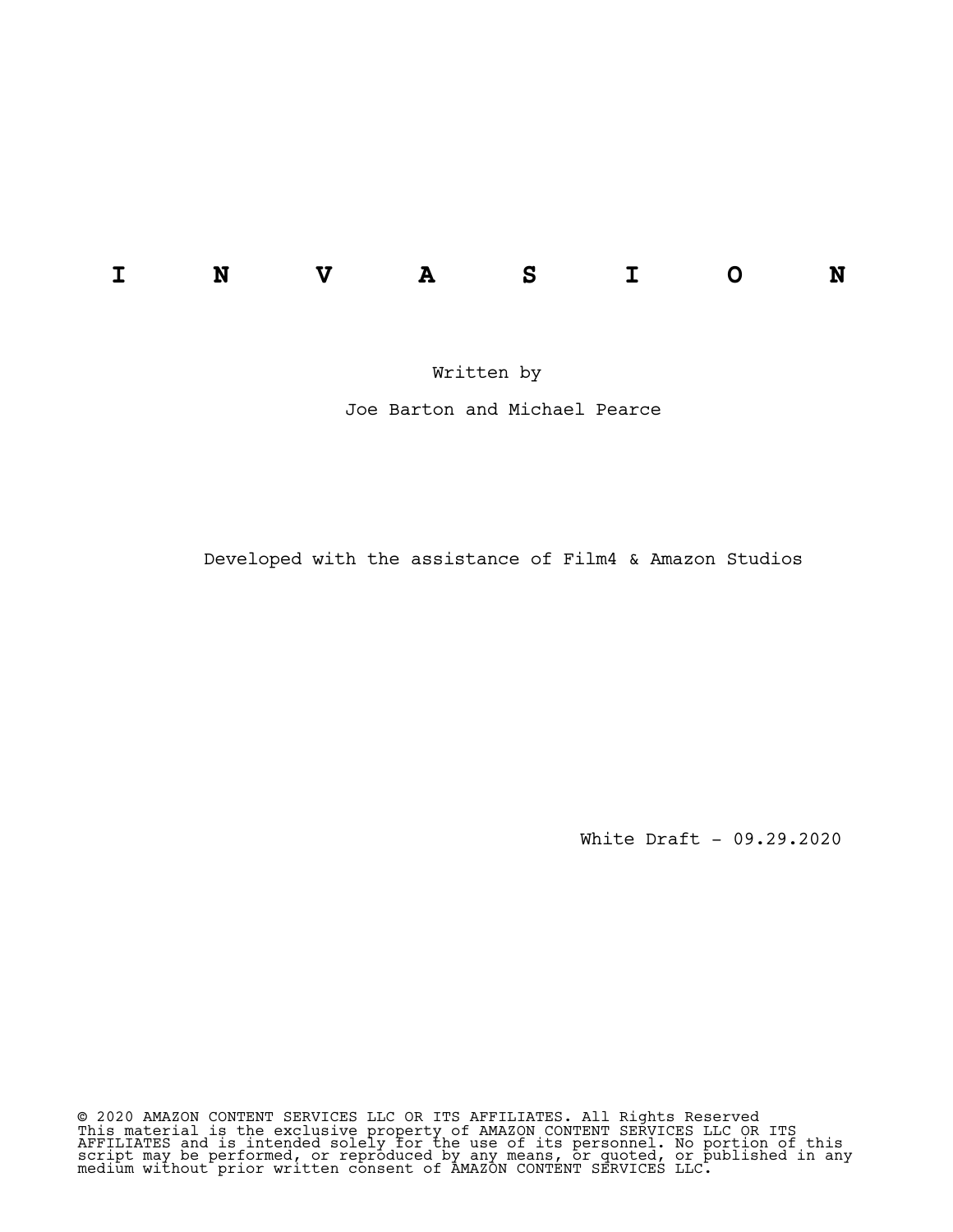# 1 **SPACE** 1

Cold, lonely, fear-inducing, awe-inspiring Space. The frame is filled with vibrant clusters of shimmering stars. Beyond them  $-$  in deep space  $-$  purple and turquoise nebula.

Five asteroids enter the bottom of the frame and slowly travel upwards, though slow is a relative term out here.

We move 'up' with the asteroids. Keeping pace. A 50,000mph galactic tracking shot.

The earth slowly enters frame. We're on the dark side of the planet so 'nightglow' is visible; a lustrous green haze in the upper part of the atmosphere.

The earth fills the screen and we see patchworks of city lights. Dense labyrinthine constellations.

The asteroids flame-up as they burn through the atmosphere.

# 2 **EARTH** 2

WIDE - a purple dawn. A few stars are visible at the top of the frame. Silhouettes of trees and houses skirt the bottom. A few lights are on, early risers.

An asteroid - now a raging fireball - tears across the sky. The afterglow is a spectrum of hypnotic colors.

It explodes into a dozens of meteorites. No sound is emitted. Not yet. The fragments splinter off in separate directions.

A delayed BANG echoes out, no louder than a distant firework. Birds SCATTER. A car alarm BLARES. A few dogs BARK.

The meteors vaporize. Within seconds there's no trace left. At least none we can see.

The car alarm is switched off.

The dogs stop barking.

And it's like it never happened.

# 3 **FOREST** 3

Meteor dust sprinkles over an expanse of woodland.

They glimmer in the bright shafts of morning light.

The particles land on leaves, ferns, flowers and forest detritus.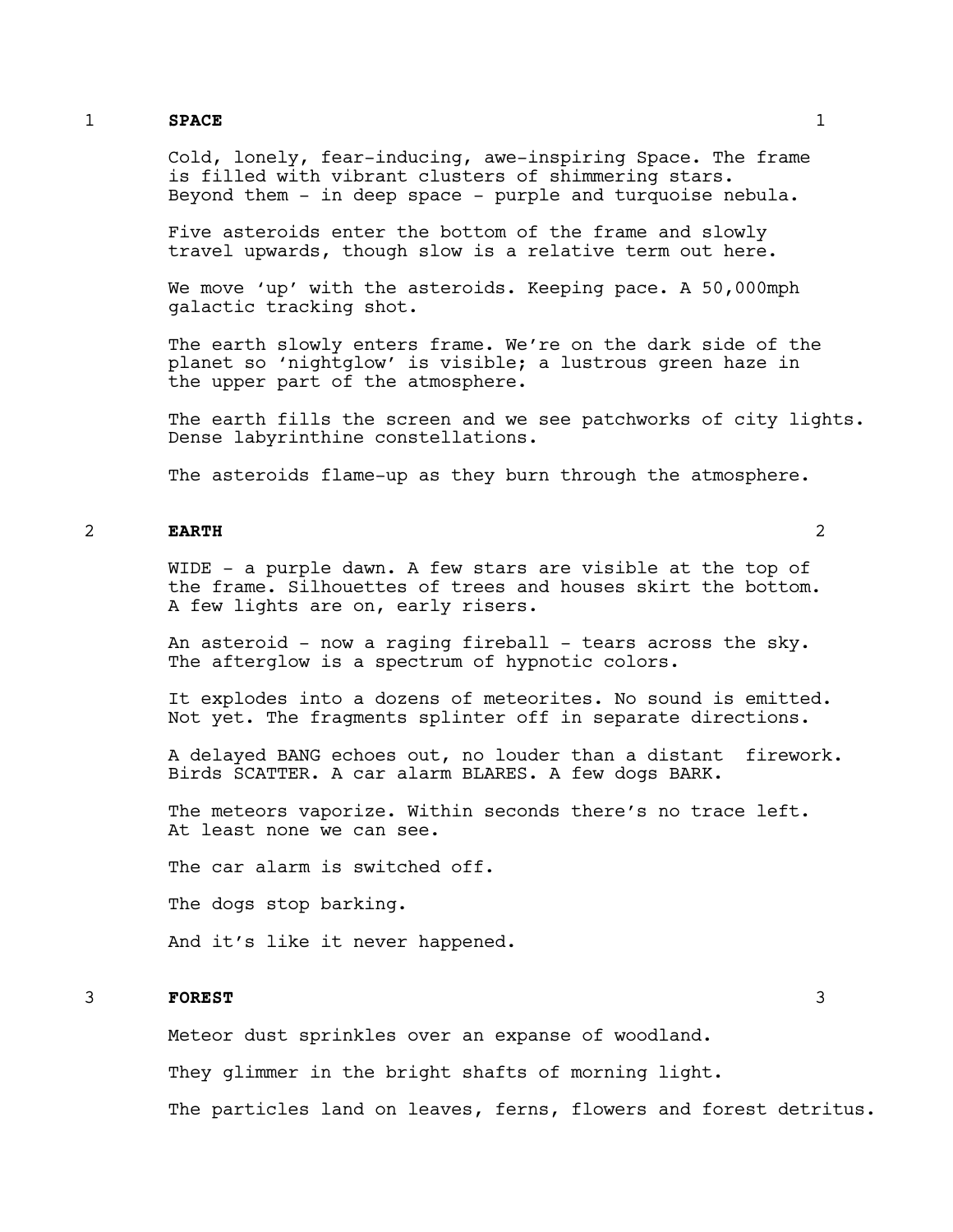# 4 **OMITTED** 4

# 5 **LAND** 5

A hot, damp, gloomy forest floor. Small insects chew on nectar, pollen, leaves, and unsuspectingly - the meteor dust.

MACRO CLOSE on the particles - not 'dust' but tiny parasites. Wrinkly microorganisms with stubby feet.

Larger predators descend; locusts, mantes, beetles and arachnids. They rip the small insects apart with their mandibles. We hear each BITE, TEAR and CRUNCH. An orgy of violence.

But we're also enthralled by the beauty of these strange beasts.

The glue of nature.

And now - oblivious hosts.

# 6 **SKIN** 6

WE PAN across human skin. Hard to tell what part of the body. It's hairless and has soft undulating ridges of veins.

WE LAND on a mosquito. An ugly, hairy creature with dazzling polychrome eyes. It's proboscis pierces the skin.

# 7 **VEIN** 7

A crimson tunnel. It gently throbs as blood rushes through it.

The parasite flows downstream. It claws onto a fibrous wall and burrows through.

# 8 **BRAIN** 8

A dark, cavernous landscape made of towering canyons, immense arches and twisting stalactites. This is a submicroscopic world of the human brain but seems like a surreal alien landscape.

The parasite penetrates the membranous tissue. It convulses and hundreds of long, sinuous worms burst from its body. WE TRACK towards the writhing worms until they fill the frame.

**I N V A S I O N**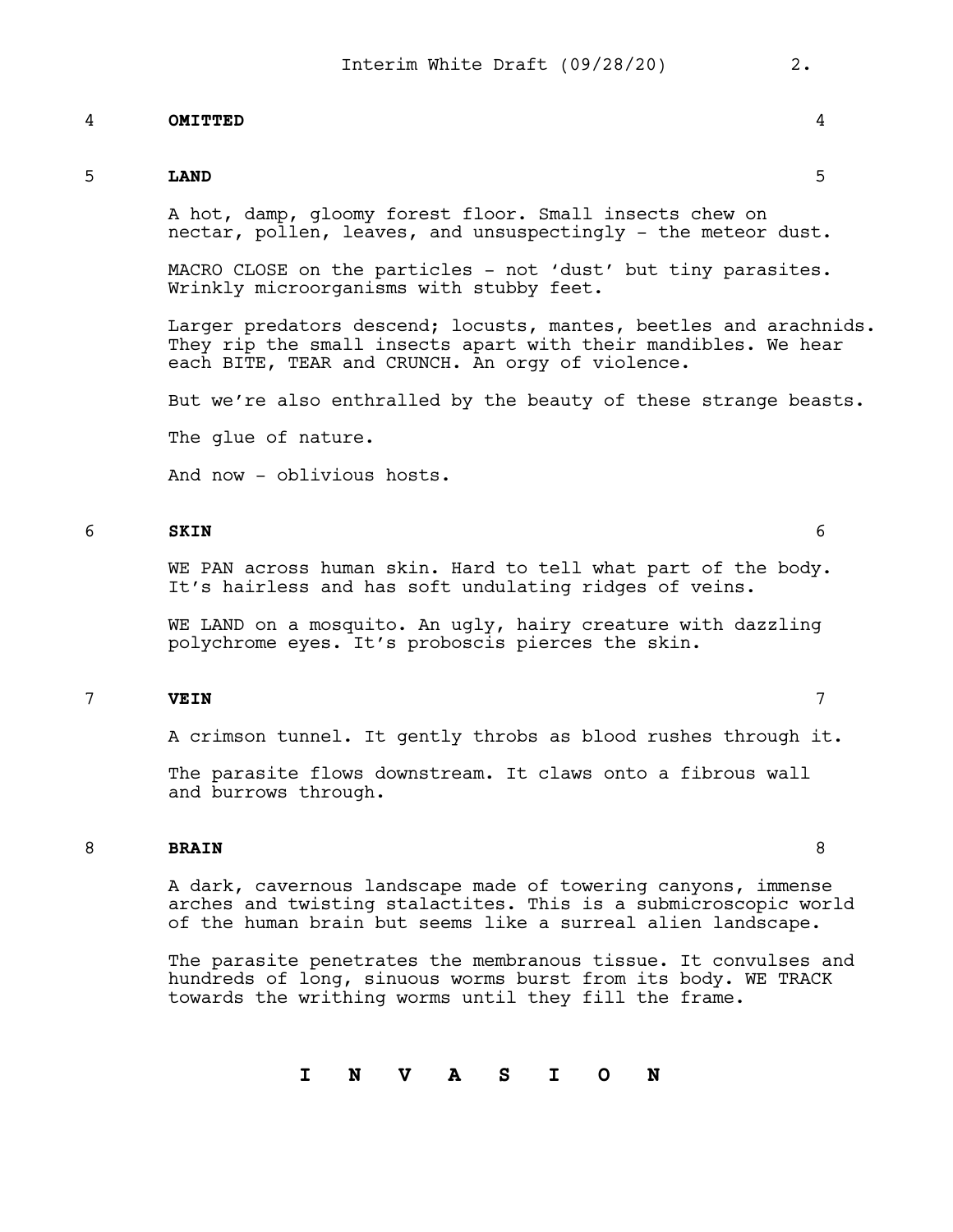#### 9 **INT. MOTEL - DAY** 9

Somewhere in Northern California.

In a cheap, dark, musty motel, a watch BEEPS. MALIK KHAN (38), South Asian American, bolts upright and turns his alarm off. Hardwired instincts.

He hears something - a low pulsating hum. He turns, sees an air vent in the corner of the room. He stares at the vent trying to discern if it's the source of the sound.

SLOW ZOOM in on the circular air vent.

CUT TO:

MACRO CLOSE on Malik's eye. The iris fills the frame. The eye moves up, down, left, right. The TV plays in the background:

> NEWSCASTER (O.S.) Rioters are storming parts of the city, looting stores and setting buildings on fire...

WIDER: Malik inspects his eye in the bathroom mirror. We get a better look at him: Chiseled but craggy for his years, lived a whole life already. He's ripped - a man of discipline, and he has the deep watchful eyes of a man being hunted.

> NEWSCASTER (O.S.) The mayor has issued a statement saying that "thugs are trying to tear down the city and incite violence".

Malik picks up a can of insect repellent and SPRAYS his face, arms and body, covering every inch of exposed skin.

We glimpse Malik's tattoos: on his forearm - a flaming skull with stars speckled around it. On his other arm - a child's stick figure drawing. The primitive crayon lines rendered in colorful detail. A warrior. A father.

Malik enters the bedroom and watches the news report - a riot rages in an American city. Civilians throw rocks at police, tear gas is fired into crowds. A bus is on fire. Total chaos.

But from Malik's steady gaze it's nothing he hasn't seen before. This is the world now.

> NEWSCASTER The National Guard fired into the crowd taking three lives. It's not yet clear whether this was an act --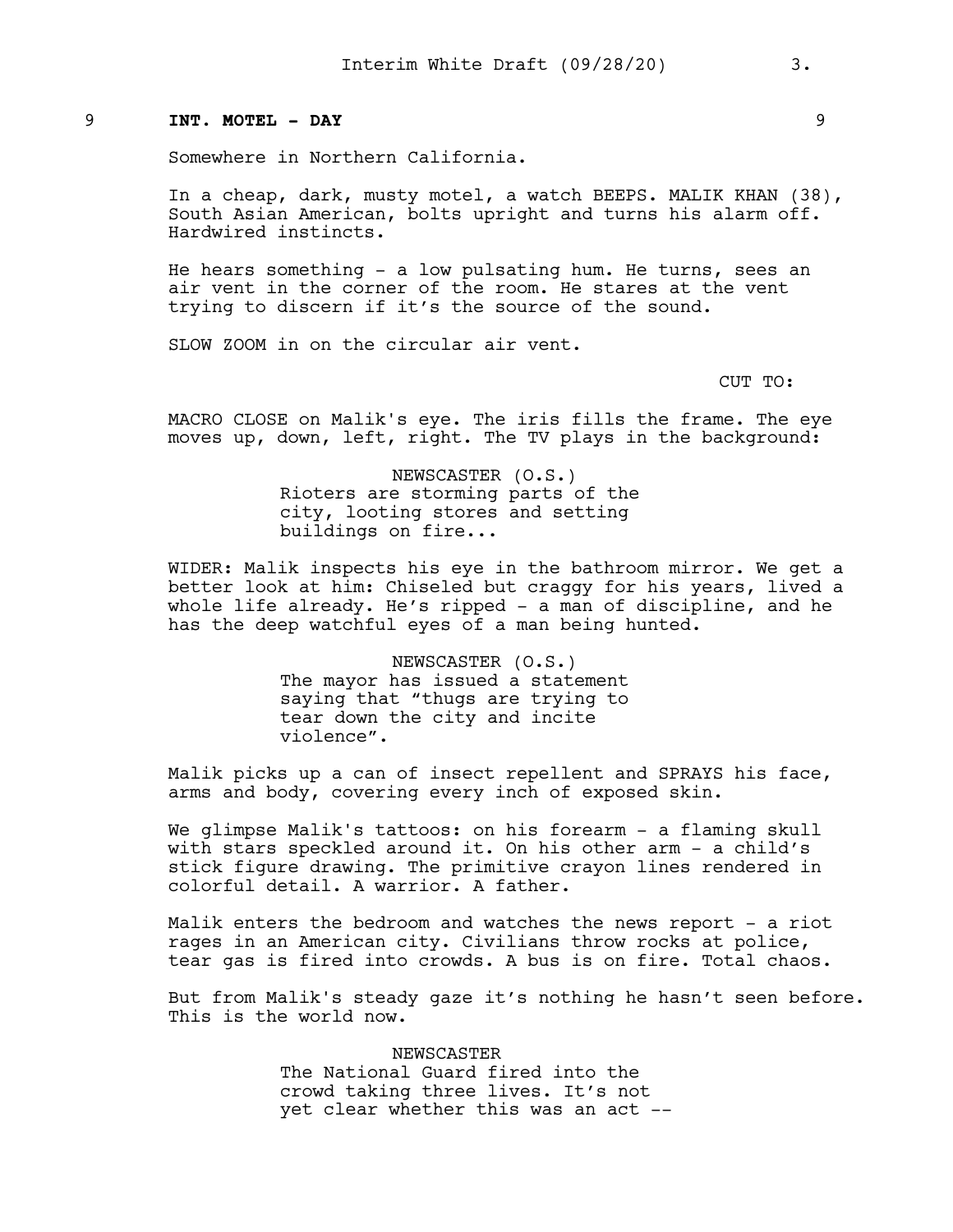Malik turns the TV off hearing something - that PULSATING HUM. It's louder now, distinctly organic, made of dense OSCILLATING PATTERNS and DISTURBING FREQUENCIES.

He scans the room, trying to locate the source...

He approaches the bedside, places his ear against the wall and hears a RAGING BOMBILATION. A swarm has built a nest inside the wall cavity.

Malik's eyes roam the wall and sees -- a Red Wasp crawl out of a crack above his bed.

Malik takes the Bible from the bedside table and SLAMS the wasp.

CUT TO:

FULL FRAME - a map of America pinned to a wall. Half the states are colored with highlighter. Malik peels it off.

Malik urgently packs items into a military duffel bag: the folded map, a Glock pistol, combat knife, field rations, \* penlight, flashlight, socks, compass, a file...

Another Red Wasp crawls out from the crack, followed by another, and another...

Malik pulls out a can of insecticide and SPRAYS them - TSSS...

#### 10 **INT. OREGON FARM HOUSE, JAY'S BEDROOM - DAY** 10

Somewhere in Southern Oregon.

We're CLOSE on a drawing - an astronaut fires a ray gun at an insectoid. Impressively detailed for the young hands at work.

CLOSE ON JAY KHAN (10). He makes SHOOTING NOISES as he draws, totally immersed within his imaginative world.

On his desk we see a framed photo of a clean-shaven Malik in his Marine dress blues.

We take in the room: Creaky. Dated decor. Peeling wallpaper. Jay's drawings adorn the walls: rockets, astronauts, a boy being beamed up by a spaceship. Dreams of escape.

Jay's mother, PIYA (30s), opens the door, and quietly studies her son. She radiates a kindness.

> PIYA Jay, you can't stay in all day.

Jay glances at the cattle farm outside his window.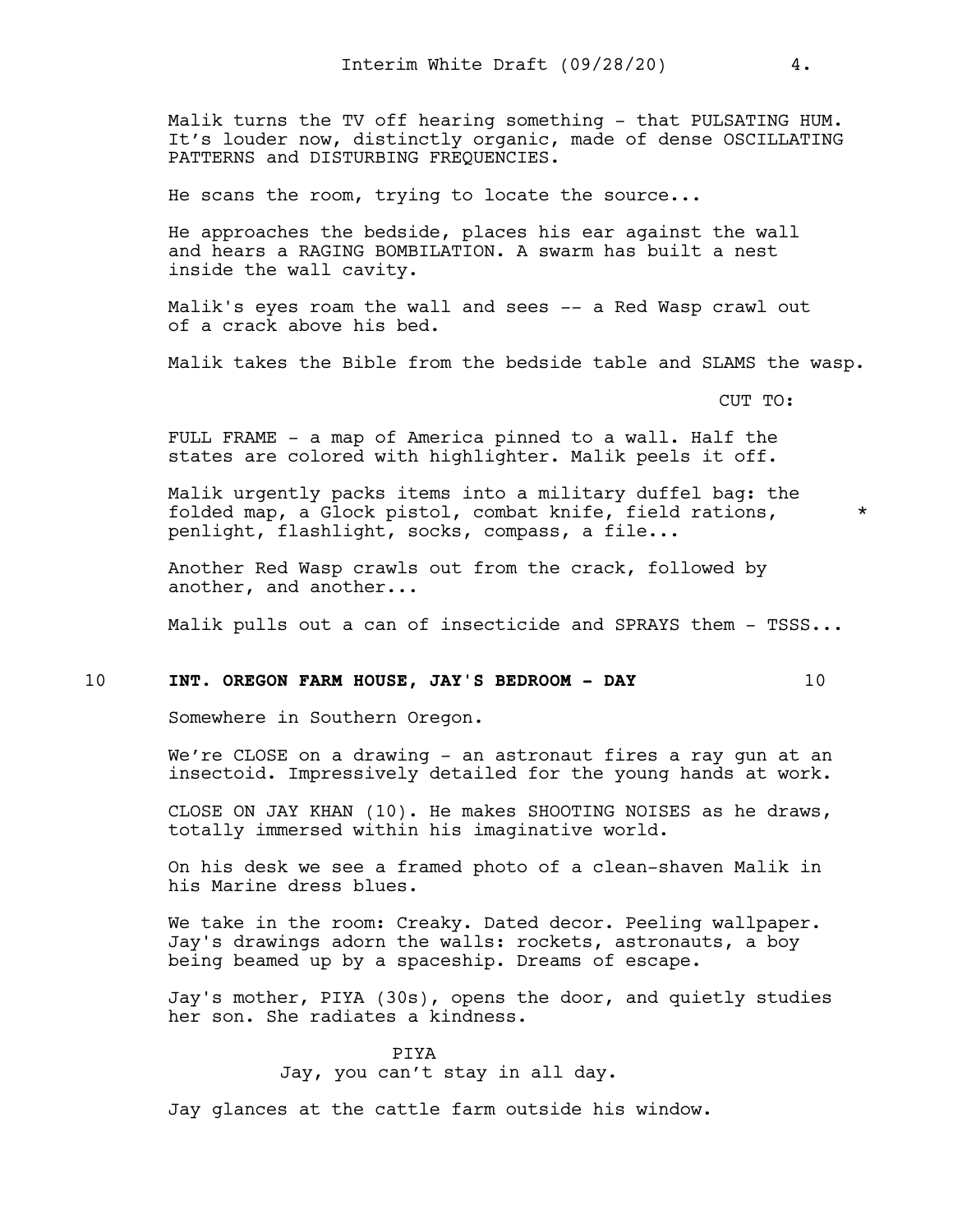JAY It stinks out there.

PIYA You'll get used to the smell.

No response. Friction between them.

PIYA

Dylan's taking Bobby out on the tractor.

JAY Dylan stinks.

Piya THWAKS her neck.

PIYA Ow. Getting eaten alive today.

She looks at her hand, a crushed Horsefly.

She brushes the remnants away, enters and hugs Jay from behind. She studies his drawing, marveled by his raw talent.

> PIYA This is incredible baby.

Jay shuffles himself away from her hug. Piya stands, rethinks:

PIYA Want me to send it to your dad?

Jay nods.

PIYA Okay. But you gotta do me a favor.

Jay looks up at the farm beyond his window.

## 10A **EXT. MOTEL CAR PARK - DAY** 10A

Malik enters his Jeep Cherokee and places his duffel bag on the passenger seat.

He starts the ignition, turns to look out and sees a CHILD (5), in the adjacent car staring at him.

Malik smiles and waves at the kid. Gets nothing in return.

Malik presses his mouth to the window and blows - his cheeks expand and he crosses his eyes.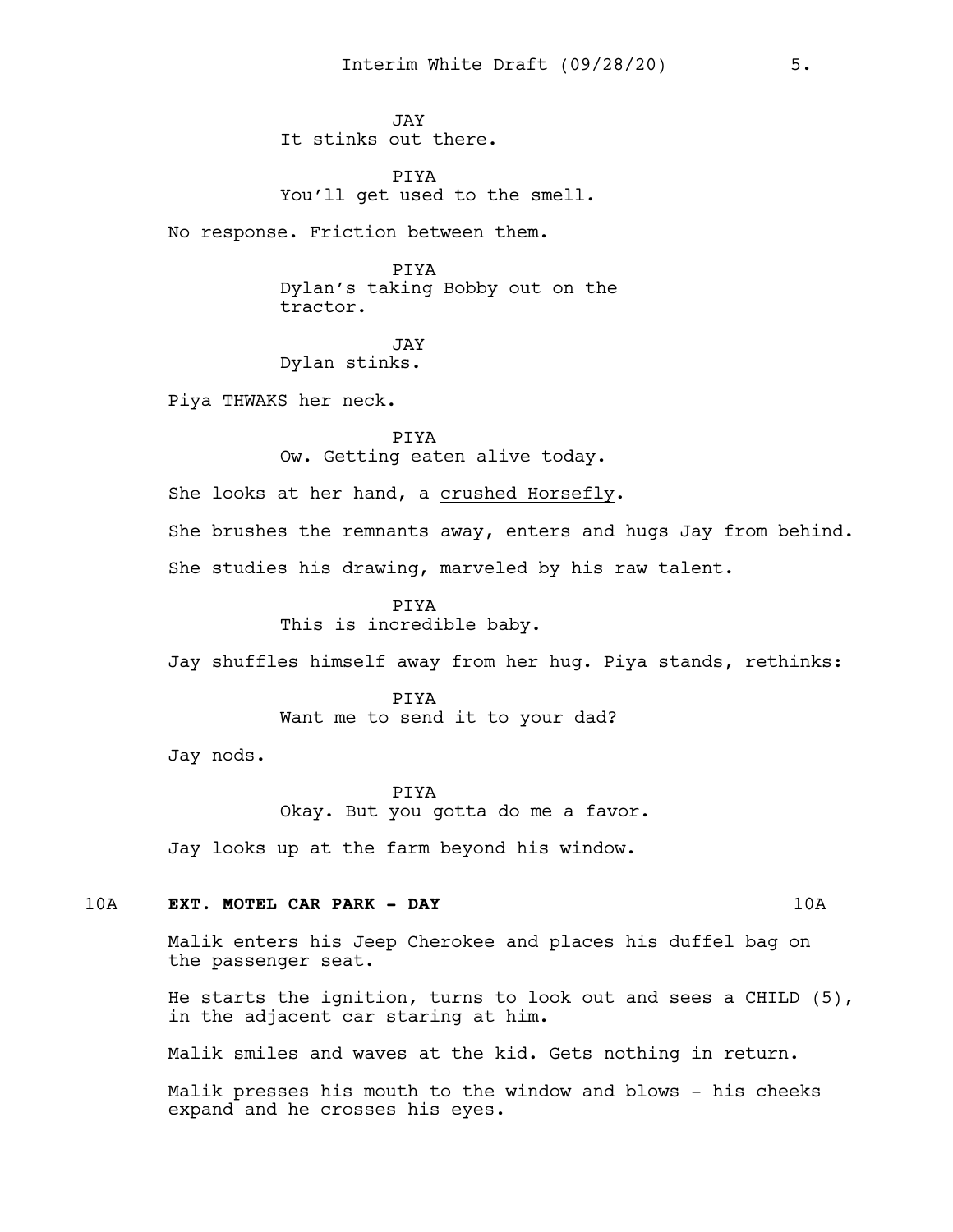The kid laps it up. Does the same - pressing his face against the glass and blowing.

The child's MOTHER, (30s), arrives at the scene:

MOTHER What are you doing to my child?

Malik puts his palms up.

MALIK Just being a dumbass.

**MOTHER** You leave us alone.

Malik studies the woman, something seems off. He sticks his car in reverse and pulls away.

#### 11 **EXT. OREGON FARM - DAY** 11

WIDE - a flat endless landscape of ploughed earth. Wind blows dust across the field. A tractor trundles into frame...

#### **INSIDE THE TRACTOR**

Jay discreetly draws a spaceship on the window with a marker pen. It's angled in such a way that it flies away from the farm.

Next to Jay sits his brother, BOBBY KHAN (8), a cherubic-faced, rough-and-tumble ball of energy. He has a huge grin, clearly taken by their new life on the farm.

Their step-father, DYLAN (40s), drives. He picks Bobby up, places him on his lap and lets Bobby steer.

Jay studies Dylan. Doesn't trust something about him.

He returns to his spaceship and adds exhaust plume to the engine. The ROAR OF A SPEEDING ENGINE RISES...

## 12 **I/E. MALIK'S JEEP CHEROKEE, CALIFORNIA A-ROAD - DAY** 12

Malik tries tuning the radio as he drives. He struggles to find a station - just HIGH-PITCHED STATIC.

He sees a road rage brawl ahead -- A BUSINESS MAN and a HOCKEY FAN tear at each other. Cars swerve around them.

Malik slows as he passes. It's a brutal fist fight. Blood smeared across both their faces. Their vehicles are totalled.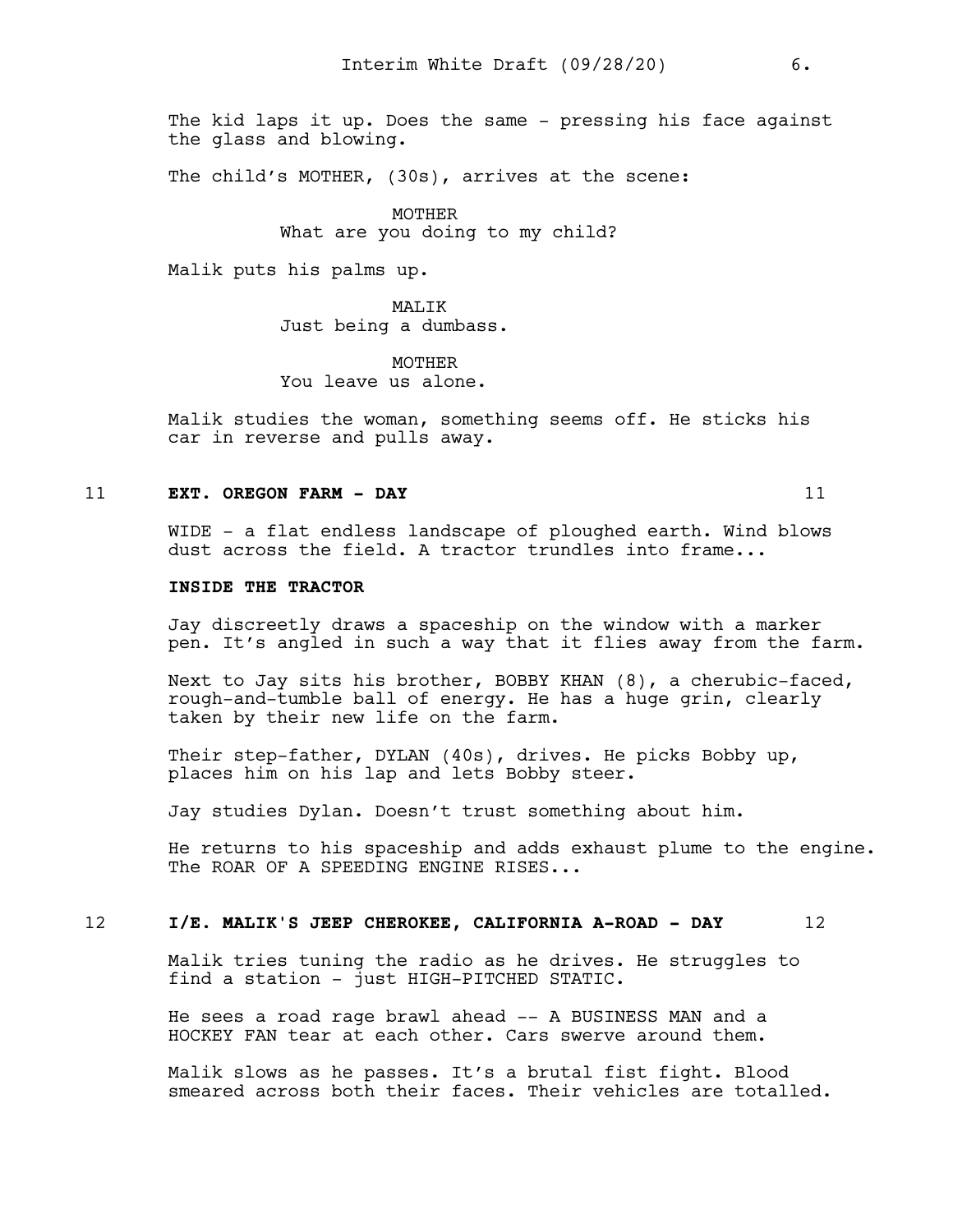# 13 **INT. OREGON FARMHOUSE, DINING ROOM - EVENING** 13

Piya, Dylan, Jay and Bobby eat dinner. An awkward atmosphere. This isn't a family yet.

Jay draws as he eats. He glances at Dylan then adds a mustache to the insectoid.

> DYLAN (To Piya) You know Bobby practically drove the tractor all by himself. Ain't that right?

BOBBY Uh-huh. Jay was too scaredy-cat --

Jay punches Bobby on the arm.

JAY No I wasn't dumbass.

BOBBY

Mom!

PIYA Jay, what is the matter with--

Piya drops her fork and winces. She stands, exits and walks down the hall. We hear the muffled sound of Piya VOMITING.

The boys share a concerned glance.

JAY (to Dylan) Is Mom alright?

DYLAN Just a bug. Don't worry about it. (moving on) So how about I take you both fishing after school tomorrow? My Daddy says you ain't truly fished till you fished the Chewaucan.

Bobby gestures to his toy frog laying on the table.

BOBBY Can Franklin come too?

Dylan leans over to Bobby and conspiratorially whispers: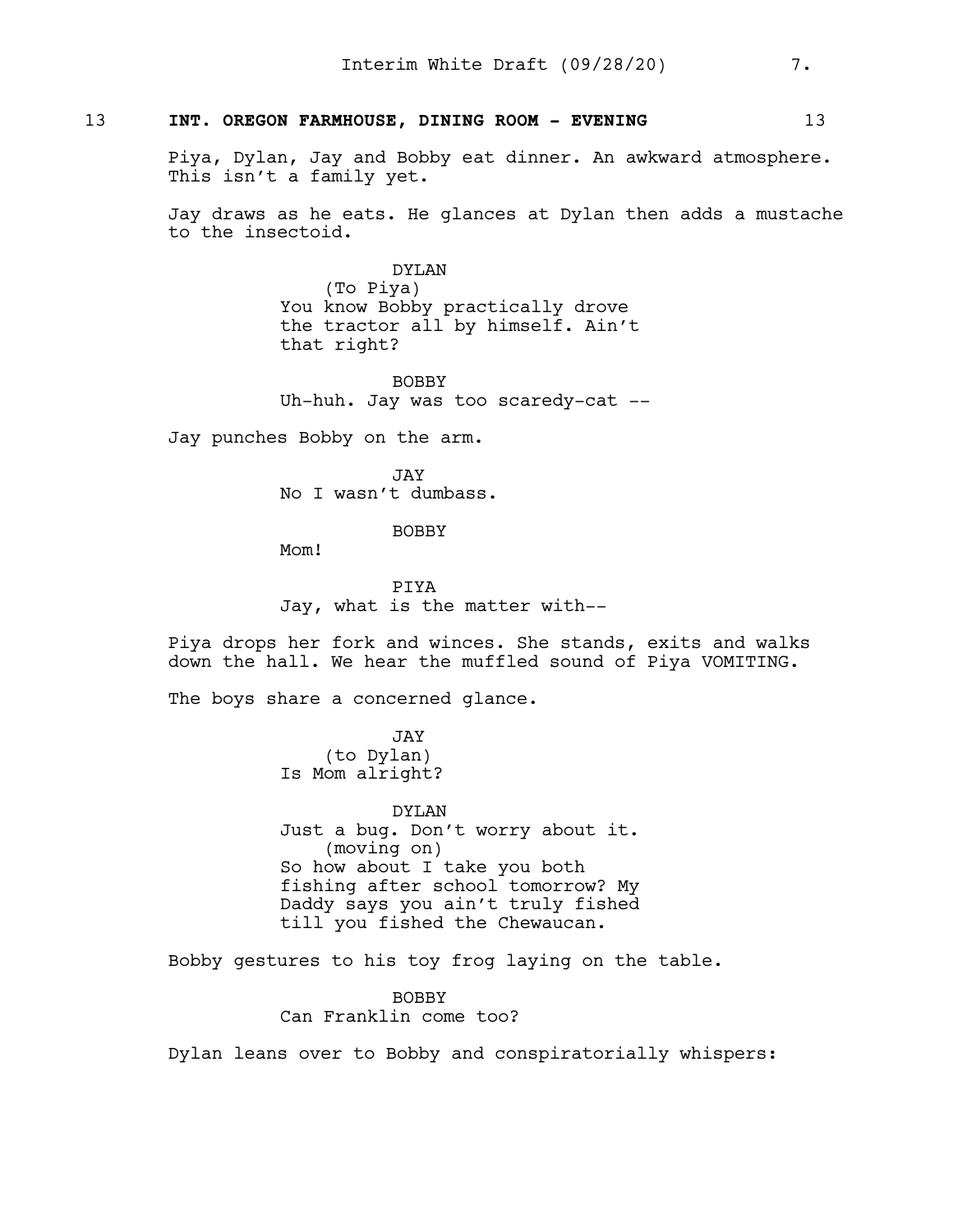DYLAN Well that depends, does Franklin like fishing?

Bobby thinks a beat then nods.

DYLAN Then hell yeah Franklin can come.

Dylan winks at him. Bobby tries to wink but ends up blinking. Jay studies Dylan SCRATCH a swollen insect bites on his wrist. Dylan senses Jay's gaze.

> DYLAN Wowzers, that is an awesome picture Jay. Maybe we can frame it.

Jay looks Dylan dead in the eye and slowly SCRUNCHES it up.

DYLAN That's it, go to bed young man.

Jay stands, exits and SLAMS the door.

# 14 **INT. OREGON FARMHOUSE, JAY AND BOBBY'S BEDROOM - EVENING** 14 \*

A cosmic night light throws up a scene of colorful nebula. Jay lays in bed reading from a shoebox of letters.

CLOSE on the letter - we glimpse phrases: "*secret mission", "have to keep fighting", "see you real soon", "Love, Dad"*.

Jay's eyes mist up. Hasn't seen Malik in a long time.

Jay digs in the box and takes out a frayed 80s sci-fi comic, 'Space Solider'. The source of his inspiration.

Jay reads the comic. Pure wonder in his eyes.

CLOSE-UPS of the comic - the Space Soldier boards a rocket and pilots across the galaxy, past colossal planets, through meteor showers and prismatic wormholes.

#### 15 **I/E. MALIK'S JEEP, OREGON HIGHWAY - NIGHT** 15

ANGLE, CAR HOOD, we enter an orange tunnel and weave through traffic, going twice the speed of other vehicles.

Malik glances in the rear-view to see if anyone is following. His eyes are always vigilant. Always watching.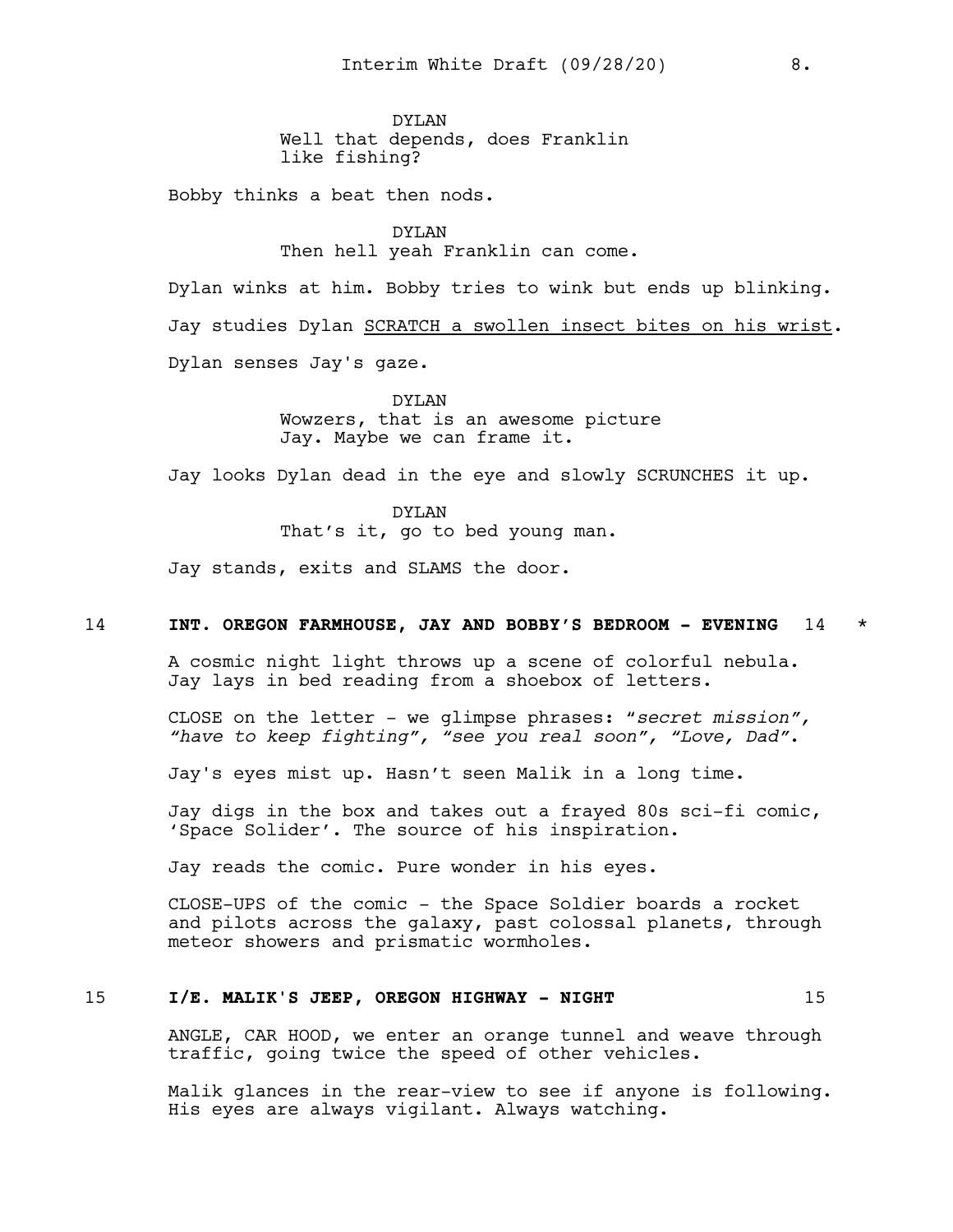### 16 **EXT. OREGON FARMHOUSE - NIGHT** 16

WIDE - vivid stars in the country night sky. The house below, vulnerable and isolated. The surrounding farmland is alive with twinkling fireflies, mirroring the stars above.

WE TRACK TOWARDS a bug zapper on the porch annihilating an army of insects. Its purple light FLASHES with each kill.

## 17 **INT. OREGON FARMHOUSE, JAY AND BOBBY'S ROOM - NIGHT** 17

CLOSE UPS on Jay and Bobby. Their eyelids gently twitch, existing in another dream dimension.

Jay's hand dangles off his bed. Beside his fingertips is the letter. Malik's hand comes into frame and picks it up.

CLOSE ON MALIK, the nebula nightlight slowly spins across the contours of his face. He scans the letter then takes in the sight of his sleeping boys. Savors the moment.

He crouches down next to Jay and gently strokes his head.

MAT.TK (whispered) Wakey-wakey Jay.

Jay's eyes blink open.

JAY Dad!? Dad! You're back!

Jay rises and hugs Malik, squeezes tight as he can.

MAT<sub>I</sub>TK Sorry it took so long.

Malik pulls away, studies his son.

#### MALIK

Look at you, overtakin' me as handsomest man in the family.

Malik takes out a penlight and shines it in Jay's eyes. Jay squints under the glare.

### MALIK

Hold still a sec...

Satisfied, Malik stands, starts searching for clothes.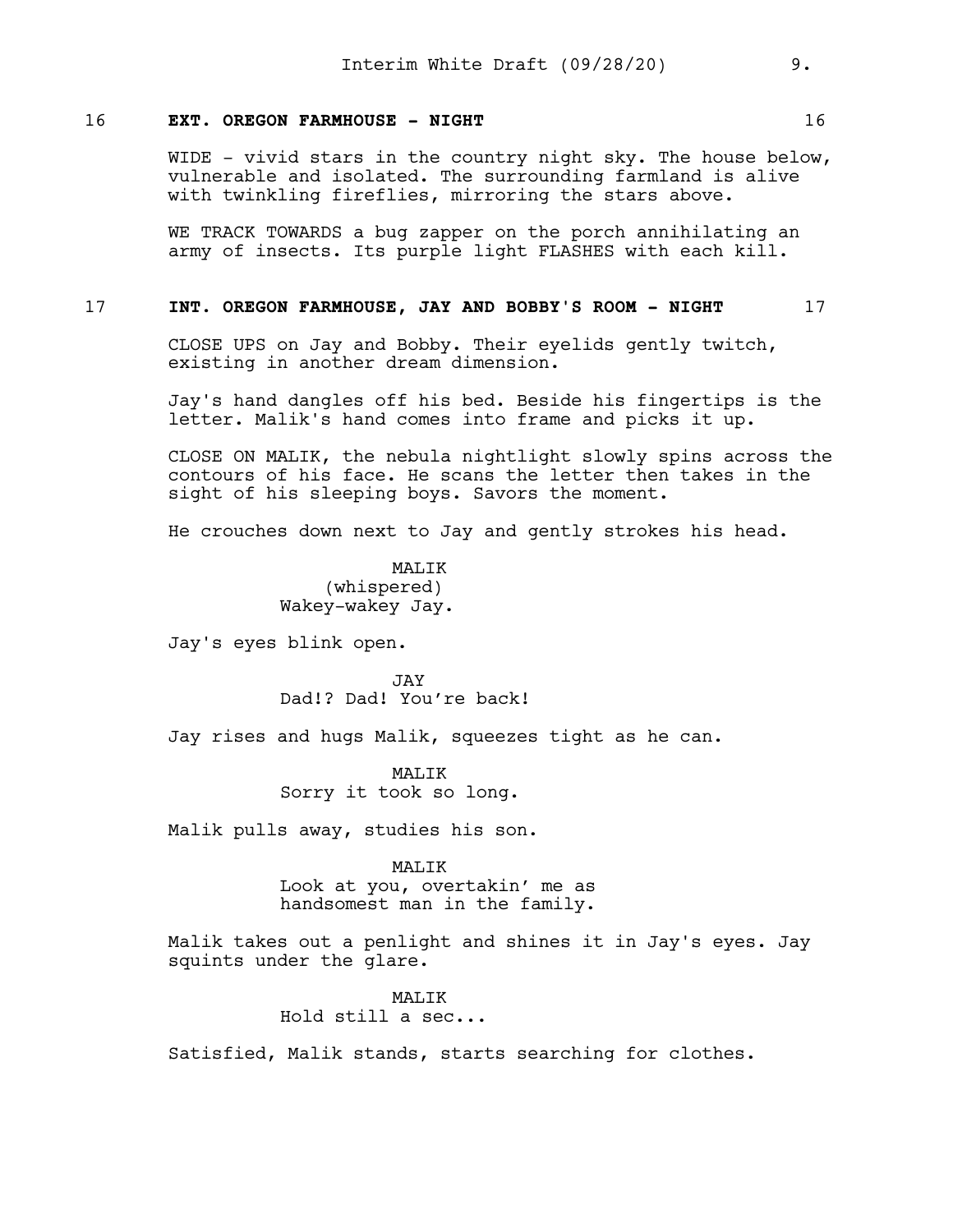MAT<sub>I</sub>TK Okay get changed, I'm taking you on a road trip.

Jay rises, leaps onto Bobby's bed and jumps up and down.

JAY Wake up, wake up, wake up. Dad's back, Dad's back, Dad's back.

MALIK Shhhh, Jay, calm down.

Malik picks Jay up and plonks him next to the cupboard and hands him the clothes.

> MALIK Come on, we're movin' out in two minutes.

Jay changes. Malik leans down to the disorientated Bobby.

BOBBY

Dad?

MALIK

Come and give me a hug little man.

They embrace. Malik smells the top of Bobby's head. A wave of emotion hits him. He pulls away and checks Bobby's eyes with the penlight.

> MALIK Just gotta check something...

Bobby strokes Malik's beard.

BOBBY You look different.

Malik turns off the penlight. Ruffles Bobby's hair and smiles.

MAT<sub>I</sub>TK

You too kid.

Malik rises and starts pulling out Bobby's clothes.

MALIK Get up Bobby we're going on vacation.

BOBBY Is Mom coming?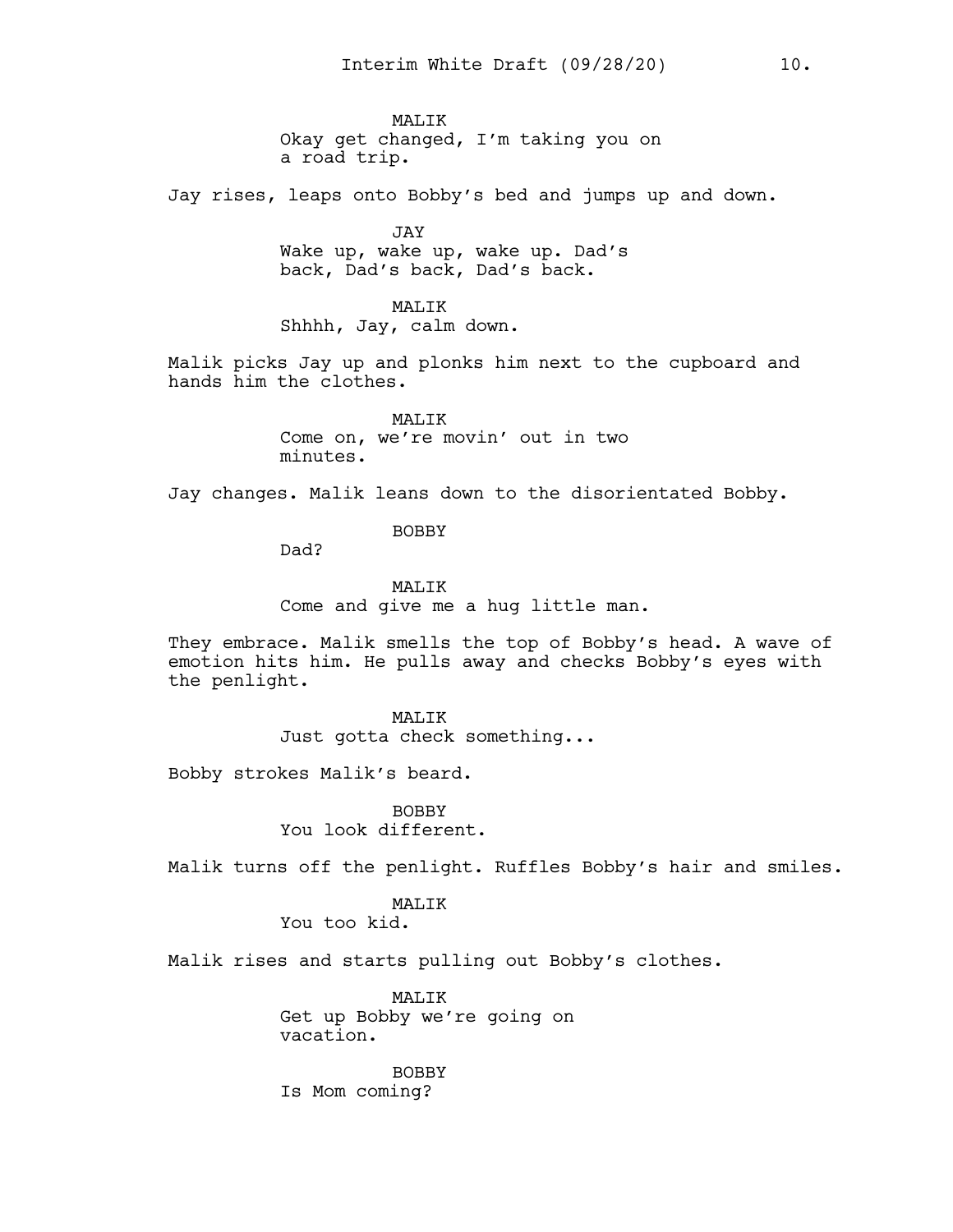MAT<sub>I</sub>TK Nope. Just the three of us.

BOBBY I wanna sleep some more.

Bobby lays back down and closes his eyes.

MALIK Bobby if you don't get up the Zoids are gonna come and get you.

Malik shapes his hands into two snapping claws.

Bobby dives beneath the duvet and GIGGLES in anticipation. Malik crouches over Bobby and tickles him with his 'Zoid' hands. Bobby wriggles and LAUGHS under the sheets.

# 18 **INT. OREGON FARMHOUSE, HALLWAY - NIGHT** 18

Malik leads Jay and Bobby down the dark hallway.

Bobby grabs a door knob, goes to turn...

MALIK (whispered) Hey, hey, hey! What are you doing?

BOBBY Sayin' bye to Mom.

MALIK

Bobby it's the middle of the night, she's fast asleep. We'll call her over breakfast, okay?

Bobby nods. He lets go of the door knob and continues.

## 19 **INT**. **OREGON FARMHOUSE, LOBBY - NIGHT** 19

Jay and Bobby put their sneakers on. Malik approaches the front door and looks out the window. Always watching.

Jay ties his laces and glances down the hall -- into the kitchen -- and sees an upturned chair. Strange.

> MALIK Okay boys we're going to play a game - it's called 'get in the car as fast as humanly possible'. Who do you think's gonna win?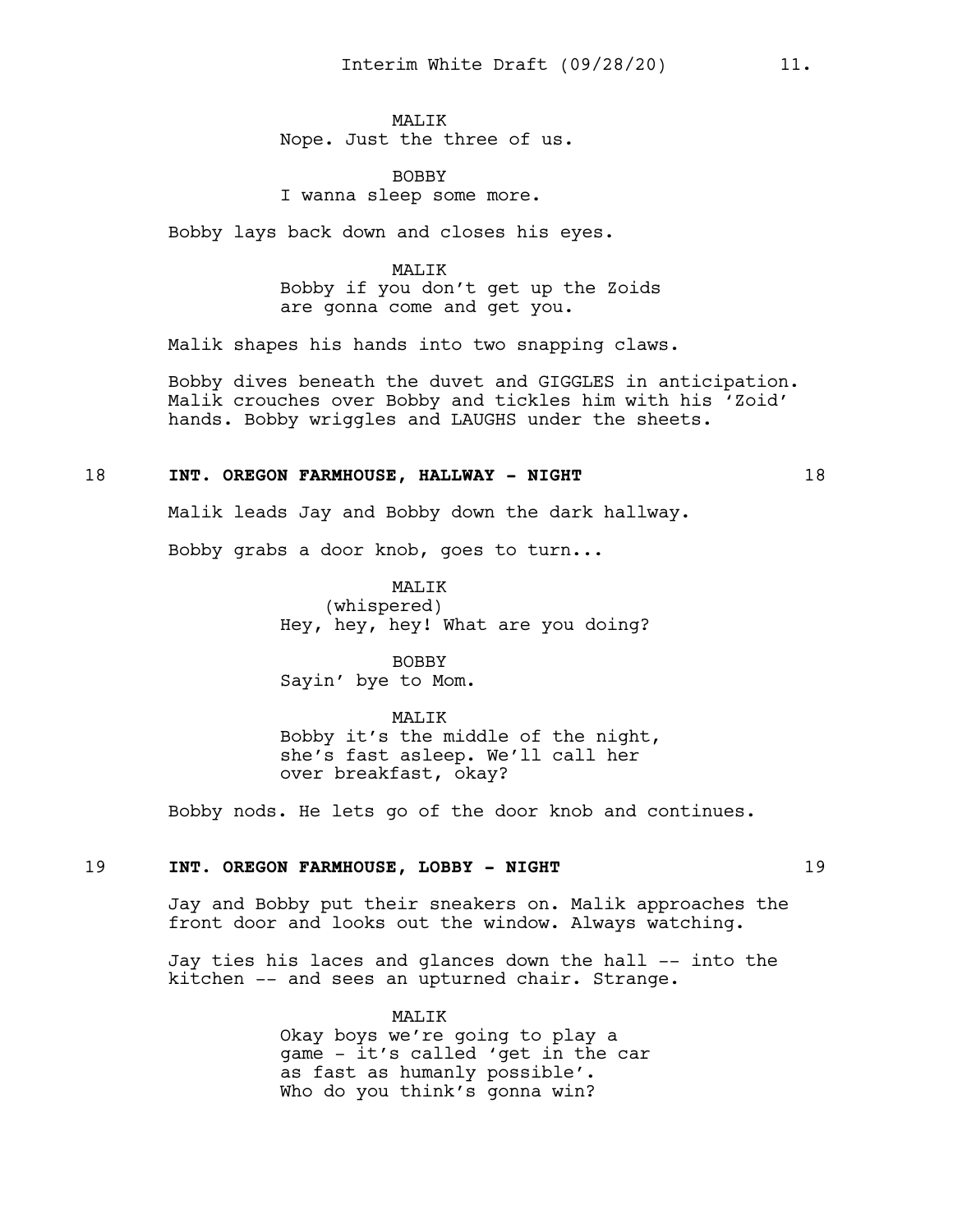Both boys raise their hands. Malik smiles.

MAT<sub>I</sub>TK Let's see about that. One... two... two and half...

JAY Come on, come on --

### MALIK

Three!

Malik opens the door and they all race outside...

### 20 **EXT**. **OREGON FARM HOUSE - CONTINUOUS** 20

and sprint towards Malik's Jeep... Jay jumps in the back, quickly followed by Bobby.

Malik enters the front and pulls away.

# 21 **I/E. MALIK'S JEEP, OREGON FARM HOUSE - CONTINUOUS** 21

Jay pokes Bobby in the ribs.

JAY I won dip shit.

BOBBY Shut up fart breath.

MALIK

Boys get those seatbelts on.

The boys clip themselves in. Malik pulls onto the road and breathes a first-hurdle-sigh.

## 22 **I/E. MALIK'S JEEP, OREGON HIGHWAY - NIGHT** 22

Malik drives down a highway, snaking past other vehicles.

JAY Why didn't Mom tell us we're going on this road trip?

MAT<sub>I</sub>TK Well obviously she wanted it to be a surprise.

BOBBY Where are we going?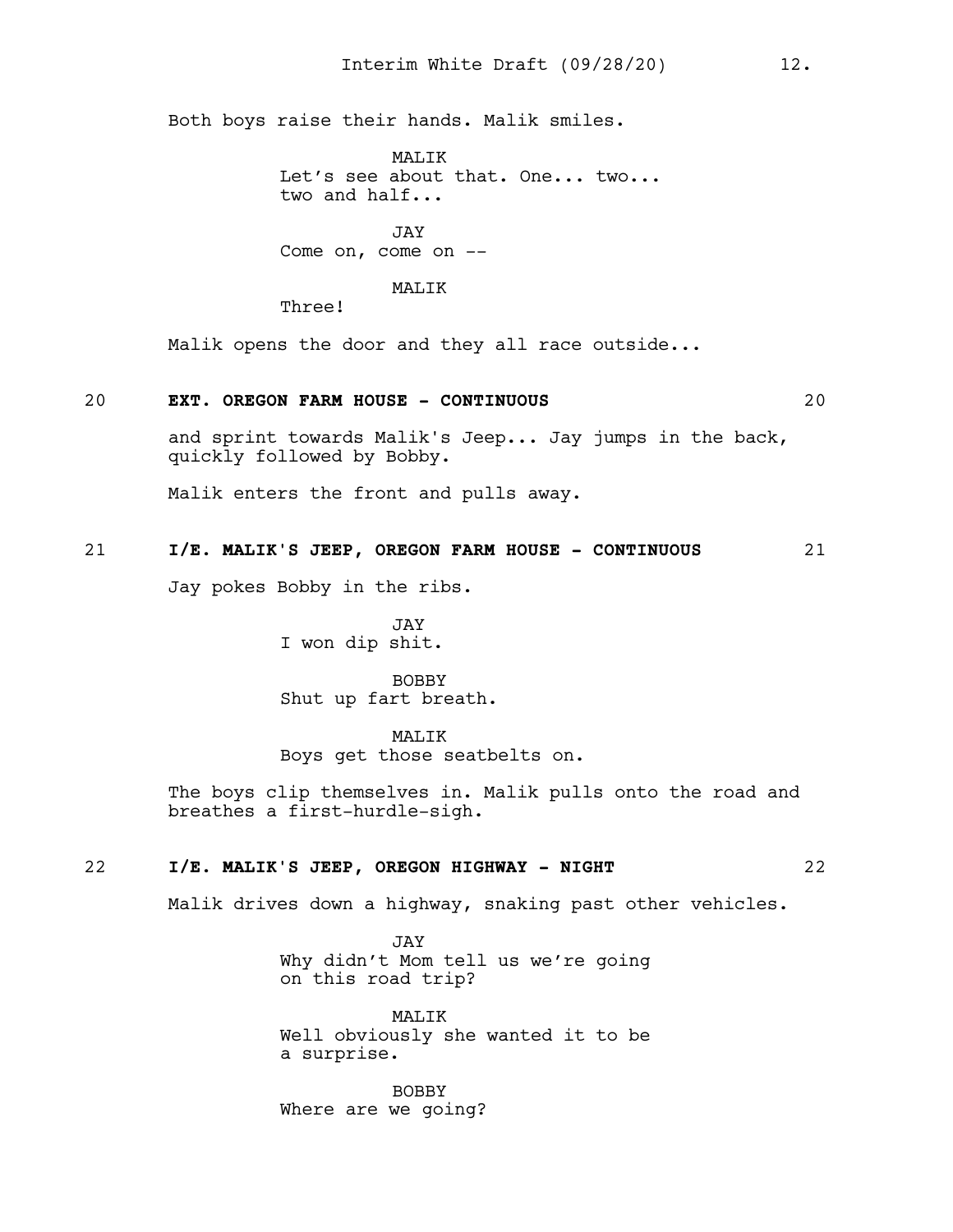**MALIK** That's also a surprise. BOBBY Disney Land!? MALIK No we're not going to Disney Land. BOBBY

Why?

MALIK Why!? Because... it's closed.

BOBBY

Why?

MALIK

Because... (improvising) a ride broke and lots of children died. Ain't that right Jay?

Bobby looks at Jay, who shrugs, news to him.

JAY Why aren't Mom and Dylan coming?

MALIK

They're going on their own vacation... skiing... in Canada.

BOBBY I want to go skiing.

MALIK

Come on, you want to freeze your ass off on top of a mountain with Mr. Stick Up His Butt?

Bobby and Jay snicker.

MALIK (CONT'D)

Besides this is going to be way more fun than Disney Land and Canada combined. This is a Special Operations road trip. Code name: 'avoid the zoids' There's no bed times. You can eat what you want. And, if you follow the rules, I might let you fire my pistol.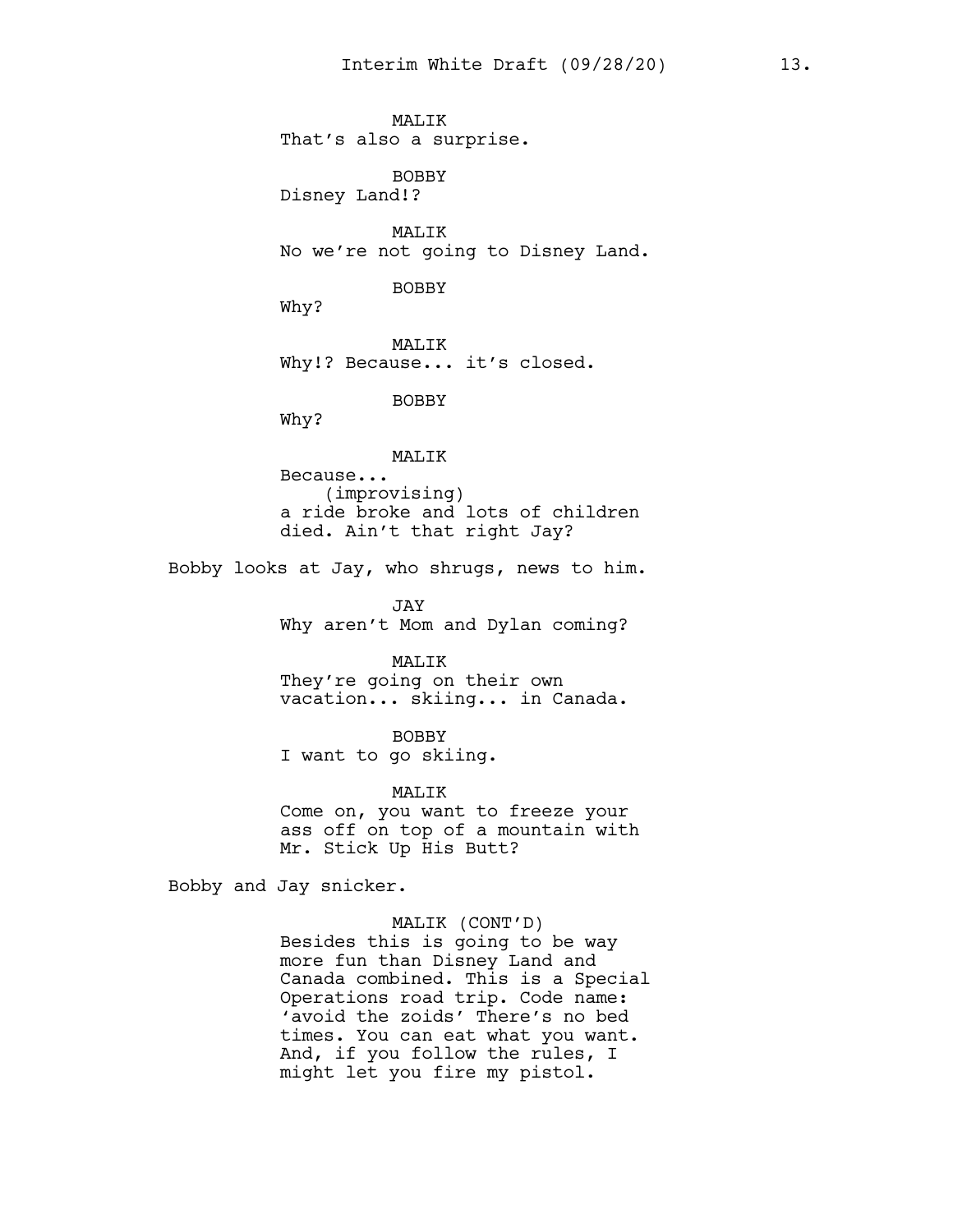The boys eyes light up like this is the coolest thing they ever heard.

> MALIK (CONT'D) Rule number one - don't talk to anyone. No telling whose a Zoid. Rule number two - keep yourself sprayed with insecticide.

Malik lobs a spray bottle to the boys.

JAY What is it?

MALIK Don't want you boys getting sick on vacation.

Bobby SPRAYS his arms. Jay snatches the bottle from him.

JAY

My turn.

Malik sees a police car in his rear-view.

MALIK Boys get your heads down.

The boys continue to wrestle for the spray. Malik reaches behind and gestures for them to duck...

> MALIK (CONT'D) Down! NOW!

The boys sink in their seats.

Dad!?

JAY Why are we hiding?

MALIK Um... we got a Zoid following us. Don't make a sound.

The boys cover their mouths with their hands and giggle. The cop car sidles up next to them. Malik glances across at it: MALIK'S POV - THE COP stares back.

Malik turns away, discreetly opens up his duffel bag, takes out his Glock and places it on his lap. Jay sees this.

JAY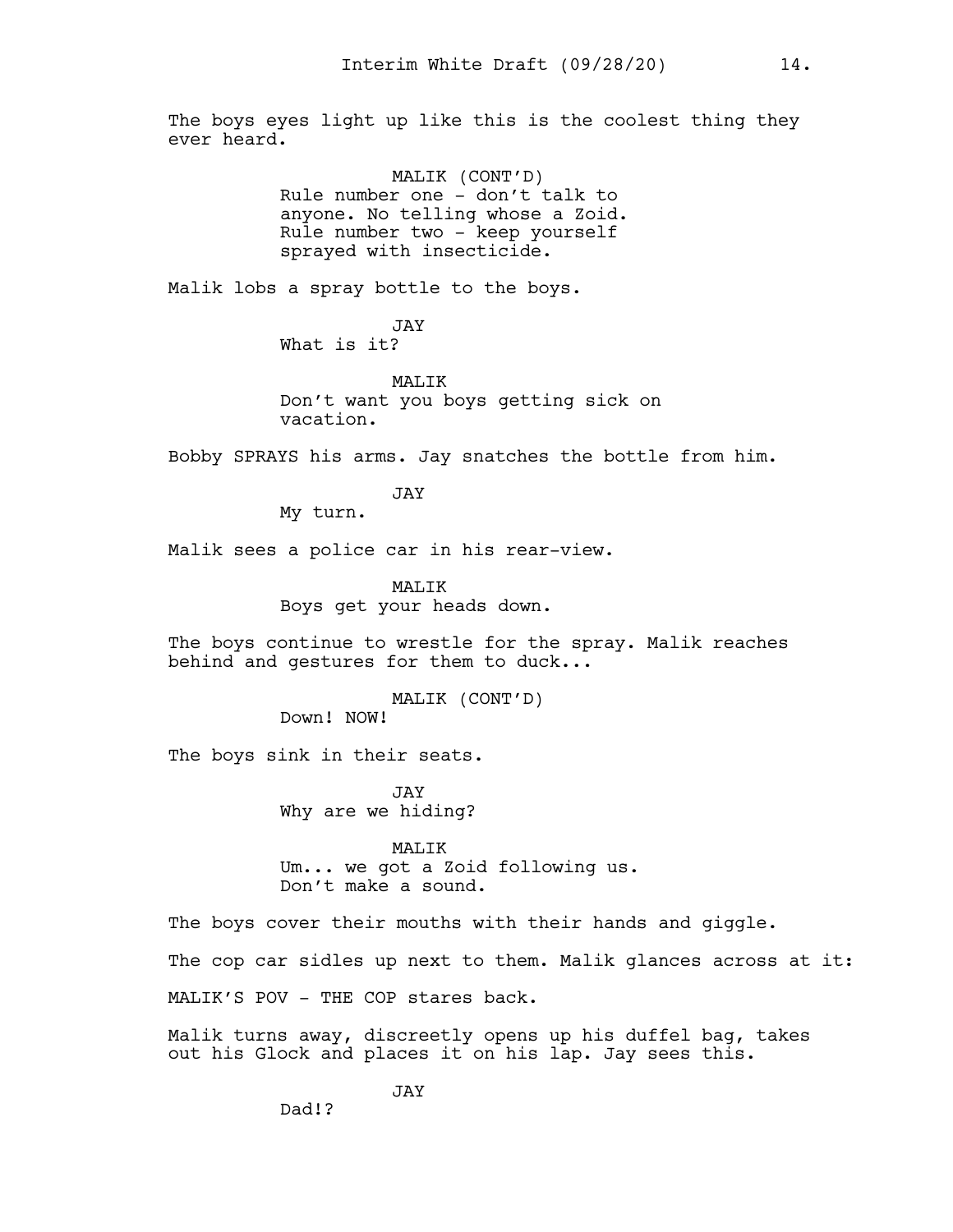# **MALIK**

Shhhh Jay. Everything's okay.

Malik turns the radio on. A 50s ROCKABILLY TUNE blares out.

The cop keeps staring at Malik. Malik keeps his eyes forward...

The cop car BLARES ITS SIREN and zooms ahead.

Malik BREATHES OUT. Indicates.

MALIK (CONT'D) Lets take the scenic route.

WIDE - Malik's Jeep pulls off the glittering highway.

JAY (O.S.) Dad can you tell us a war story? Like all the battles you got in? And have you ever driven a tank?

BOBBY (O.S.) And have you ever jumped out of a helicopter? No wait have you blown up a helicopter?...

# 23 **I/E. MALIK'S JEEP, GAS STATION - NIGHT** 23

Malik pulls into the forecourt and parks.

MALIK I got to fill up and pick-up a few things.

JAY Can we come with you?

Malik sizes up the customers inside: THREE DRUNK BROS.

Outside: a MAN covered head-to-toe in PPE cleans the forecourt with a pressure washer hose.

#### MALIK

You could, or you could stay right here and open up your presents.

Malik takes out two gift-wrapped presents from his duffel bag and hands them to the boys.

Malik exits and begins to fill the jeep with gas.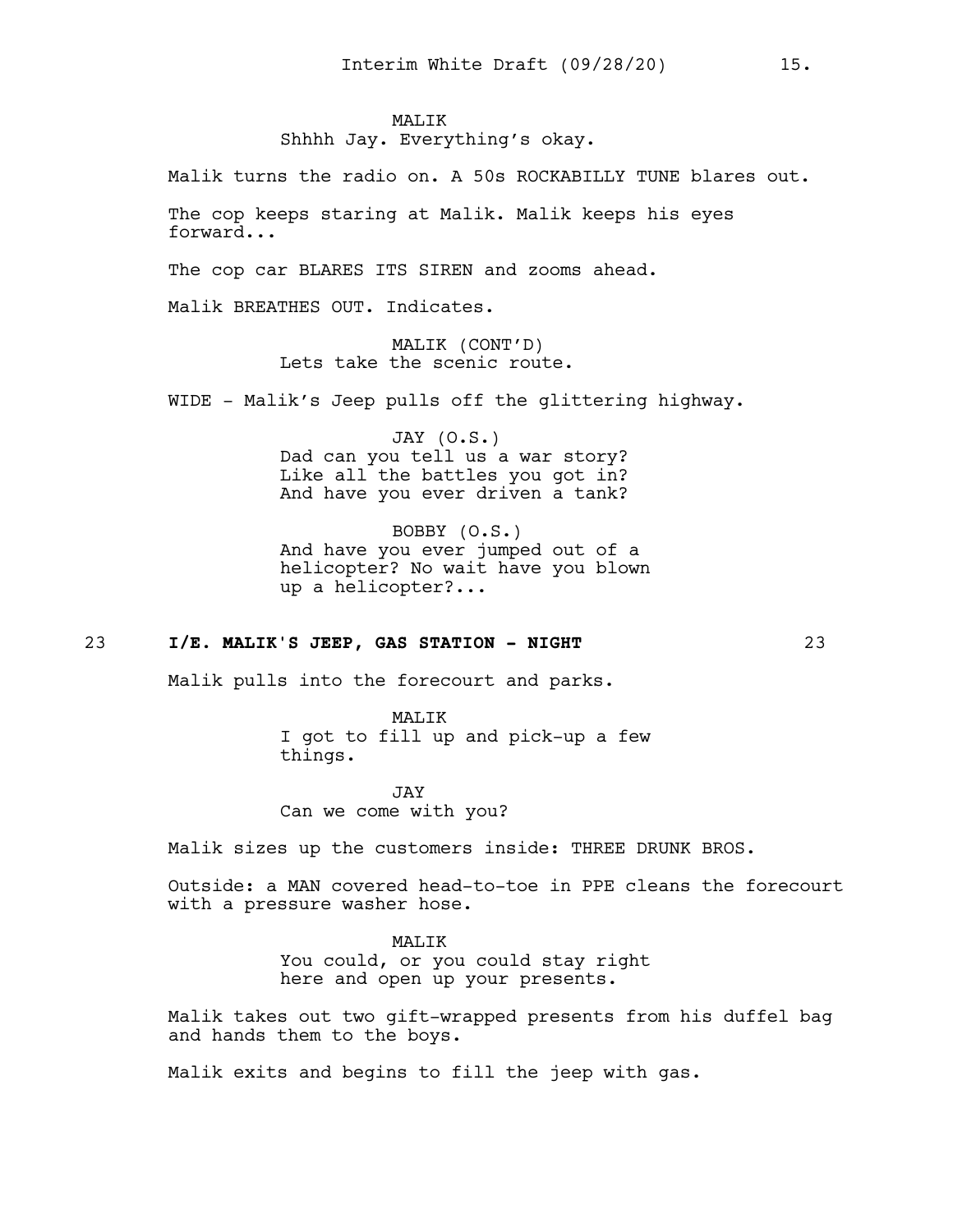The boys open their presents. Bobby has an Action Man. Jay has fancy drawing pens.

JAY

JAY

 $Whoa.$   $*$ 

BOBBY

Bobby plays with his action man. Jay opens his pens but then realizes he doesn't have his sketchbook.

He HUFFS and slumps in his seat. But then he spies something--

Malik's file sticking out the duffel bag. He leans forward, grabs it and flicks through the pages.

CLOSE on the pages - a scientific paper on 'mind-control parasites'. It features electron microscope images of parasitic organisms. Ghastly Lovecraftian creatures rendered in exquisite detail.

CLOSE ON JAY, mesmerized by their terrifying strangeness.

DDDRRRVVVV - the pressure hose sprays against the window.

BOBBY Aggghhh. \*

AH!

Cool.

Jay and Bobby turn to see the cleaner staring at them through the smeared glass. Hard to discern if he's benign or sinister.

#### 24 **INT. GAS STATION CONVENIENCE STORE - SAME** 24

A MELANCHOLIC COUNTRY TUNE plays from a stereo.

Malik stares up at a Dung Beetle fly around a fluorescent light.

The CASHIER (40s), a heavyset woman, watches Malik with a dead-eyed stare.  $\star$ 

Malik senses her gaze. He looks at her, smiles, and  $*$ approaches the counter.

He lays down his items: red bull, energy bars and a map: 'California & Nevada'. The cashier begins to scan the items.

> MAT.TK Full tank on number four.

CASHIER Goin' on a road trip?

MALIK Something like that.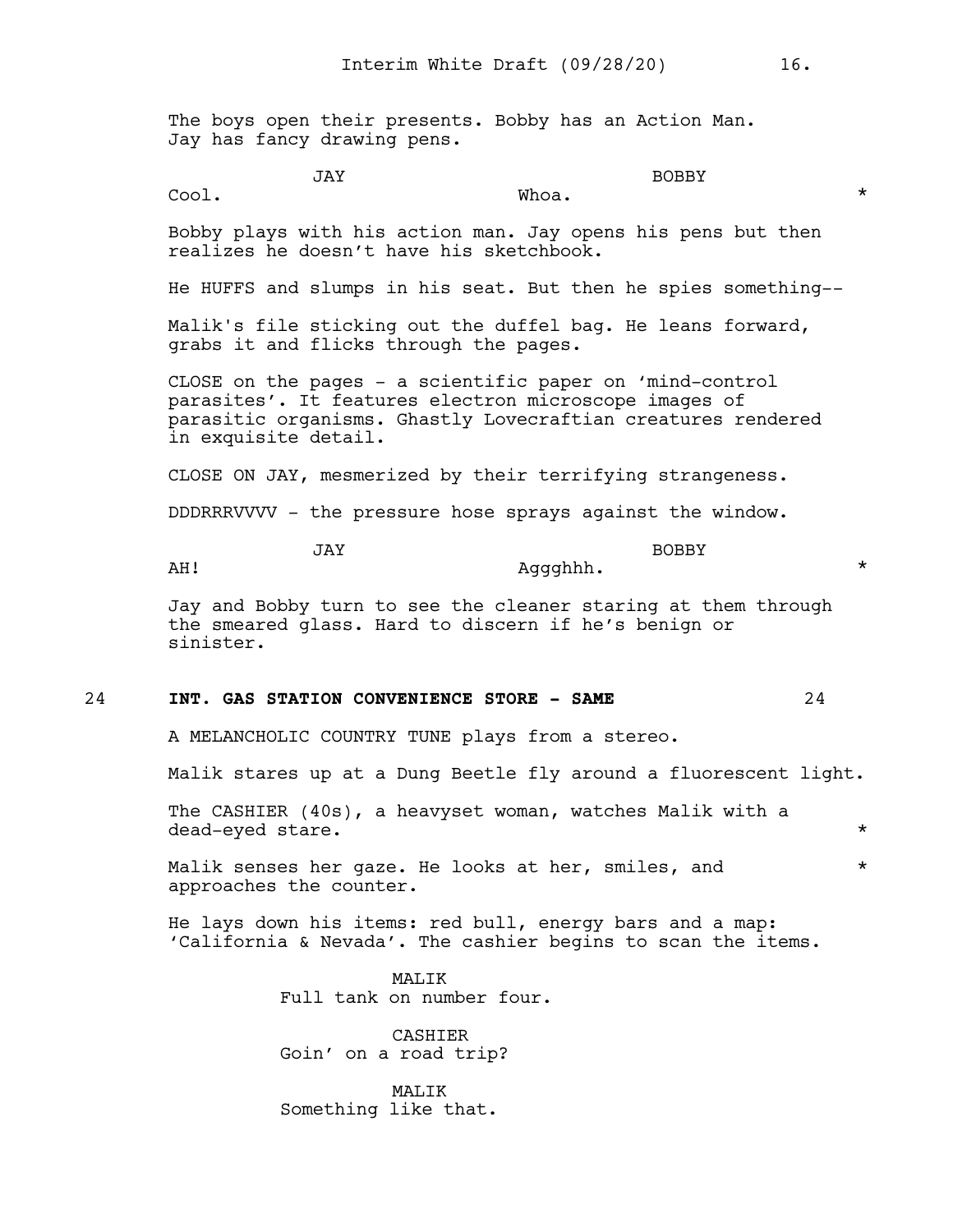CASHIER Where you headin?

MALIK

North.

The cashier scans the map, glances at the cover.

MALIK

I collect them.

WARPED SCREAMING from the backroom. Malik look to the door.

MAT.TK What was that?

The cashier leans over to the stereo and TURNS IT UP.

CASHIER What was what?

#### 25 **EXT. OREGON FARM HOUSE - NIGHT** 25

The MELANCHOLIC COUNTRY TUNE continues over:

SLOW TRACK TOWARDS the large barn doors beneath the house.

From within comes BANGING. Something trying to break free...

#### 26 **I/E. MALIK JEEP, CALIFORNIA STATE PARK - NIGHT** 26

The Jeep bombs down a long straight road flanked by miles of large pine trees.

Bobby is asleep. Jay stares out the window, deep in some imaginative world.

> MALIK Jay, come up here.

Jay crawls to the front seat and buckles in.

He looks up at Malik. His hero. Sees a four-inch scar under his eye. The skull tattoo on his forearm.

> MALIK So you kept my letters.

> > JAY

Yeah.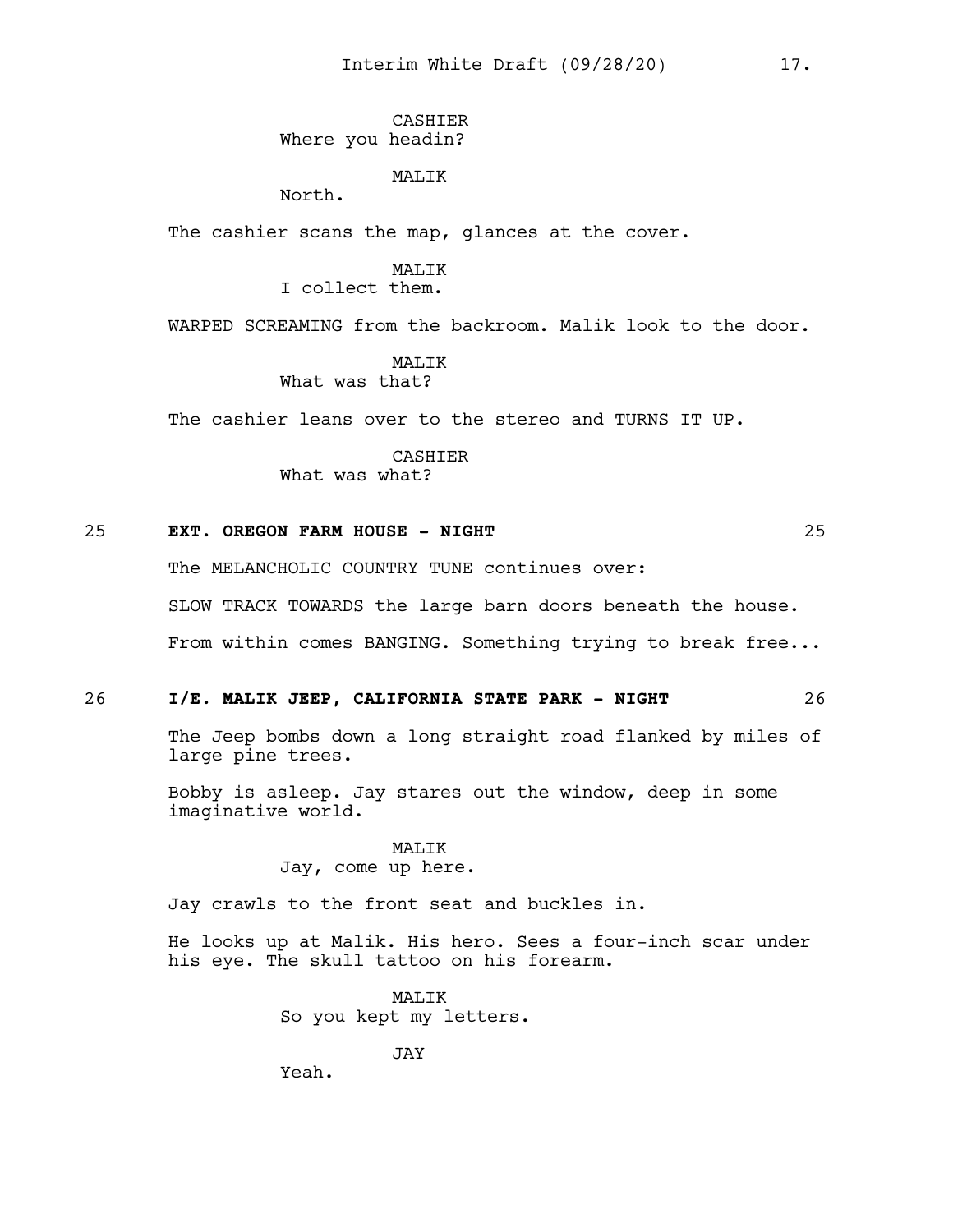MALIK I kept all your drawings too. Some days I thought I'd never make it back. Those drawings kept me going.

They both smile, a touching beat.

JAY

Dad why do you have pictures of monsters?

MALIK

Monsters?

JAY In your file.

MALIK You're not supposed to go through my stuff.

JAY That wasn't a rule.

MALIK It is now; rule number three. And they're not monsters. They're parasites.

JAY What's a parasite?

MALIK It's a tiny organism that lives inside another creature.

JAY Inside humans?

MALIK Why don't you get some sleep and we can talk about it in the morning.

JAY I gotta pee.

MALIK

How bad?

JAY

Real bad.

Malik glances in his wing-mirror - empty road. He pulls over.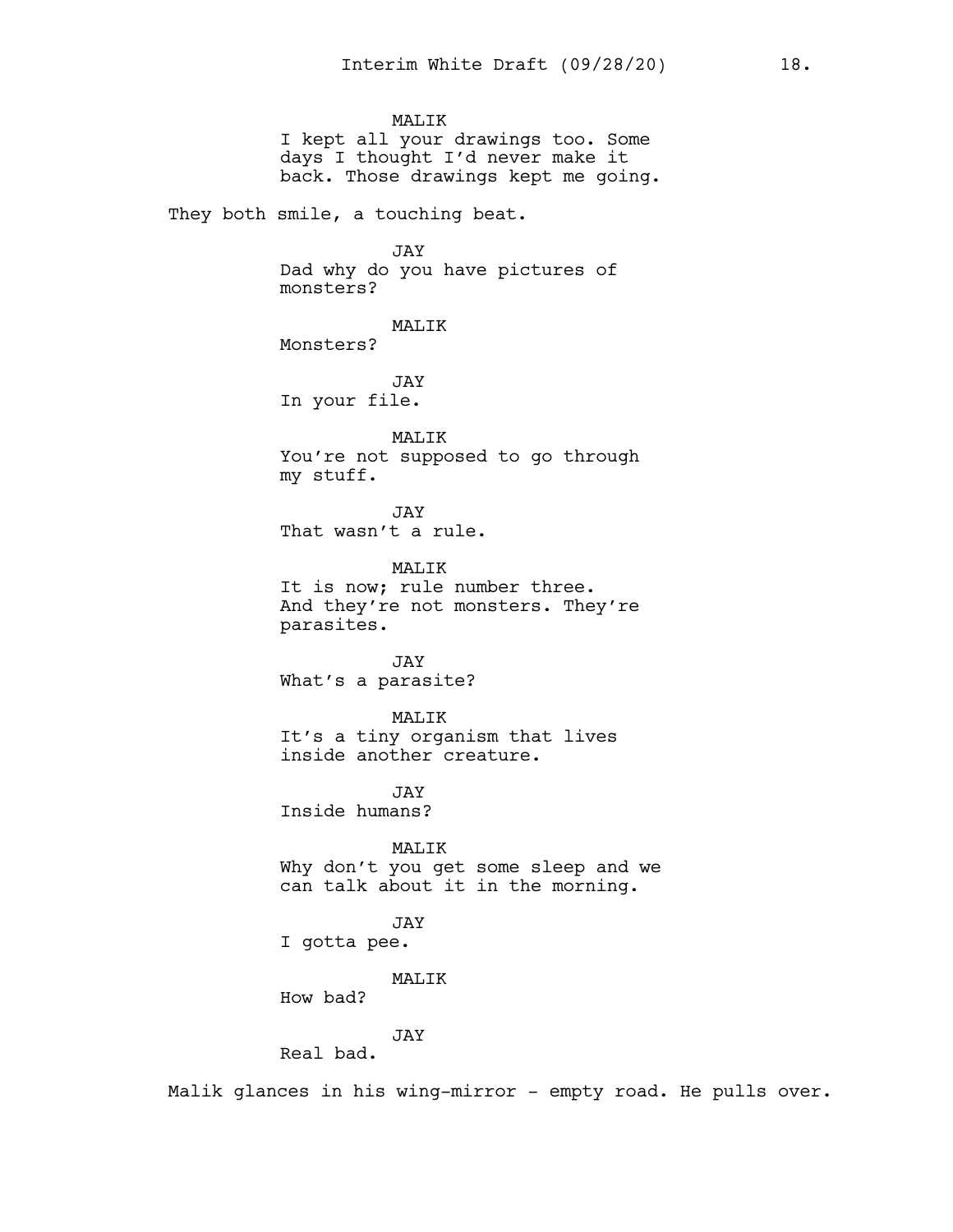## 27 **EXT. CALIFORNIA STATE PARK - CONTINUOUS** 27

They exit and walk into the shrubland. After a few feet:

MALIK Alright that's enough.

They stop, unzip and begin to pee. Malik looks down at Jay.

MALIK You getting any hair round your pecker yet?

Jay turns away, embarrassed. Malik CHUCKLES to himself.

'WOOP'. Red and blue lights throb across the landscape. Malik turns and sees a STATE TROOPER pull up behind his Jeep.

> MALIK Jay get in the car.

Jay runs back to the Jeep and dives inside.

## 28 **INT. MALIK'S JEEP, CALIFORNIA STATE PARK - CONTINUOUS** 28

Jay enters. SLAMS THE DOOR. Bobby wakes, bleary-eyed.

BOBBY Are we there yet?

JAY

Shut up.

They look out - A STATE TROOPER (40s), exits his vehicle. Thick neck, austere expression.  $*$ 

Malik approaches.

MALIK Evening officer.

**TROOPER** You can stop right there.

Malik stops beside the trunk of his Jeep.

## 29 **EXT. CALIFORNIA STATE PARK - CONTINUOUS** 29

The Trooper approaches Malik and gestures at the Jeep.

TROOPER What's going on here?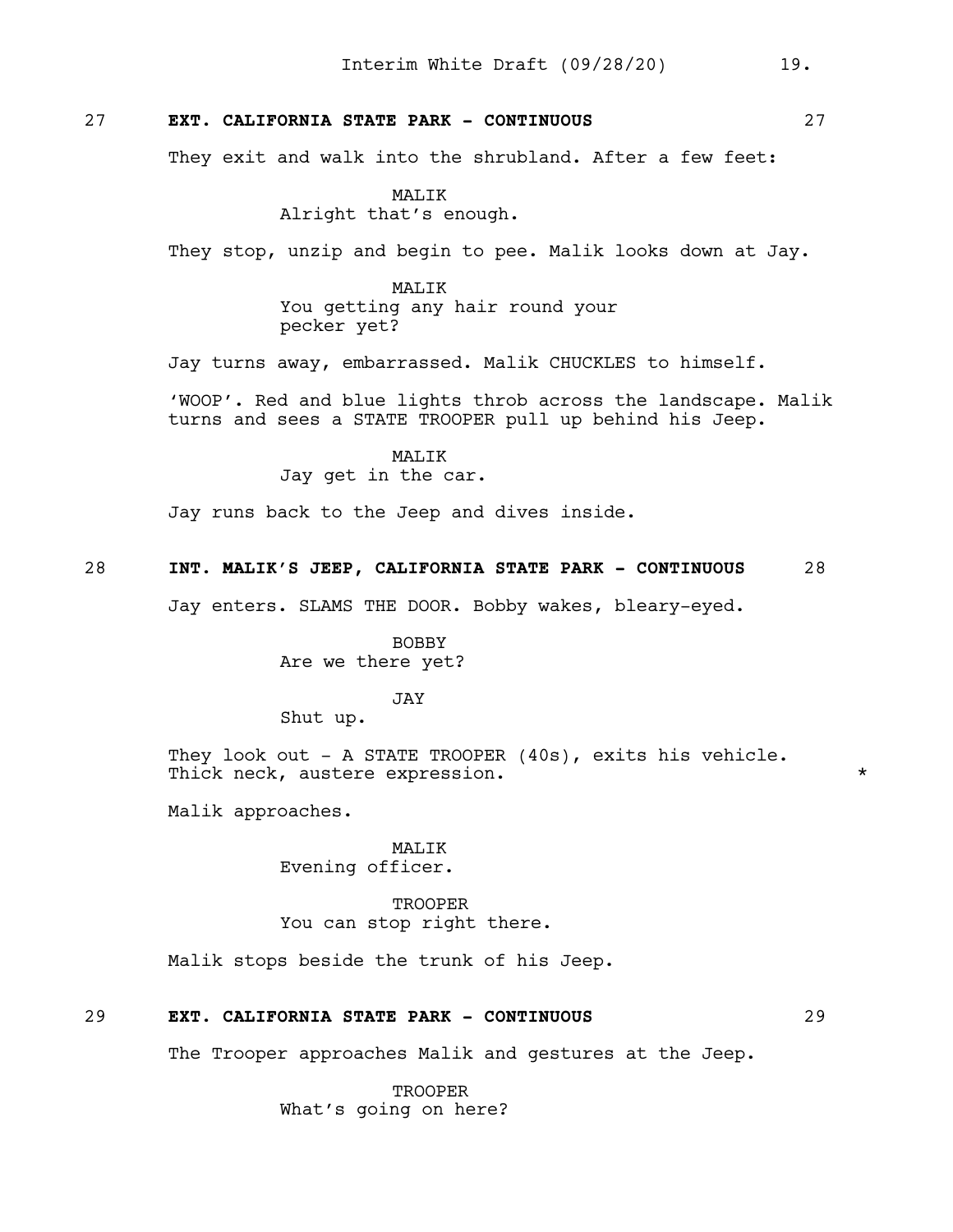MALIK (shrugs) We're on a road trip and stopped for a toilet break.

**TROOPER** And didn't think to put your hazard lights on?

Malik breathes a sigh of relief.  $\star$ 

MALIK Oh. No one was on the road so...

**TROOPER** I was on the road.

MALIK My bad. I apologize.

Beat as the trooper squints and sees the boys inside the Jeep.

**TROOPER** You say you're on a road trip?

MALIK

Uh-huh.

TROOPER

At 3am?

MAT.TK The early bird...

The Trooper studies Malik for a long beat.

**TROOPER** Put your hands on the trunk and spread your legs.

MALIK Shit, there ain't no need for--

The Trooper unclips the safety strap on his gun holster.

**TROOPER** I got an 'easy-way hard-way' speech prepared if you want to hear it.

Malik turns and places his hands on the back window.

The Trooper comes up behind Malik and gives him a pat-down, starting at the ankles.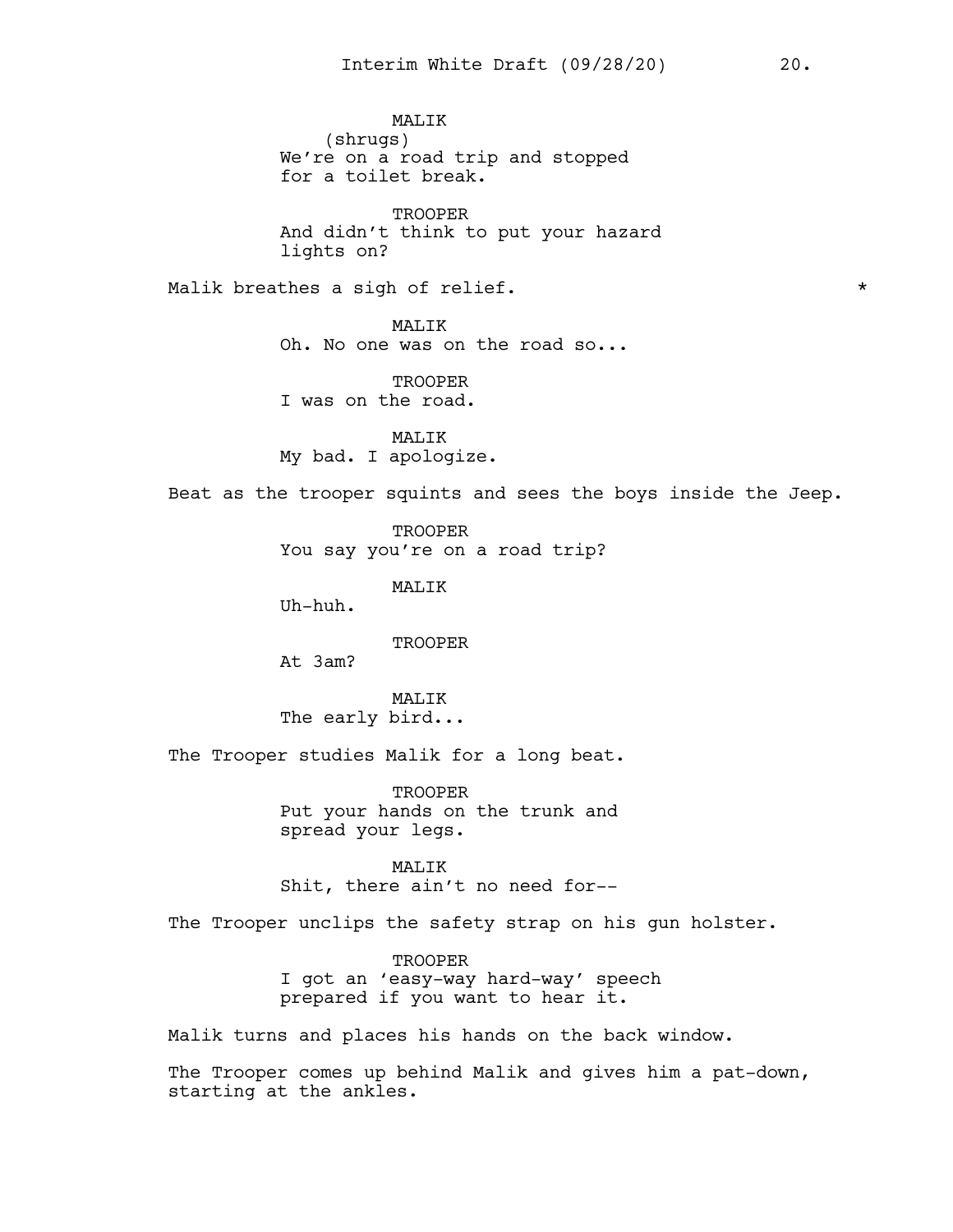Jay and Bobby nervously watch from inside the jeep. Malik sees the fear in their eyes.

He winks at them and gestures at them to put their head down. Jay and Bobby lower themselves out of view.

The Trooper finds Malik's Glock tucked in the back of his jeans.

TROOPER You got a permit for this?

MALIK Not on me. That against the law?

**TROOPER** It's a class A misdemeanor if the firearm is loaded.

The Trooper opens the magazine - it's full.  $*$ 

Malik mumbles a 'fuck' under his breath.

**TROOPER** Do you have any other concealed weapons on you?

#### MALIK

No sir.

The Trooper tucks the gun into his belt then taps Malik on the shoulder. Malik turns.

> MALIK Look I'm a Marine, just came back from tour.

Malik slowly takes out his Marine I.D from his wallet and hands it to the Trooper.

The Trooper studies it on both sides, runs his fingernail across the photo.

> MALIK I'm taking my boys on a camping trip in Tahoe. I only have them for the weekend so I drive at night to make the most of it.

Beat on the Trooper studying the I.D. Then studying Malik. Then studying the I.D.

> **TROOPER** Guess you should know better. I'm placing you under arrest. Put your--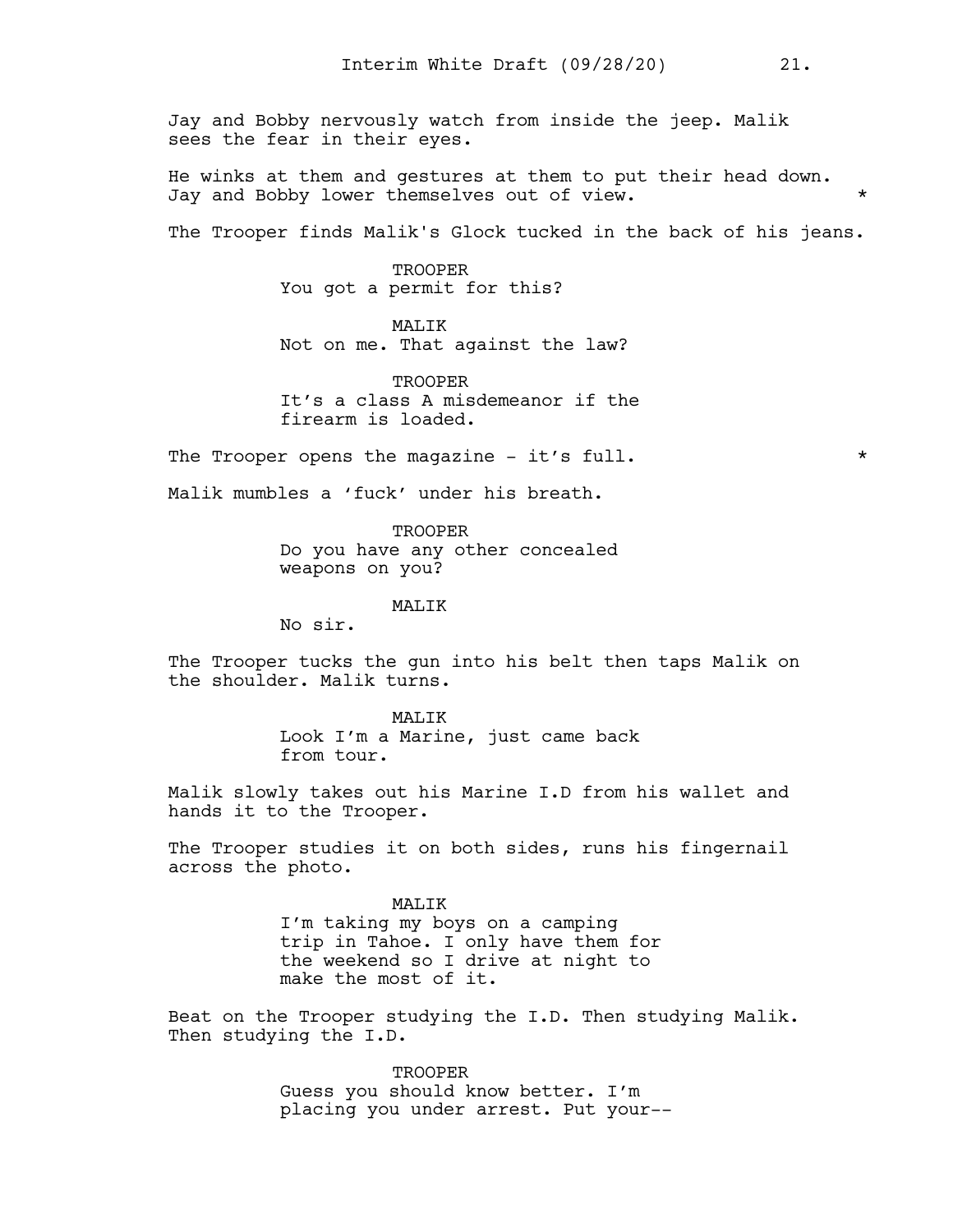MAT.TK You're arresting me for a misdemeanor!?

**TROOPER** And a traffic violation.

Malik sees a parasitic worm slither across the white of the Trooper's eye. Malik prickles with fear.

He turns and walks to his drivers door, frantically calculating his next move: *think, think, think...*

> **TROOPER** Woah, woah where you going?

MALIK Let me just get my driver's license officer. You can write me a ticket and we'll be on our way.

The Trooper whips out his tazer and aims it at Malik's back.

TROOPER Stop right there.

Malik freezes.

**TROOPER** Place your hands behind your head.

Malik turns to face the Trooper, puts his palms out.

MAT.TK

Okay, chill, let's just--

The Trooper fires his tazer, the probes dart into Malik's chest. He collapses to his knees and his muscles lock up as 50,000 volts surge through his body.

#### MALIK

AGGHHHHH--

The 5-second-shock ends. Malik rips the wires away, rises--

The Trooper pulls out his service weapon--

Malik charges forward and grabs onto the Trooper's gun--

The Trooper FIRES - the bullet tears through the peak of Malik's truckers cap sending it spinning into the air.

They wrestle for control of the weapon - it's a messy, contorted, life-or-death grapple.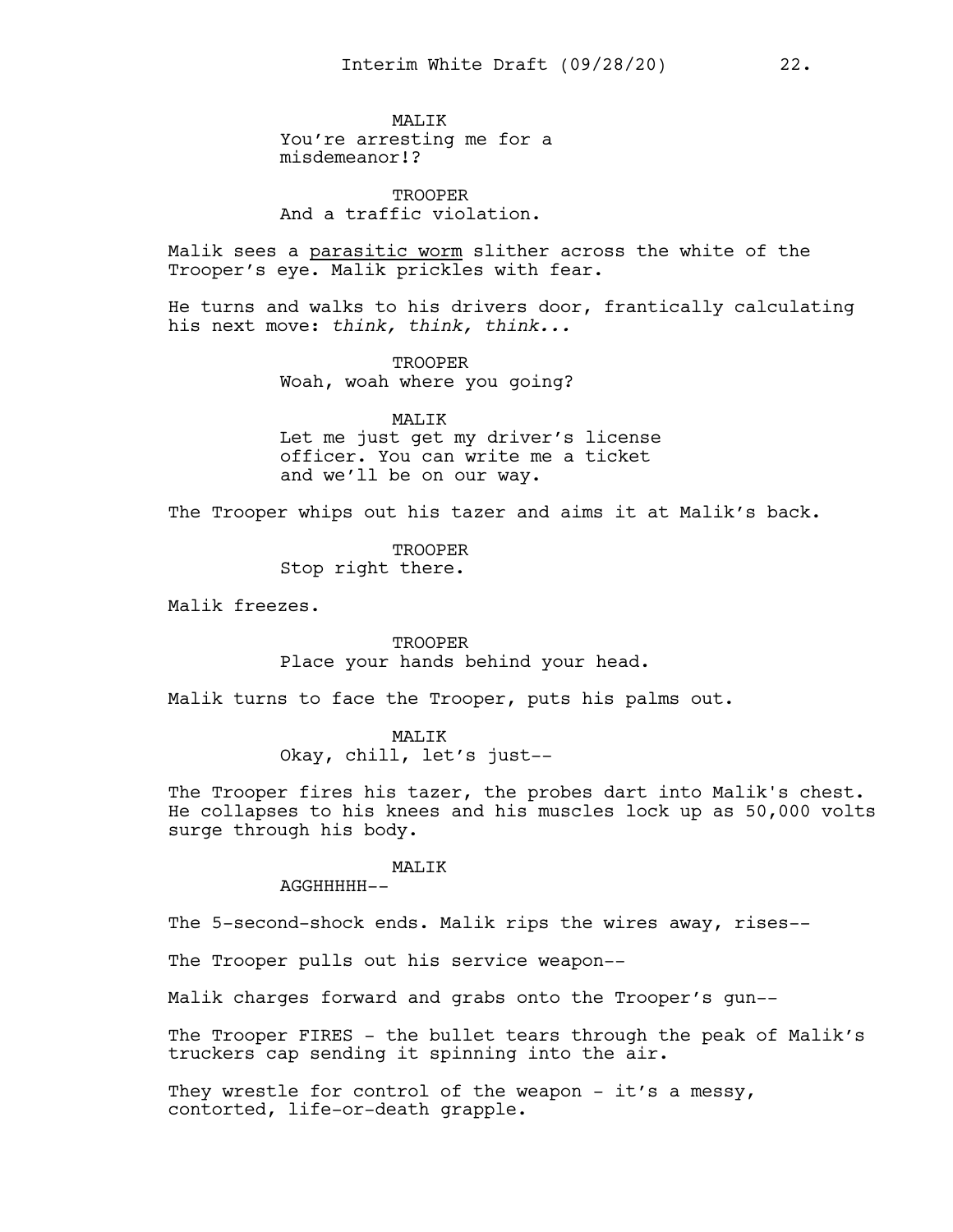Hard to see who's winning in the darkness, we just hear GRUNTING and the SCUFFLE of boots on tarmac.

Malik's Glock falls from the troopers belt and CLATTERS to the ground. Neither can risk reaching for it.

BANG - a shot is fired into the sky. BANG - another shot is fired at the ground and kicks off the road.

The gun is twisted toward the JEEP -- at the boys... BANG!

The bullet PIERCES the window, spider web cracks splinter across the glass. Bobby SCREAMS... *is he hit?*

Malik CRIES OUT, galvanizing every fiber of strength -- he tears the gun away and PISTOL WHIPS the Trooper - hammering the handle into the Trooper's, face, CRACK, CRACK, CRACK--

The Trooper stumbles backward and COLLAPSES on the ground.

Malik darts towards the Jeep... the splintered window....

# MALIK

BOYS!?

Malik swings the door open - sees them cowering inside.

# JAY

We're okay.

Malik leans on his knees. Breathes once again.

QUICK SHOTS:

- Malik picks up his Glock from the tarmac.

- He reaches his hand inside the Trooper's vehicle and rips out the receiver.

- He enters his Jeep and screeches away. WE TRACK SIDEWAYS revealing the immobile Trooper laying by the side of the road.

## 30 **I/E. MALIK'S JEEP, CALIFORNIA STATE PARK - CONTINUOUS** 30

Malik GUNS the engine. The boys are adrenalized with fear.

#### MALIK

Sorry you had to see that boys.

Malik pulls the taser darts from his chest. He grimaces as the barbs tug against his skin.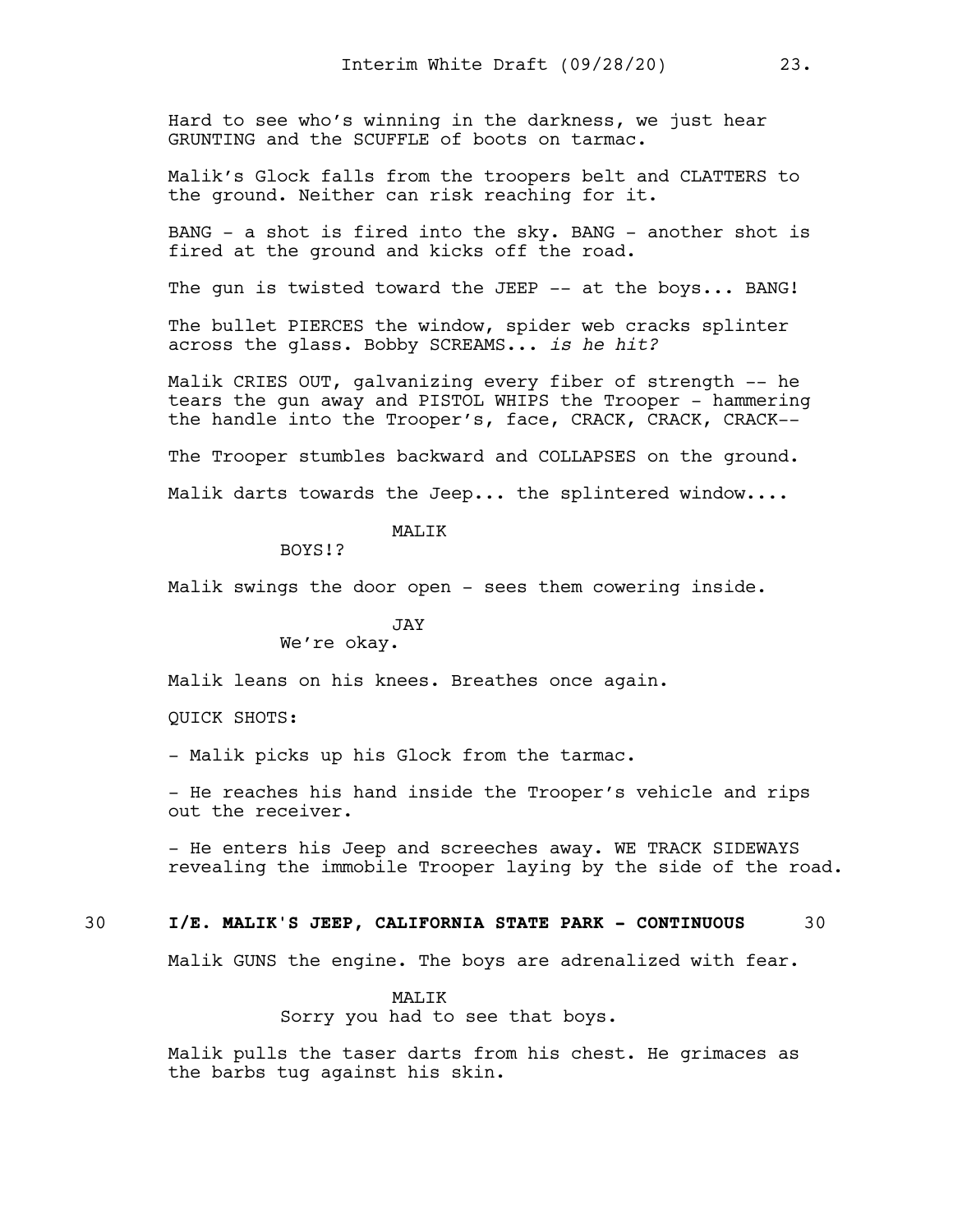BOBBY I wanna go home.

MALIK Arggghh, I know kid.

BOBBY I wanna go home RIGHT NOW!

MALIK We can't go home Bobby!

Bobby begins to SOB.

JAY Why can't we go home?

Beat on Malik, *should he tell them?*

JAY Dad!? Why can't we got home?

Malik pulls over and turns in his seat.

MAT.TK Okay Bobby chill, chill. Come on, take a breath. Nice and slow.

Bobby stops crying and takes several SHAKY BREATHS.

MALIK That's it. You too Jay, breathe in... and out...

Jay and Bobby mimic their father. After a few calming breaths:

MALIK Okay look. This is isn't a road trip. It's a rescue mission.

The boys glance at each other.

MALIK

You know I've been away fighting. What I couldn't tell you was what I've been fighting. Boys I've been in a war that no one knows is going on, fighting an enemy we weren't even sure existed. Something's come to our planet.

Stunned expressions on the boys as they compute: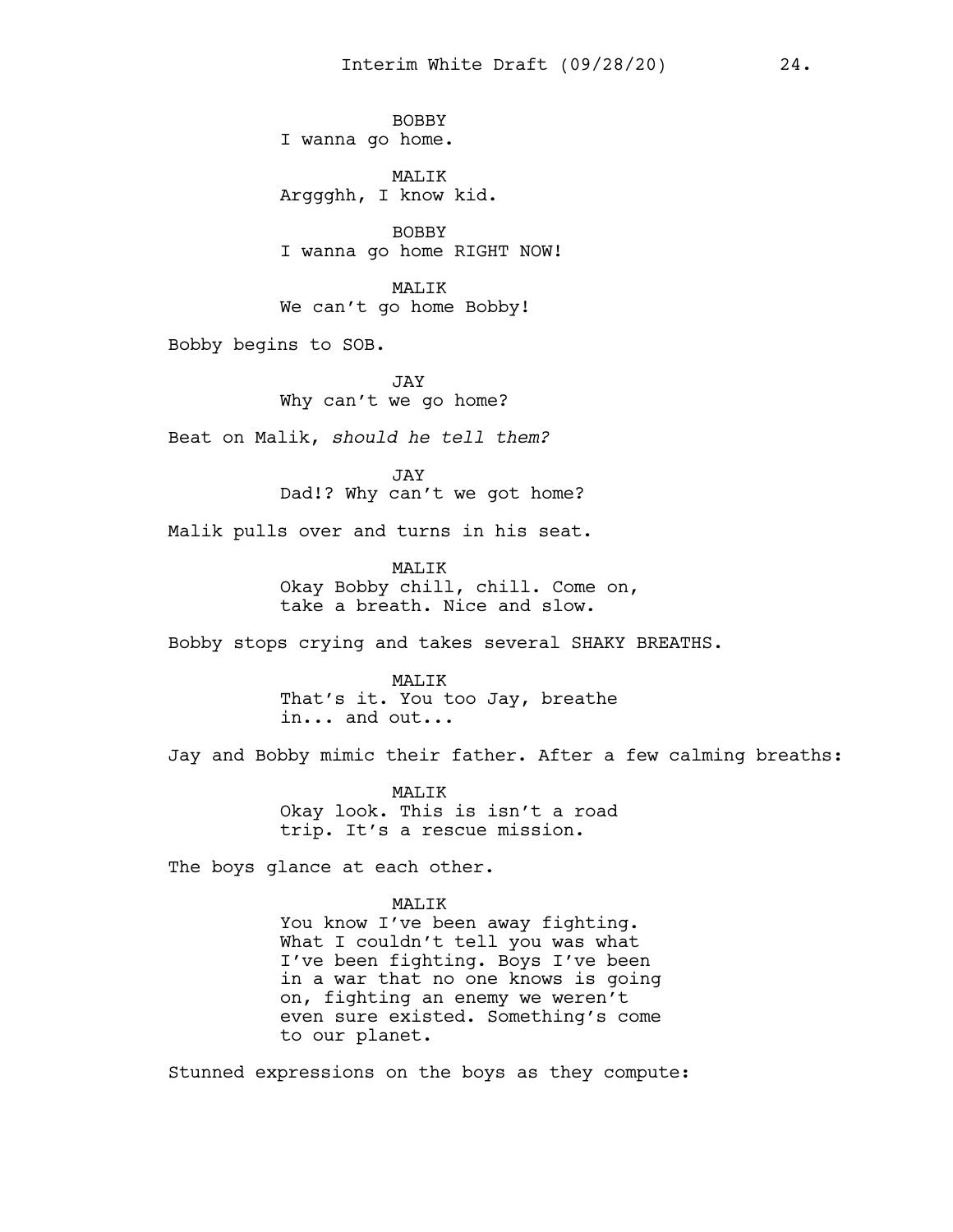JAY

Aliens?

MALIK Non-terrestrial microorganisms.

BOBBY I haven't seen any aliens.

# MALIK

You have you just don't know it. They live inside us and use us as hosts. Folks look like they're normal but they're not, they've got a tiny creature inside them.

BOBBY

There's an alien inside of me?

### MALIK

No, not unless you're infected. It's spread through insects that's why we use the spray. Think of it like a force field.

JAY What happens if you're infected?

#### MALIK

The parasite alters the neurochemisty-- (remembers his audience) Okay you know that voice inside your head that tells you right from wrong? That's called your conscience. The creature stops that from working.

BOBBY So you become.... a baddie?

MALIK Exactly. Even if you're a goodie.

JAY How many people have been infected?

MALIK

A lot. We don't know exactly. Could be as many as half the population.

#### BOBBY

We gotta go back and save Mom.

Sombre beat. Malik doesn't say anything. Jay connects the dots.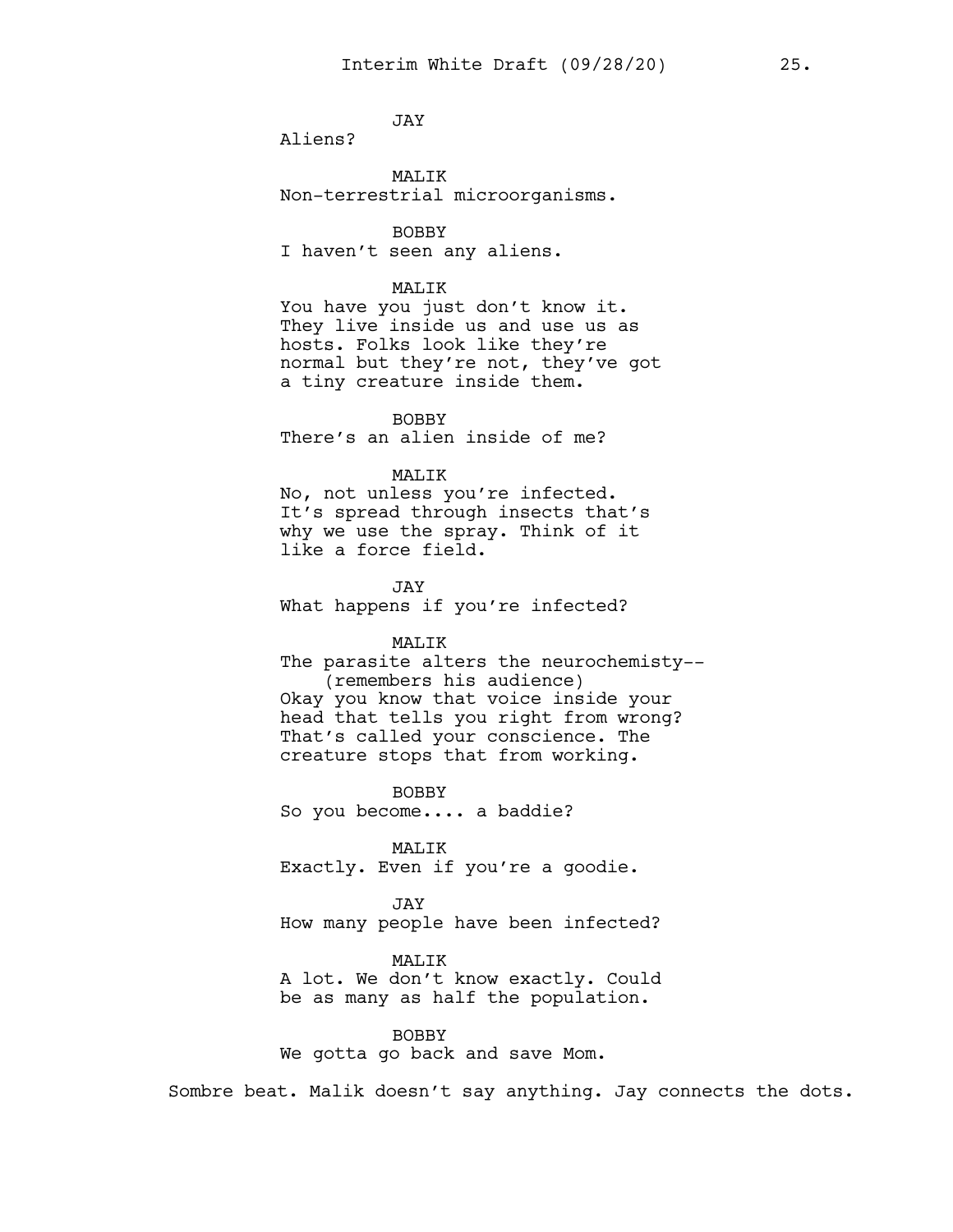JAY Mom's an alien.

MAT<sub>I</sub>TK She's got one inside her. She's still alive, just not in control.

Bobby and Jay start to silently cry. This kills Malik.

MALIK

I'm gonna save her boys. Trust me. But I got to get you safe first. I'm taking you to a base that's still operational where there's a whole team of scientists working on a cure. Hell, they might even have found one already.

Malik reaches his hand out.

MAT<sub>I</sub>TK

Take my hand.

CLOSE on their small hands clasping onto his.

MAT<sub>I</sub>TK We're like the Three Musketeers. Know who they were? The toughest soldiers there ever was and there were three of them. And they could survive anything because they stuck together.

### 31 **EXT. CALIFORNIA STATE PARK - DAY** 31

A MELLOW HUM OF INSECTS. WE TRACK TOWARDS the Trooper, laying \* just as Malik left him...

WE LAND ON A CLOSE-UP and hear GURGLES, he/it's alive.

The Alien-Trooper rises, revealing the mangled wreckage of a face - collapsed eye socket, dislocated jaw, broken nose. Dried blood streaks from every wound.

However he doesn't seem in pain. In fact he remains eerily calm as he spits out tooth debris.

# 32 **INT. THE PATROL CAR - DAY** 32

The Trooper enters, reaches into his mouth, TEARS out a molar and throws it out the window. He starts the car and drives away. His one working eye doesn't blink.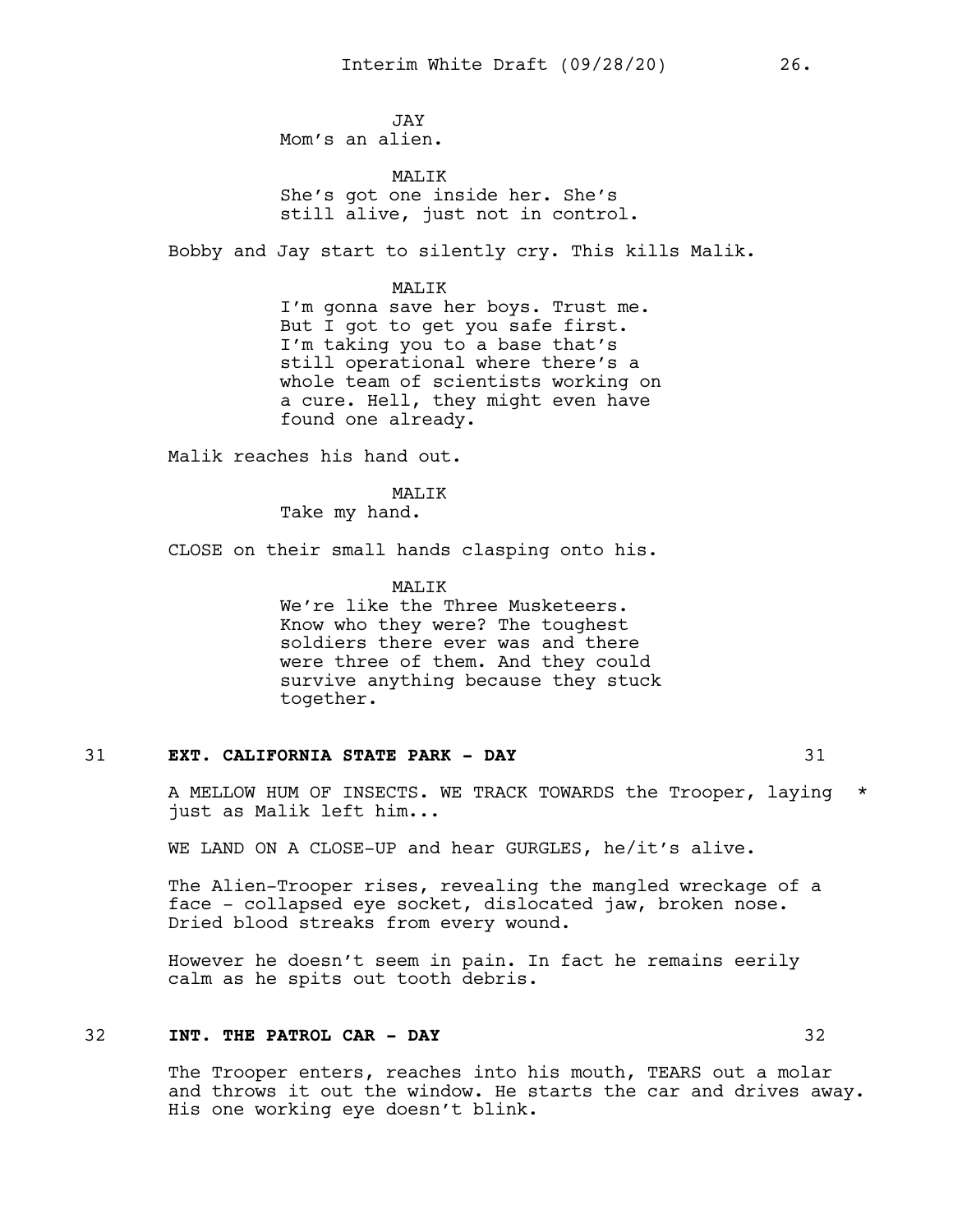### 33 **EXT. SHOPPING PRECINCT - MORNING** 33

The Trooper pulls into the parking lot. He takes his pumpaction shotgun from the car holster and exits.

He strides across the parking lot and approaches Malik's Jeep.

He peers inside and sees Jay and Bobby fast asleep in the backseat. Jay's head is pressed against the window.

CLOSE ON THE TROOPER, studying Jay. The Trooper cries a single tear, perhaps the man inside trying to fight back...

The Trooper PUMPS his shotgun, presses it against the car window -- at Jay -- and FIRES--

# 34 **INT. JEEP, SHOPPING PRECINCT - MORNING** 34

Jay bolts upright and breathes in SHARPLY.

He checks his surroundings:

Outside a delivery truck has crashed into shopping carts.

Bobby sleeps next to Jay in the backseat.

Malik sits on the hood.

## 35 **EXT. JEEP, SHOPPING PRECINCT - SAME** 35

Malik reads scientific documents. He circles certain words and scrawls notes in the margins.

Jay exits the jeep. Malik turns.

MALIK How'd you sleep?

JAY Had a nightmare.

MALIK I know the feeling.

Malik PATS the hood. Jay climbs up and sits next to him.

JAY What you reading?

MALIK I'm trying to become a Neuroparasitology expert.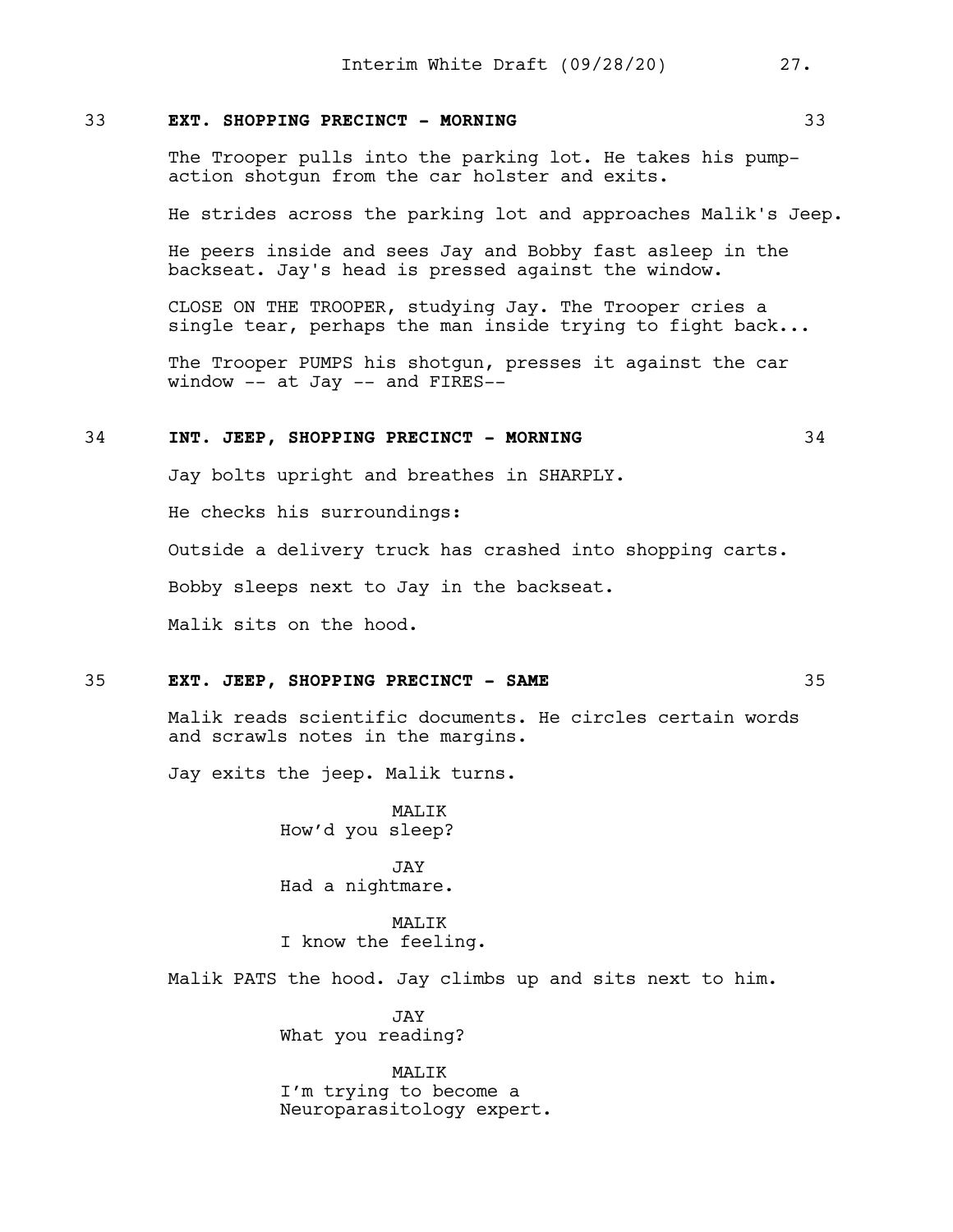JAY What's that?

MALIK The study of mind control parasites.

Jay looks at the file.

CLOSE on the document, listing parasites: "*Neurocysticercosis", "Plasmodium falciparum", "Toxoplasma gondii".* Jay points at one.

> JAY What's this one do?

> > MALIK

Diplostomum pseudospathaceum. It burrows inside a fish's eye and manipulates its behavior so it gets itself eaten by a bird. Then it reproduces inside the birds guts.

JAY Are the aliens reproducing inside Mom's guts?

MALIK God no. No, no, no. And even if they did your mother's got guts to spare. She's gonna be fine.

Malik shuts the file and steps down from the hood. He takes out the map from his back pocket and lays it out and points to a location in Nevada.

> MAT.TK So, our mission is to get here. Groom Lake.

He then runs his finger into California's central valley.

#### MAT<sub>I</sub>TK

And this is where we're at.

Jay points further up the map at southern Oregon.

JAY And this is where we came from.

MALIK Shit who needs GPS when I got you. You just got yourself a job navigating.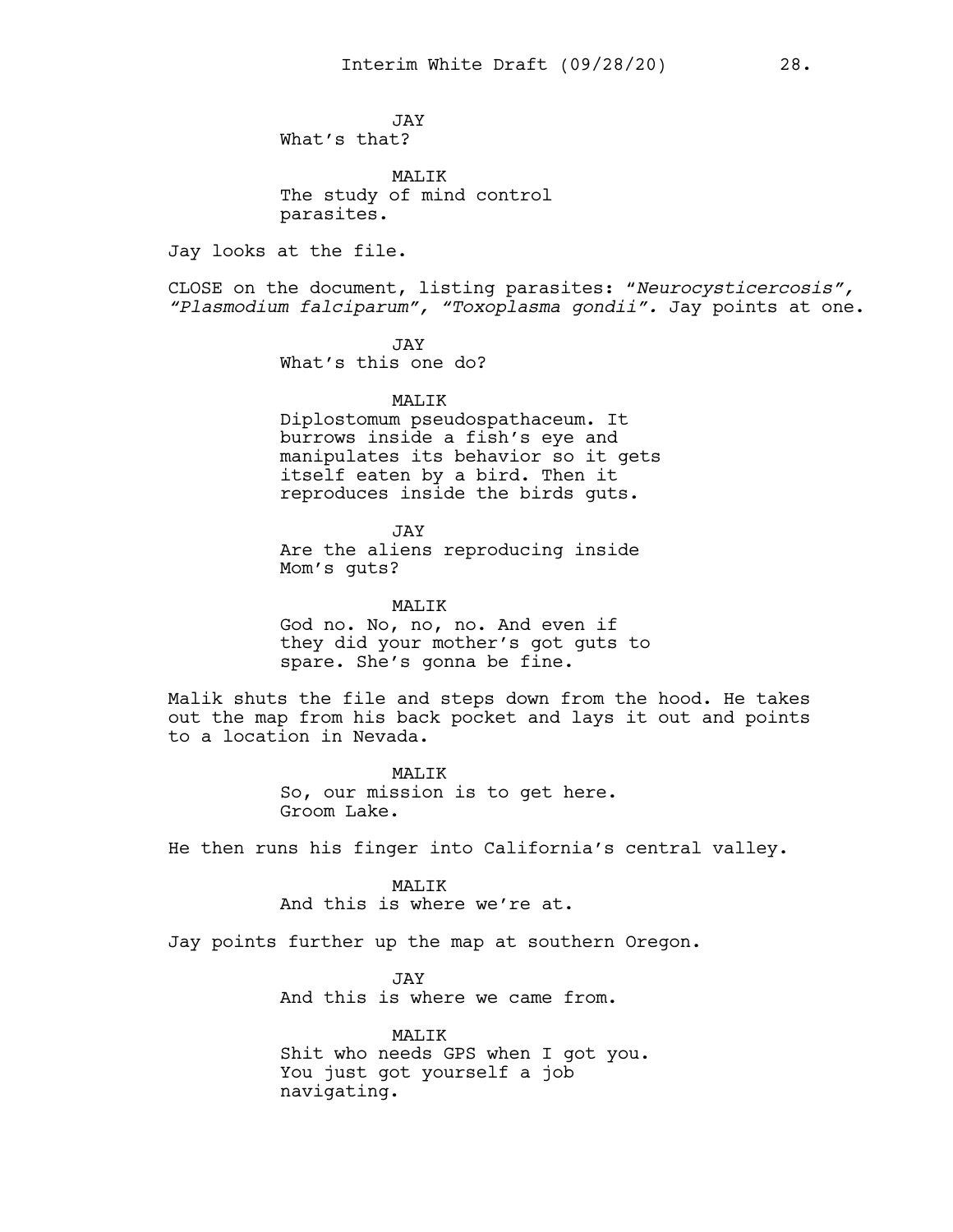Malik pats him on the arm and squeezes him.

**MALIK** Woah, those muscles?

Jay shrugs. Malik takes him in more fully.

MALIK You grew. Bobby and all.

Awkward beat - what Malik has missed.

MALIK (CONT'D) Bet you got a big appetite to help those muscles grow don't you.

Malik BANGS on the roof of the jeep.

MALIK (CONT'D) Bobby rise and shine. It's time for breakfast.

#### 36 **INT. DINER - MORNING** 36

A DOZEN CUSTOMERS dot the tables, running the gamut of eccentric to the everyday. Everyone and no one could be one of 'them'.

Malik nurses a black coffee and scans each of them. Always watching. Always vigilant.

Bobby keeps his eyes down. Fearful to catch anyone's eye.

Jay studies an OLD MAN (80s) at the adjacent table. He has a nasal cannula hooked to a canister on the ground. His skin is almost translucent, we see the network of veins on his arms.

> MALIK Jay I thought you were drawing a picture for me.

Malik TAPS a napkin. Jay takes out a pen and starts drawing.

Malik lifts Bobby's chin so he looks up at him.

MALIK Bobby try to relax. Nothing bad's going to happen while I'm around. And shit if this ain't an adventure I don't know what is. When it's all over you'll have one hell of a story to tell your school buddies. Just keep a smile on your face, best disguise there is.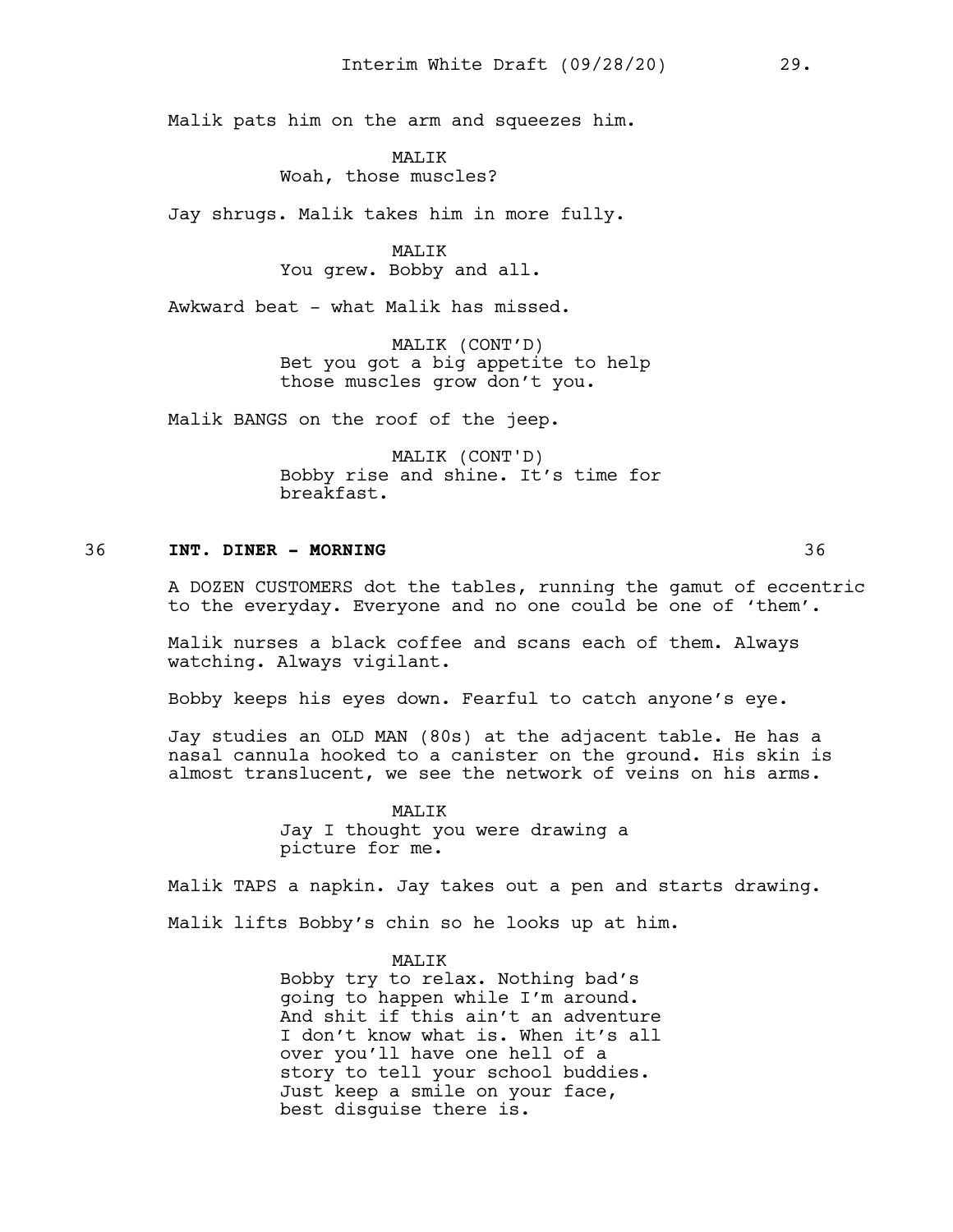Bobby gives a gap-toothed grin.

MAT.TK Besides. I drove halfway across the state last night. That Trooper ain't gonna find us.

JAY What if Bobby gets infected when we ain't looking. How will we know?

BOBBY I ain't turning into an alien.

JAY You sure smell like one.

Bobby shoves Jay. Jay grabs Bobby's action man and rips off his head. Bobby CRIES OUT. Malik grabs their hands.

> MALIK Stop! He's your kid brother.

Malik POPS the head back on and hands the action man to Bobby.

An inhumanly tanned WAITRESS (50s), approaches and places down three plates of pancakes and bacon. Jay and Malik tuck in.

> MALIK So, y'all remember this place?

The boys look around their surroundings blankly.

MAT.TK We used to come here all the time. Shit we lived only ten klicks up the road.

Zilch from the boys. Malik SIGHS. Notices Bobby's not eating.

MALIK You're not hungry Bobby?

BOBBY My tummy hurts.

MAT.TK That's because you're anxious. You've got an overflow of cortisol in your bloodstream which is stimulating your stomach acid.

Malik is met with a WTF expression.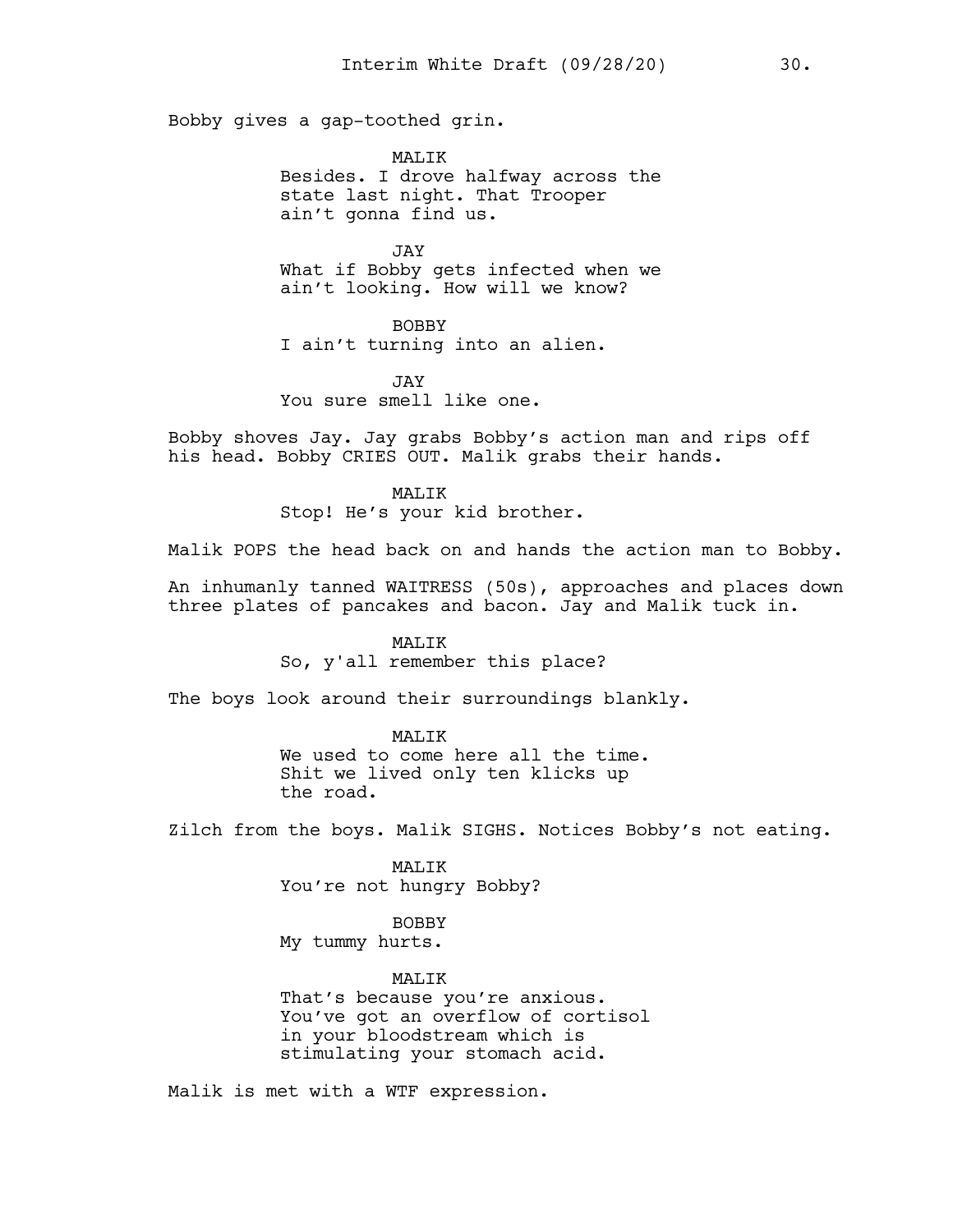MAT<sub>I</sub>TK It's a perfectly natural reaction to a stressful situation. But you still gotta eat.

Malik picks up the maple syrup and oozes it onto Bobby's plate. Bobby and Jay exchange a glance.

> MAT<sub>I</sub>TK What, you don't like maple syrup?

BOBBY I'm not allowed.

JAY Dylan says sugar makes him hyper.

MALIK Well hell yeah it does, that's the damn point - gives you a buzz.

Malik oozes more onto the plate, Bobby's eyes widen.

They tuck in and their unease melts away. Malik savors the moment - almost a regular family meal.

> MALIK So Dylan a pain in the ass like that - 'don't eat that sugar'?

BOBBY He cooks macaroni and cheese and he helps with homework and he lets me drive his tractor...

JAY Tells lame jokes. Has bad breath.

BOBBY He takes us to Dave and Buster's. Remember he won a big bear playing

MALIK

Skee-ball huh? My 4th grade science teacher liked skee-ball. Turned out to be a swinger. Now I'm not sayin' there's a correlation but it's worth thinking on.

BOBBY What's a swinger?

Malik half-regrets the comment.

skee-ball?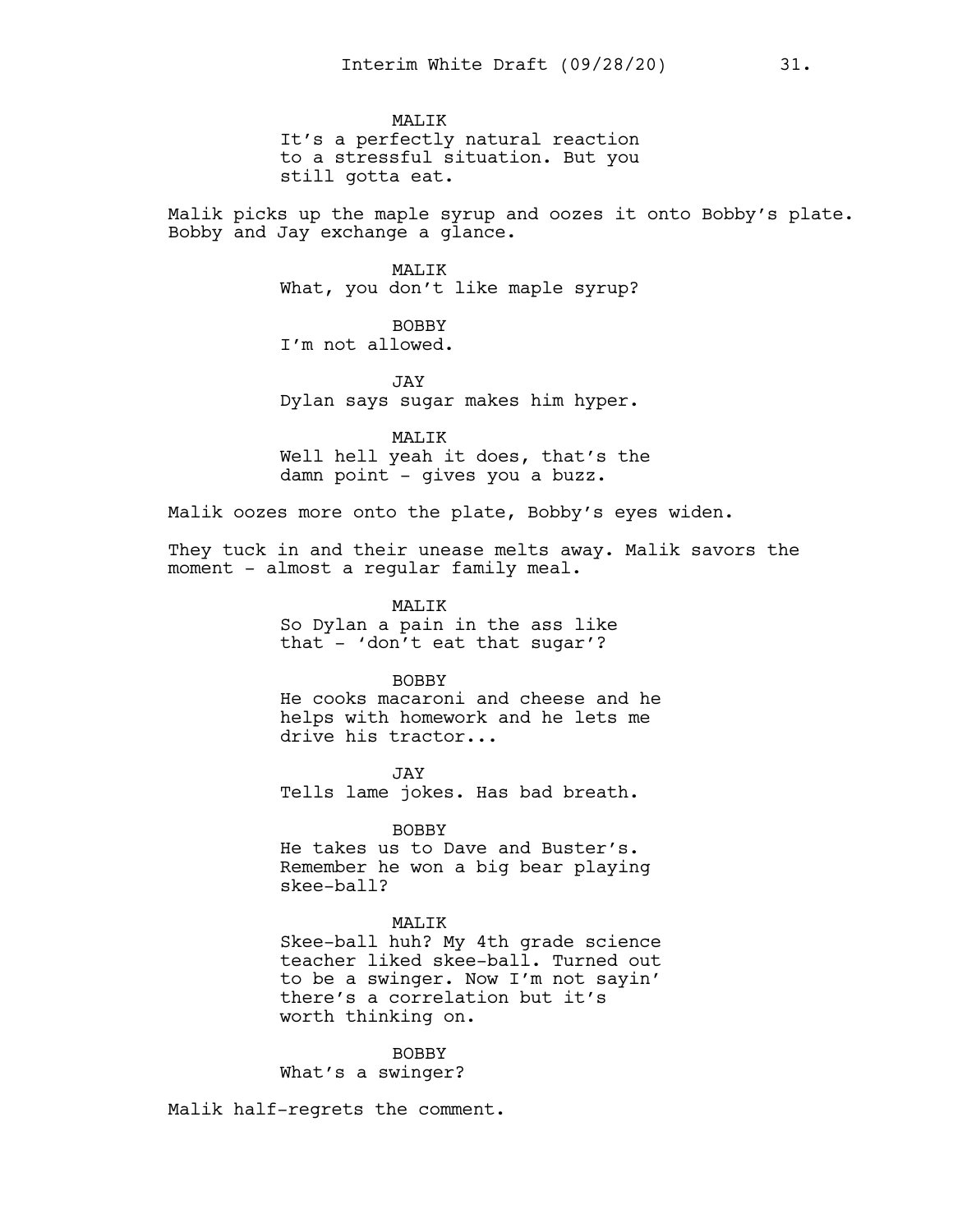MAT.TK The worst kind of aliens.

BOBBY People still play skee-ball when they're aliens?

MALIK They do lots of the same things we do. They're just like us, just without the soul.

# 37 **I/E. HATTIE'S CAR - DAY** 37

HATTIE HAYES (50), black, drives through a meth-blighted town in northern California. She wears large cat-eye sunglasses.

A 40s Jazz song plays on the car radio *"It's so Peaceful in the Country".* Hattie MURMURS along, half-remembering the words.

## 38 **INT. MALIK'S MOTEL, CALIFORNIA - DAY** 38

Sound of a KEY TURNING. A MALE CARETAKER opens the door and Hattie enters. Still wearing her sunglasses. We see a law enforcement badge clipped to her belt.

#### HATTIE

You can leave.

The caretaker walks away. Hattie walks around the room and inspects everything: empty cans of red bull in the trash, an ashtray stacked with cigarette butts, empty cupboards.

She walks to the mini-fridge and sees a family photo: Malik, Piya, Jay, around four, and Bobby, two years old.

She rips it away - the COWBOY magnet holding it in place falls and BREAKS.

#### 39 **EXT. PARKING LOT, SHOPPING PRECINCT - DAY** 39

Bobby races ahead holding his Action Man in the air. Jay and Malik walk behind him.

> MAT<sub>I</sub>TK I'm getting a few supplies. Can you hold fort and look after Bobby?

Jay looks across at the Walmart, wants to go with him.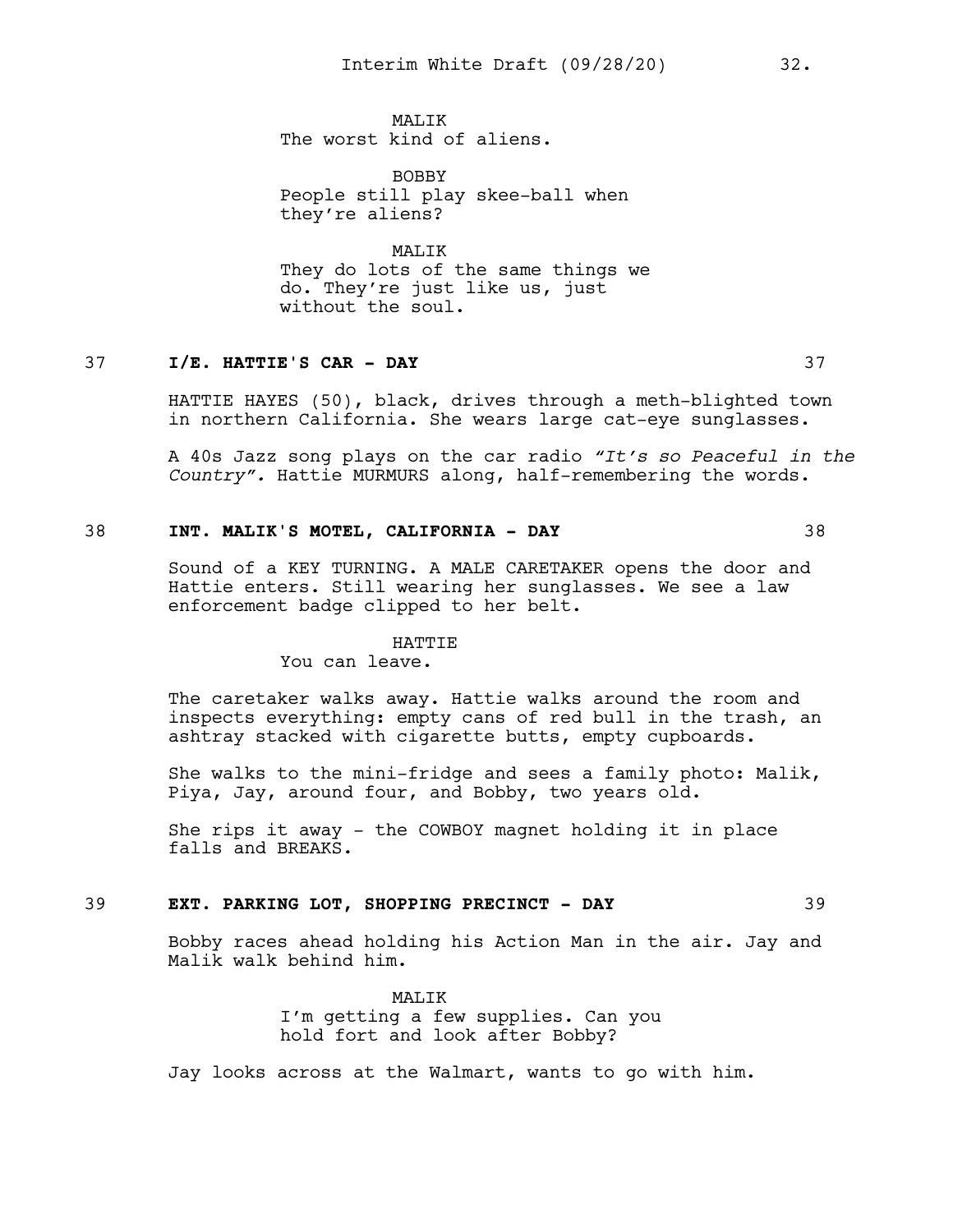MAT<sub>I</sub>TK Big responsibility. Kind of a promotion. You up to it?

Jay nods. Malik hands him the keys.

MALIK Good man. I'll be five minutes tops. Just stay in the Jeep

Malik puts on his truckers cap and Oakleys and walks away.

# 40 **INT. MALIK'S JEEP - SAME** 40

Bobby enters the back. Jay enters the passenger seat.

JAY Dad says I'm in charge so you got to do what I say.

BOBBY Well my blood is all anxious so I'm not doing nothing.

JAY Fine. You lay low and I'll stand watch.

Bobby lays down on the back seat and plays with his action man.

Jay scans the SHOPPERS milling about in the car park.

BOBBY

Jay what do you think it's like when there's an alien inside you?

JAY It's like you can hear everything and see everything, but you can't make a sound and can't move. You're a prisoner inside your own body.

BOBBY You think the Red Sox are aliens?

JAY Who cares. Why do you even like the Red Sox?

BOBBY Dylan says they're going to win the season.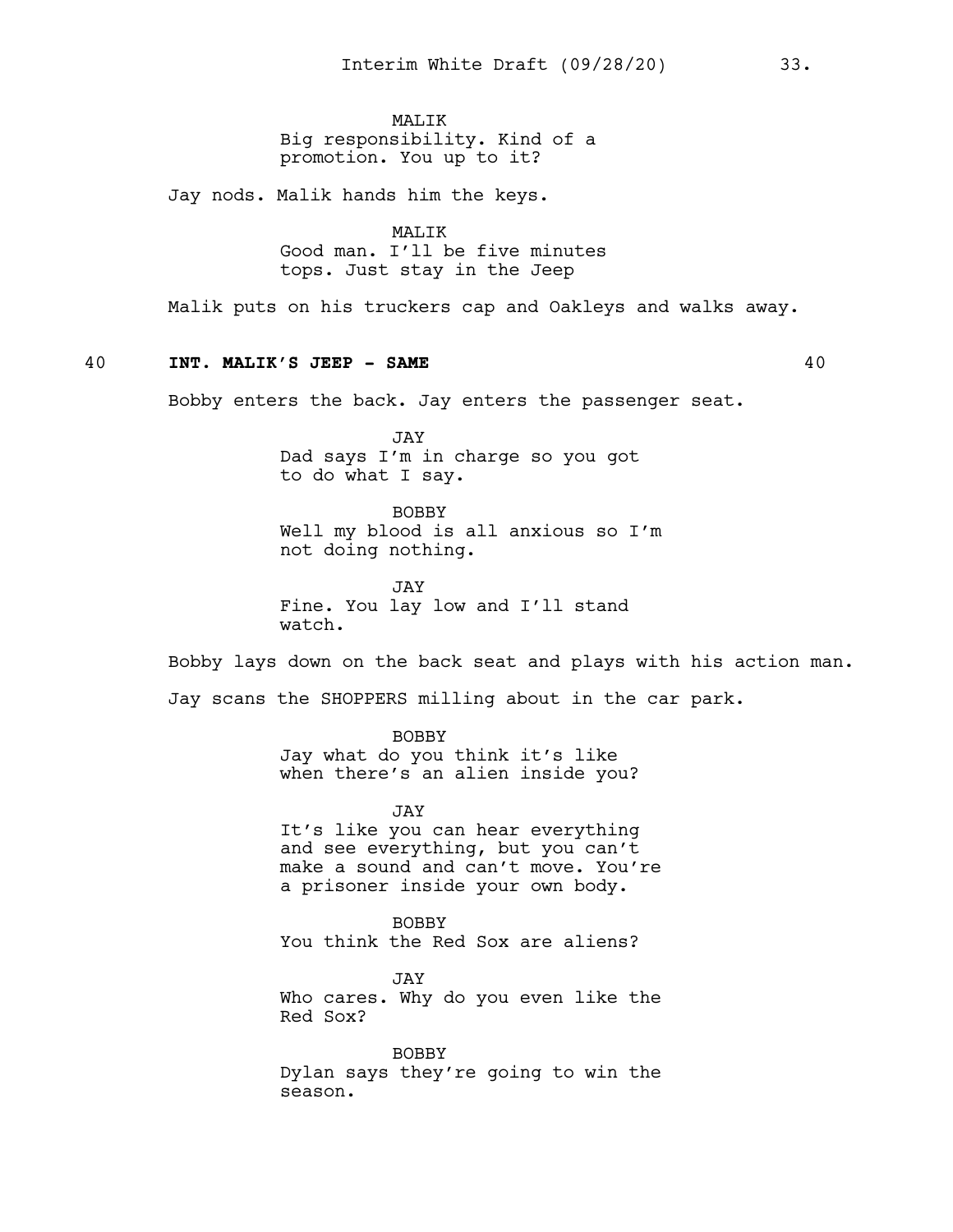JAY

If Dylan likes them they're definitely aliens. And everyone on that dumb show he watches about doctors got aliens inside them. And his dad.

BOBBY Grandpa's an alien?

JAY Yup. That's why he smells funny.

Bobby contemplates that.

Jay turns to see - a FRENZIED WOMAN (30s) in the parking lot. Wild eyes. She jerks her limbs in strange contortions. Hard to tell if she's high or infected.

She turns to the boys -- they sink in their seats and whisper:

BOBBY I think she saw me.

JAY Shhh. Just stay down.

Bobby picks up the insect repellent from the floor and sprays himself - TSSsssss - empty.

They wait a long nervous beat...

JAY (whispered) Maybe she's gone.

Bobby looks up and sees the frenzied woman staring at him through the window bullet hole.

BOBBY

AHHHH!

Bobby unlocks his door and exits.

# JAY

Bobby!?

Jay glimpses Bobby charge through the parking lot.

The woman BANGS on the passenger window. She has dried puke down her shirt. Wild eyes.

> FRENZIED WOMAN Hey you got ten dollars!?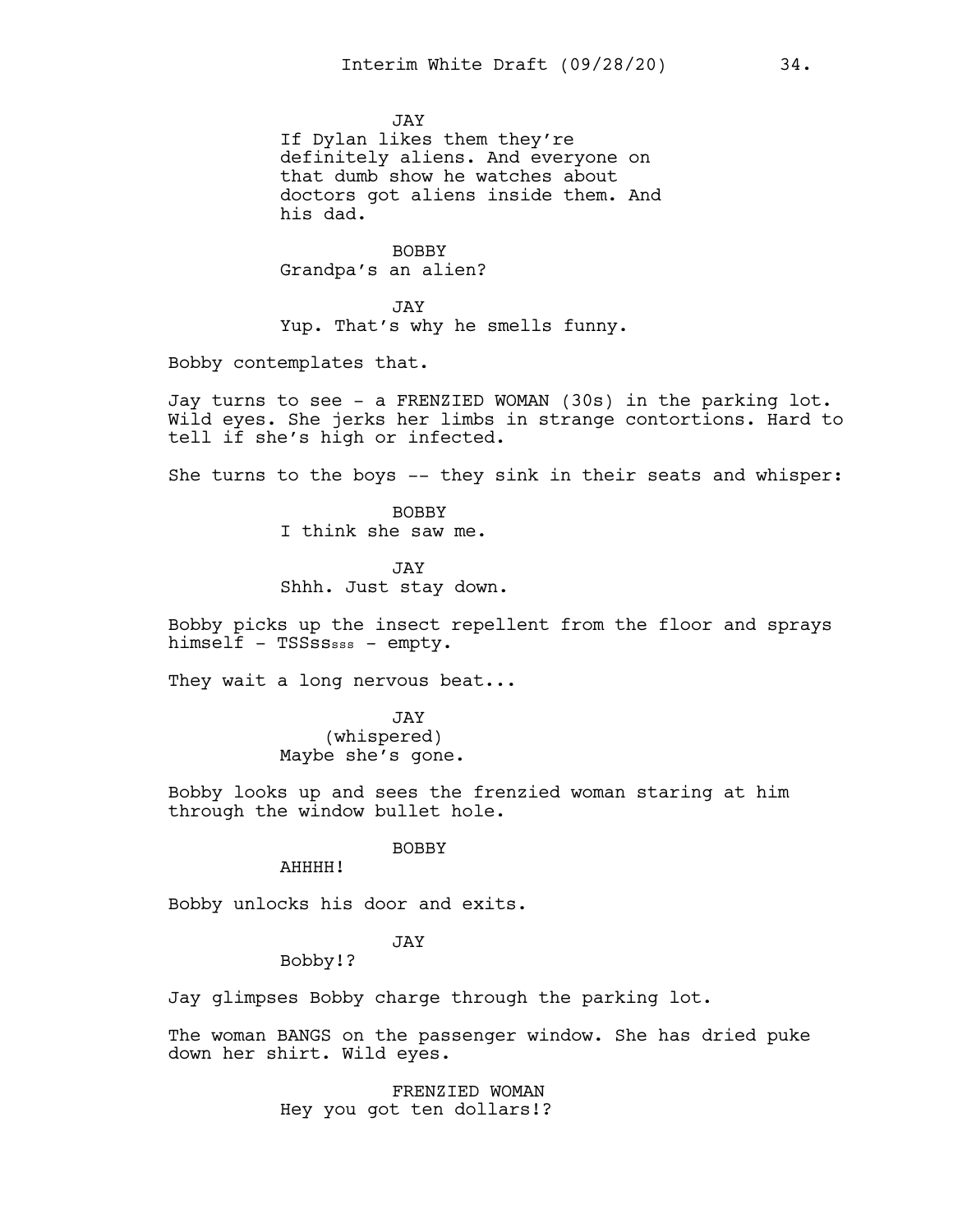Jay, petrified, opens up the glove box - finds the Glock. He pulls it out and aims it at the woman...

She starts LAUGHING MANIACALLY. Jay's petrified.

### 41 **EXT. SHOPPING PRECINCT - DAY** 41

He exits the Jeep, bolts towards the supermarket  $--$  a car  $*$ nearly rams into him, breaking a few inches from him.

### 42 **INT. SUPERMARKET, VARIOUS AISLES - DAY** 42

Jay races down the aisles looking for Bobby. He bumps into a PREPPER (40s), wearing a World War II gas mask. He stares at Jay through the goggle eye holes.

Jay turns another corner, sees Malik, runs towards him...

JAY Dad, dad, dad...

Malik turns. Jay approaches, panting as he speaks:

JAY I lost Bobby.

MALIK How the hell d'you do that? I told you to stay in the car!

JAY

There was an alien... and Bobby got scared... and he ran away... and...

MALIK Okay, calm down, calm down. (scans the aisles) Fuck.

#### 43 **INT. SUPERMARKET, HEALTH CARE AISLE - MOMENTS LATER** 43

Bobby sprays himself liberally with two cans of insect repellent, COUGHING uncontrollably.

Malik and Jay approach.

MALIK Christ Bobby. What do you think you're doing running off like that?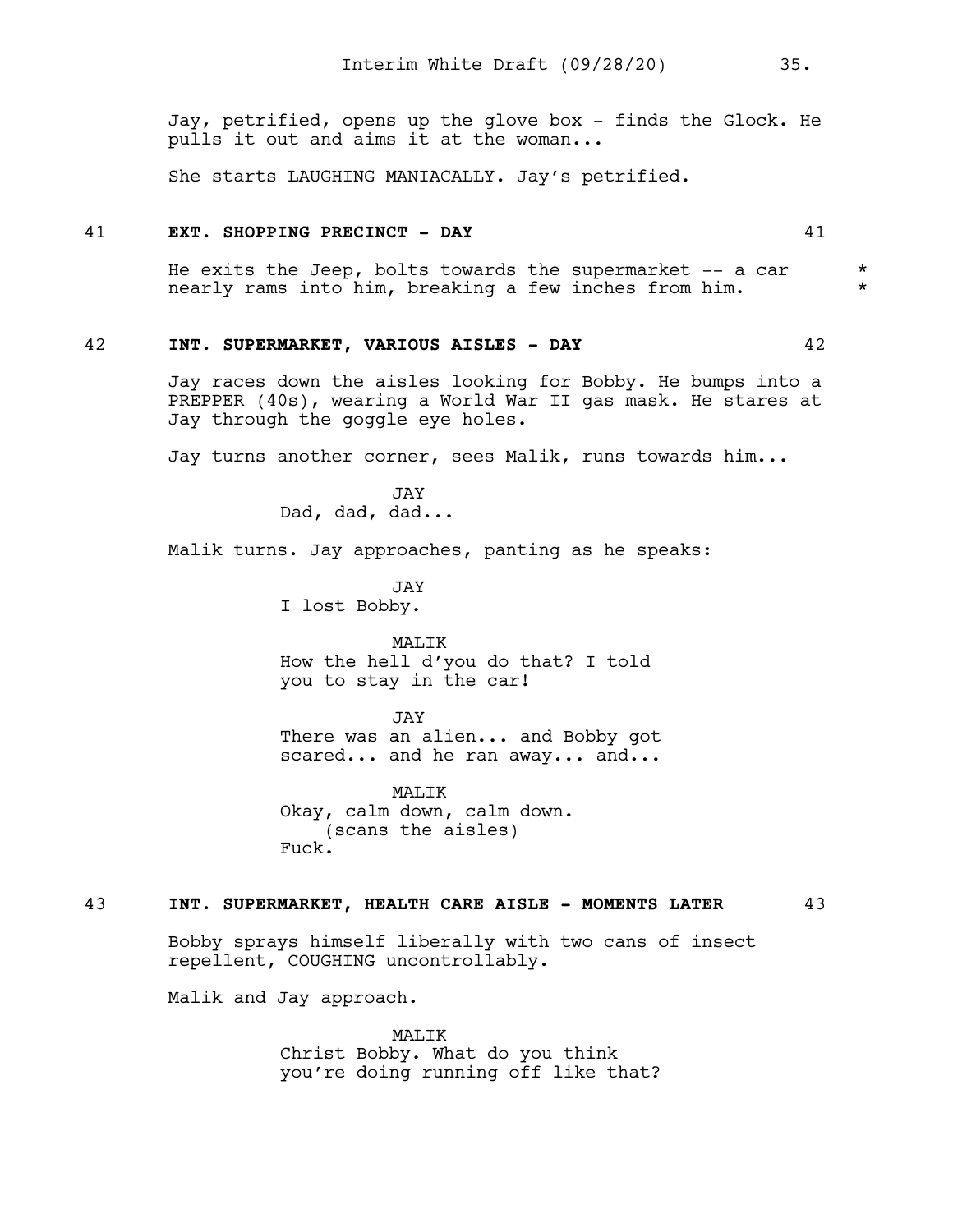BOBBY I got scared.

MALIK That's not a goddamn excuse!

Bobby's eyes mist up.

MALIK Look if you cry you're just gonna draw attention to us.

A tear falls down Bobby's cheek. Malik SIGHS, eases up.

MALIK

Bobby...

Malik crouches down, takes off his Oakleys and puts them over Bobby's wet eyes.

> MALIK You gotta pull yourself together kid, we're behind enemy lines here. You want us to get through this in one piece you got to follow orders. Understand?

Bobby nods. Malik lifts him up, places him in the trolley then approaches Jay.

> MALIK This isn't a game. You mess up again we got problems.

JAY Why are you angry at me when he's the dumb shit that ran off!?

MALIK Because he's just a kid.

JAY

So am I.

# MALIK

No you're not, not anymore. The situation we're in calls for you to grow up real fast. Which means looking after your little brother. We're a family and families take care of each other. Understand?

Jay shakes his head at the injustice.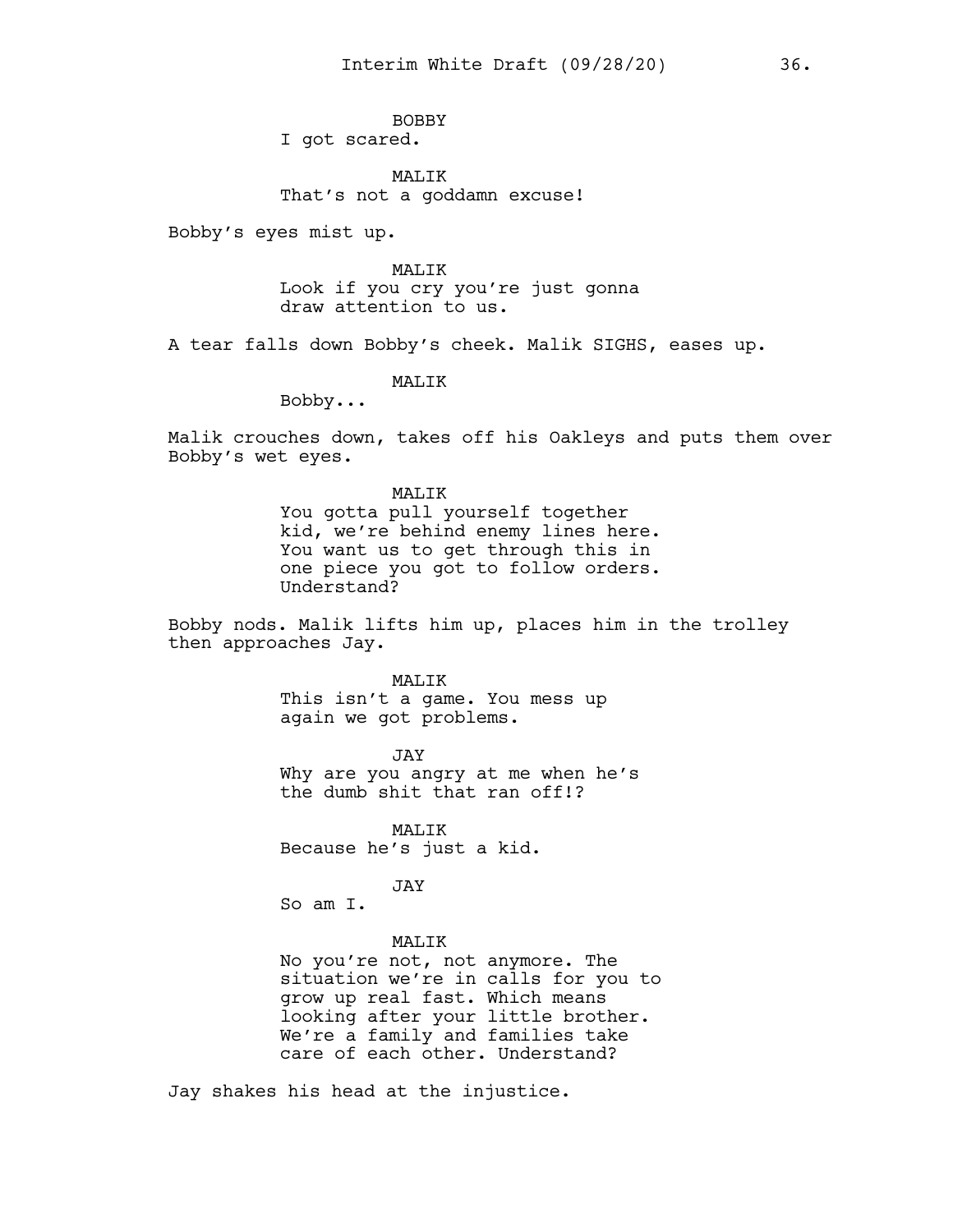# **JAY**

Yessss.

Malik sees a BULKY SECURITY GUARD (40s), eyeing them from across the aisle. He turns back to Jay.

#### MALIK

# Alright. At ease Marine.

Malik takes off his truckers cap and places it on Jay's head. Malik turns and pushes the trolley, with Bobby inside. Jay takes off the cap and studies the bullet hole.

# 44 **INT. SUPERMARKET, VARIOUS AISLES - DAY** 44

QUICK SHOTS:

Malik's hand comes into frame and grabs:

- Hot dogs. - Six pack of beer. - Two toothbrushes. - Six pack of Red Bull. - Burner cell. - Box of 9mm's rounds. - Bobby's hand comes into frame and grabs transfer tattoos.

## 45 **INT. LAW ENFORCEMENT OFFICE - DAY** 45

Hattie, still wearing her shades, walks down a soulless corridor, humming the Jazz song.

#### 46 **INT. HATTIE'S OFFICE - DAY** 46

She enters her office sees a PAROLEE (40s), waiting for her. \* An insect is tattooed across his shaven skull.

## **HATTIE**

Stand.

The man rises. He towers over her.

HATTIE Why are you in my office?

PAROLEE  $\qquad \qquad \star$ You told me to come at noon.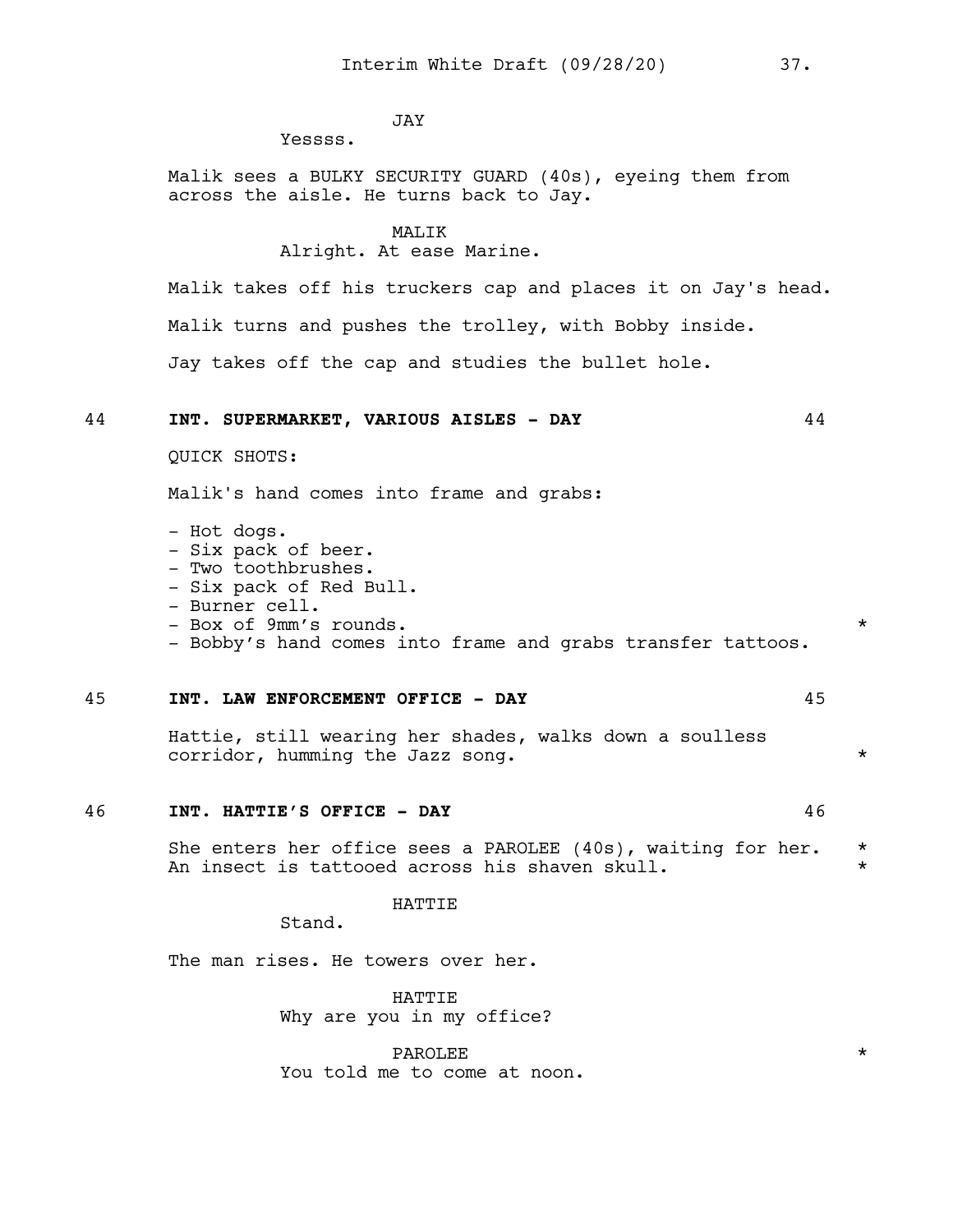**HATTIE** And what time is it?

PAROLEE \* (glances at his watch) So I'm early.

HATTIE I don't want you to be early. I want you to be on time.

The Parolee clenches his jaw.

Hattie lowers her shades so he can see her eyes.

HATTIE Oh you want to get real?

The Parolee relents and exits. The exists  $\star$ 

Hattie sits down at her desk, picks up the phone and dials. She adopts a polite voice, almost transforming as a person:

> HATTIE Hi, is this Mrs González? ... This is Hattie Hayes, yeah... so have you seen Malik... Hmm, okay... okay... thank you.

Hattie puts the phone down then takes out the photo of Malik and his boys and pins it against a cork board of headshots.

She takes out her vape and inhales -- we hear the GURGLING...

CLOSE on the photo. Thick vapor enters frame and clouds our view.

## 47 **I/E. MALIK'S JEEP, JAWBONE CANYON - DAY** 47 \*

Malik drives down a desert road. Bobby sits next to Malik. Jay sulks in the back.

> JAY How come Bobby gets to sit in the front?

> MAT<sub>I</sub>TK Cos he ain't lookin' at me like I took a giant dump in his pillow.

Bobby licks a transfer tattoo and places it on his forearm. He holds it up against Malik's skull tattoo.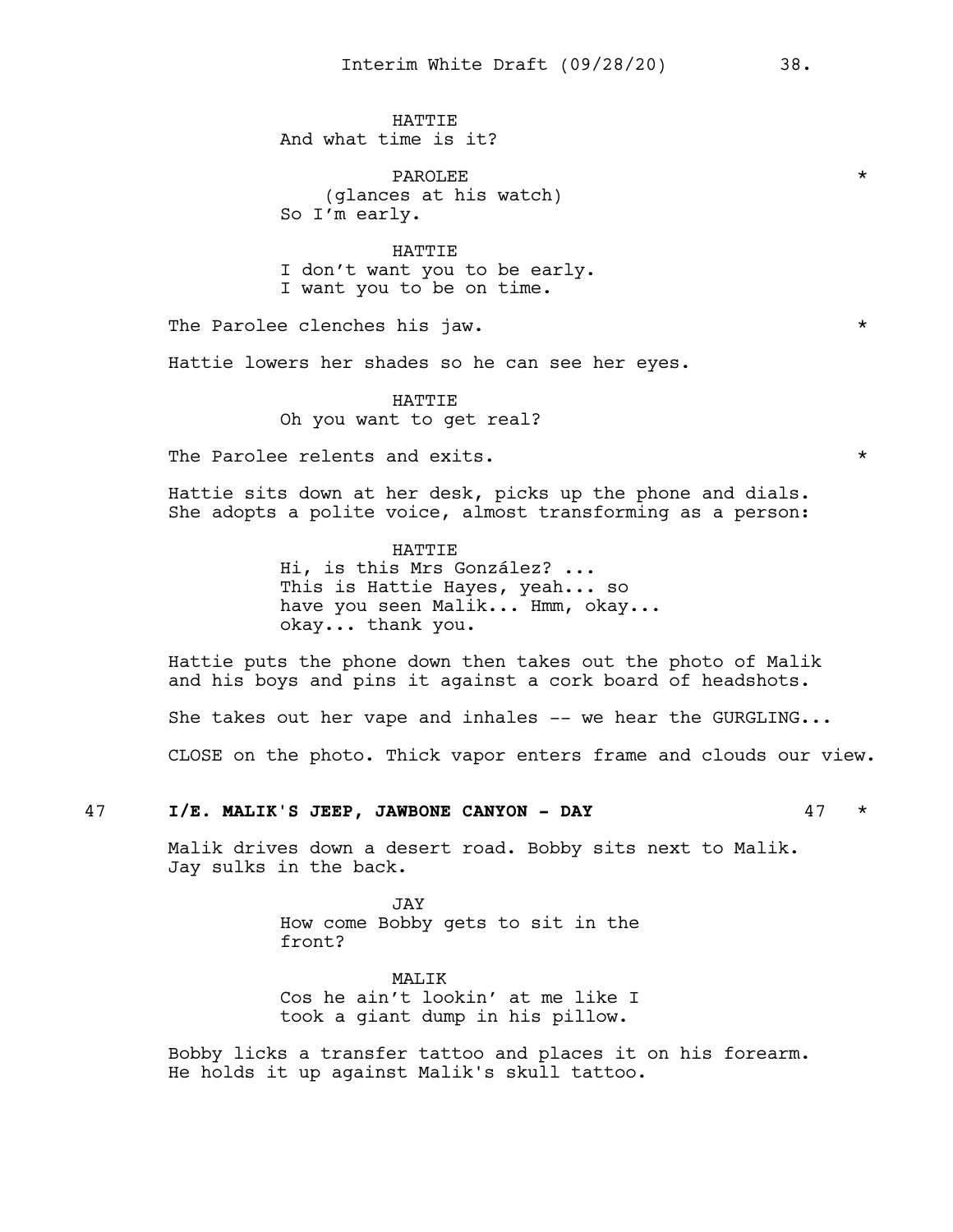MAT.TK Look at that. Brothers in arms.

Malik notices a scar on Bobby's elbow.

MALIK How'd you get that?

BOBBY Fell out a tree.

JAY Dylan told him not to climb it.

MALIK (to Bobby) But you went and did it anyway huh?

Bobby nods. Malik ruffles his hair.

MALIK That's my boy.

Jay shakes his head, stung by this growing bond.

JAY He just wants to look like you.

MALIK And what's so bad about looking like your old man?

Jay ignores him. He takes out the picture he drew of Malik at the diner - a remarkable likeness. He draws in large black 'alien' eyes, ruining the picture.

Malik studies Jay through the rear-view. He opens his window and puts his foot down. AIR GUSHES in.

> MALIK Hey Jay you think this can hit a hundred?

Jay leans forward and watches the speedometer.

BOBBY

Go, Dad!

MALIK

Come on...

The needle passes 85, 90, 95... teeters on a hundred. Jay grins.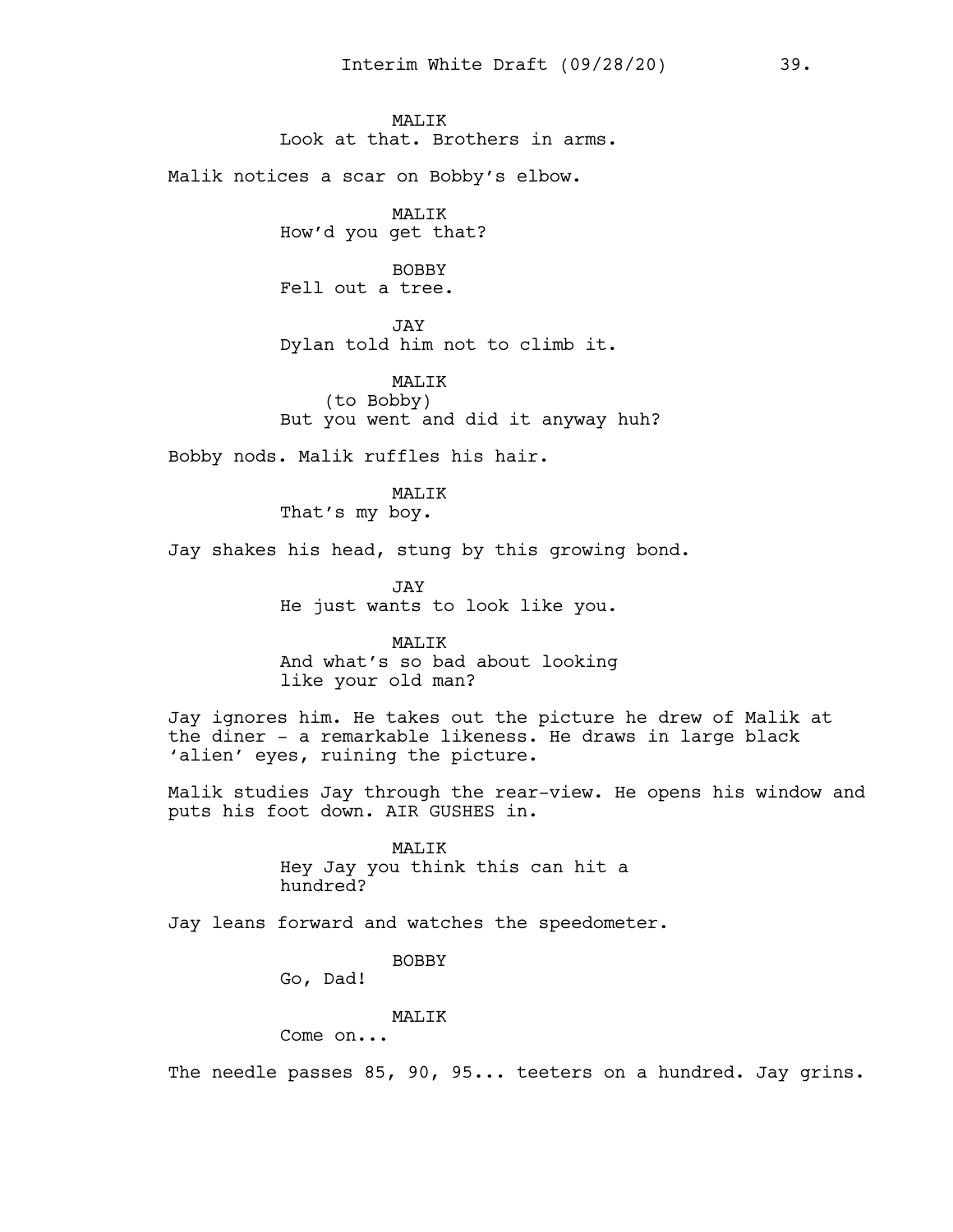# MAT<sub>I</sub>TK

# Y'all ready to leave this planet?

Malik punches it, the speedometer reaches 100...

## MALIK

# Four. Three. Two. One. Lift off--

Malik veers off road -- onto a desert plain.

# 48 **I/E. MALIK' JEEP, JAWBONE CANYON - CONTINUOUS** 48

They SHAKE WILDLY in their seats as they RUMBLE across the rough ground. Dust clouds billow out from behind the Jeep.

# MALIK (yawns) I feel like a nap all of a sudden.

Malik feigns to fall asleep and lets go of the wheel. Bobby excitedly takes the wheel, swerving around the sage bush. Jay, nervous, shoves his dad--

> **JAY** Dad wake-up, wake-up!!

Malik 'wakes'. Takes the wheel.

MALIK What I miss?

BOBBY I was driving.

MAT.TK Yeah right, kids can't drive.

Malik pulls back onto the road.

# 49 **I/E. MALIK'S JEEP, REDROCK RANDSBURG RD - DAY** 49 \*

Malik clocks the adrenalized smiles on the boys faces.

MALIK So we all friends again now?

JAY

Sure.

Malik switches on the radio, 80s Heavy Metal BLASTS OUT. Malik turns it up.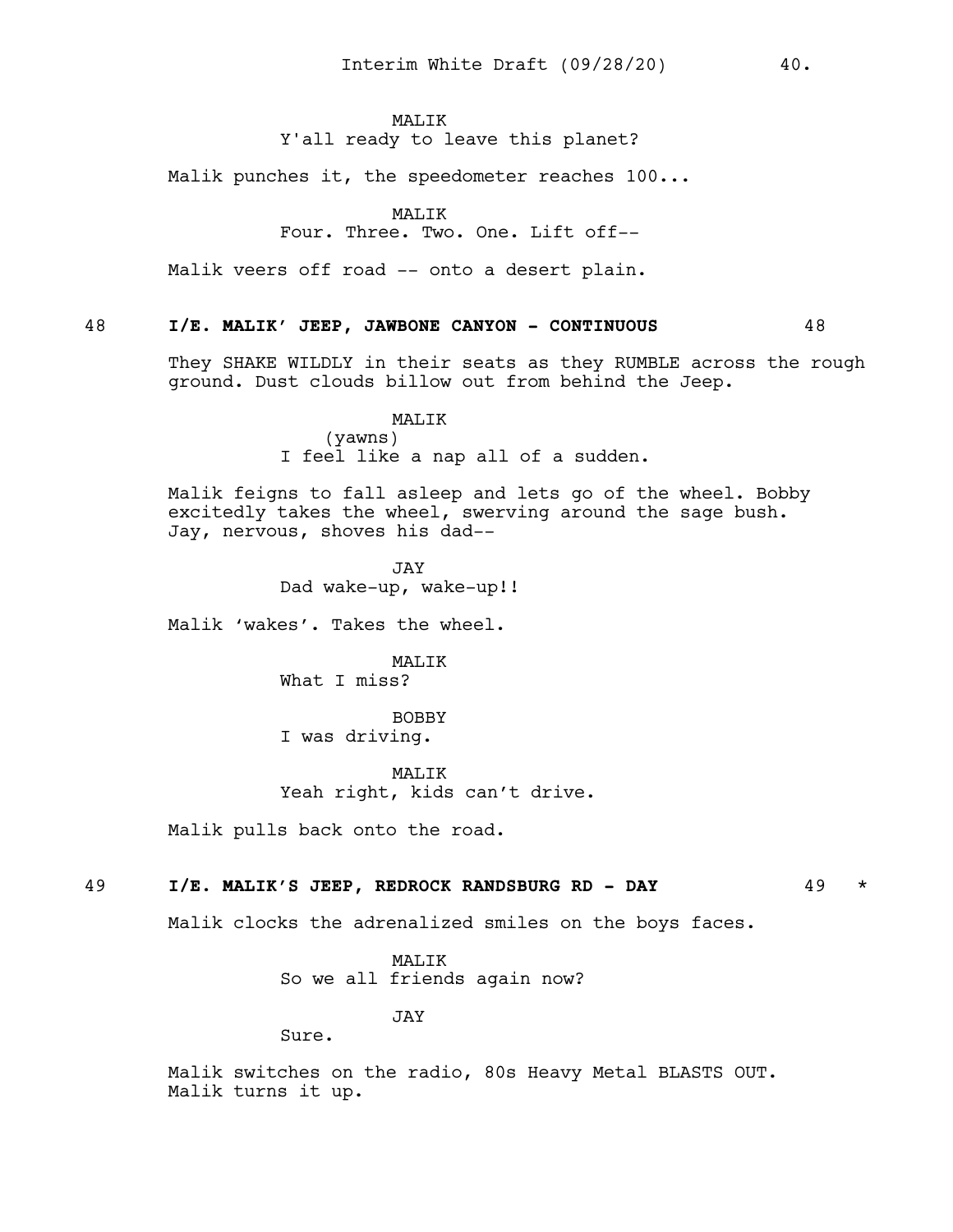# MALIK

Alright.

Malik glances at the boys grimacing faces.

MALIK What y'all don't like Heavy Metal?

Blank faces from the boys.

MALIK Come on - Megadeath? Guns'N'Roses? Iron Maiden???

JAY I like K-Pop.

Malik shakes his head in disapproval.

MALIK That's why you're in the back seat.

# 50 **I/E MALIK'S JEEP, CALIFORNIA ROAD - DAY** 50

A CHEESY-BUT-INFECTIOUS R'N'B BALLAD blasts from the stereo: (e.g '*Lose You To Love Me'* by Selena Gomez).

Malik's Jeep drives through a sandstone valley. He grits his teeth through the music.

Jay looks outside and sees a small bee farm huddled around grove of desert trees. A DOZEN BEEKEEPERS, looking like space men, puff smoke around the beehive boxes.

> JAY Dad why doesn't the government just spray insecticide from planes?

#### MALIK

You know how many insects there are in the world? Two billion. For every human being. We can't just spray them to oblivion. Never mind the ecological implications even if we could. No pollinators means no food, means we'd starve.

JAY So how are they going to stop it?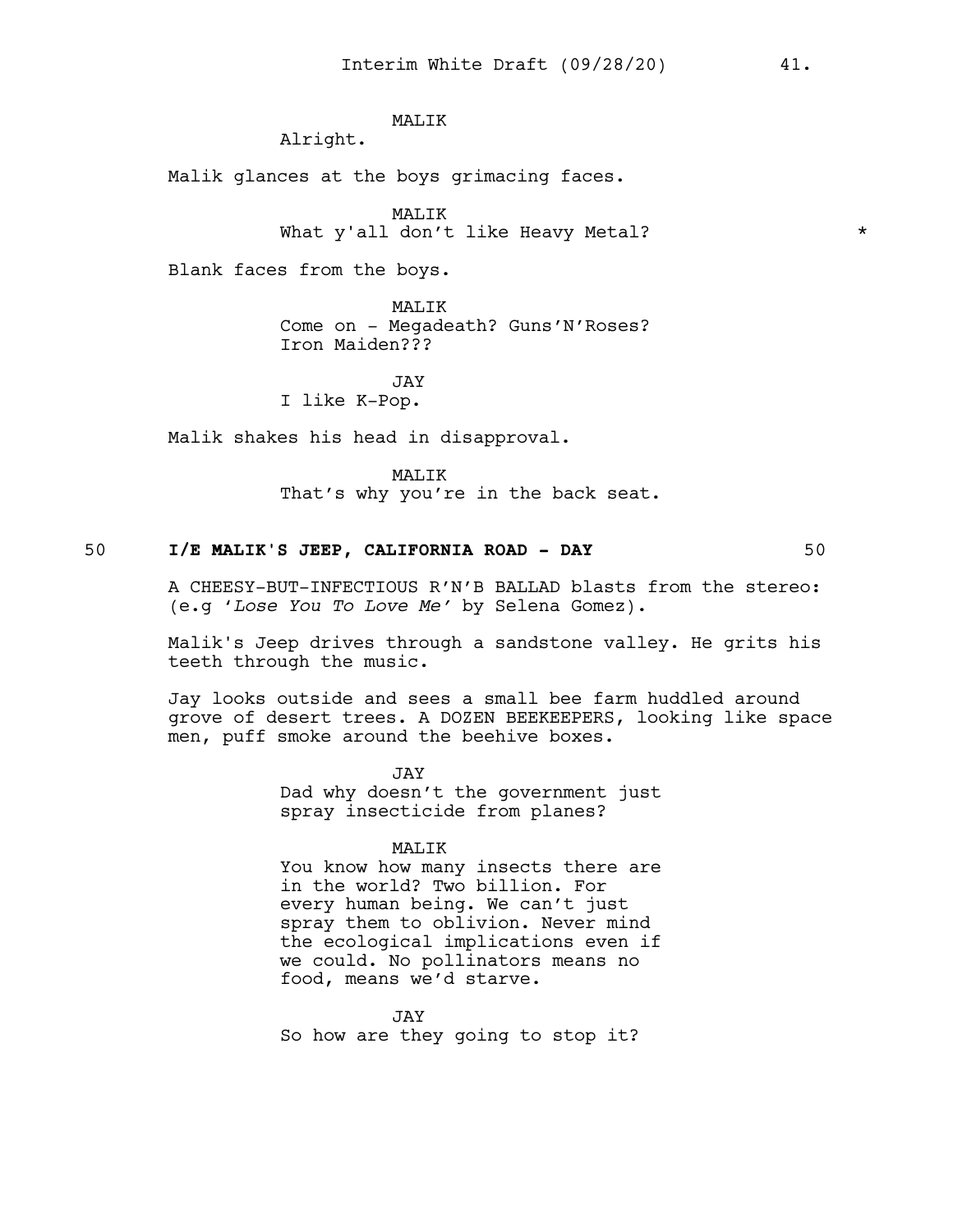MALIK I don't know. I'm not a scientist, just a Marine. And my mission's not to save the world. Just you two. JAY And Mom. MALIK Right, and Mom. BOBBY And Dylan? MALIK Mmmm, might be too late for Dylan. JAY You think there's a part of mom still fighting it? MALIK (laughs) Sure sounds like your mother. JAY I think there was. I mean she'd been acting real funny recently. MAT.TK Yeah?

JAY Yeah like barfing all the time.

MALIK Barfing huh. Like in the mornings?

JAY Uh-huh. And eating weird stuff like chicken nuggets and peanut butter.

Malik abruptly pulls over and SKIDS to a stop.

He stares out into the distance, his mind whirring, conflicted impulses.

> JAY Dad, what's wrong?

MALIK Just gotta check in with base.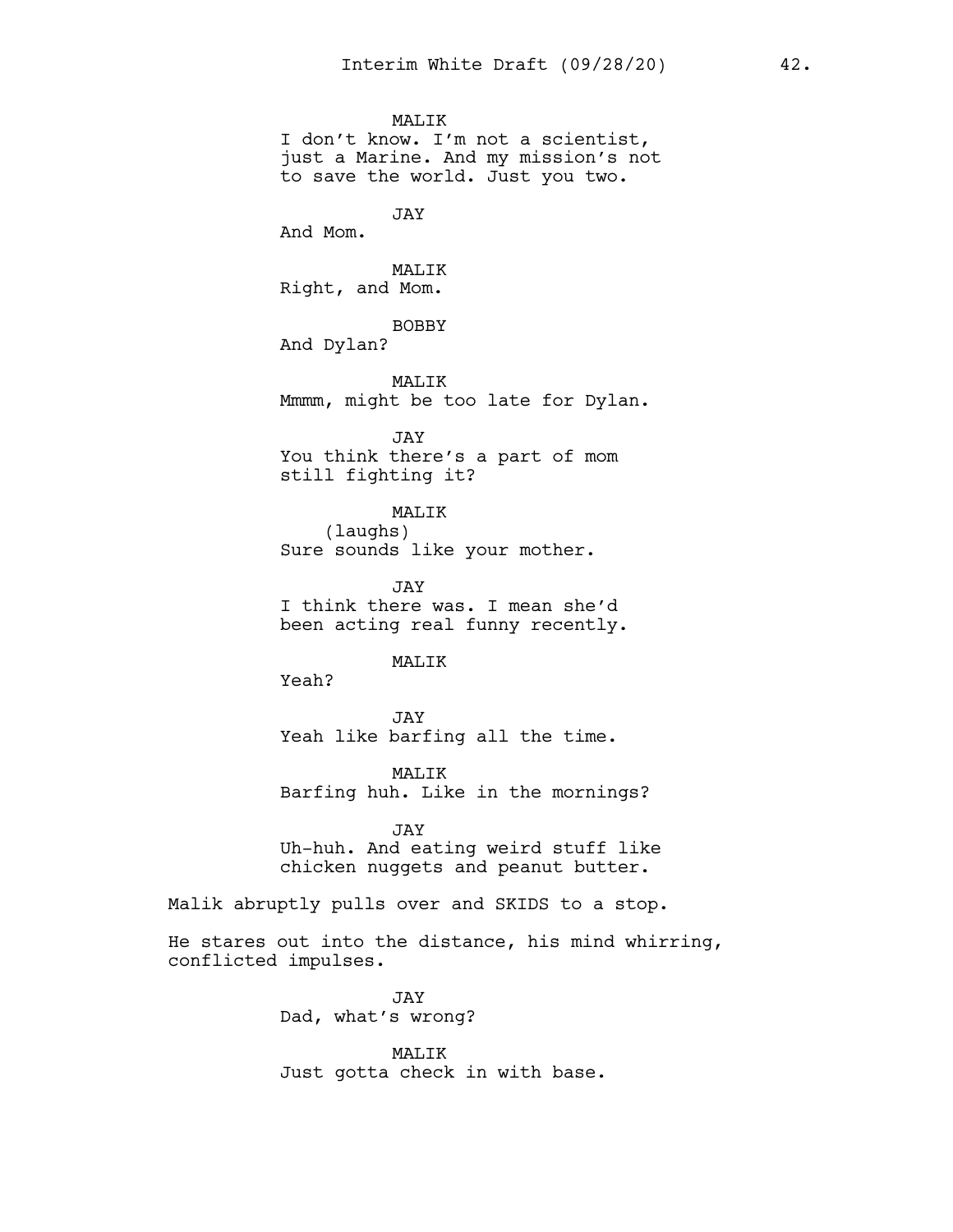# 51A **EXT. SHRUB LAND - DAY** 51A \*

Malik exits and marches into the shrubland...

# 51B **INT. DEPRIVED TOWN - DAY** 61B

Hattie walks through a semi-abandoned neighborhood. Half the houses are boarded up. She approaches a derelict house.

An Akita dog runs towards her but is yanked against it's chain. It BARKS at Hattie, possessed by some feral instinct.

Hattie gazes back, unfazed.

Her phone RINGS*.* She answers and walks away from the dog.

INTERCUT:

MALIK Hattie it's me, Malik.

**HATTIE** Malik! Where the hell you been?

MALIK Hattie I'm sorry I --

HATTIE You didn't turn up for work.

MALIK

Listen --

HATTIE You missed your psych-evaluation.

MALIK

I know,  $I$  --

HATTIE You want to go back to prison?

MALIK Hattie shut up and listen! I need you to go check on Piya.

HATTIE Check on Piya!? Tell me what's goin' on and where you --

MALIK I went and got my kids.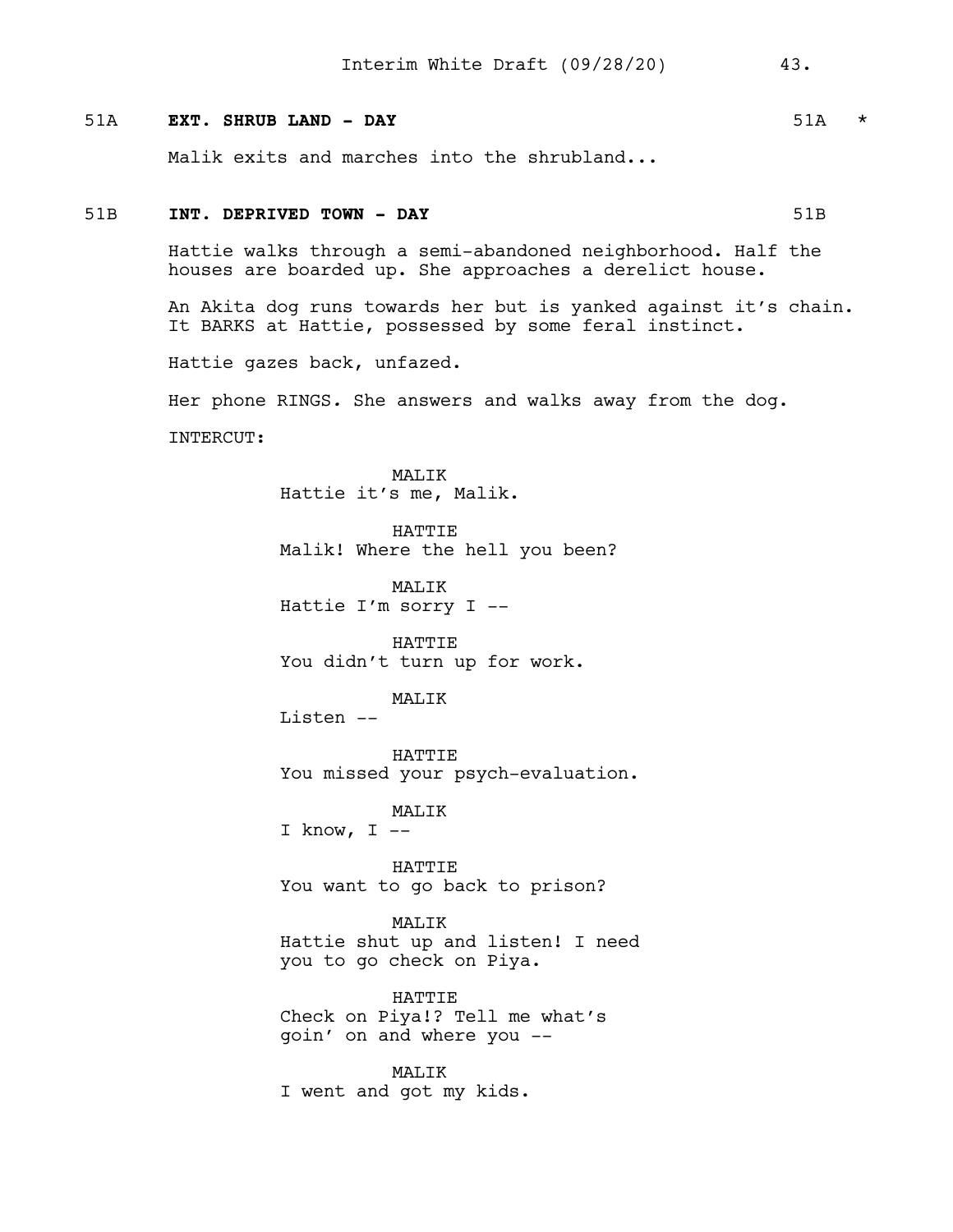**HATTIE** What do you mean 'got them'?

MALIK They're with me now.

HATTIE Christ Malik that's called kidnapping, and if you've crossed state lines that's a federal offense.

MAT<sub>I</sub>TK Didn't kidnap them, I saved them. Can't explain it all now but they're safe.

HATTIE Malik stop, stop talkin'. Tell me exactly where you are right now!

MAT<sub>I</sub>TK Can't do that Hattie, you might be one of them.

**HATTIE** One of what!?

MALIK Just go check on Piya, she's in the garage with Dylan.

HATTIE Garage!? What!? Malik, have you lost your mind?

ON MALIK - he hangs up, stares at his phone and considers what Hattie just said. It disturbs him.

He switches the phone off and looks at the boys staring at him from the Jeep.

## 52 **EXT. OREGON FARMHOUSE - DAY** 52

PRE-LAP: Gustav Holst's 'Neptune' plays over:

SLOW TRACK towards the large garage doors. TWO COPS watch as a HANDYMAN uses a buzzsaw to cut through the chain lock.

It breaks. The cops heave open the doors.

Sunlight floods into the garage revealing Piya and Dylan, mouths gagged with gaffer tape and hands bound with zip ties. They squint under the sun's glare.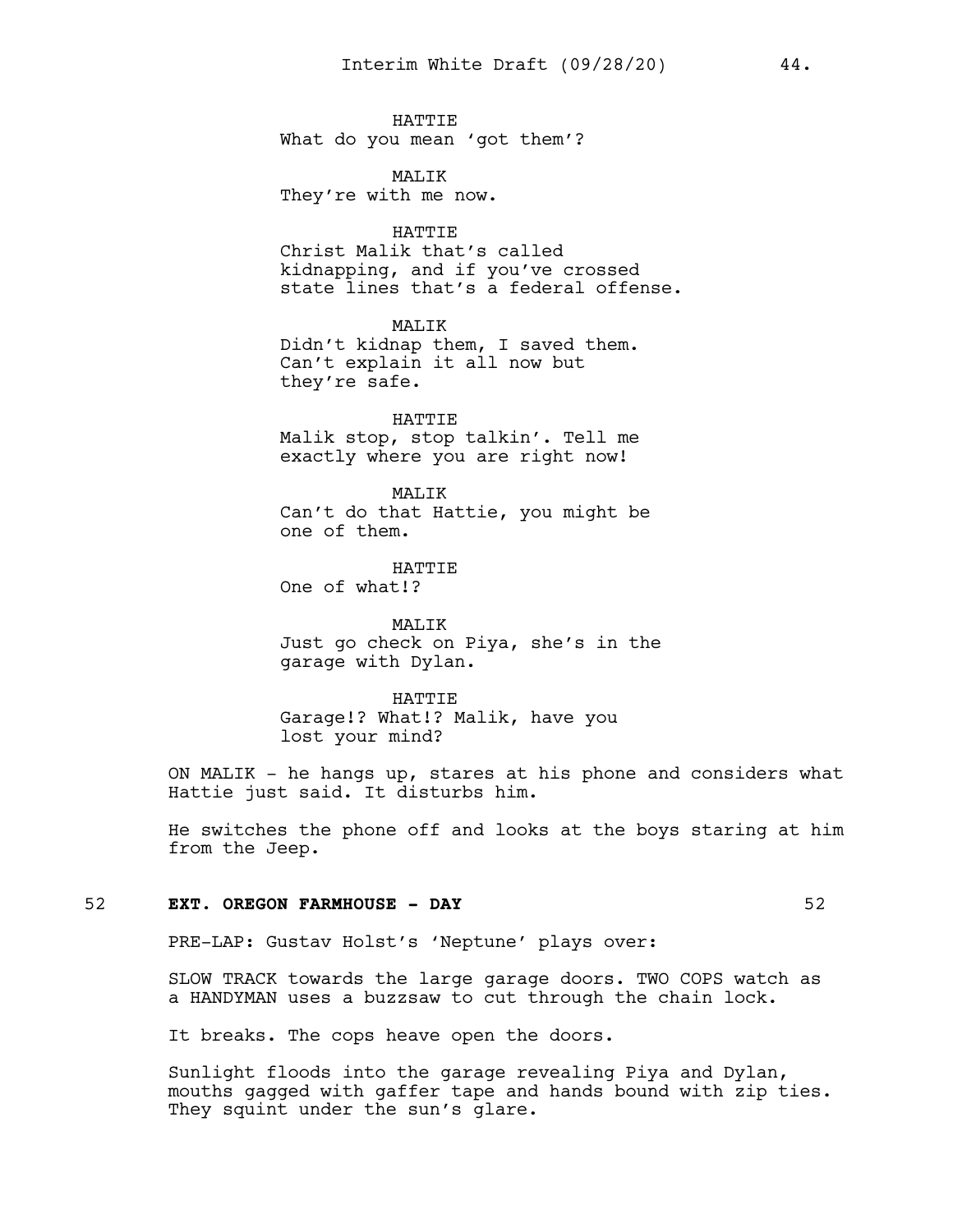# 53 **I/E. MALIK'S JEEP, TRONA PINNACLES - DAY** 53 \*

Malik turns up 'Neptune' playing on the radio. Mythical, mystical music. It seems to soothe him as takes in view outside: Striking tufa spires reaching up into the sky.

Malik glances in the rear-view at his boys asleep in the back.

CLOSE on Bobby's arms are covered in transfer tattoos.

CLOSE Jay's forearm where he's drawn a skull with stars around it, emulating Malik's tattoo.

# 54 **INT. OREGON, FARMHOUSE, LIVING ROOM - DAY** 54

Piya and Dylan, sit on the sofa talking to two FBI agents:

- SHEPARD WEST (57), features carved from granite, eyes that have seen it all. He talks softly which tempers his grave appearance.

- LANCE DUNN (35), slicked-back undercut. Wired energy. Eager to prove.

Piya and Dylan, teary-eyed and traumatized, talk hastily:

PIYA He says he just wants to talk so I let him in. But then he starts acting really strange, shining a flashlight in my eye.

SHEPARD Hmm. Then what?

DYLAN

I try to get him to back off and he throat punches me and then whips out a fucking gun --

#### PIYA

And then he just explodes, never seen him like that, told us not to come near him, like he was afraid of us even though he was holding the gun. Tells us he's going to 'save' the boys.

Shepard and Lance exchange a look on 'save'.

HATTIE enters and surveys the hive of activity: An FBI TECHNICIAN copies the family computer hard drive. A COP sifts through family photos. Another fills out a report.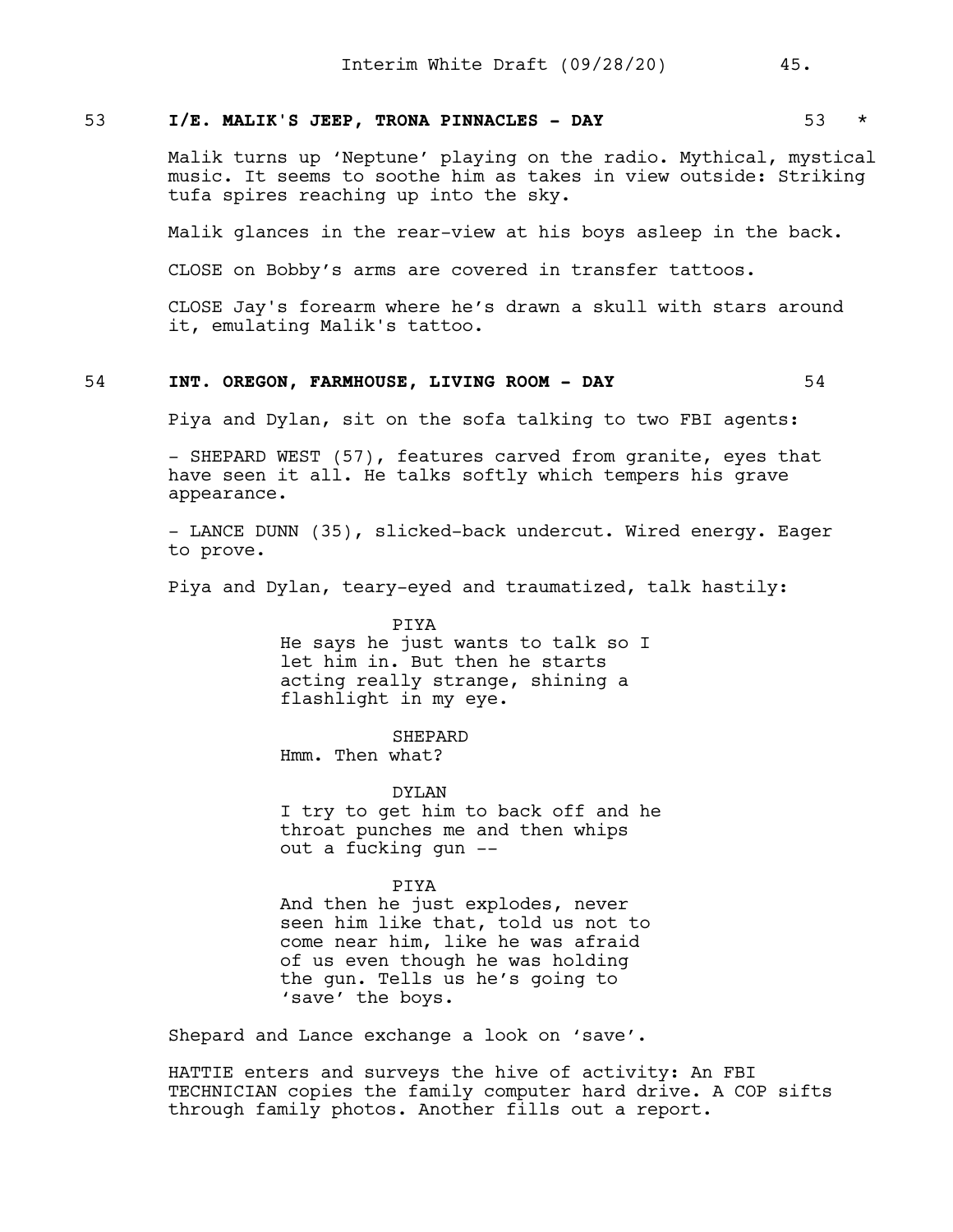Hattie ambles toward the sofa, hovers within earshot:

SHEPARD And you weren't expecting him?

## PIYA

Well, no, I knew he was out but he was supposed to come next week. See the boys didn't know he was in prison. Malik felt they were too young to come to terms with it.

Dylan shakes his head, always thought this a bad idea.

PIYA

So we pretended he was still in the military and he was going to tell them when he was out.

Hattie steps forward.

HATTIE Hi, I'm Malik's parole officer. I called this in.

**LANCE** Your office said he'd missed a psych-eval?

HATTIE That's right, I was chasin' him up on it.

LANCE And you waited twenty four hours?

HATTIE Excuse me, Malik wasn't deemed a flight risk!

Shepard gives a 'slow down' gesture to Hattie and Lance.

SHEPARD Let's not play the blame game. Miss if you don't mind stepping aside. (gestures to the corridor) We'll talk when we're done here.

# 55 **INT. OREGON FARMHOUSE, HALLWAY - SAME** 55

A COP edges Hattie out the living room and closes the door on her. She stands in the hallway looking at the closed door, feeling wretched.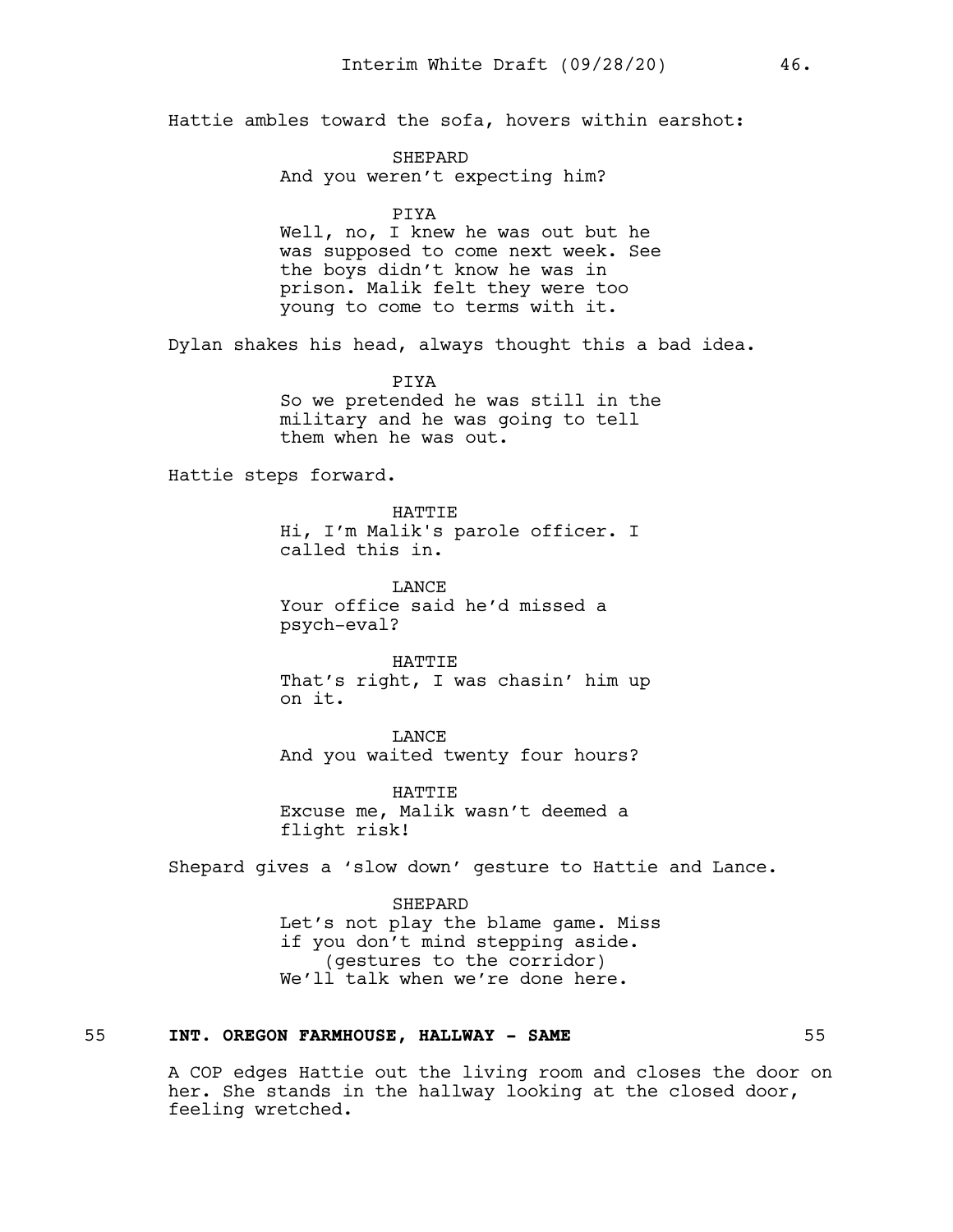# 56 **INT. OREGON FARMHOUSE, KITCHEN - DAY** 56

Hattie sits at the dining table staring at Bobby's Toy Frog. \*

LANCE I'm Special Agent Lance Dunn from the FBI Child Abduction Rapid Deployment Team.

HATTIE Um, Hattie Hayes. Shasta County \* Parole.

Shepard enters and sits at the kitchen table.

SHEPARD And I'm just plain ol' Shep. (gestures) Take a seat Hattie.

Hattie sits. Shepard takes out a notepad and pen.

SHEPARD Mind showing me the number he called you on?  $*$ 

Hattie passes Shepard her phone. As he writes the number:

SHEPARD What cases you work Hattie?

HATTIE Mostly drug'n'thug.

SHEPARD So tell us what you know about our kidnapper.

#### HATTIE

Grew up in foster care. Not all of  $*$ it good. Staff Sergeant in the  $\star$ <br>Marine Raider Regiment. Did ten  $\star$ Marine Raider Regiment. Did ten \* tours in all. He was court-<br>martialed for beating up his martialed for beating up his  $\star$ <br>Captain. Captain.

Lance interjects, reading from his iPad:

LANCE

Broke the guy's jaw into five  $\star$ <br>pieces... nerve damage... permanent  $\star$ pieces... nerve damage... permanent<br>scarring... had to be placed in a scarring... had to be placed in a  $*$  medically induced coma for a week. medically induced coma for a week. Did two years in Leavenworth  $*$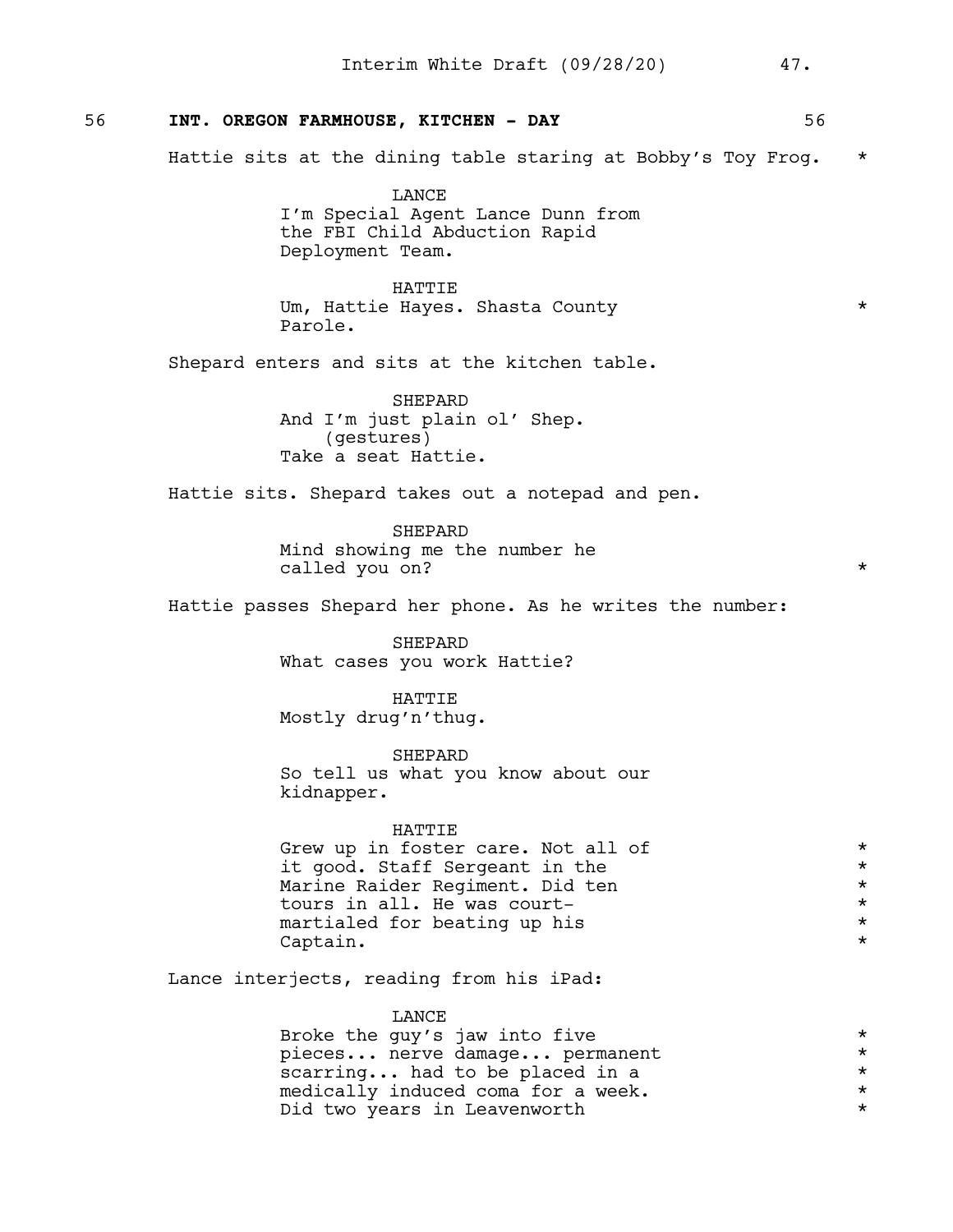Shepard stares at Hattie, *that true?*

# HATTIE

That's right.

# SHEPARD

And your experience with him?

## HATTIE

He'd been out for nearly a month so we only met four times. He was very polite, called me 'Ma'am', not everyone does that. He seemed like a good guy. The only reason I arranged the psych-test was because he said he wasn't sleeping.

## LANCE

That was your assessment - 'he seemed like a good guy'?

#### HATTIE

Excuse me I'm a good judge of character.

LANCE Everyone thinks they're a good judge of character.

#### HATTIE

Well I turn over a hundred and twenty clients a year, been doin' this for eighteen years and that's...

(tries to do the math) A lot of cases. And I got to look each of 'em in the eye and see if I can find the good in them. That's what I do, that's my job. Now Malik has royally fucked up but... he's a good guy.

# LANCE

Look it's very sweet you're one of those 'benefit of the doubt' P.O's but by not putting out an arrest warrant straight away you've exponentially increased the risk of these boys being hurt or killed.

Hattie laughs, thinks this is melodramatic.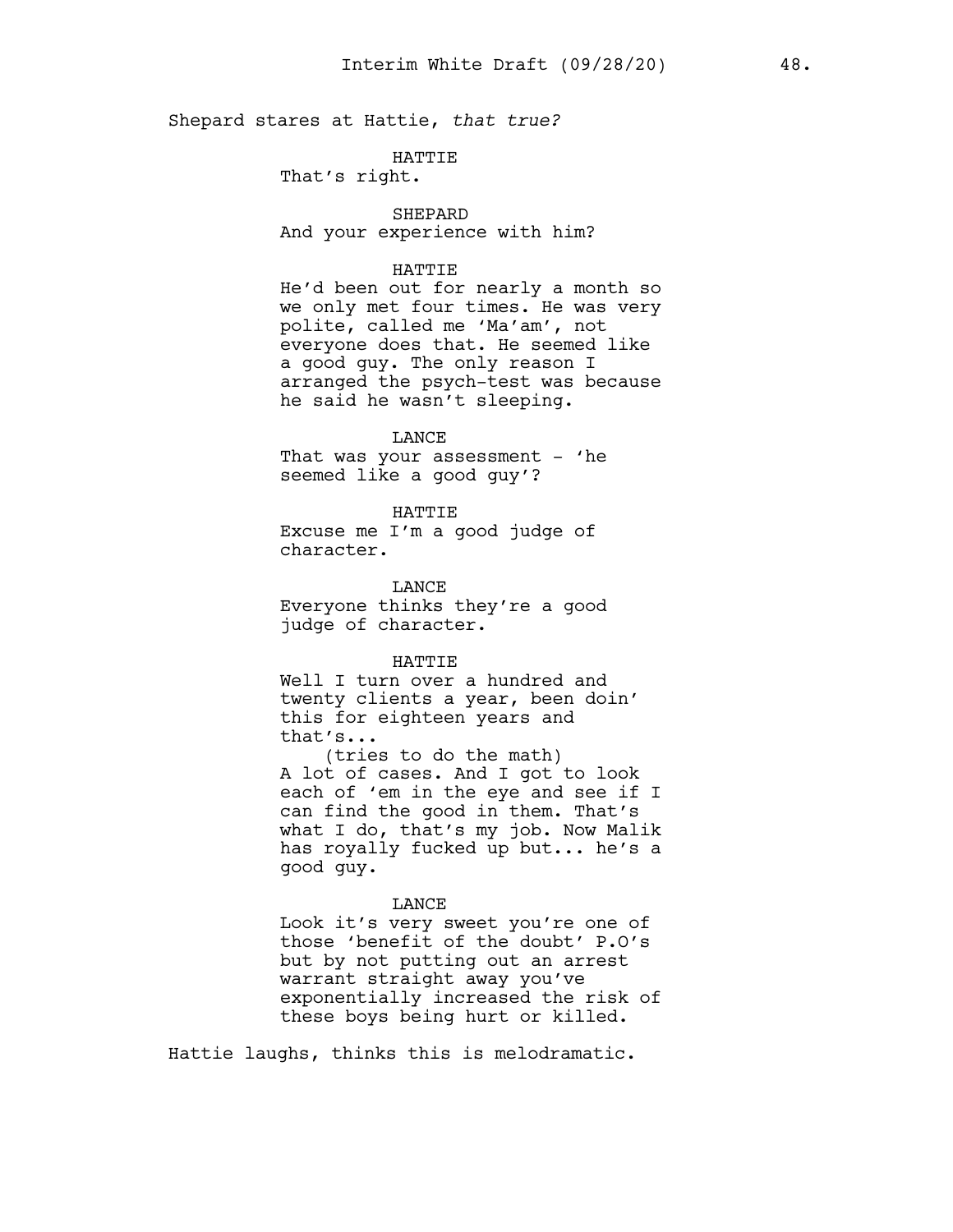**HATTIE** Malik ain't gonna hurt anyone, least of all his boys.

LANCE There's a State Trooper in Tehama who would beg to differ. Malik damn near took his face off.

Hattie is stunned. She looks to Shepard who confirms with a nod.

HATTIE Is he gonna be okay?

LANCE After reconstructive surgery.

SHEPARD Lance go and see if tech's finished up, we're headin' out in five.

Lance exits.

HATTIE What's up with Johnny Utah?

Shepard TAPS his pen on his pad, unsure whether to say:

SHEPARD We think Malik could be a family annihilator. That's when a parent--

HATTIE I know what it is.

**SHEPARD** But you don't buy it?

Hattie shakes her head, though the thought terrifies her.

#### SHEPARD

He sure ticks a lot of the boxes: Separated from his wife. Isolated from his children. Dishonorably discharged from the one thing he did well. No benefits, no healthcare, no pension. A complete and total loss of status. A few years inside for all that to ferment - the resentment, the rage. Add PTSD into the mix and you got yourself a ticking time bomb.

He gives her a look like the conclusion is obvious.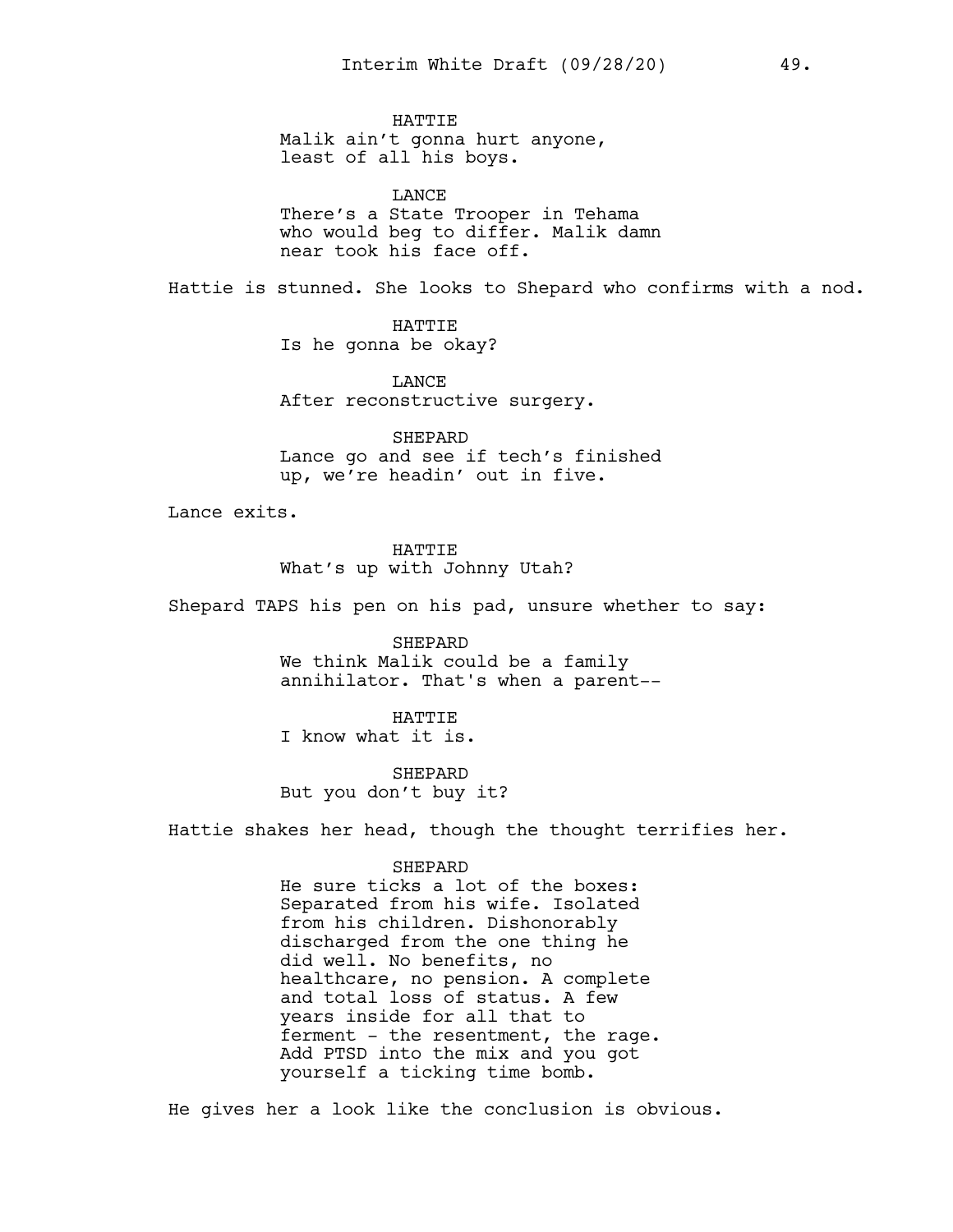**SHEPARD** 

He packed no clothes for the boys. No toys. Not even a toothbrush. You know he had a gun on him? What's a convicted felon doing buying a pistol?

Hattie doesn't want to go there.

HATTIE But... he loves his boys.

SHEPARD Practically all annihilators are considered loving fathers. That's why no one sees it coming.

Hattie feels sick to her stomach.

### **SHEPARD**

If we don't stop him Malik Khan is going to execute his children then kill himself because that's the ultimate revenge on his ex-wife.

A solemn beat. Shepard stands and hands Hattie her card.

# SHEPARD

He calls again get in touch.

Shepard exits. Hattie stays seated, devastated.

And with this chilling diagnosis echoing in our minds we cut to:

# 57A **I/E. MALIK JEEP, CINDER CONE - DAY** 57A \*

Malik's Jeep hurtles across a dirt road that's banked by red  $*$ and black sand dunes. A surreal alien landscape.  $*$ 

CLOSE ON MALIK, his wired eyes focus on the road. Sweat trickles down his temple. His jaw is clenched. Every fiber of him tightly coiled.

Jay and Bobby sit in the back, oblivious to the potential danger they're in. Bobby swings his leg hitting Jay's foot.

> JAY Hey you're on my side.

> > BOBBY

No I'm not.

Jay SHOVES Bobby's leg. Bobby punches Jay on the thigh.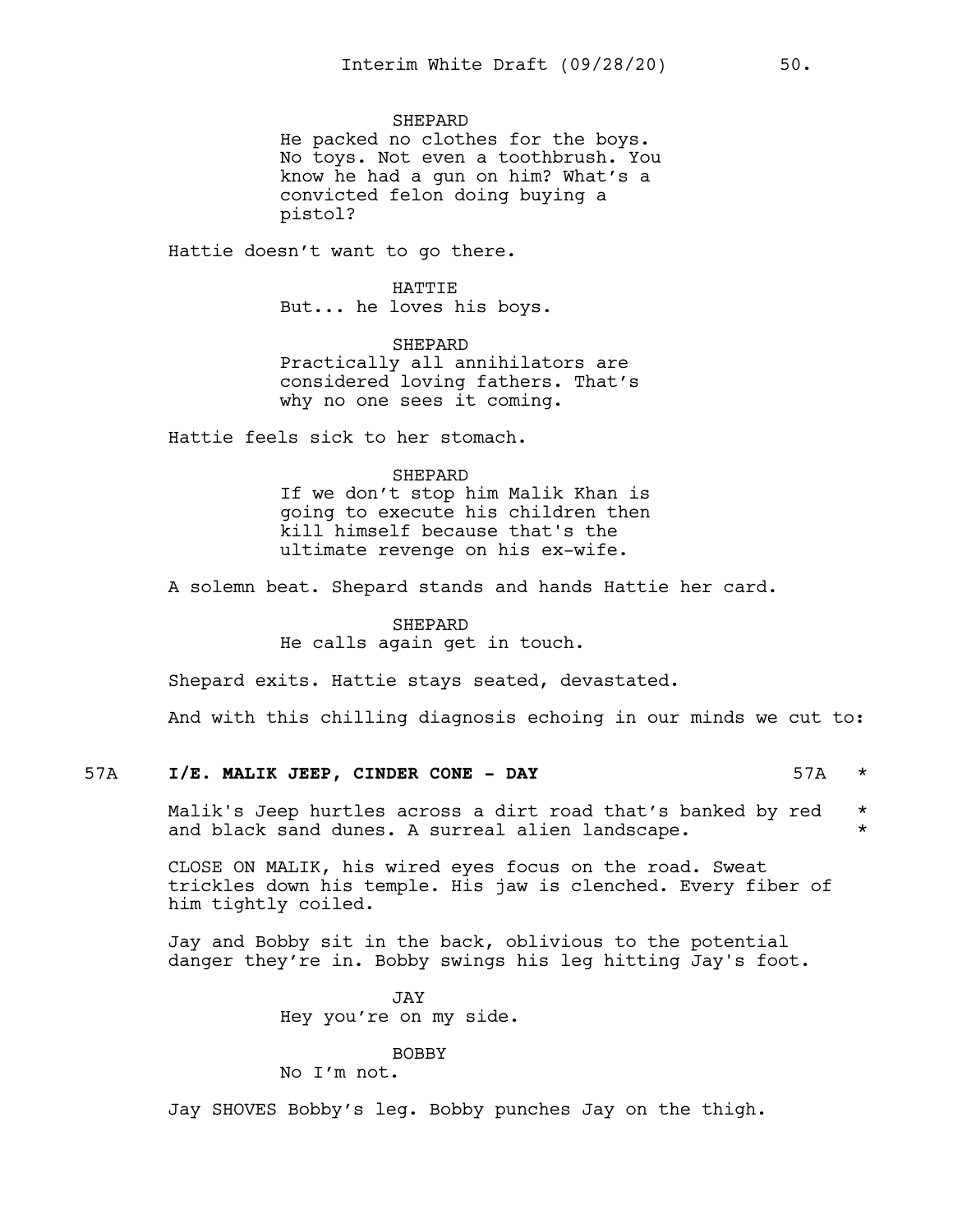JAY

Ow.

MALIK

Quit it!

Beat.

BOBBY Are we there yet?

MALIK

No.

BOBBY Are we there soon?

MALIK Bobby I need to think right. So let's all just quietly enjoy the view.

Bobby brings his window down and holds his action man outside so he 'flies' across the landscape.

> MALIK Bobby pull your hand in.

Bobby pulls his arm in but still dangles the action man out the window. Malik watches at him through the rear-view.

> **MALIK** You drop that thing I ain't turning back.

Bobby continues to bob his toy up and down, tempting fate...

He glances at Malik, who isn't looking -- and lets go.

BOBBY

It slipped.

MALIK Well he's gonna have to fend for himself from now on.

It dawns on Bobby he won't see his action man again. His lip quivers. His face creases up and he begins to cry.

> BOBBY (sobbing) Turn around.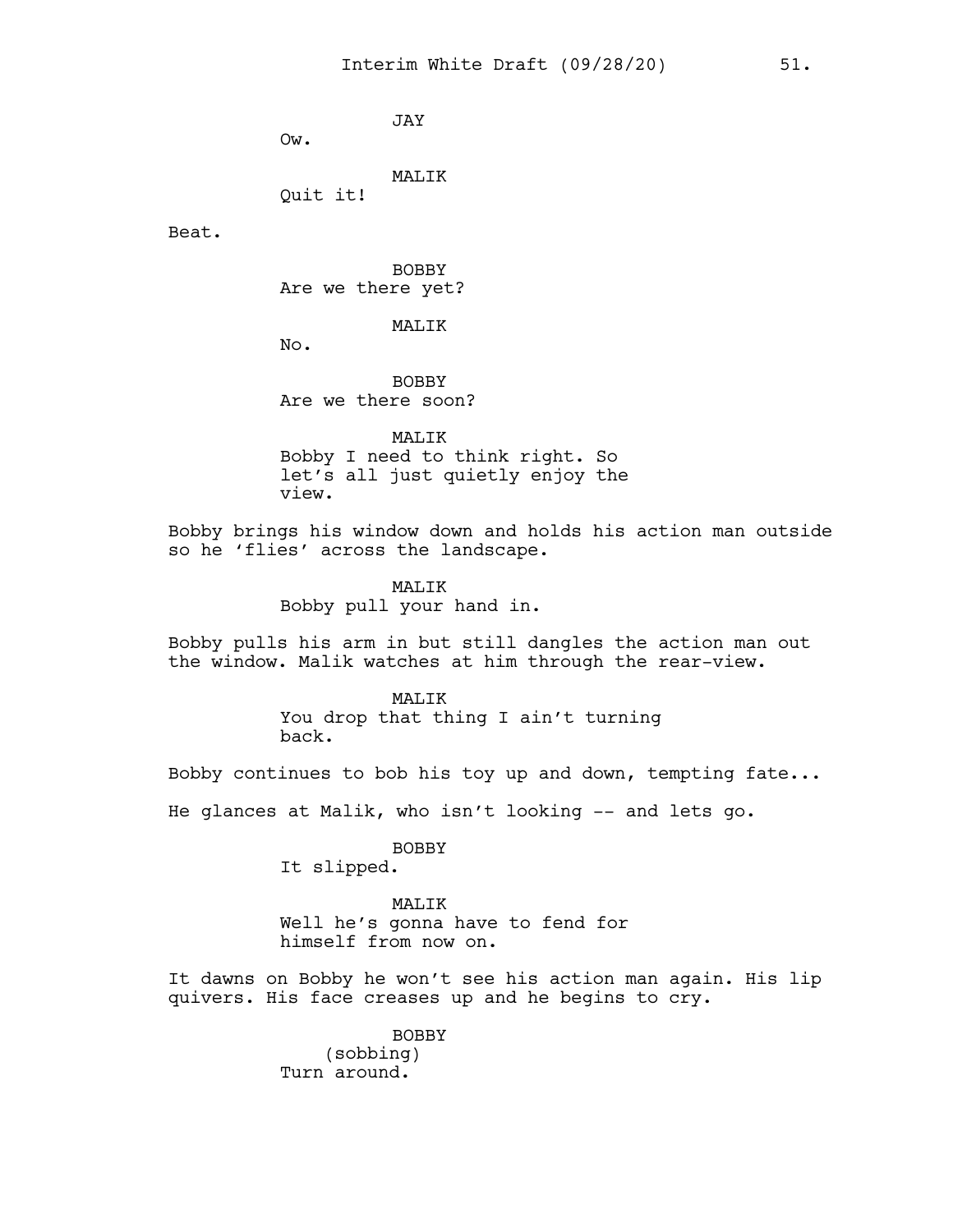# MAT<sub>I</sub>TK

Welcome to the school of life kid. You fuck up you pay the price.

Bobby explodes into a volcanic tantrum - he SCREAMS and lashes out at Malik, slapping his arm and face.

## BOBBY TURN AROUND! TURN ROUND!

# MALIK Whoa, woah, woah!!!

Malik tries to grab Bobby's hands. Bobby HYPERVENTILATES, claws at Malik, scratching his face.

# 57B **I/E. MALIK JEEP, CINDER CONE - CONTINUOUS** 57B \*

The jeep veers toward a steep mound of dirt... Malik swerves back - the jeep tips onto two wheels...

Malik, Jay and Bobby grip onto the roof handles. They're too terror-struck to make a sound. We hear the creak of metal, anticipate the crash...

The Jeep miraculously falls back and SLAMS onto it's other wheels.

Malik brakes. All three jolt against their seatbelts.

A moment of stillness as the three of them take nervous shallow breaths. Malik turns in his seat and studies his boys.

#### MALIK

You okay?

Jay and Bobby are too scared to speak. They simply nod.

Malik turns and punches the dashboard - SMACK, SMACK, SMACK--

MALIK JESUS FUCKING CHRIST BOBBY YOU NEARLY GOT US KILLED!

The boys just watch in stunned silence. Malik spins around and points at Bobby with his bloody fist.

> MALIK You're acting like a goddam baby! When I tell you we're leaving the toy we're leaving the damn toy!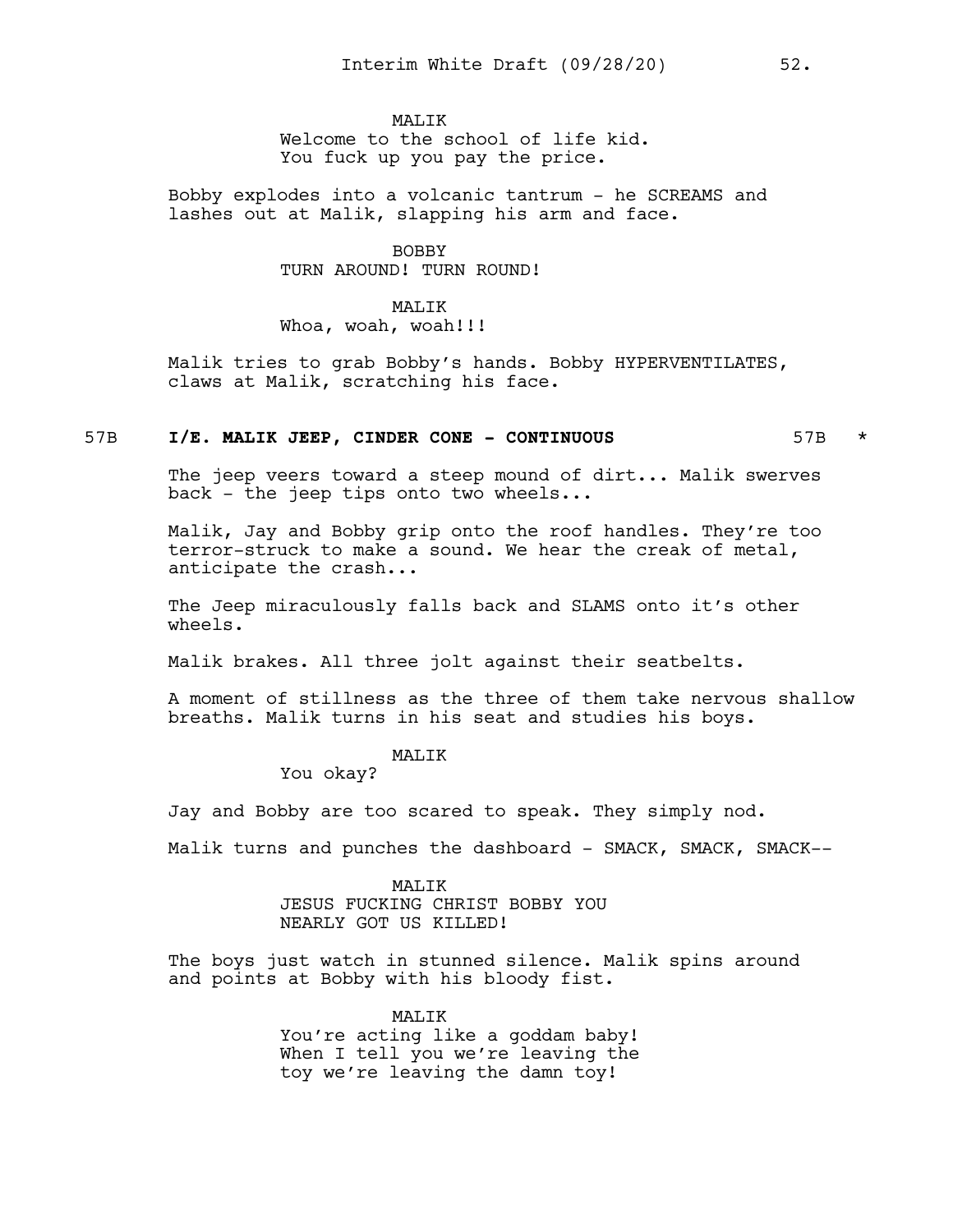## **JAY**

Jesus Dad, leave him alone.

Malik turns, shamed. He BREATHS SLOW. Tries to depressurize...

Bobby cries silently, scared of making a sound. He begins to pee himself. He unbuckles, exits the car and sprints off.

## **MALIK**

Bobby!? Fuck.

Malik exits and runs after him...

# 58 **EXT. CINDER CONE - DUSK** 58

WIDE - Bobby sprints as fast as his legs will carry him. He's dwarfed by the immensity of the landscape.

WE TRACK WITH MALIK - charging after him...

# MALIK

BOOOOOBBBBBBYYYYYY!

TRACKING WITH BOBBY - panting, heart-racing, feet pounding--

He trips into the gravel... no time to  $\text{cry.}$  He rises  $-$ - runs--

Malik approaches and TACKLES him -- they collapse into the dirt. Bobby SCREAMS, tries to wrestle free. Malik hugs him close.

# BOBBY (hysterical) Get off me! I hate you, I hate you!

Malik soothingly rubs his bloody hand over Bobby's forehead.

**MALIK** Sorry Bobby, I fucked up, I'm sorry.

Malik rocks Bobby back-and-forth and continues to stroke his head. He softly whispers 'shhhhhh', slowly calming Bobby.

# 59 **EXT. CINDER CONE DIRT ROAD - DUSK** 59

CLOSE on the action man laying on the gravel with an arm missing. Malik's Jeep reverses into frame.

Bobby's hand reaches down and picks up the action man.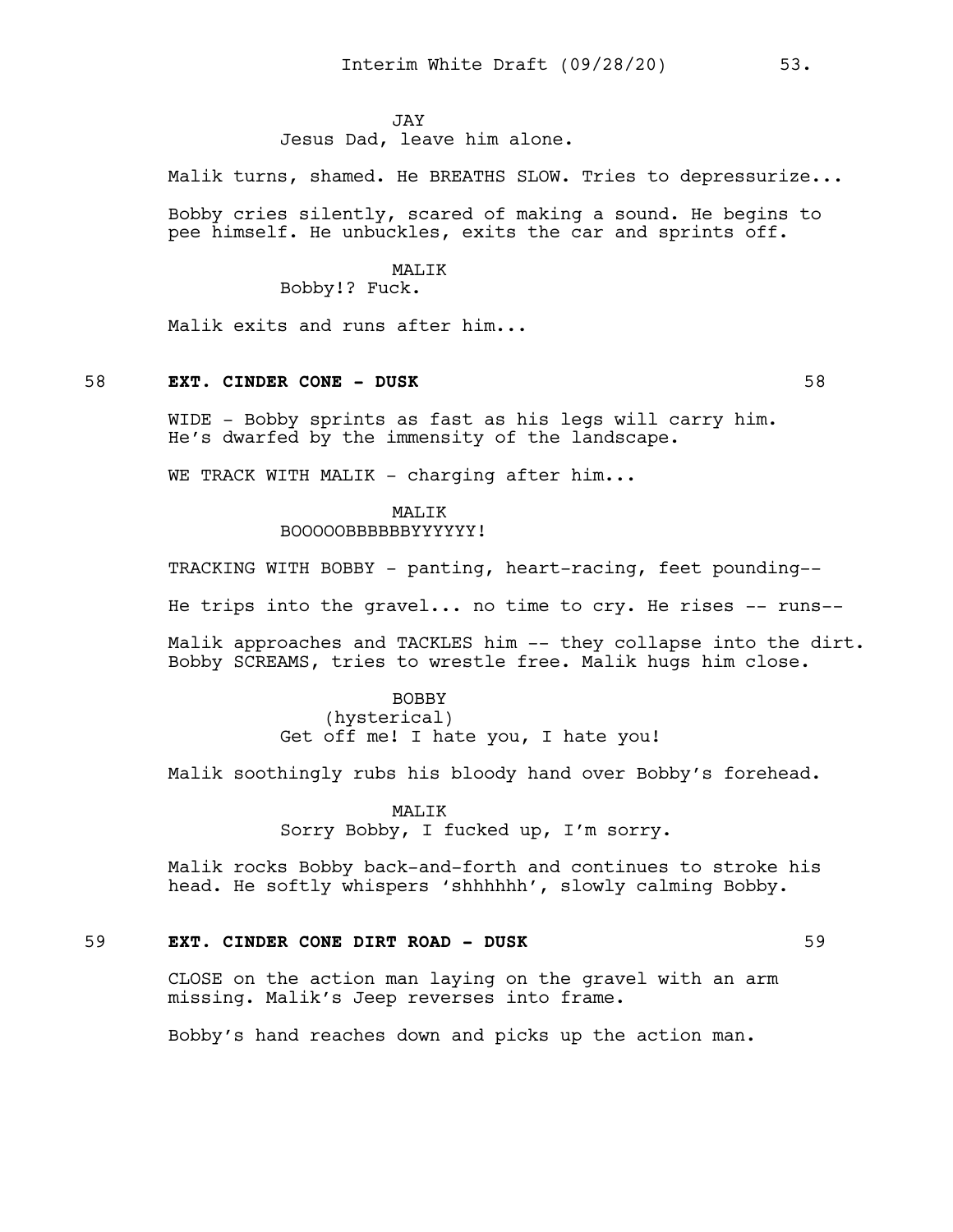# 60 **EXT. ALABAMA HILLS - DUSK** 60 \*

WIDE - an expanse of rocky hills. Nestled in a corner is a  $*$ small desert lake.  $\star$ 

Bobby and Malik swim in the murky green water.

MALIK

It's just survival instincts kid, fight or flight, your body gets rid of everything that might slow you down. I've seen Navy Seals piss themselves when the bullets start flying. Toughest guys in the world. Just means you're still human.

Jay watches from the water's edge. Still spooked by Malik.

MALIK Come on Jay, Three Musketeers.

Jay weighs it up. *Fuck it.* He rises and jumps in--

Improvise: The three of them swim and play in the spring. Malik throws the boys in the air and dunks their heads underwater. Jay and Bobby revel in the rough play.

# 61 **INT. BOWLING ALLEY - EVENING** 61

Hattie enters what is more an entertainment-complex-meetsnightclub than traditional bowling alley. As she navigates through it the SCREAMING CHILDREN, POUNDING MUSIC, ARCADE NOISES assault her from every angle.

She approaches a PARTY OF A DOZEN. Mix of parents and kids. Her daughter, ZOE (12), runs up and hugs her.

> ZOE You made it!

As they embrace Hattie waves to the other parents.

HATTIE Sorry I'm late baby, you winning?

ZOE We're losing but I got two strikes.

HATTIE Damn girl, look at you.

FRIEND (O.S.) Zoe it's your go.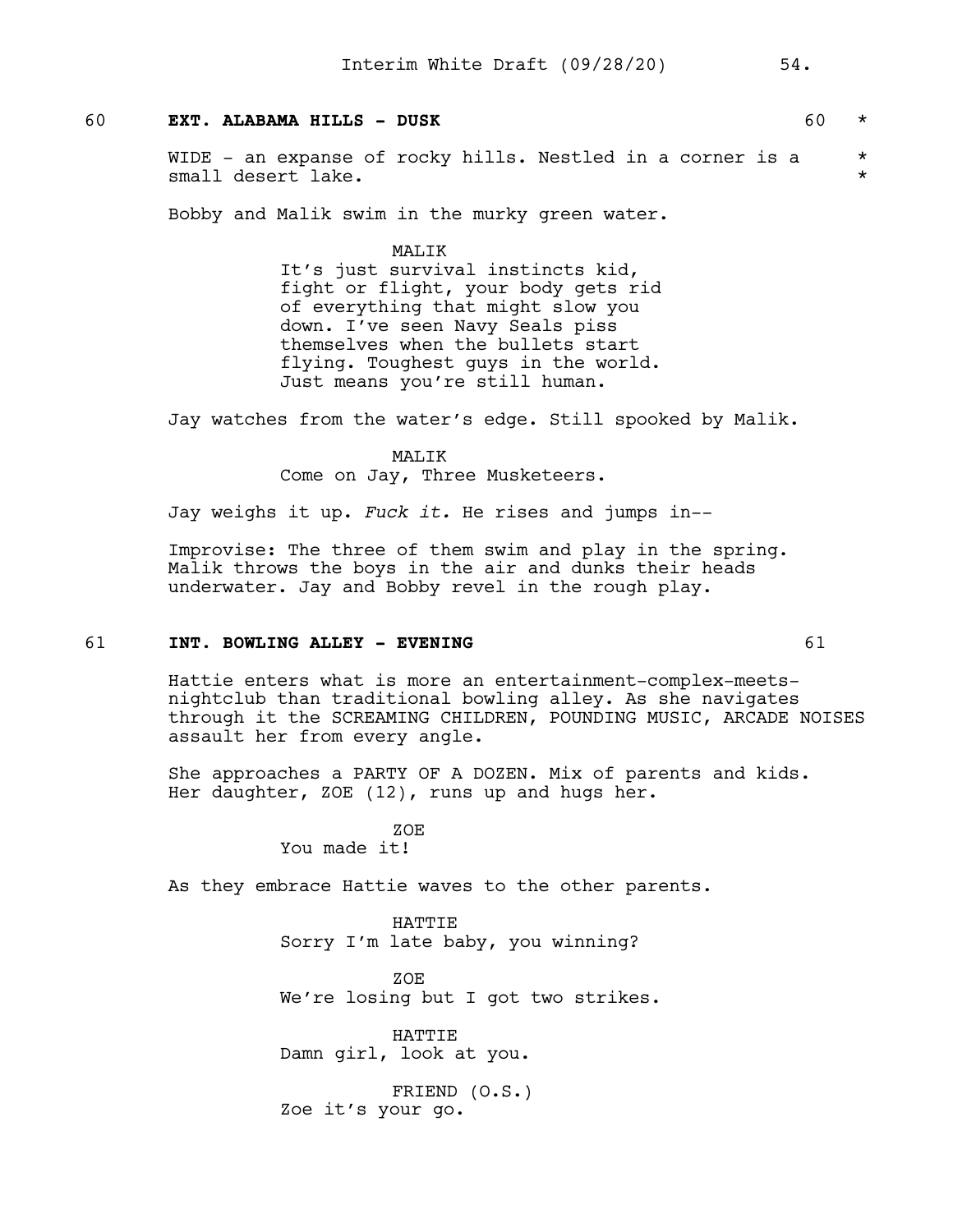Zoe runs back to the lane. Hattie sits next to her husband, ERNIE (50s), kind face that's always on the verge of a smile.

> ERNIE Don't worry I've been pretending to be you so you're actually doing pretty good.

Hattie musters half a credible smile. Ernie clocks her unease.

ERNIE

You okay?

She bobs her head side-to-side. Ernie swivels in his seat and begins to massage her shoulders.

> ERNIE Jesus you got rocks under here? Gonna break my fingers. Come on, deep breaths.

Hattie breaths deep, tries to relax.

ERNIE Who got on the wrong side of you today?

HATTIE I got on the wrong side. Gave someone the benefit of the doubt that I shouldn't have.

ERNIE You can't be right all the time.

**HATTIE** Yeah but this guy could be bad news.

ERNIE

How bad?

Hattie studies Zoe LAUGHING with her friends, cushioned from the horrors of the adult world.

> HATTIE As bad as they come.

Arcade noises explode nearby: KABOOM!

Hattie turns, sees -- a MAN IN MILITARY FATIGUES, Malik's age, plays a shooting arcade game. He's intensely focused as he fires at the screen. KABOOM!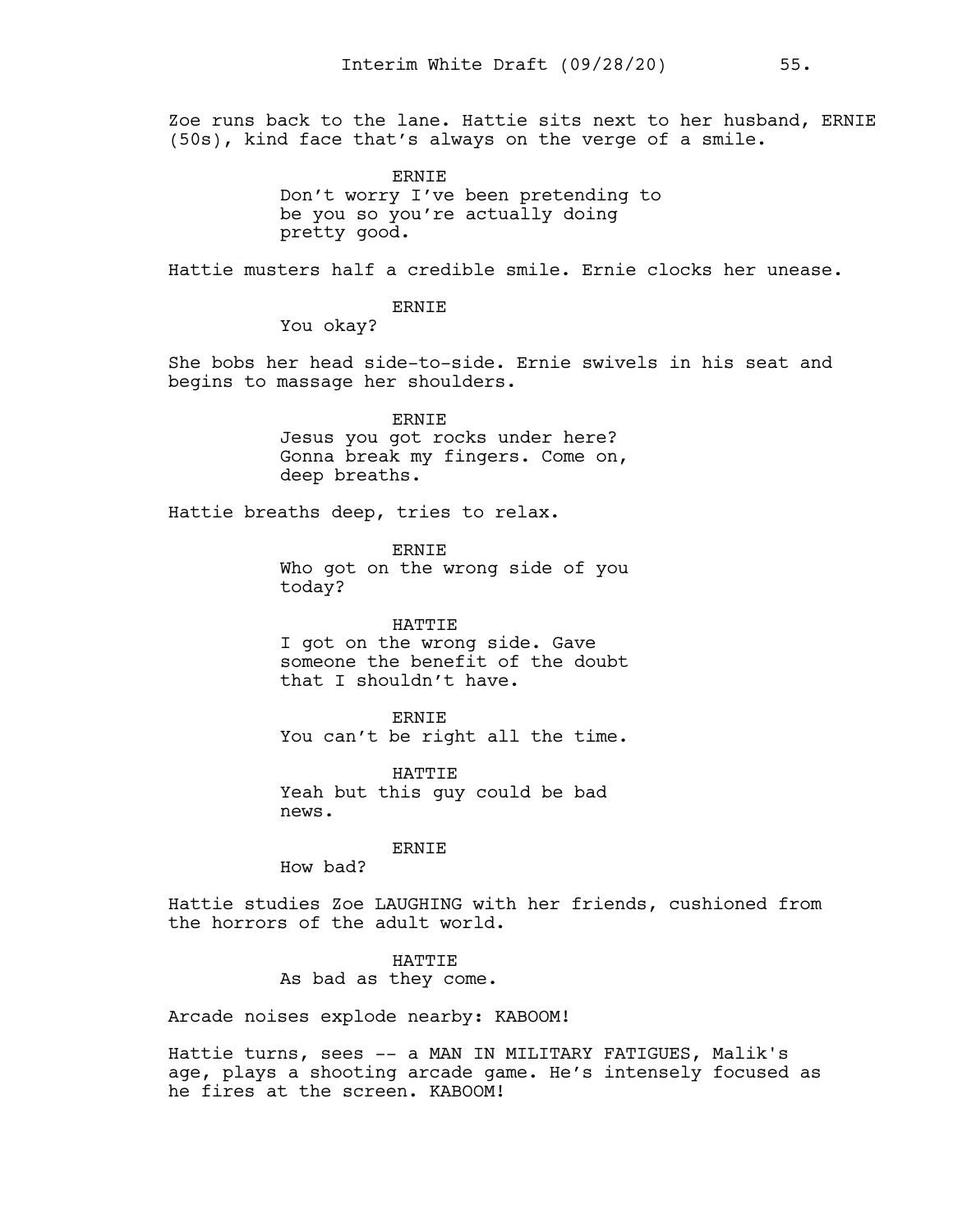CLOSE ON HATTIE, watching, thinking...

## 62 **EXT. ALABAMA HILLS - EVENING** 62

Malik covers the boys' bodies in insect repellent. Then he sprays the earth, creating a muddy texture, and dabs it onto the boys faces like camouflage make-up.

> SHEPARD (PRE-LAP) He's a desperate man willing to take desperate measures: Kidnapping, false imprisonment, resisting arrest, aggravated battery. We've put the AMBER alert out but Malik Khan has a twenty-twohour lead on us and that's a scary head start so we need to tighten the net real quick.

Improvise: Malik teaches his boys to shoot. He shows them how to load the gun and fire at empty beer bottles. It's unnerving to see such young children handling a weapon.

# 63 **INT. FBI HEADQUARTERS - EVENING** 63

Shepard addresses a task force of a dozen agents.

## **SHEPARD**

This rescue operation extends to all adjacent states. So make the calls, scan every pixel of CCTV, at every gas station and every ATM.

Shepard's briefing continues over:

# 64 **INT. OREGON FARMHOUSE, JAY AND BOBBY'S BEDROOM - NIGHT** 64

Piya surveys the room - it's just as they left it. Clothes scattered everywhere. Rumpled bedsheets. The imprint of their heads on the pillows.  $\star$ 

Piya holds back welling tears.

SHEPARD (O.S.) And remember he's a highly trained Marine who has had survival and tactical training and multiple combat experiences. Likely has Complex PTSD and may exhibit impulsivity and extreme aggression.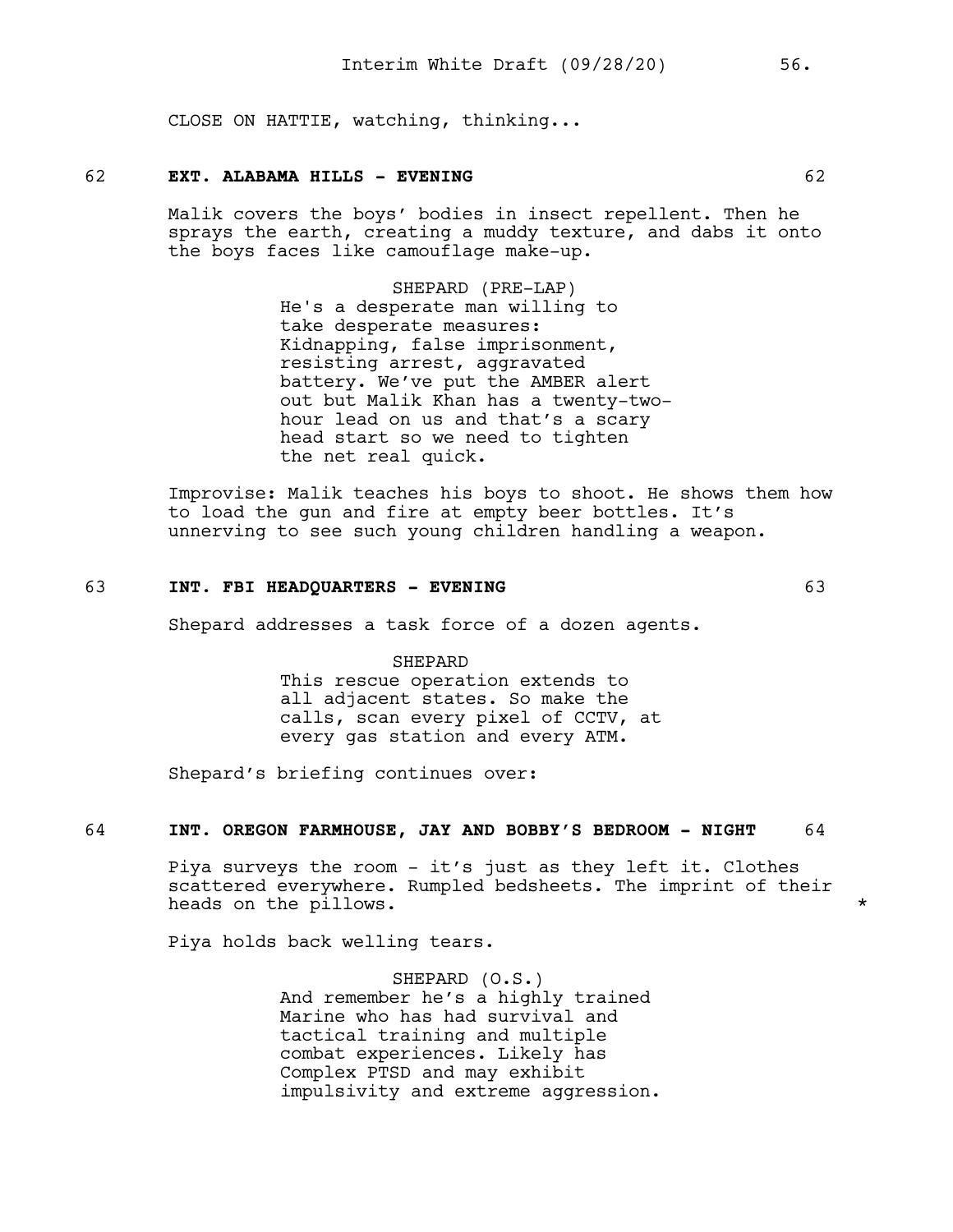SHEPARD (O.S.) (CONT'D) So be vigilant and be safe. That's all ladies and gentlemen.

Piya sees Jay's scrunched up drawing on his desk. She sits and unfolds it, gently, as if it were a precious artifact.

CLOSE on the warped picture of astronaut-Malik, firing a ray gun.

Dylan enters. Piya looks up at him. Sees the tears in his eyes. His heart is broken too.

He walks towards her. She stands and they embrace and cry together. We HOLD on them grasping onto each other.

# 65 **INT. HATTIE'S HOME, LIVING ROOM - NIGHT** 65

Hattie on her laptop scrolling through Malik's Facebook page.

CLOSE on a the screen - a picture of Malik posing with a sniper rifle. She clicks on another where he poses with other Marines. Some of their faces are pixelated out. She writes the names of the others.

> ERNIE (O.S.) These the boys?

Hattie turns -- sees Ernie watching a news report about the abduction. School photos of Jay and Bobby appear on screen.

Hatties stares at the TV, guilt eating her up inside.

# 66 **EXT. ALABAMA HILLS - NIGHT** 66

Bobby sleeps on a blanket next to the dying campfire. Malik and Jay sit next to each other, Malik sips from his beer.

> JAY You shouldn't have been so hard on him. He's just a kid.

Malik smiles, filled with pride Jay is sticking up for his kid brother.

> JAY And he just explodes if you provoke him like that.

MALIK Yeah, Bobby's combustible like me. But you're something else.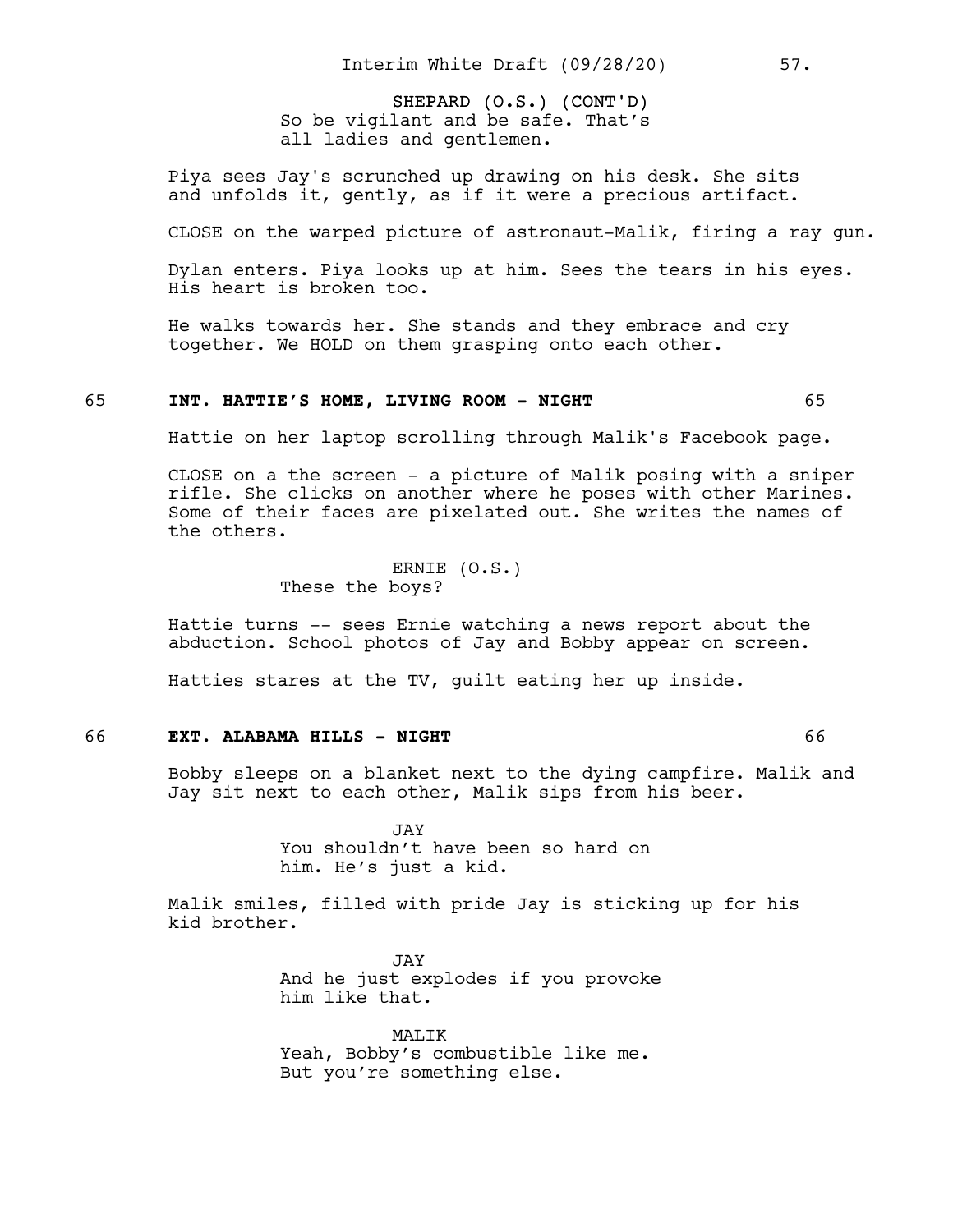JAY I ain't tough if that's what you mean.

# MALIK

Don't know about that. You can keep a level head when all hell's breaking loose. That's a rare kind of tough. That's why we need you around.

Jay gives a 'maybe' shrug.

## MALIK

Humble too. Girls'll love that. Learn to tell a few jokes and cook a fancy meal you got yourself a full deck of cards.

Jay half-smiles, the world of 'girls' some years away.

JAY Dad, do you still love Mom?

#### MALIK

Sure I do. We had some tough years, but we had plenty of good ones too. Did I ever tell you how we met?

Jay shakes his head. Malik sips his beer.

#### MALIK

A buddy of mine took me to a dance. Now I'm not much of a dancer so I got pretty loaded to loosen up. Must have sunk a dozen whiskeys cos a few hours later I'm all in. I mean you haven't seen anything like it, I'm the star of the show. But then I try and do a back flip and end up kickin' her in the face.

Jay laughs, spitting out beer. Malik laughs too.

#### MALIK

Felt so bad I tended to her the whole night getting ice to put the swelling down. Must have said something right because the next evening we go on a date, 'cept because of her black eye we're getting funny looks, like I'm... you know, beating her up. So instead we drive to the lake and...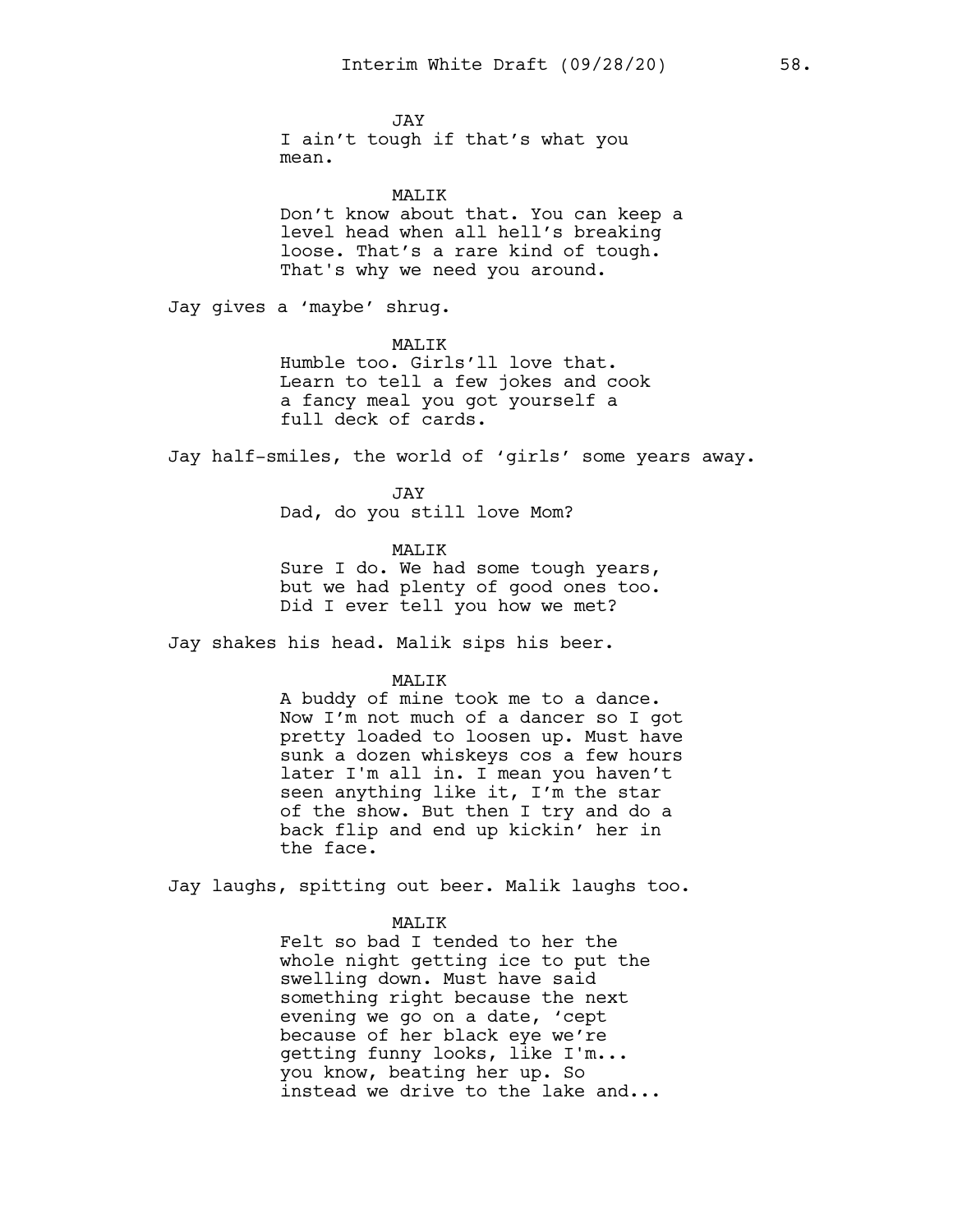Malik censors himself but smiles fondly.

MALIK We had a good time.

Malik sips his beer, savoring the memory.

MALIK

You know me and Dylan used to be friends?

Jay nods.

# MALIK

Would *that* Dylan have gotten with her and pretended to be your father? People change, but not that much. Loyalty - that's human.

Malik stares up at the night's sky.

MALIK Jesus you see that.

Jay looks up at the star-filled desert sky.

JAY

What?

#### MAT<sub>I</sub>TK

Meteors.

Jay glances at an awestruck Malik. Then looks back up at the static constellation of stars.

> JAY I don't see anything.

MALIK What are you blind!? Must be a hundred of 'em.

Jay studies Malik, at his intense unblinking eyes.

MALIK You see them explode?

Malik looks at Jay, incredulous he isn't witnessing the same cosmic phenomenon. Jay looks back up at the sky and nods.

> JAY (pretending) Oh yeah. Must be a hundred.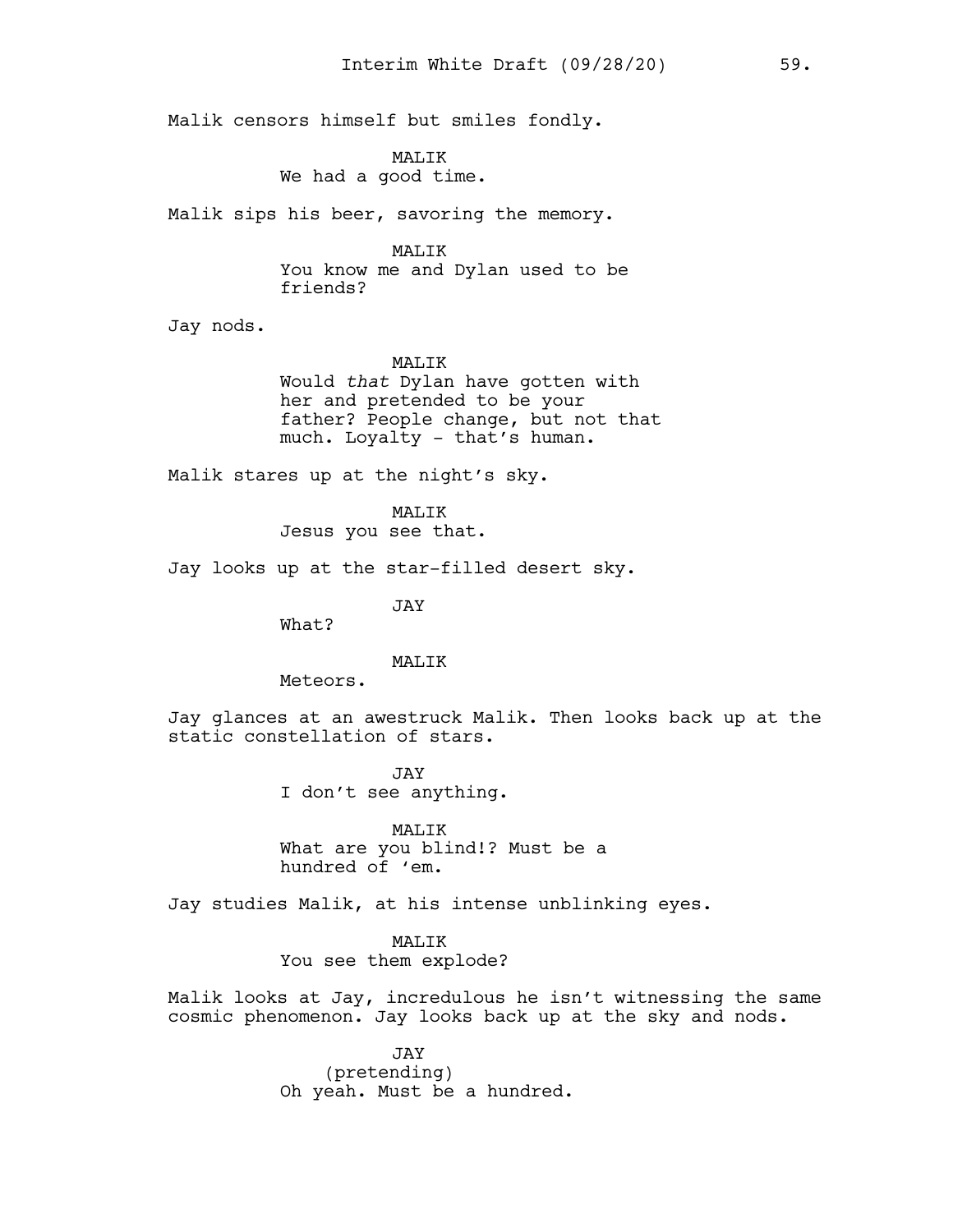MALIK

We better move out. Only a matter of hours before they're in the ecosystem.

Malik stands and stops on the dying fire. Jay watches him.

## 67 **EXT. MALIK'S JEEP, DESERT ROAD - MOMENTS LATER** 67

Malik's shines his flashlight on a flat front tire.

MALIK Sonovabitch.

JAY You got a spare?

MALIK Thousand dollar cars don't come with spares.

Malik looks down the dark empty road ahead of them.

# 68 **INT. SPORTS BAR - NIGHT** 68

A FEW LOCALS dot the tables. PRO FOOTBALL plays on the TV. Hattie enters and approaches an ALPHA, RAÚL  $(40s)$ , at the  $*$ counter.

HATTIE

Raúl? (he turns) Sorry I'm late.

RAÚL Get in quick, they're 'bout to close up.

Hattie waves to the barman and points at Ray's beer.

HATTIE Whatever he's having. (as she sits) Thanks for coming.

RAÚL Not a problem. So you said... (quietly) Malik kidnapped his boys?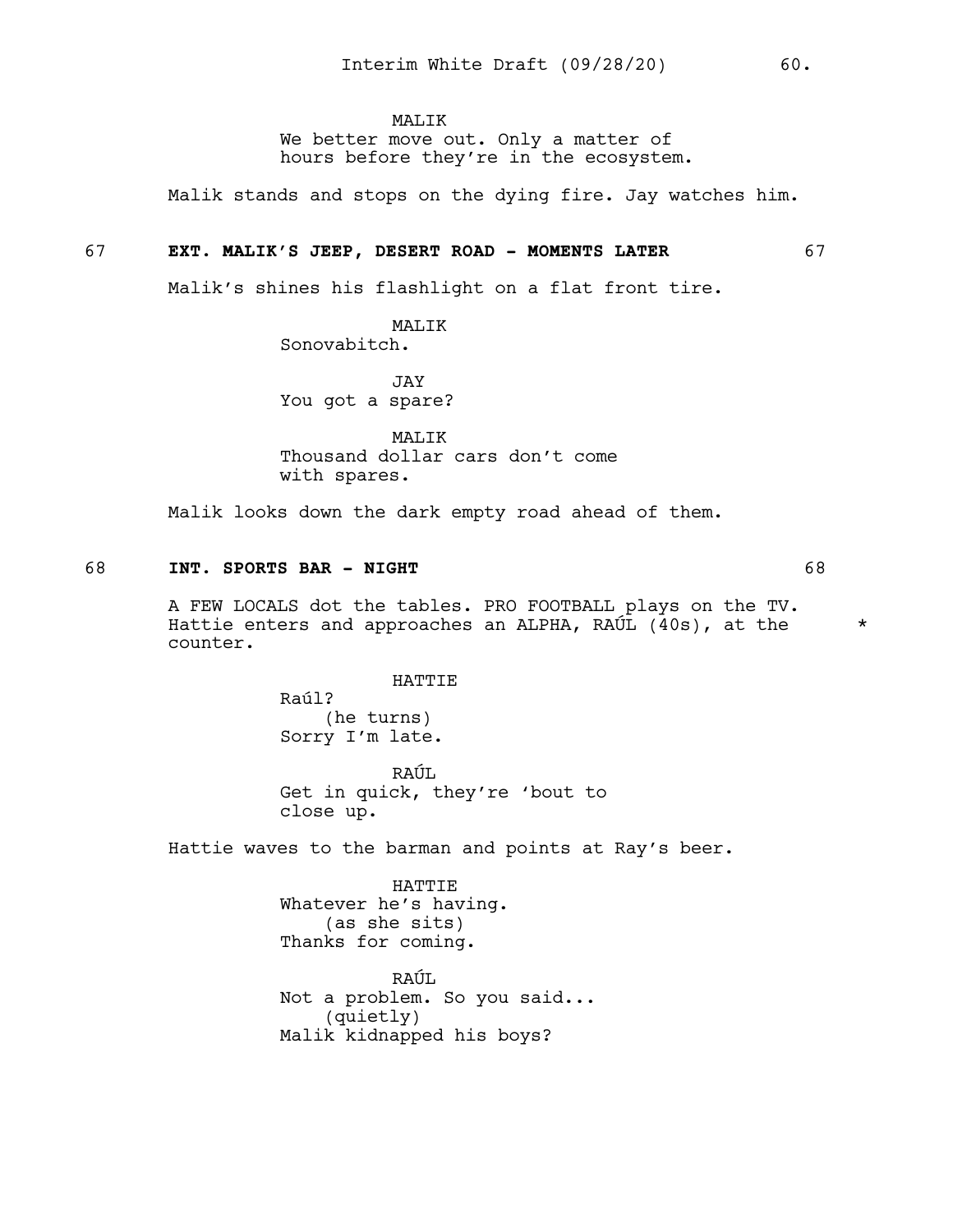# **HATTIE**

Yup. Pulled a gun on Piya and her husband, tied them up and took the boys. We don't know where he is or what he's planning to do.

The barman places a beer on the table.

HATTIE (CONT'D)

I'm trying to figure out what triggered him. You guys were close right?

RAÚL.

Yeah. Very. Been through hell and back together. He was a good guy that was handed a raw deal.

HATTIE What kind of Marine was he?

#### RAÚL

Malik was a fucking badass. Excuse my French. But he also knew how to turn it on and off.

HATTIE What about the assault?  $*$ 

RAÚL

That was out of character. But you got to take into account what we were going through. We'd been in three different firefights that \* day, seen two of our buddies get ripped up, it's 120 degrees, we're gettin' eaten alive by bugs. The stress was just... unimaginable.

Raúl remembers, the trauma simmers just below the surface.

| RAÚL (CONT'D)                       |         |
|-------------------------------------|---------|
| We found some children in the       | $\star$ |
| wreckage. Our dip shit Captain made | $\star$ |
| an offhand comment and Malik        | $\star$ |
| exploded. Something snapped.        | $\star$ |
| (he shrugs)                         |         |
| Then his fucking world came         | $\star$ |
| tumbling down.                      | $\star$ |
|                                     |         |

HATTIE Did he ever mention Piya, or the divorce, was he resentful?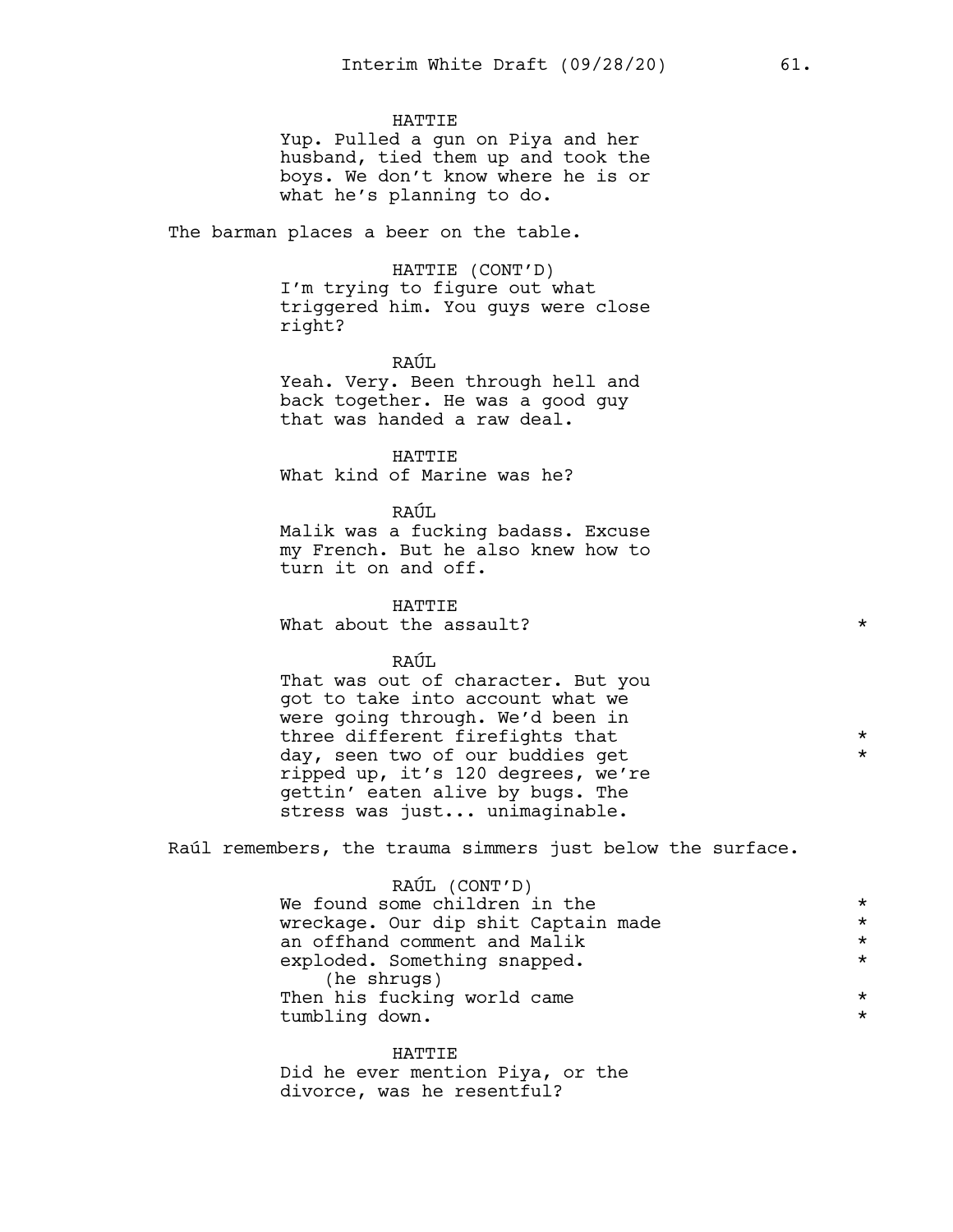RAÚL Resentful? No. He was the one who asked for it. Told her to get on with her life.  $\star$ 

HATTIE Huh. You mentioned some letters?

Raúl digs into his backpack and hands Hattie some letters.

RAÚL So we kept in touch but a year ago I get these.

CLOSE on the letters, we glimpse sentences: *"The world has changed". "Our humanity is eroding" "How do they infect us?". "Have to save my boys".*

> RAÚL (CONT'D) Pretty out there stuff. Obviously I thought he was having some kind of breakdown so I wrote back telling him to get help. Never got a reply.

Hattie flicks through them, some have haunting sketches a man covered in bees, another shows worms bursting from a skull, another is just page of eyes, full of byzantine detail.

> HATTIE How'd I miss this?

She shakes her head, trying to fathom where she went wrong.

HATTIE (CONT'D) Mind if I take these?

Raúl gestures, *yours*.

HATTIE (CONT'D) You think he'd ever hurt his boys?

Raúl sips his beer, never wanted to entertain that thought.

RAÚL. The man adores them. But... (gestures at the letters) That's way above my head.

# 69 **I/E. MALIK'S JEEP, NEVADA DESERT ROAD - NIGHT** 69

Malik's jeep ROARS down a dark desert road. The burst front tire means the car shudders and leans to one side.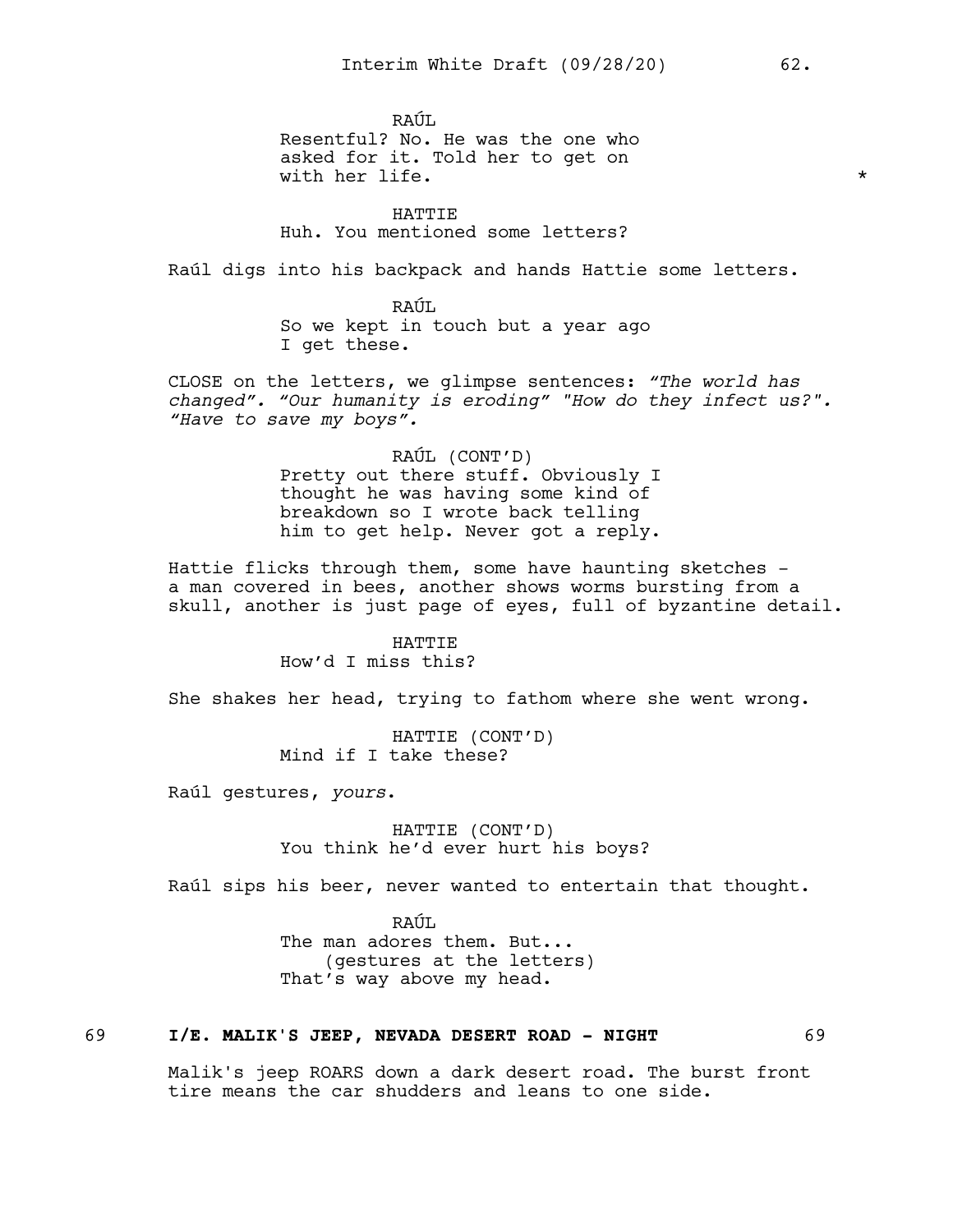Malik's eyes scan the landscape for refuge. Jay studies the map shaking wildly on his lap. Somehow Bobby sleeps through this in the back seat.

> $J\Delta V$ Dad if half the world are aliens how come nothing's been on TV?

# MALIK

They don't want to create panic.

JAY So the president knows?

MALIK He probably got turned first. Sure would explain a lot.

JAY Has anyone else seen one of these meteors?

Malik thinks a beat, doesn't have an answer.

JAY Wouldn't there be videos online? Wouldn't NASA know about them?

MALIK They take that stuff down.

JAY Why would they take it down?

MALIK (taps on the map) Jay you're supposed to be the navigator remember. I'm the commanding officer. Leave the big picture stuff to me.

CLANG! The car sinks down further as the tire rips away leaving the wheel rim to SCRAPE VIOLENTLY across the ground.

Bobby wakes from his slumber, totally disorientated.

The car swerves across the road, Malik struggles to maintain control. He sees a lonely ranch house ahead...

# 70 **I/E. MALIK'S JEEP, RANCH HOUSE - MOMENTS LATER** 70

The jeep lurches to a stop beside a weathered ranch house. Malik eyes a car in the driveway.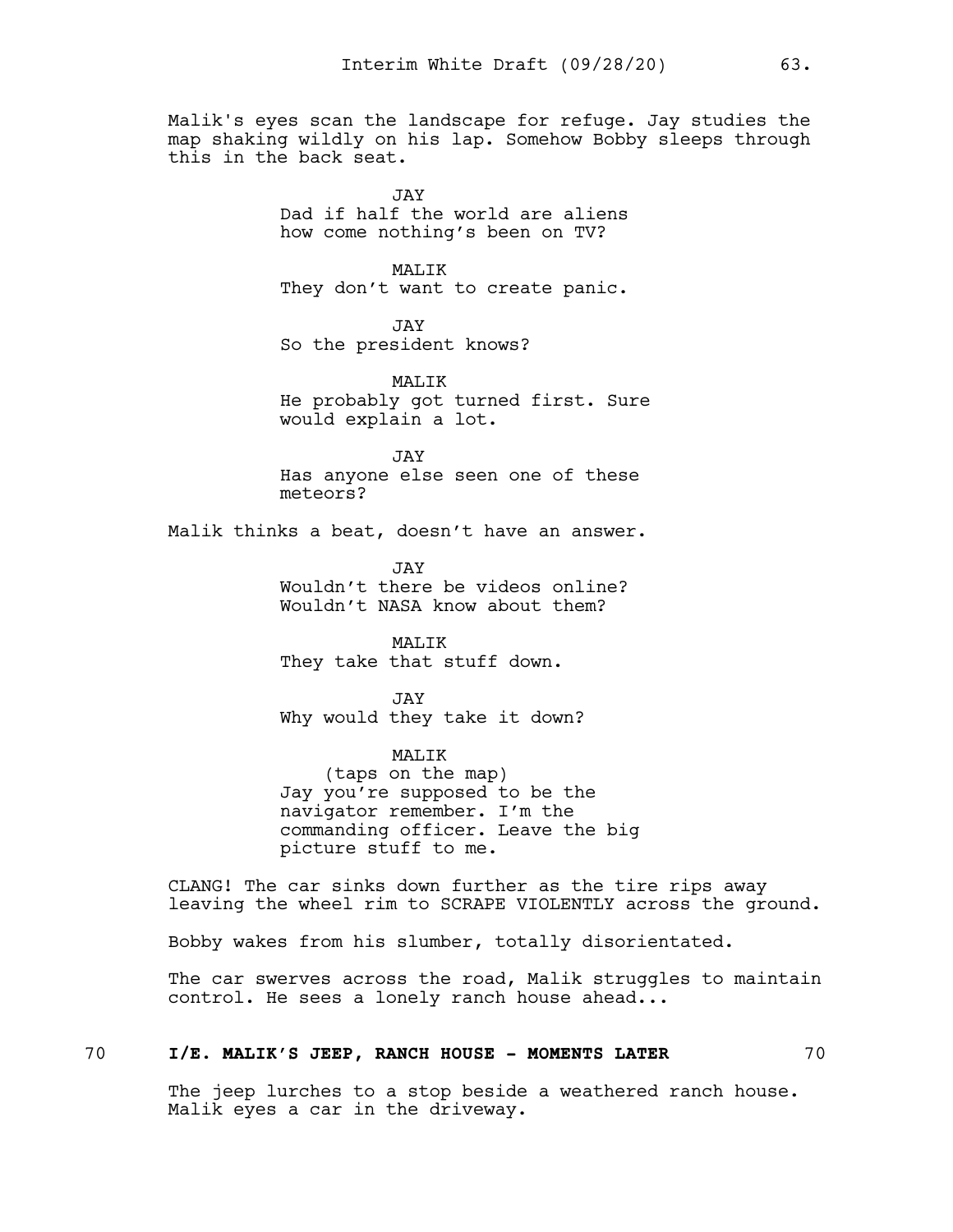MALIK You think I'm making this up?

JAY

No.

Malik turns and studies Jay. Sees doubt in his eyes.

MALIK You don't look so sure.

JAY It's just... a lot to take in.

Malik takes out his penlight, grabs Jay's head and shines it in his eye. Jay tries to wriggle free.

> JAY Get off me.

MALIK Stay still.

BOBBY SSSSTTTOOOOOOPPPP!

Malik glances at Bobby. Doesn't want another outburst.

MALIK Pack the gear up and wait here.

Malik exits. Jay and Bobby exchange a glance.

# 71 **EXT. RANCH HOUSE - CONTINUOUS** 71

Malik walks up the path sweeping his Maglite across the yard.

He approaches a Ford Crown Victoria. Tries the door - locked. Next to it is a bullet-ridden Cadillac. Behind the windscreen a sign: "*Trespassers will be shot. Survivors will be shot again"*.

A flag SNAPS in the wind. Malik shines his flashlight up at it an American flag with the Roman numeral 'III' surrounded by a circle of stars (symbol of the 'Three Percenters' militia).

It's as if the universe were screaming at him to turn back. He looks back at his sons inside the jeep.

He looks back at the ranch house. All lights are off.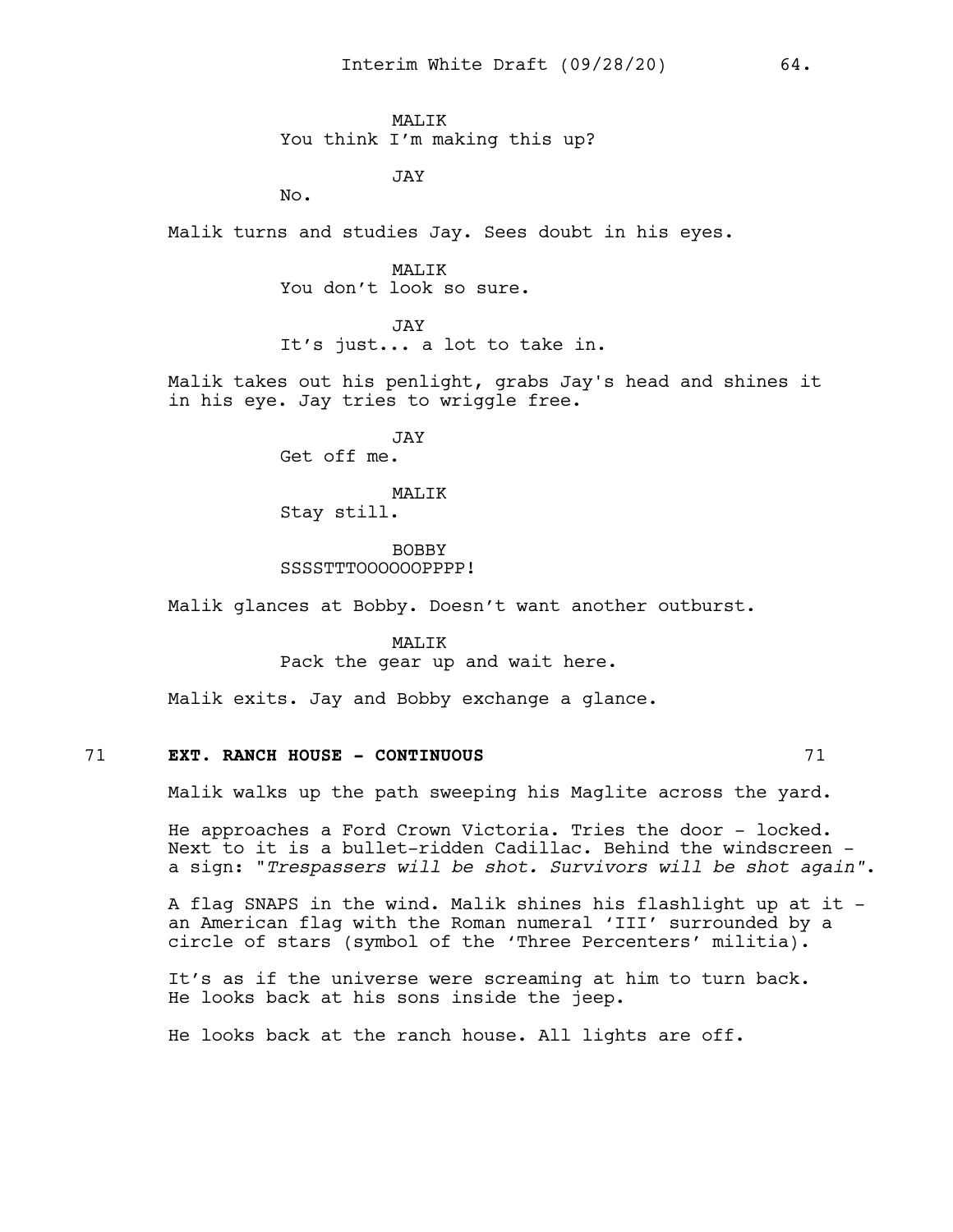# 72 **INT. RANCH HOUSE, KITCHEN - MOMENTS LATER** 72

Malik tries the back door, it's open.

He enters and turns on the kitchen light. Cockroaches scatter \* across the kitchen surface.

Malik slowly walks through the kitchen and enters...

## **THE DINING ROOM** \*

He flips the lights on and sees a key hanger by the front door.

He walks towards it, reaches out for the car keys...

A gun is COCKED. Malik spins and whips out his Glock.

GRANT

Easy now.

The Rancher, GRANT (60s), sits in a rocking chair holding a  $*$ sawn-off shotgun. He's in shadow but we can just make out his long beard.  $\star$ 

> GRANT Two boys, eight and ten. A thirty eight-year-old male. Armed and dangerous, driving a blue Cherokee with California plates; my camera couldn't pick out the plates but if I were a betting man...

> > MALIK

Our car broke down.

GRANT So you were fixing to take mine?

MALIK I wasn't looking to hurt anyone.

GRANT That gun you in your hand loaded?

MALIK

Yeah.

GRANT So there's that.

Malik notices Grant's camouflage clothing.

MALIK You in the military?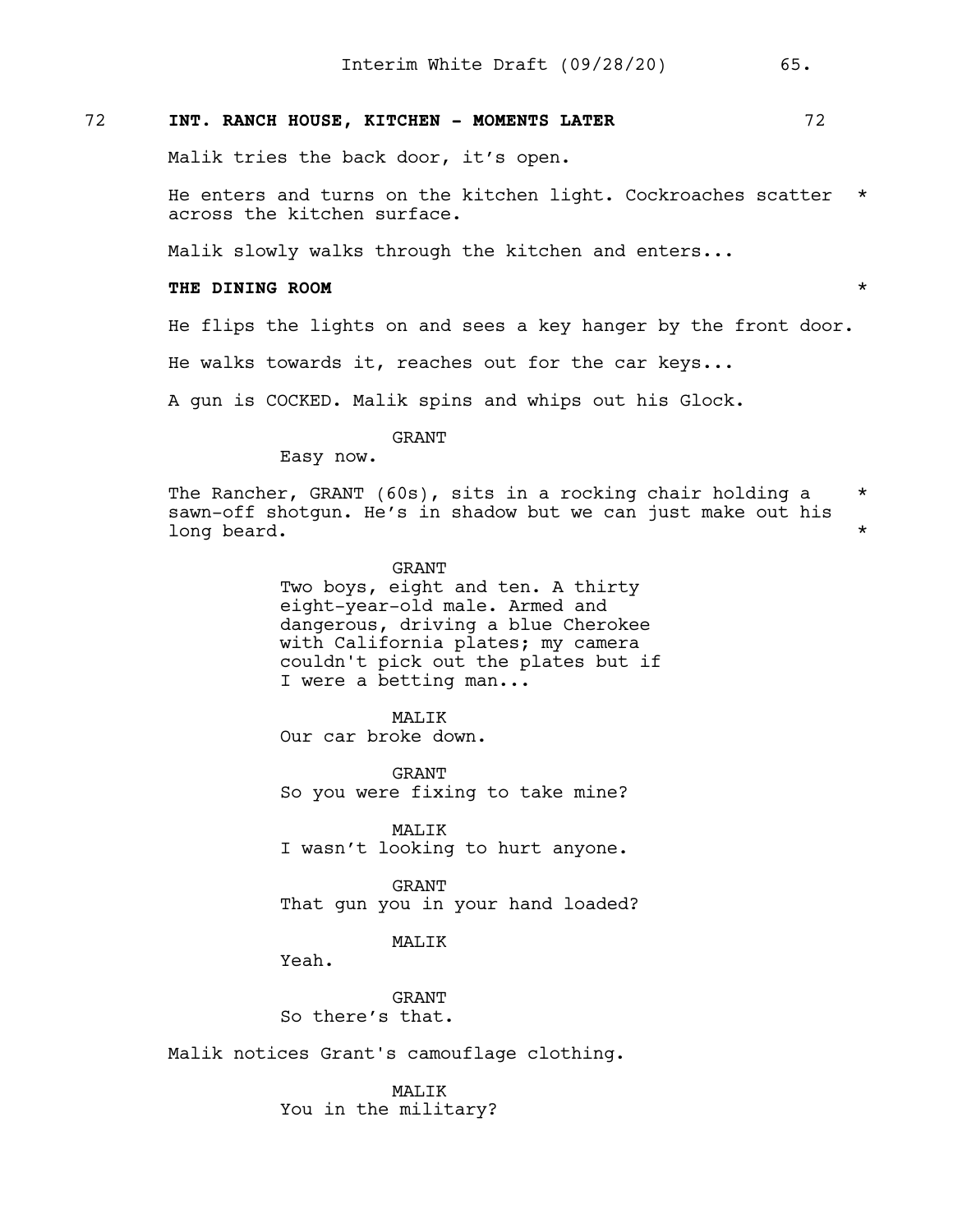GRANT Not the one you're talking 'bout.

MALIK I did five tours.

GRANT Yeah? Whose side were you on?

Beat as Malik calculates his next move.

# MAT.TK

The side that awarded me the bronze star.

GRANT (laughs) You can put whiskers on snake and call it a kitty don't mean it ain't gonna bite.

MALIK Look I can just leave, walk to the next town.

GRANT

You coulda done that but you chose to come in here. Onto my property. And that's a helluva mistake when you got a ten thousand dollar reward on your head.

The tension in the air thickens.

GRANT Then again, can't say I hold much esteem for the federal government. So why don't you put your gun away and we can talk like men. Maybe there's a way we both come out of this on top.

A tense beat. Then Malik tucks the gun in the back of his jeans.

Grant stands and steps forward into the light - his skin is ravaged with clusters of tiny holes, like a beehive, inside each cavity yellow larvae writhe to the surface. He lets out a HORRIFYING WARPED SOUND.

Panic grips Malik's spine, he runs to the door --

Grant aims at Malik  $--$  FIRES - hits a shelving unit CRACK.  $*$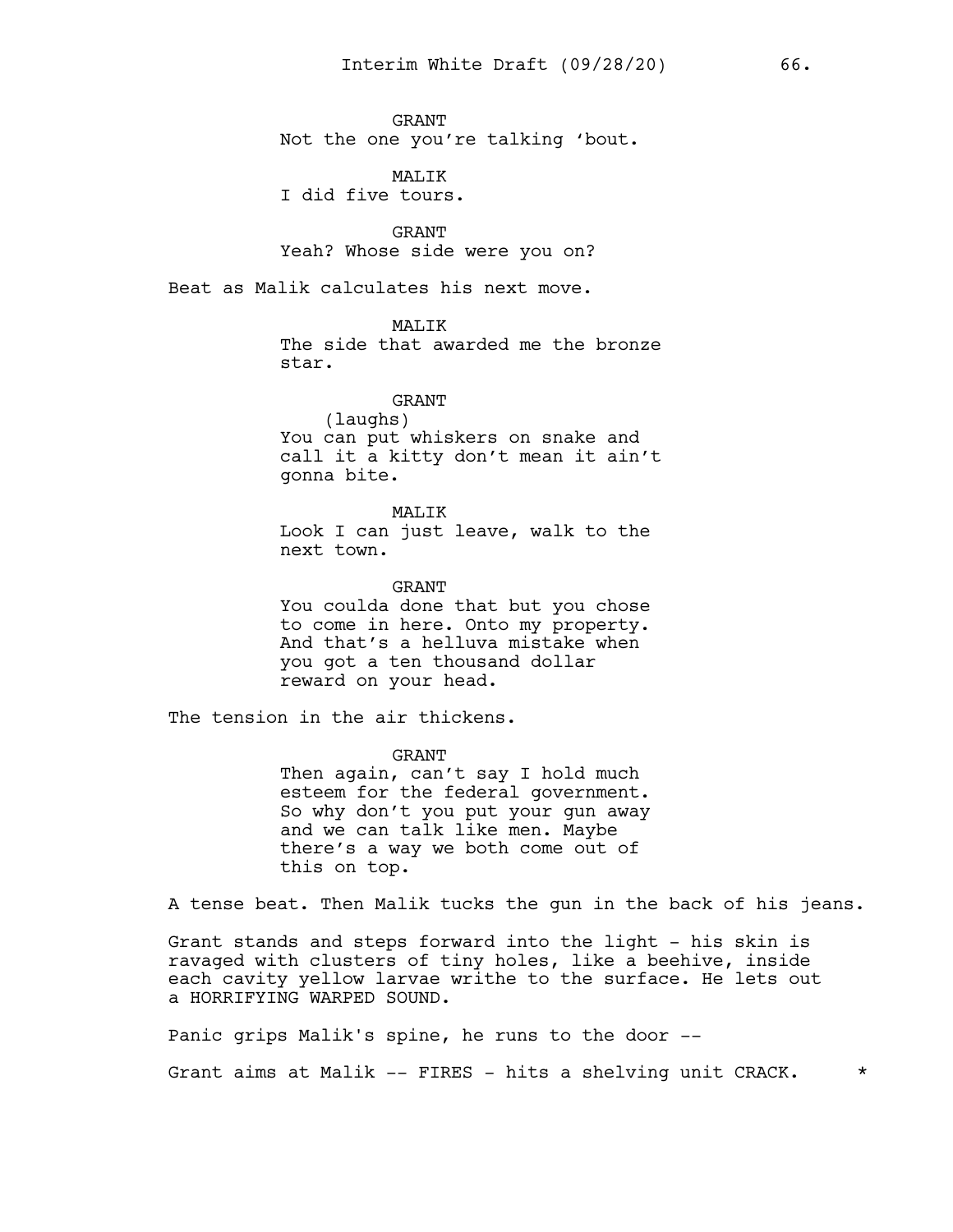Malik darts back, runs into the living room -- jumps over the couch -- Grant FIRES - BOOM - feathers erupt from the cushions. The HI-FI system is hit too - it turns on and 'YACHT \* ROCK' plays from the speakers.  $\star$ 

Malik lands on the floor with a THUD. His gun scatters away.

He GRUNTS. Wounded. He looks down - his shirt is speckled crimson. He rips it open and sees blood drooling from a hole beneath his ribs.

Grant LOADS two more buckshots and PACES towards the sofa--

Malik scans the floor for his Glock - sees it several feet away\* He goes to reach it but sees Grant's shadow approaching...

A split second decision - he reaches for a wooden floor lamp, grabs it with both hands, rises...

And swings - the base SMASHES into Grant's face. Grant drops to the floor like a marionette that's had it's strings cut.

Malik stumbles over to Grant and sees...

He's perfectly human. Blood oozes out from a thick gash on his forehead.

CLOSE ON MALIK, in total shock. The veil of his delusion lifted.

# 73 **INT. MALIK'S JEEP, RANCH HOUSE - NIGHT** 73

Jay and Bobby stare at the ranch house from the Jeep.

BOBBY You think dad shot an alien?

.TAV How the hell am I supposed to know I'm sitting right here with you!?

Jay picks up Malik's cell from the dashboard, turns it on - '*23 missed calls'.* He goes to the 'previous call' list.

> BOBBY What are you doing?

JAY Calling base.

#### 74A **EXT. MALIK'S JEEP, RANCH HOUSE - NIGHT** 74A \*

Jay exits the jeep and paces on the gravel path outside.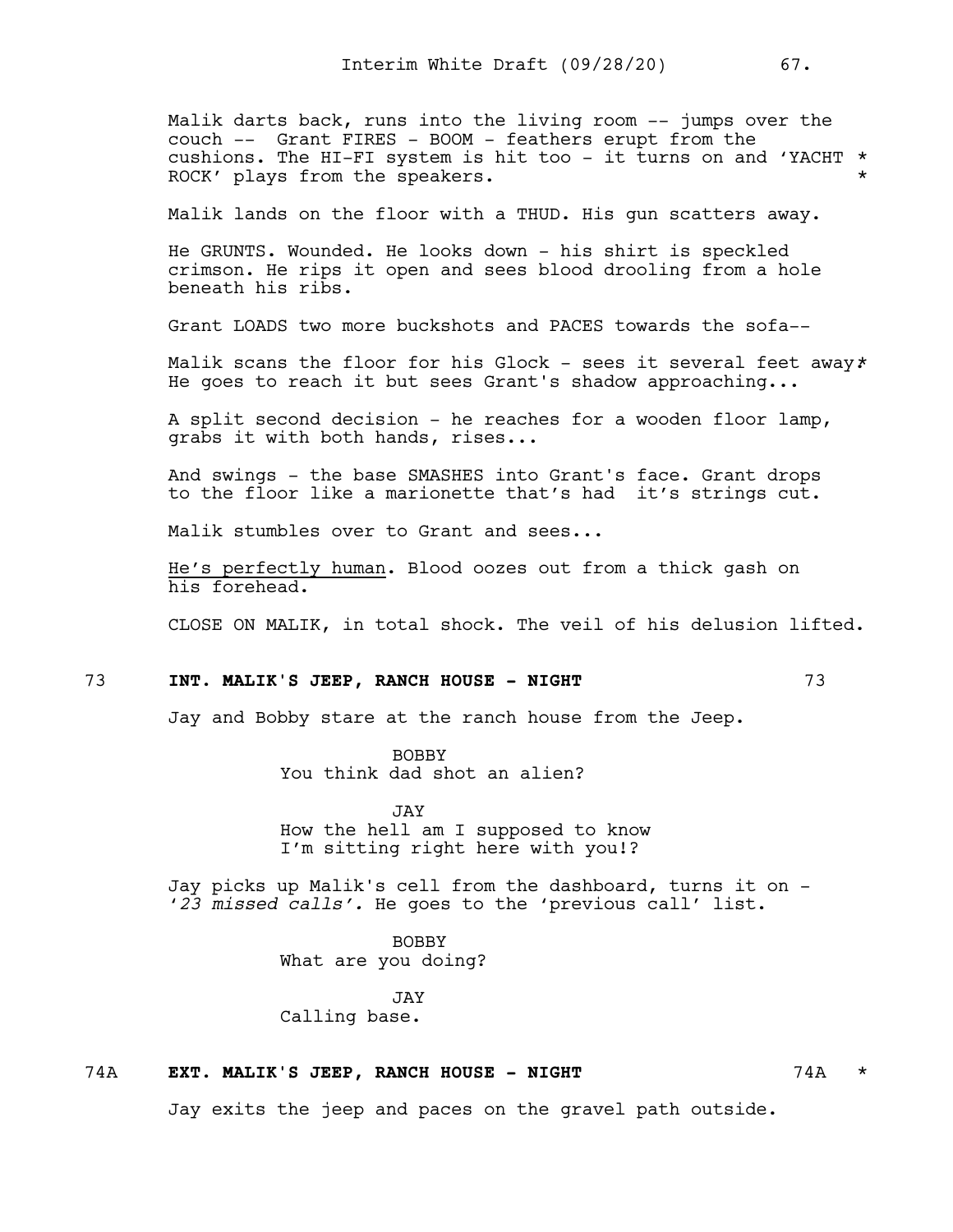# 74B **INT. HATTIE'S CAR, NORTHERN CALIFORNIA ROAD - NIGHT** 74B \* Hattie drives down an empty road. Her phone RINGS. She glances at the caller - *'MALIK KHAN'*. She veers, pulls over and answers. INTERCUT:

HATTIE

Malik!?

JAY It's Jay, his son. Is this base?

HATTIE Base!? No Jay, my names's Hattie Hayes, I'm your father's parole officer, where are --

JAY What's a parole officer?

HATTIE They help people who come out of prison. Is your dad with --

JAY My dad was in prison?

HATTIE Yes he was, for two years.

JAY Why was he in prison?

HATTIE Jay I need to know where you are right now.

JAY I don't know. We entered Nevada a few miles back. Why was he in prison?

HATTIE How many miles was that?

JAY How do I know you're not an alien?

Car lights glare, Jay turns - sees the Crown Vic approaching.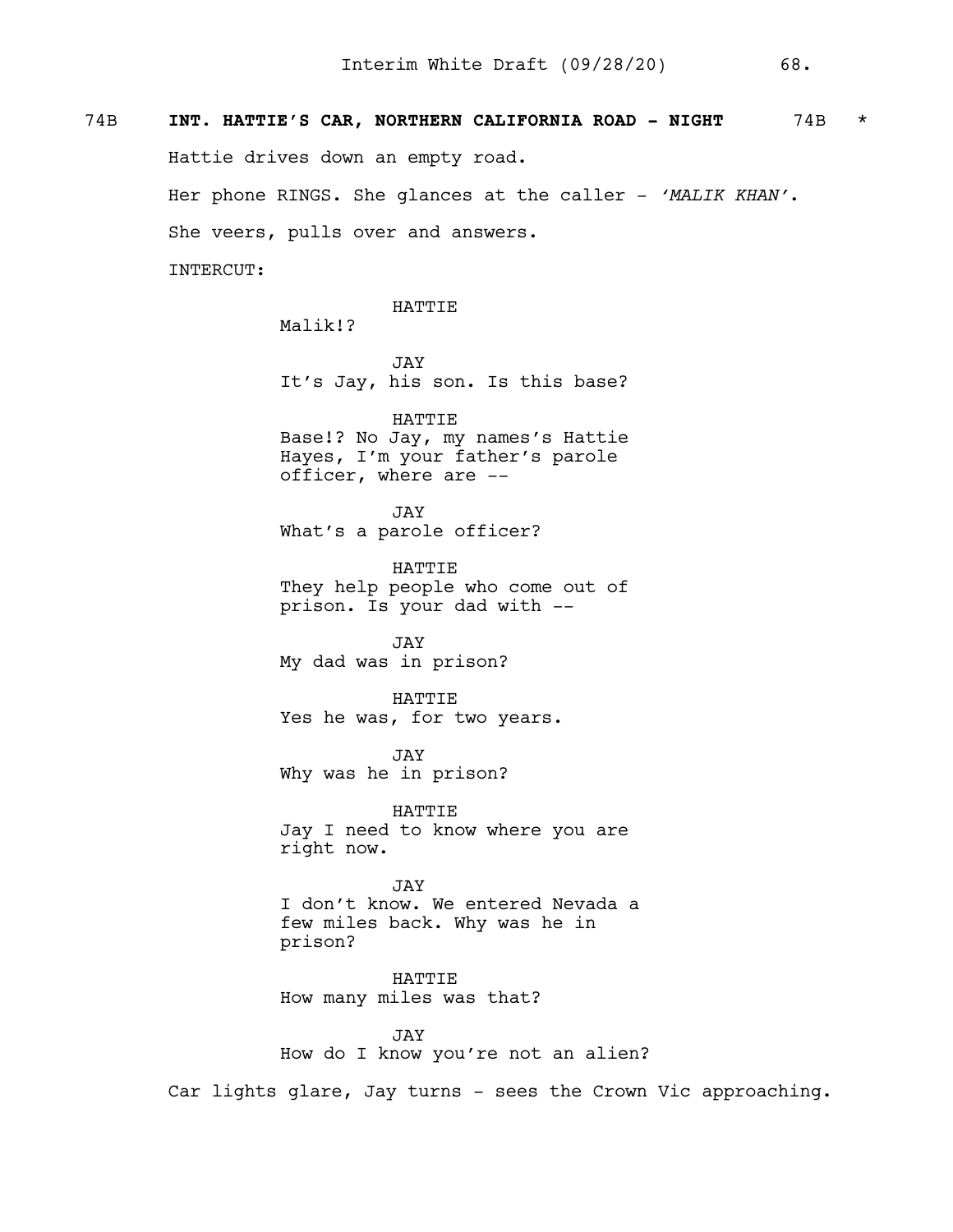**HATTIE** Alien? Jay listen, you've been kidnapped, Your Mom is terribly--

JAY Mom. Is my Mom okay?

HATTIE Yes she is but she wants you to come--

The Crown Vic pulls up beside the jeep. Jay hangs up.

MALIK

Boys get in.

Bobby exits the Jeep and dives in the Crown Vic. Jay hesitates.

JAY Did you shoot an alien?

MAT.TK Sure I did. A mean ugly one.

JAY How'd you know it was one of them?

MALIK You want to go and see for yourself?

## 75 **I/E. GRANT'S CROWN VIC, DARK NEVADA ROAD - NIGHT** 75 \*

Malik drives. Jay's next to him. Bobby sleeps in the back. Malik sweats profusely and is drained of color. Jay looks down at his blood-stained shirt.

> JAY You're bleeding.

Malik looks under his shirt to check his improvised dressing a dish cloth gaffer-taped to his abdomen.

> MALIK Flesh wound. I'll fix it up later, Got to get some miles under us.

Malik grimaces. Jay studies him - his face a mask of pain.

JAY But you're hurting real bad.

#### MALIK

I'm fine.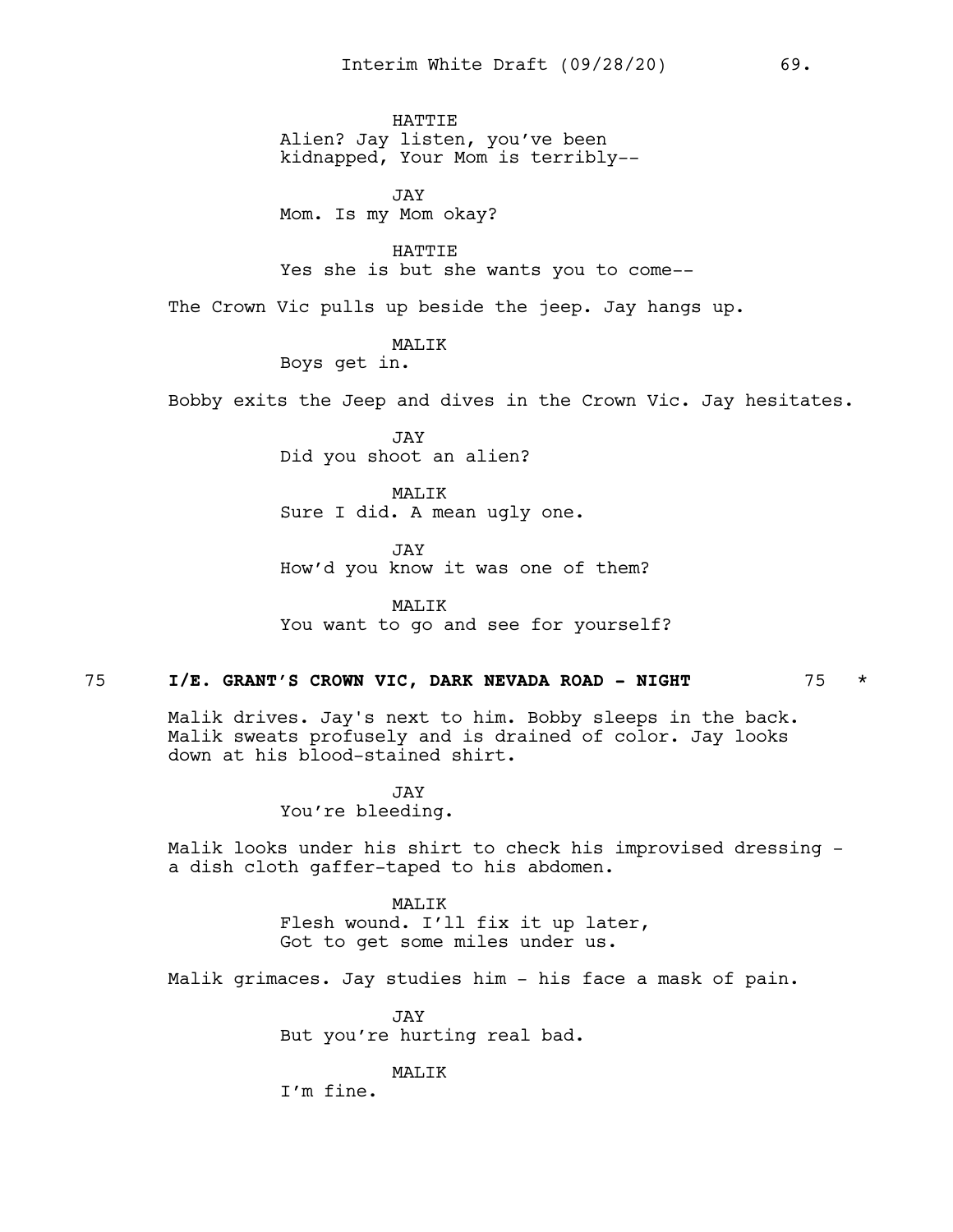Malik RETCHES. He quickly opens his door and VOMITS onto the road. The Crown Vic RUMBLES onto a rocky embankment...

Malik swerves back onto the road and brakes. He looks at Jay. Puke-tears in his eyes, spittle hanging from his mouth.

> MALIK Think it's time you learnt to drive.

Jay stares back dumbfounded.

# MALIK

It's automatic. You can't fuck it up.

Jay quickly exits the car and dashes to the driver's side. Malik scoots over to the passenger seat.

Jay enters, clips his seatbelt and grips hold of the wheel, which he can barely see over. Malik points at the pedals.

> MAT.TK Right - accelerate. Left - brake.

Malik pushes the gear into:

MAT<sub>I</sub>TK D's - drive.

Jay puts his foot down, the car rushes forward.

MALIK Whoa, whoa, whoa!

Jay eases his foot off - the car crawls at 5mph.

# MAT.TK

Okay, split the difference.

Jay puts his foot down firmer, building to 20... 30... 40.

Malik pats Jay on his knee with his blood-soaked hand.

# MAT.TK

Attaboy. You got it.

Jay smiles through his nerves. Malik's eyes blink slowly.

MALIK (mumbled) You're doing great Jay. You're doing great.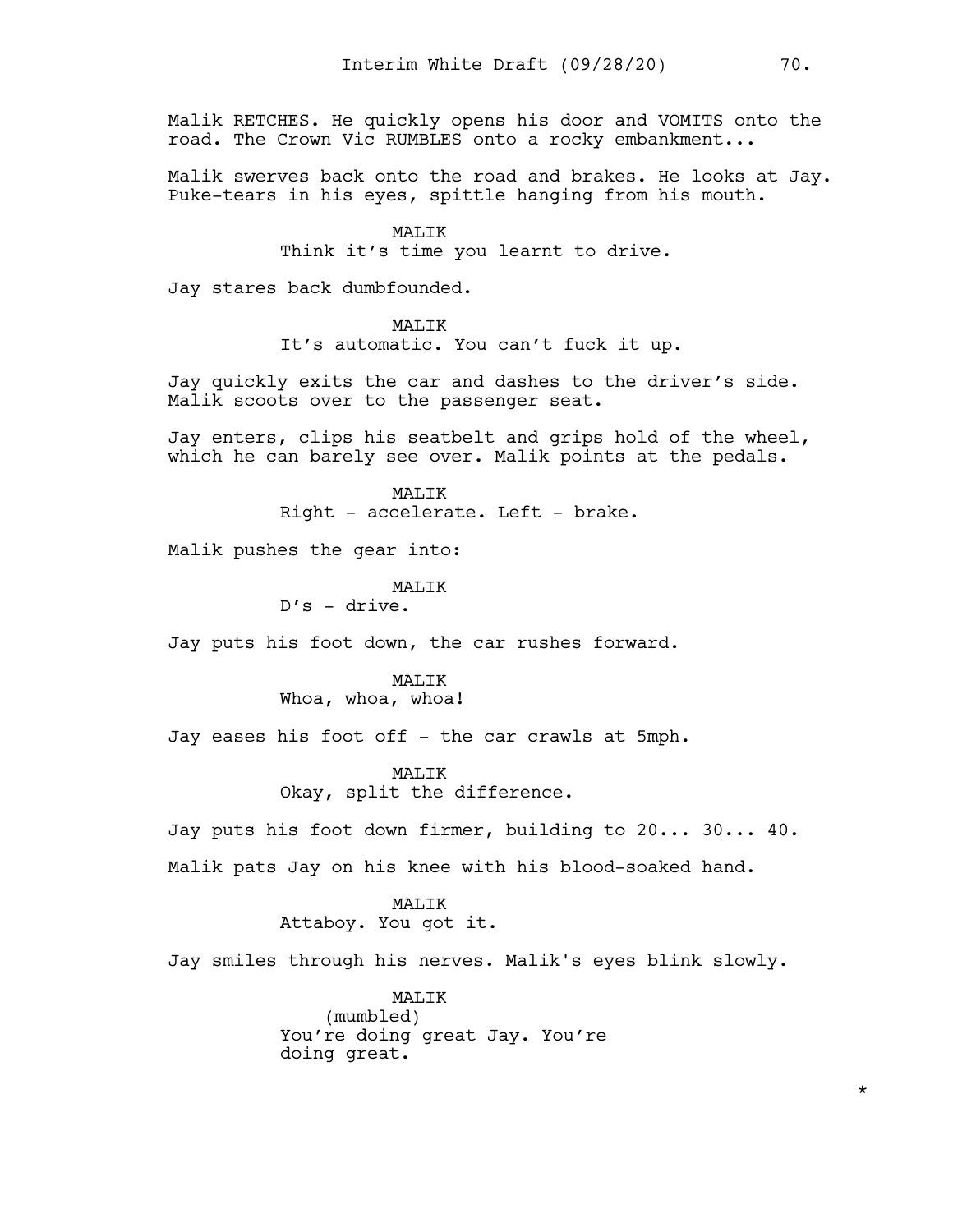# 76 **I/E. GRANT'S CROWN VIC, NEVADA ROADS - NIGHT** 76

Jay drives as Malik and Bobby sleep.

The headlights illuminate a faded sign ahead: '*Eagle Mountain* \* *Mining Town*'. \*

## 77A **EXT. EAGLE MOUNTAIN MINING TOWN - NIGHT** 77A \*

The Crown Vic drives through a ghost town. It parks up beside \* a house and three of them exit.  $\star$ 

# 77B **INT. ABANDONED HOUSE - NIGHT** 77B \*

A rock smashes the door window. Jay's hand reaches in and unlocks it. He enters and sweeps the flashlight across the house - it's part-gutted - but it's spacious and there are beds.

Malik enters holding a sleeping Bobby. He grunts with each step as he approaches a large mattress and lays Bobby down.

Malik then lurches to the sofa-mattress on the other side and collapses.

Jay turns the flashlight off and lays down next to Bobby.

He takes out the burner cell and flips it open, the blue LCD screen illuminates his face. He calls Hattie...

No reception. He flips the phone shut. The rain PELTS down onto the roof, lulling him to sleep.

# 78 **INT. SACRAMENTO FBI FIELD OFFICE - DAWN** 78

Hattie sits in a lobby drinking a large takeaway coffee.  $*$ She wears her sunglasses and yawns a two-hour-sleep yawn.

A door opens. Lance, Shepard and FOUR AGENTS exit. They walk down the corridor, unaware of Hattie. Hattie stands.

#### HATTIE

Agent West.

They stop and turn. Shepard mumbles to the other agents who continue walking. He then walks towards Hattie, conjuring a polite smile as he approaches.

> SHEPARD How'd you get in the building?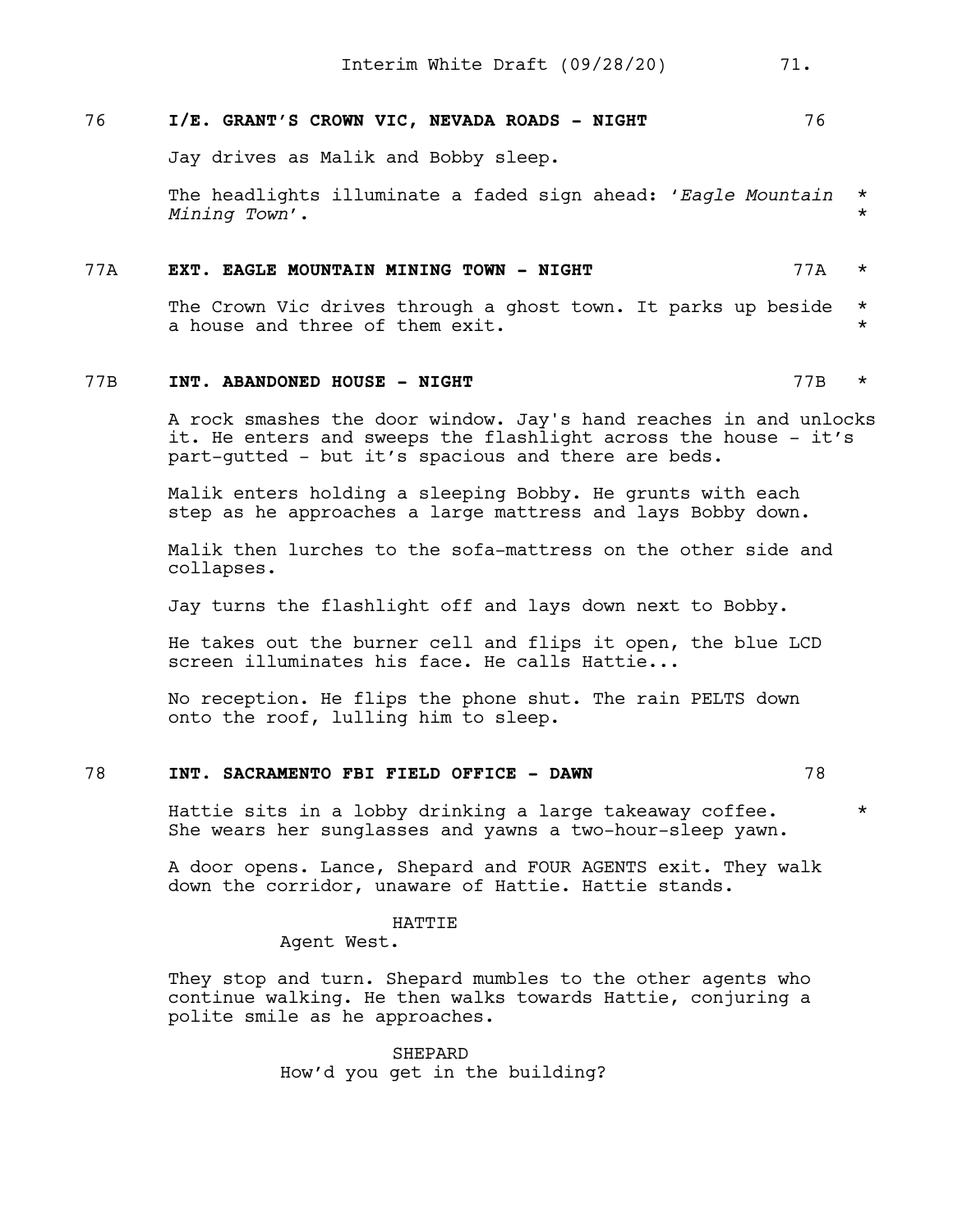# **HATTIE**

I know people.

#### **SHEPARD**

Well there was no need to come all this way. Thank you for relaying all the information, we're heading down there now, I'll update you --

HATTIE

I want to go with you.

Shepard notices Hattie's overnight bag. His smile fades.

SHEPARD What? Why? You know what - doesn't matter, you can't come.

Shepard turns and walks down the corridor. Hattie follows.

HATTIE Shep, please. I feel responsible and it's killing me and I want to see this through.

SHEPARD Hattie you've done your job, let me do mine. We appreciate your contribution.

HATTIE Look I think Malik has an undiagnosed psychotic disorder.

SHEPARD You're a psychiatrist now?

HATTIE Nope. But I spoke to a Marine buddy of his who was sent these.

Hattie rummages into her bag, digs out Malik's letters and hands them to Shepard.

He scans them. The haunting sketches give him pause.

HATTIE His son asked me if I was an alien. Maybe Malik's not out to hurt his boys. Maybe he thinks he's on a mission to save them.

**SHEPARD** Maybe. Maybe makes him even more dangerous.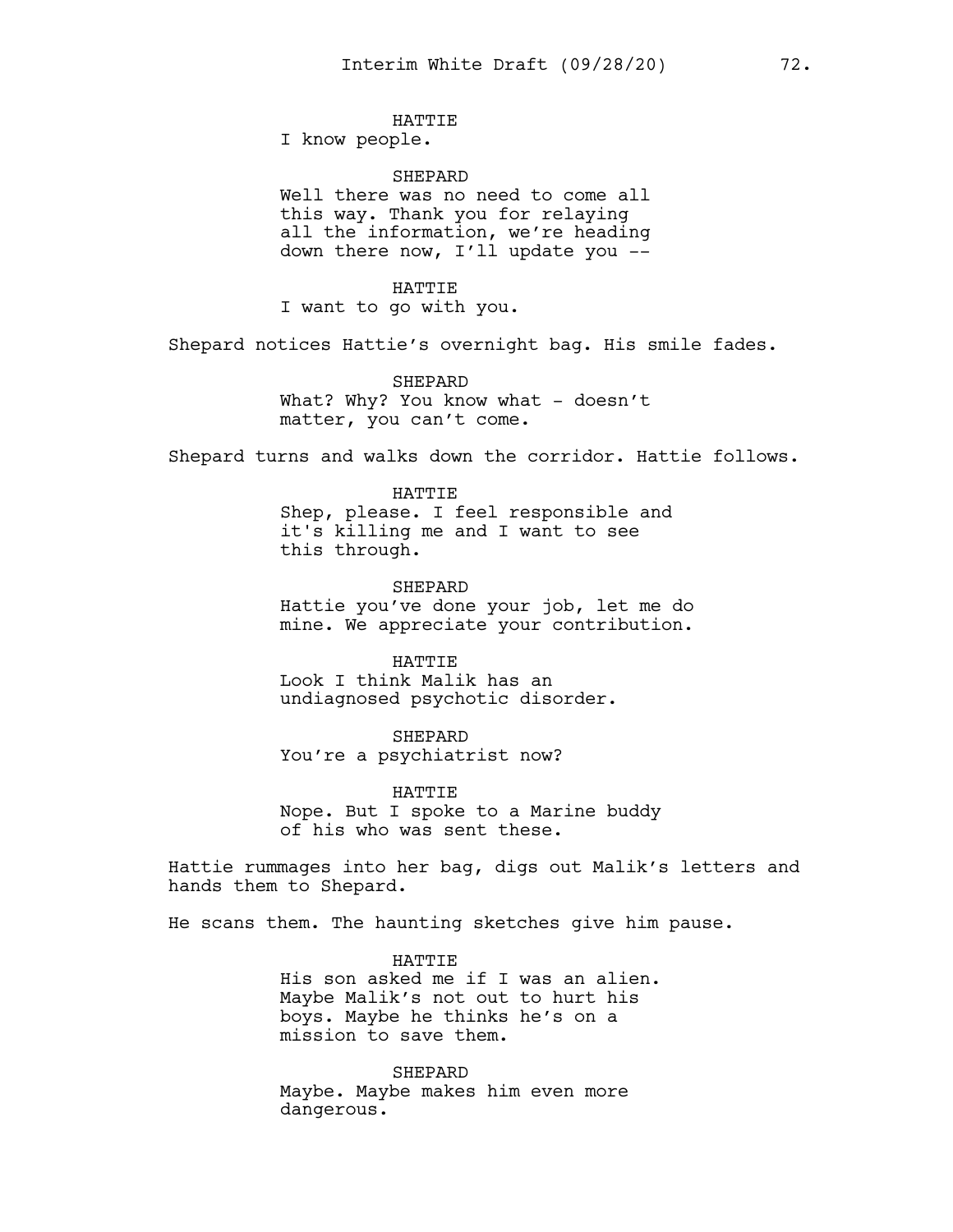#### SHEPARD (CONT'D)

Imagine: A cashier at a 7-Eleven gives him a funny look, Malik thinks he's an alien so he shoots him. Thinks his kids are aliens so he shoots them too. Doesn't change what I need to do.

#### HATTIE

Surely it changes how you engage him?

Shepard SCOFFS, actually insulted.

He stops at an elevator, presses the button.  $*$ 

#### SHEPARD

Look I've been doing this for twenty eight years. Used to head up the hostage negotiation. I'm not going to antagonize the man.

Hattie holds up her palms, *cease-fire.*

#### HATTIE

I'm not doubting you know how to do your job. But I am saying that Malik called me. And his son called me. So I am an asset to you. Why not just bring me along for the ride. And if you need me, I'm there. If you don't, I just sit in the backseat, keep my mouth shut and learn from the best.

Shepard SIGHS, caving. The elevator BINGS --

# 79 **INT. GRANT'S RANCH HOUSE - DAY** 79 \*

'YACHT ROCK' continues to play from the stereo. Grant still \* lays on floor. Blood has now dried on the carpet.  $*$ 

A Dodge Ram pulls up outside. TWO MEN exit and approach the \* house. This is DWIGHT MCKINLEY (30s), skinny, wild curly  $*$ hair, rectangular glasses. And KURT MCKINLEY(40s), gym-toned, \* drinking a protein shake.  $\star$ 

> KURT Hey, whose is that piece of shit out --

They freeze as they see Grant laying on the floor. The smashed lamp beside him. Kurt drops the shake. It GLUGS onto  $*$ the floor.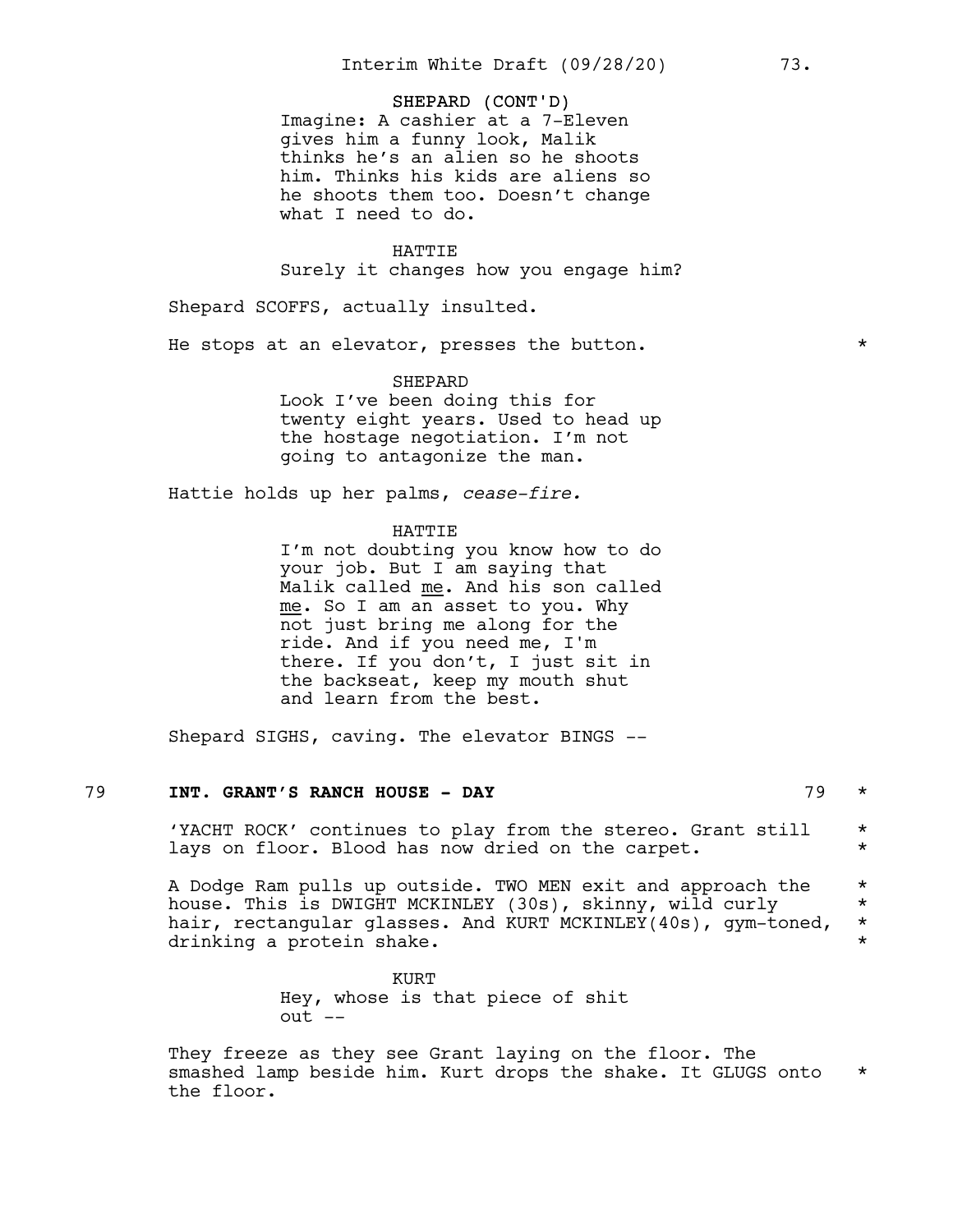#### DWIGHT

Dad!?

Dwight approaches Grant, kneels down, in the blood, and cradles his father's head. His face crumples and begins to cry.

Kurt doesn't approach. He's frozen by shock.

GROANING from Grant.

GRANT Arrrggghhh, that motherfucker.

# 80 **INT. ABANDONED HOUSE - DAY** 80

CLOSE ON JAY, asleep, dappled morning sunlight dances across his face. A hand comes into frame and pinches his nose.

Jay shudders awake to see Bobby loom over him.

BOBBY Is dad turning into an alien?

**JAY** 

Why?

BOBBY He smells funny.

Jay rises, approaches Malik and studies him. Malik's sweat glistened face twitches, deep in some curative sleep.

Jay kneels, unbuttons Malik's shirt and sees the blood-soaked kitchen cloth taped to his abdomen.

> JAY No, he's just wounded.

He pulls the duct tape, it resists. He tugs harder - it TEARS. Malik stirs but doesn't wake. Jay looks at the wound - a yellow gunk has formed on top.

# 81 **EXT. ABANDONED MINING TOWN - DAY** 81

Jay and Bobby exit and survey the ravaged ghost town. It looks like the vestiges of civilization after the apocalypse.

They see the Crown Vic passenger door ajar. Fragments of food scatter the ground.

They approach the car and see Malik's duffel bag torn to shreds.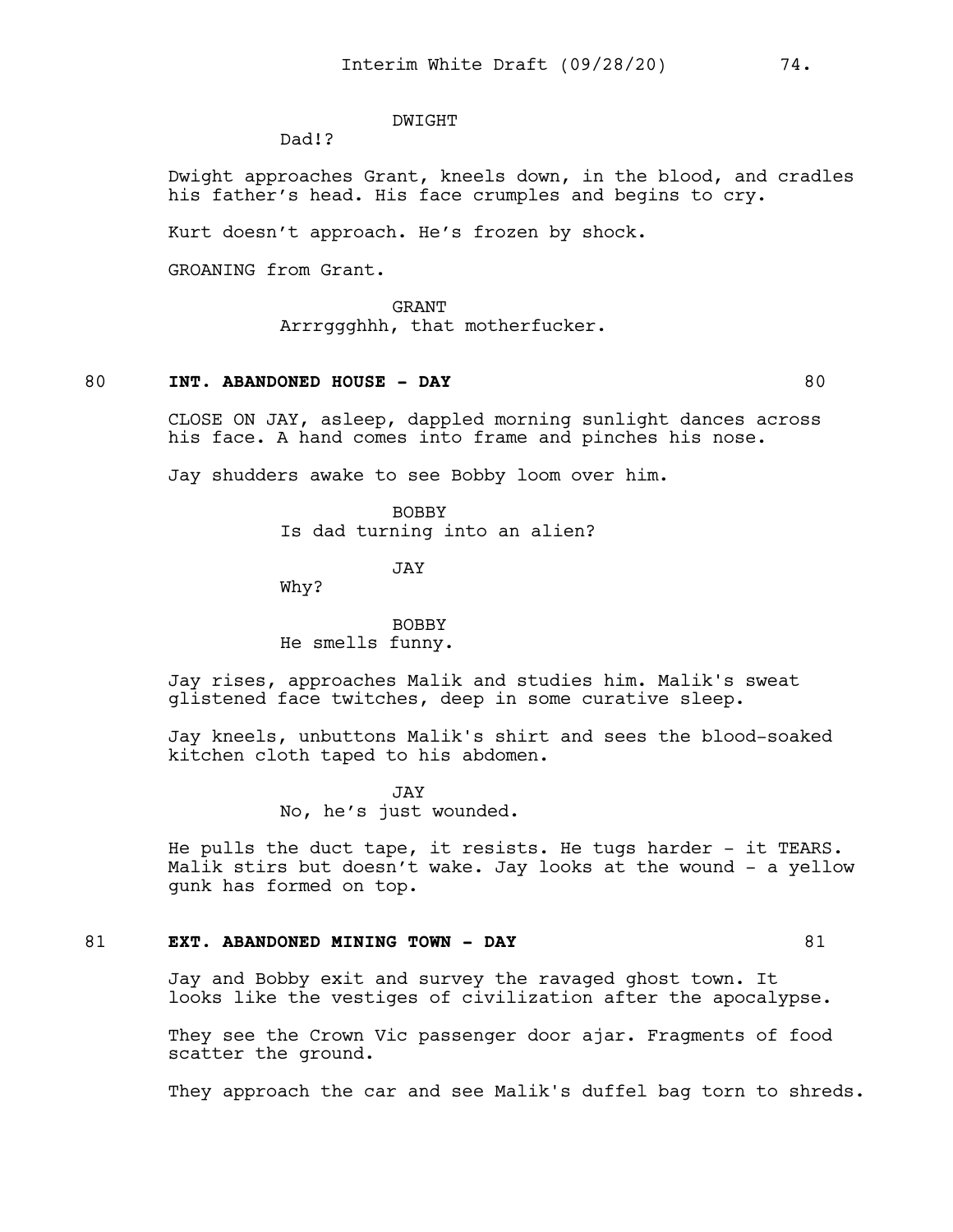BOBBY You think aliens ate our food?

JAY

Probably.

BOBBY Aliens like Pop Tarts?

JAY Everyone likes Pop Tarts Bobby.

Jay scans the surrounding derelict houses.

#### 82 **I/E. MINING TOWN - DAY** 82 \*

MONTAGE (improvised):

- Jay and Bobby force open the door of an abandoned house. They search inside, find the remnants of the family that once lived here: an old family photo in a smashed frame, a dead plant, a moldy pair of sneakers.

- Another house Jay finds remnants of less savory occupants: A tin of ancient marijuana, a burnt spoon, porn.

- Windows are smashed with rocks, just for the hell of it.

- Another house Bobby finds a bag of sugar. He tries to pour some onto the kitchen surface but it all falls out. He licks his finger, dips it in the mound and sucks on it, wincing at the sugary overload.

- Jay finds a cluster of bullet holes outside another house He runs his fingers across holes and indentations.

- They dump their haul on the ground - ain't much: a box of lucky charms and a bag of rice. Their empty stomachs GROWL.

- They sprint across the dilapidated mining factory.  $*$ 

# 83 **I/E. GRANT'S CROWN VIC, LOS LUNAS ROADS - DAY** 83 \*

Jay drives, peering over the steering wheel. Bobby sits in the passenger seat. The radio plays COUNTRY POP.

They pass a sign: '*Welcome to Los Lunas, population: 1,251'*.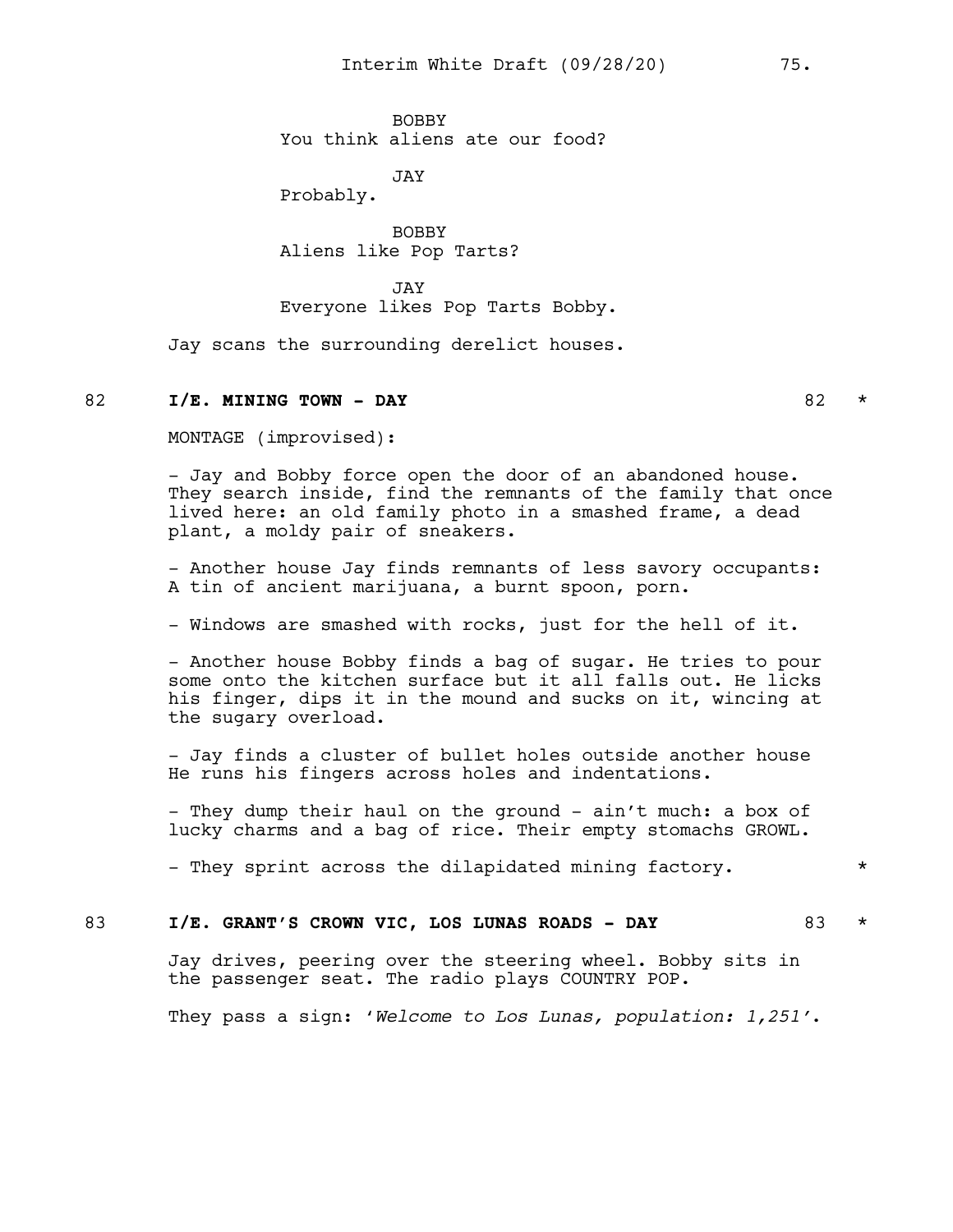# 84 **EXT. LOS LUNAS MAIN STREET - DAY** 84

A small, dusty, desolate town. Most of the shops are boarded up. If it weren't for a YOUNG MEXICAN GIRL riding in circles on her BMX you'd think it were a ghost town too.

The Crown Vic enters frame and Jay attempts to park, crawling diagonally across two spaces, one wheel mounts a curb, then it abruptly brakes.

#### 85 **INT. CROWN VIC, LOS LUNAS - DAY** 85

Jay turns off the ignition and hands Bobby ten dollars.

JAY You get us something to eat, I'll get medicine. Meet back here in five.

Jay opens the door but Bobby grips his arm.

BOBBY What about aliens?

Jay follows Bobby's eyeline to the BMX girl staring at them.

JAY Bobby you got ten dollars. You can literally buy anything you want. You're telling me you're not going to because of a six-year-old alien?

#### 86 **INT. LOS LUNAS DRUG STORE - DAY** 86

A small town pharmacy. One of the few that's been overlooked by the juggernaut chains.

DRING - the store bell tingles as Jay enters.

An old timer, DEXTER (70s), looks up from his newspaper. He has sun spotted skin, no lips and kind eyes.

Jay ambles down an aisle and studies the pharmacy shelves.

DEXTER Howdy. What can I do you for?

JAY My daddy got bit by a dog and... there's a tooth stuck in him.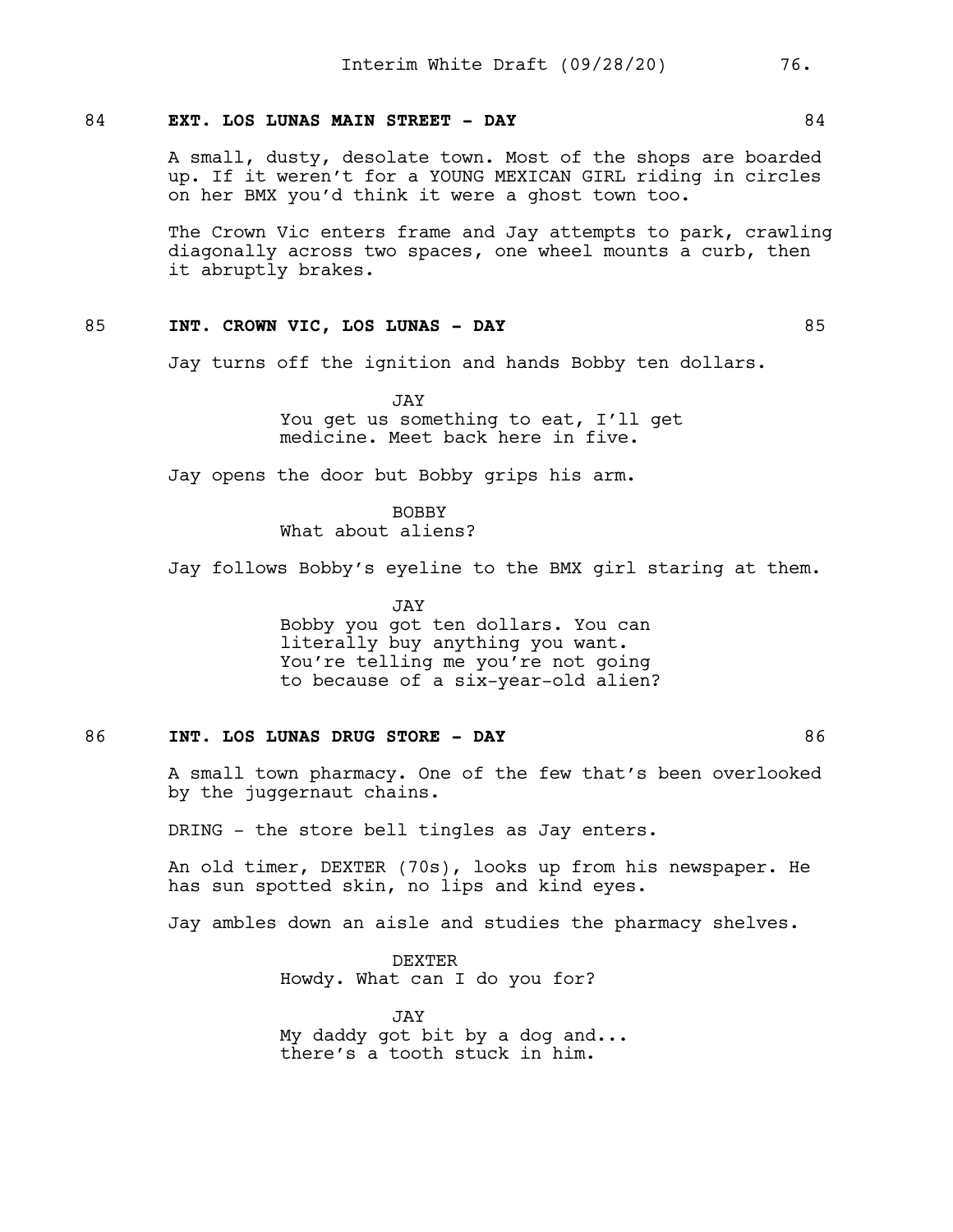DEXTER Son that sounds kinda serious. You want me to call an ambulance?

JAY No! It's not that bad. Just... medium bad. He can fix it.

DEXTER

Well if you say.

Dexter comes around the counter and picks out a few items.

DEXTER I guess he'll want some Tylenol for the pain. Some antibiotic cream to stop infection and some dressing. Suggest y'all go to a hospital to pull out the tooth.

Dexter walks back to the counter and dials the items into the till and places them in a paper bag.

> DEXTER That'll be nine forty.

Jay flicks through Malik's wallet and hands Dexter ten dollars.

JAY Keep the change.

Dexter takes the ten and notices dried blood on the money.

DEXTER

Hope he feels --

DRING - Jay exits. Dexter returns to his newspaper...

*Something ain't right.* He looks back up at the door.

# 87 **I/E. CROWN VIC, LOS LUNAS - MOMENTS LATER** 87

Jay turns the ignition. SPORTS NEWS plays from the radio. He changes station: CLASSICAL, changes again:

> RADIO ANNOUNCER ...a multi-agency task force are looking for them. The FBI describes Malik Khan as a hundred and eighty pound Pakistani-American standing five feet, ten inches with black hair, brown eyes.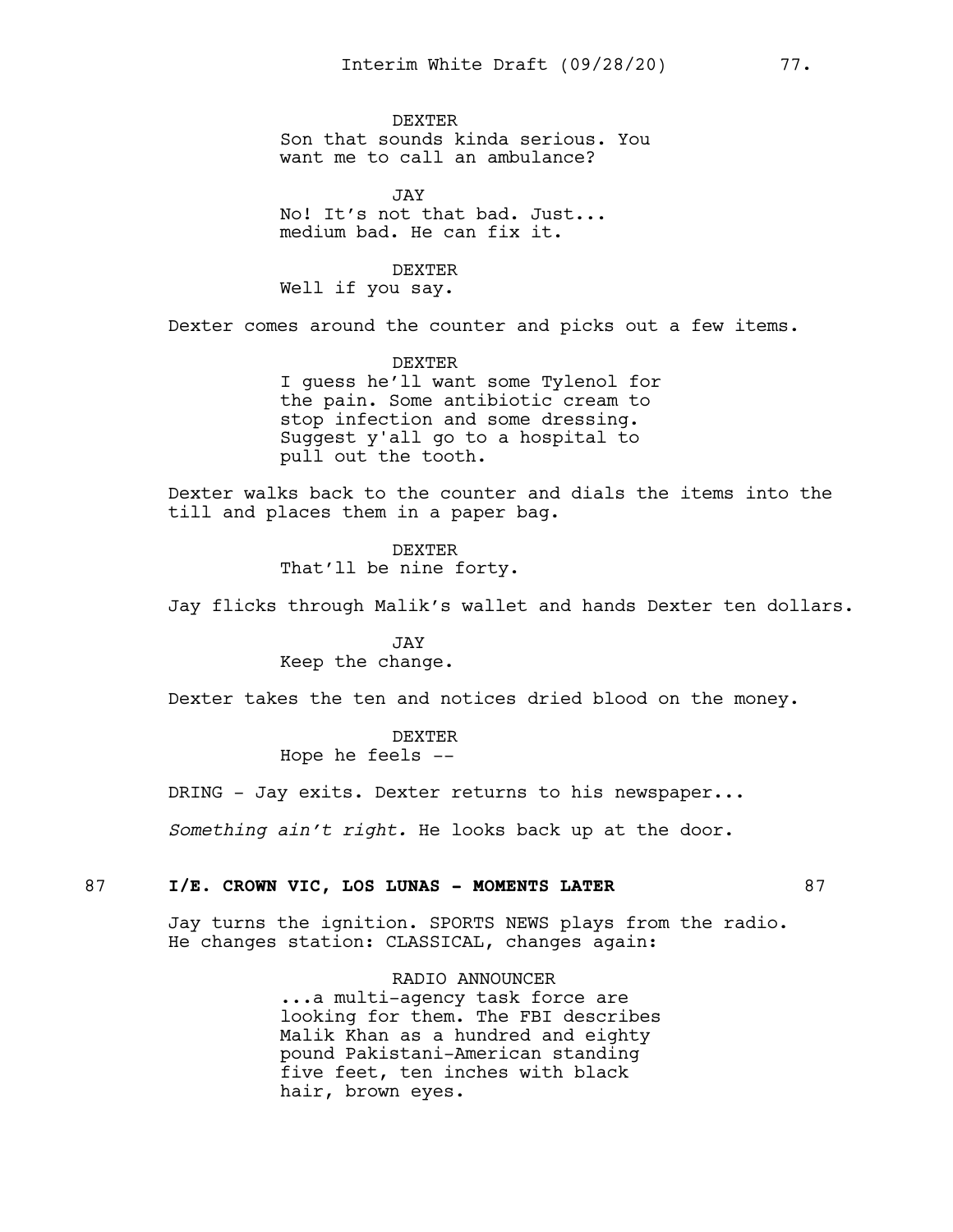CLOSE ON JAY, stock-still as his world collapses.

RADIO ANNOUNCER Khan served two years in prison and is considered armed and dangerous--

DEXTER (O.S.) You ain't driving that are you son?

Jay turns off the radio and sees Dexter standing by the door.

JAY No way, kids can't drive. I'm waiting for my brother. Bye.

Jay presses the window switch, it HUMS upward - Dexter stalls it.

DEXTER Say you ain't in any kind of trouble are you?

Jay stares at Dexter - his kind eyes.

JAY

Nope.

DEXTER Cos you can tell me if you are.

JAY But I ain't.

Bobby enters the passenger side holding a paper bag of sweets.

DEXTER That your brother?

JAY I got two. Great talking to you.

Jay presses the window switch, it HUMS to a close. Then he turns on the radio - HIP-HOP. Jay turns it to FULL VOLUME.

MIDDLE-AGED LADY (O.S.)

DEX!

Dexter turns and sees a FEMALE CUSTOMER standing outside his pharmacy. Dexter waves at her and walks back across the road.

# 88 **INT. ABANDONED HOUSE - DAY** 88

TIGHT ON MALIK. Tiny beads of sweat dot his face. His eyes jitter beneath his eyelids. Inner turmoil.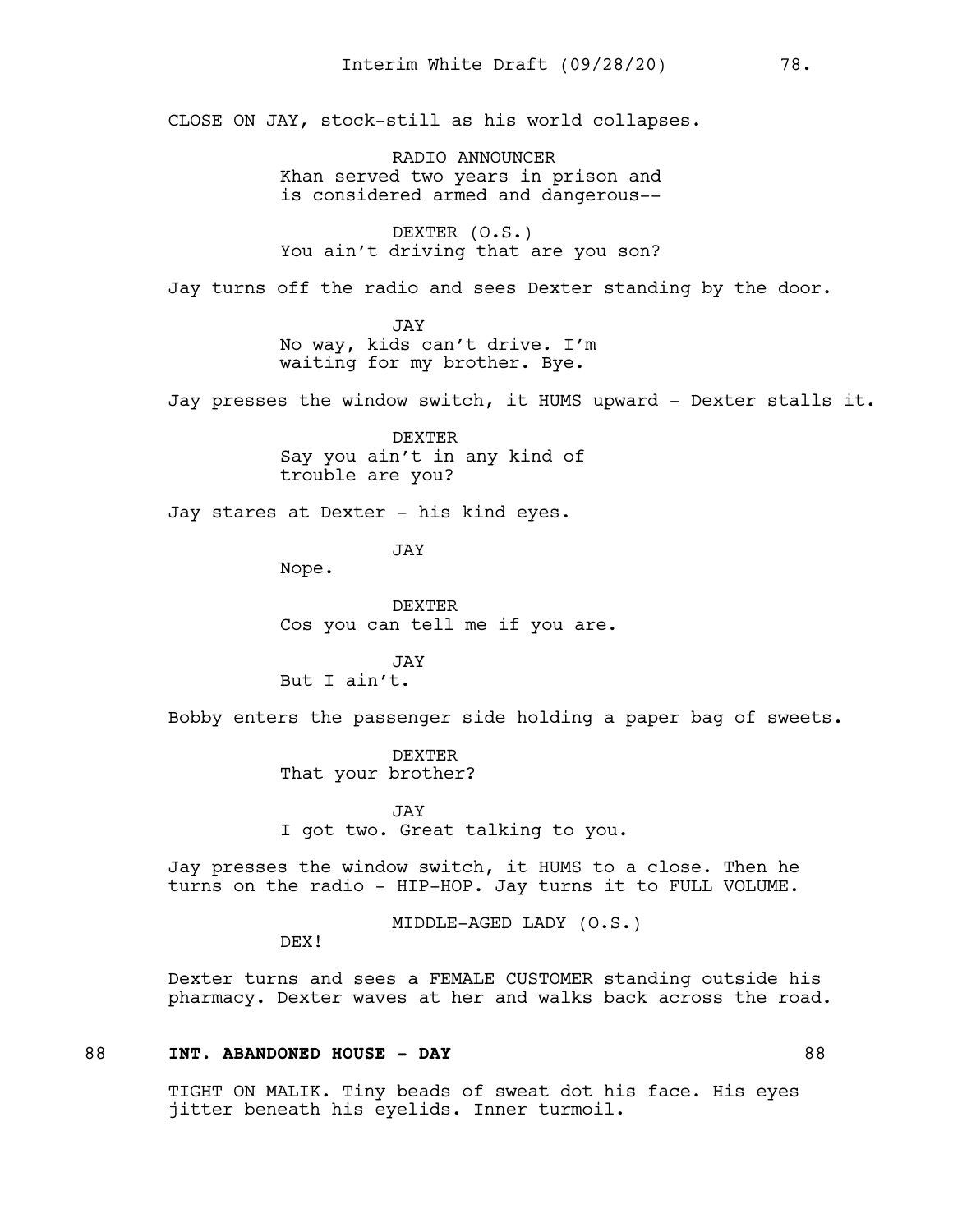His eyes slowly open. He stares up at the ceiling. Blinks several times as reality comes into focus.

He turns his head and sees a thumb-sized Fig Beetle crawl across his fingers.

Malik gently grips it with his thumb and forefinger and studies it. He's beguiled by it's velvet-green shell.

It flies away. His eyes swell with tears. He begins to sob.

#### 89 **I/E. KURT'S PICK-UP, LOS LUNAS ROADS - DAY** 89

Kurt drives. Dwight next to him. A heavy silence. Their eyes keenly scan the road.

Grant's Crown Vic whizzes past in the opposite direction, Jay and Bobby inside.

Kurt and Dwight double take, *the fuck?* Kurt U-turns, screeching across the road...

# 90 **I/E. GRANT'S CROWN VIC, LOS LUNAS ROADS - SAME** 90

HIP-HOP continues to pump from the speakers. Bobby devours a chocolate bar, half of it is smeared across his face.

Jay wears a solemn expression, his mind somewhere else.

# 91 **INT. COMMERCIAL PLANE - DAY** 91

Shepard works from a laptop. Lance power naps next to him. Hattie sits across the aisle. She has her eyes closed, and her hands are gripped tight around the arm rest.

Shepard notices.

#### SHEPARD Nervous flier?

The plane SHUDDERS from turbulence. Hattie grimaces.

HATTIE When that happens.

Shepard stifles a smile. The turbulence subsides.

HATTIE Shep. If Malik wants to kill his family why'd he tell me to check on Piya, why let her go?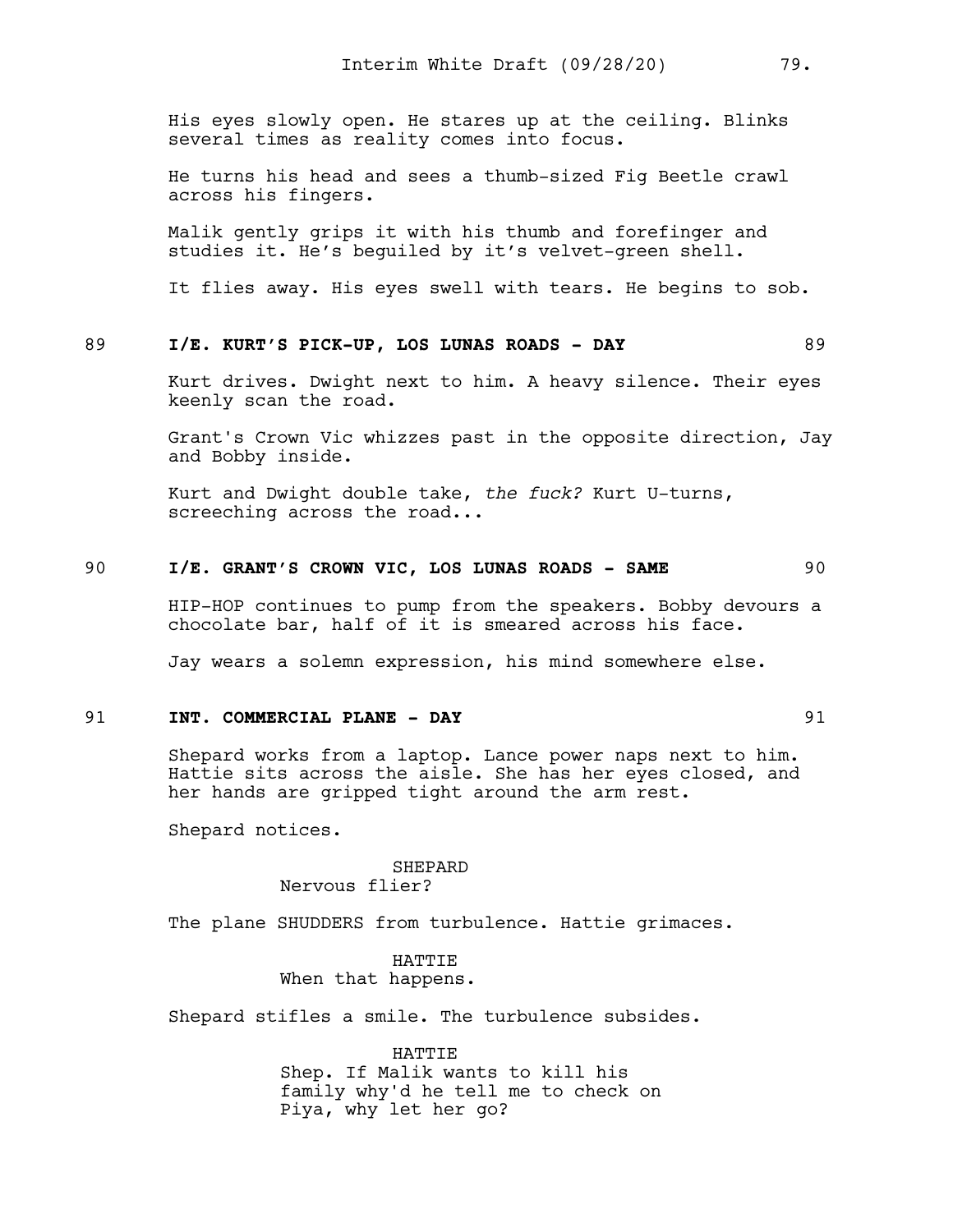**SHEPARD** Sometimes the revenge is greater if they survive.

Hattie opens her eyes. Chilled by the idea. She turns to him.

HATTIE You seen that happen before?

Long beat on Shepard, weighing whether to go there...

#### SHEPARD

Silver Springs, Nevada. A perfect couple. Straight out of catalogue. They had two daughters. Lilly and Nadia. They'd experienced a few knockbacks during the crash; his building firm went bankrupt, their house was foreclosed, moved into a motel. And he got into huge debts, just unpayable sums of money. Then the wife got promoted and she was sustaining the family. Guess that was one two many indignities for him so one day he takes the girls to a lake where they used to camp, shoots them then kills himself.

#### HATTIE

Oh my.

A mournful beat. Shepard is still haunted.

SHEPARD He'd left the wife a note saying he was 'saving' his daughters. Same thing Malik said to Piya.

Hattie is deeply unsettled.

SHEPARD I didn't sleep for a week after that one.

HATTIE How's your sleep now?

SHEPARD I get my four hours. Most days.

Hattie looks at Shepard in a new light - a man who has witnessed hundred of tragedies.

Shepard takes a deep breath then glances at his watch.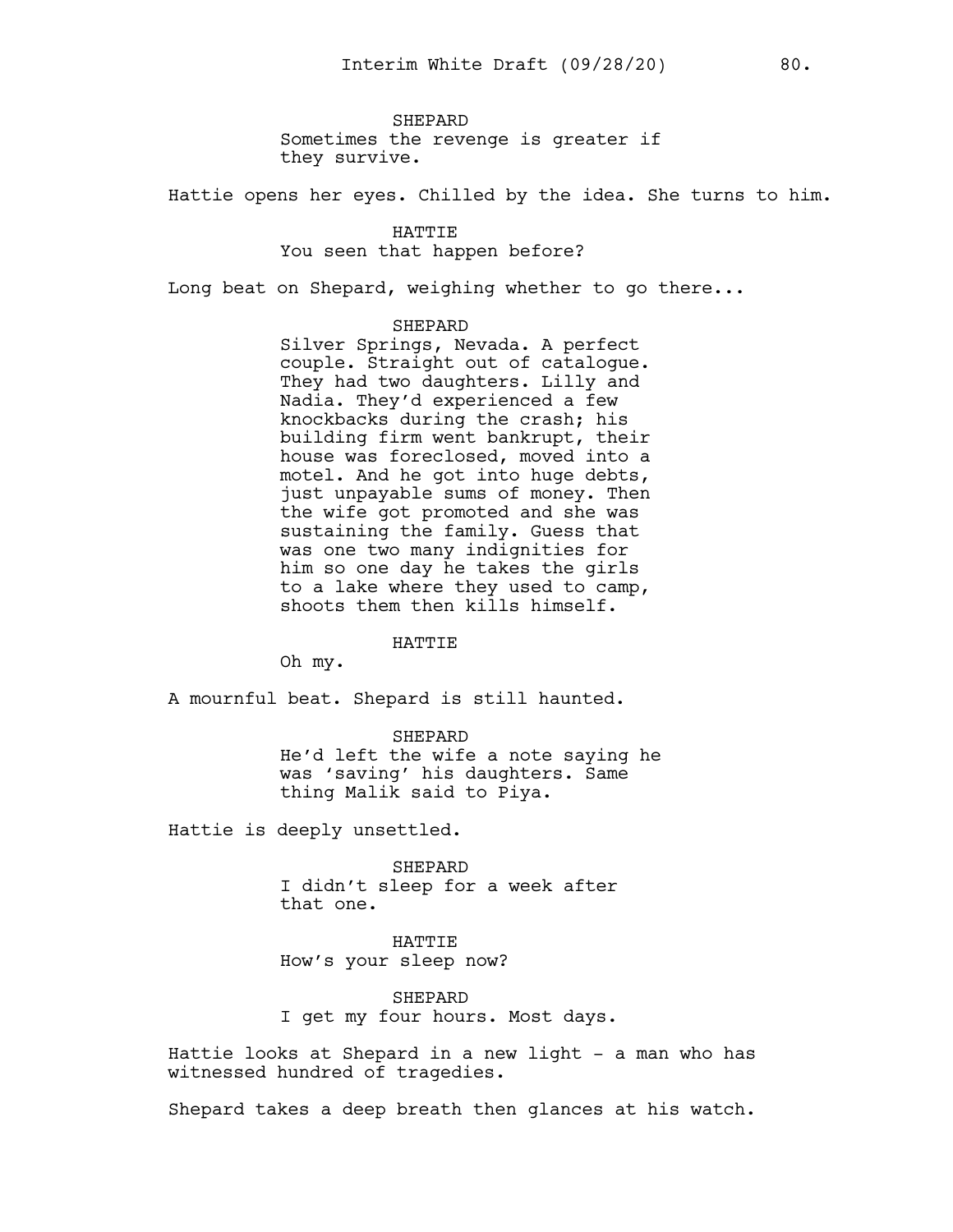#### **SHEPARD** Should be there soon.

He returns to his laptop.

The plane enters turbulence, Hattie grips hold of her seat and closes her eyes.

#### 92 **EXT. ABANDONED MINING TOWN - DAY** 92

The Crown Vic approaches the house and pulls over.  $*$ 

Jay and Bobby exit and walk toward the house.

BOBBY You think dad's going to be okay?

JAY I don't know.

Jay stops and turns to face Bobby.

JAY Bobby I think we need to call Mom.

BOBBY But... she's an alien.

JAY What if she ain't? What if Dad just made it up? What if he made all of it up?

Bobby tries to smile away his discomfort.

BOBBY You're teasing.

JAY Think about it - aliens taking over the world!?

BOBBY You just said they ate our pop tarts.

JAY You think aliens eat pop tarts!? Are you an idiot?  $*$ 

Bobby throws the action man at Jay - SMACKS into forehead.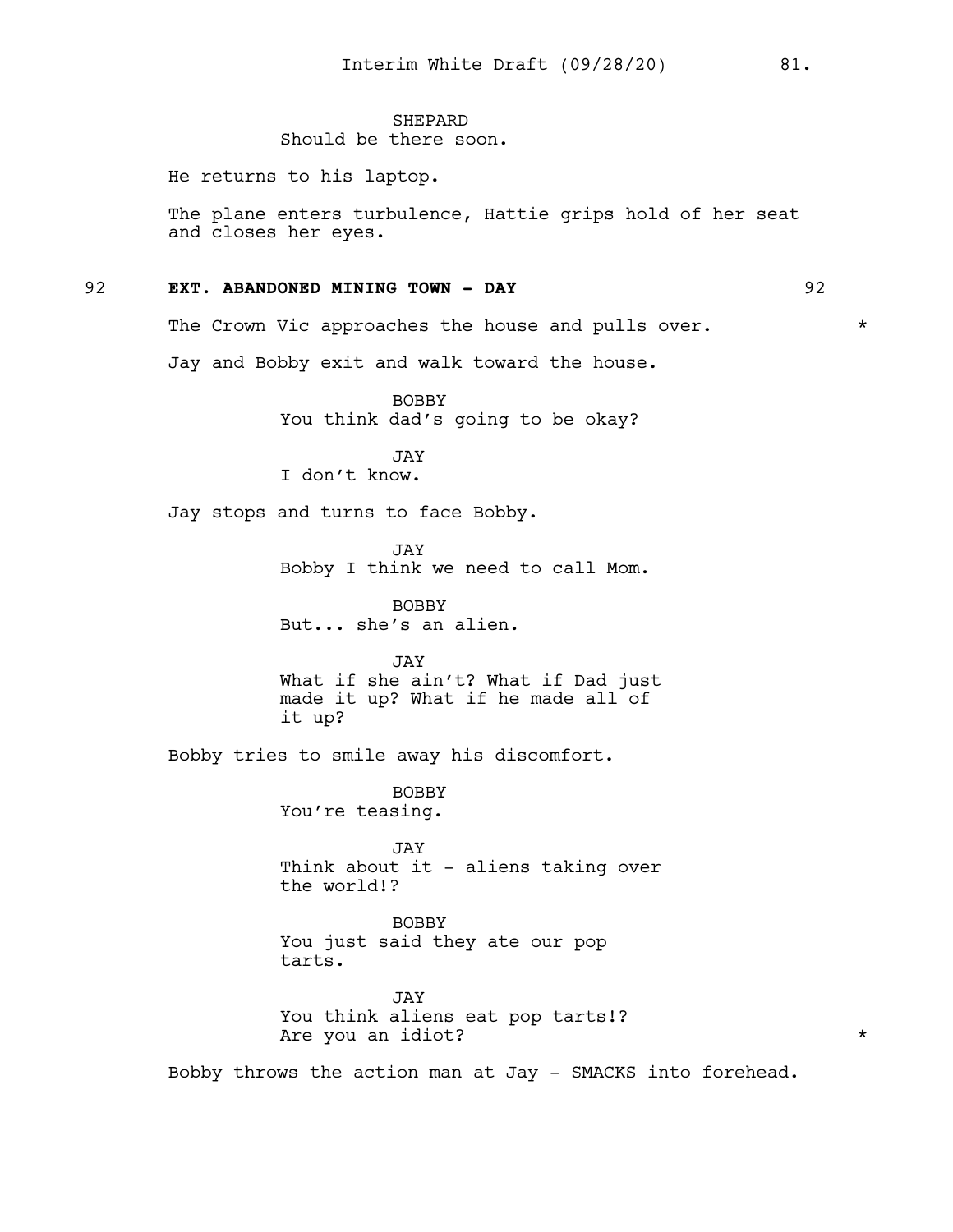JAY

Ow!

Jay SLAPS Bobby. Bobby SCREAMS OUT, yanks Jay's hair. They SCUFFLE, exchanging a flurry of wild slaps and punches. Jay shoves Bobby backwards -- he SLAMS onto the ground and CRACKS his skull on the dirt.

Bobby touches the back of his head and looks at his fingers, there's blood.

> JAY Bobby you okay?

Bobby rises and sprints away... disappearing behind a some burnt out houses...

JAY

Bobby!

Jay rises and chases after him. He runs around the burnt out houses--

But cant't see him.

# 93 **EXT. BURNT OUT HOUSES - SAME** 93

Bobby sprints through the charred skeletons of burnt out houses. He turns around to see if Jay is following --

He turns back -- Kurts large hands grab hold of him and pull him behind a tree.

Bobby's panicked eyes study Kurt, a bear of a man.

KURT It's okay, we're here to save you.

Bobby looks at Dwight hunkered in the underbrush loading a Vector submachine gun.

Both men wear flak jackets featuring the same 'Three Percenters' flag outside Grant's ranch house.

Kurt signals 'shhhh' to Bobby as he slowly releases his hand.

BOBBY

JAAAA --

Kurt quickly put his hand back over Bobby's mouth.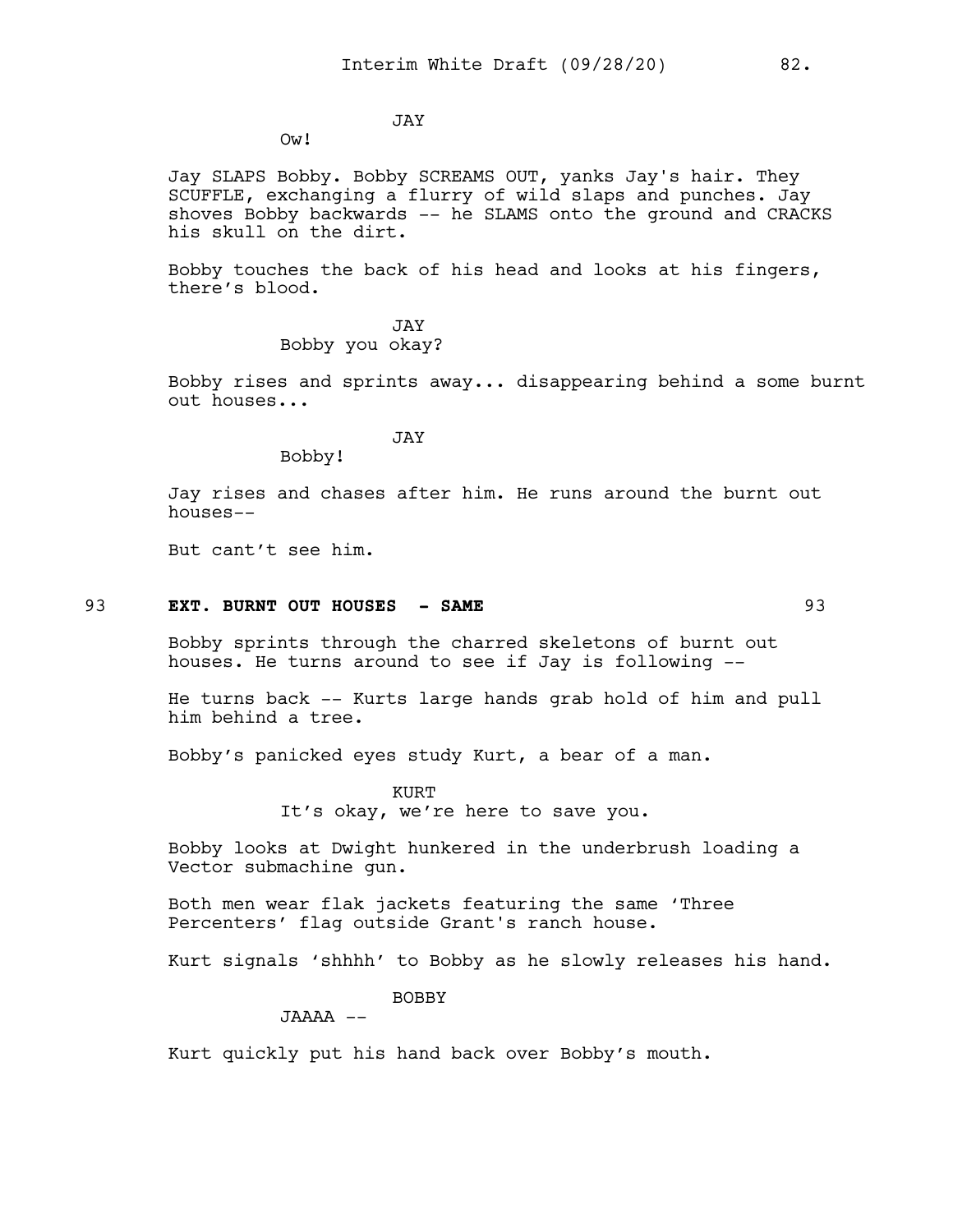# 94 **INT. ABANDONED HOUSE - DAY** 94

Jay enters. Sees Malik laying down, his eyes half open. Malik speaks quietly, his body drained of energy.

#### MALIK

Hey Jay.

Jay doesn't respond. Just stares at Malik with new eyes. Sees a different man than the one he knew.

# MALIK

Where've you been? I was worried.

Jay gestures at the pharmacy bag he holds.

JAY I got some things for you.

MALIK You can drive all by yourself now?

Jay nods. Malik smiles.

MAT.TK

Look at you.

JAY Are you going to be okay?

#### MALIK

Well it ain't bleeding any more, so its probably just stuck in some muscle tissue. I'll live.

Malik studies Jay, senses his discomfort.

MALIK

Come here.

Jay shakes his head and hovers by the doorway.

#### MALIK

What's wrong?

Jay takes a moment to build the courage...

JAY

I know you've been lying to us. You weren't on a secret mission all those years. You were in prison.

Jay holds back tears. Malik closes his eyes. Can't bear to watch.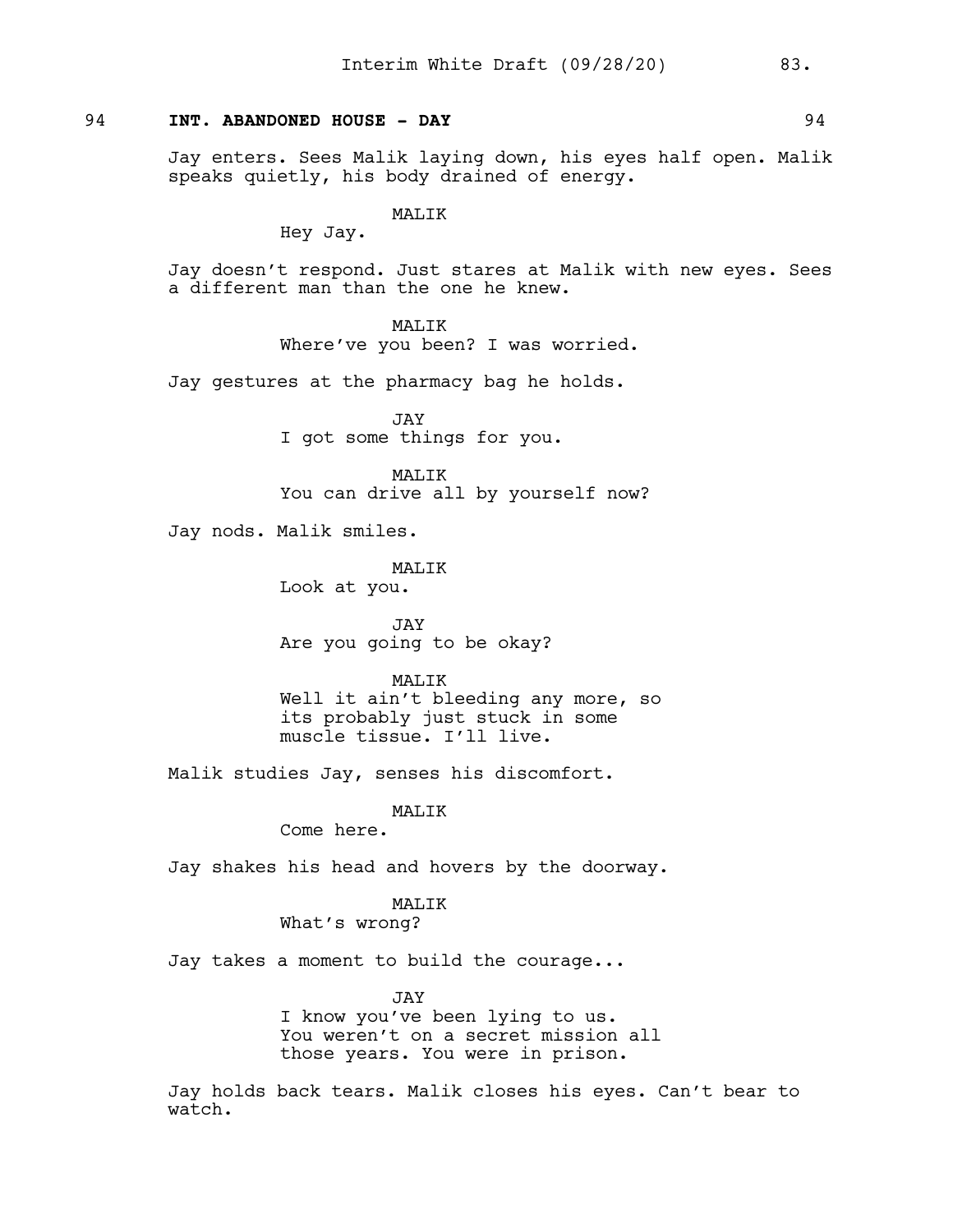JAY And you've been lying about aliens coming down.

MALIK That's not the whole truth Jay.

Malik slowly stands, GROANING, as he gets to his feet. He hobbles toward Jay.

> JAY Stay away from me!

Malik stops.

MALIK Okay. Okay. Listen. FUCK. (gathers thoughts) You're right. I was in prison. I hid that from you. I thought it'd be easier if you didn't know, but maybe it was just easier for me. I'm sorry.

He steps towards Jay -- who steps back, keeping his distance.

MALIK Jay listen, I've been really... confused. Something ain't right up here. (taps his head) Understand?

JAY You're lying. You've been lying this whole time!

Jay throws the pharmacy bag at Malik.

KURT (O.S.) (from outside) MALIK KHAN.

#### 95 **EXT. ABANDONED MINING TOWN - SAME** 95

The two-man militia stand in the clearing, houses on either side. Kurt holds onto Bobby by the back of his neck.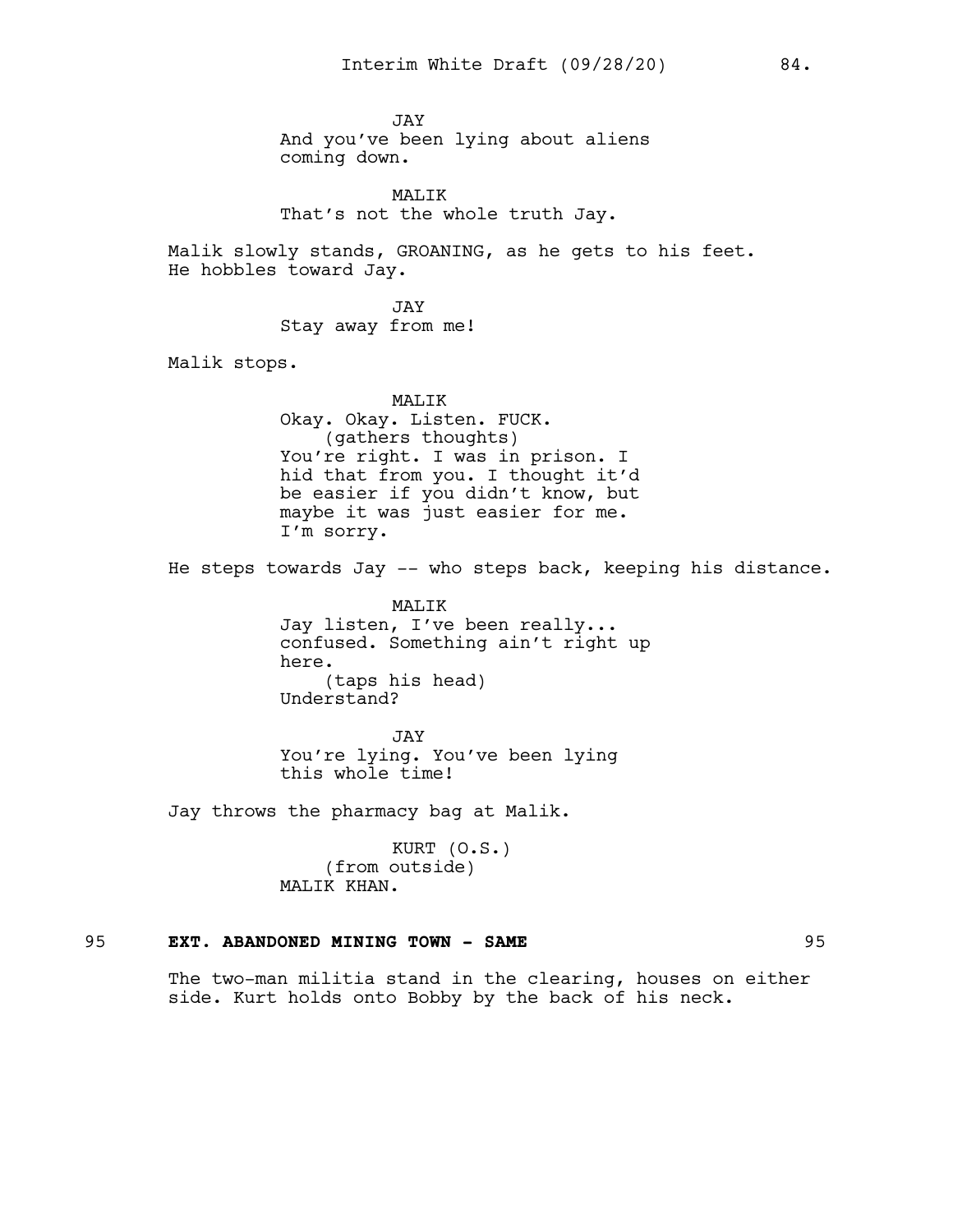KURT

We're here to arrest you for the abduction of your two sons, the assault of Joseph McKinley and the theft of his motor vehicle. Come out with your hands above your head.

WIND BOOMS across the landscape.

A door BANGS OPEN. Dwight spins and FIRES at it with his Vector - - a fusillade of bullets PUNCTURE the exterior.

# 96 **INT. ABANDONED HOUSE - SAME** 96

Bullets CRACK into the decor creating a cloud of debris.  $*$ 

Malik grabs Jay, pulls him down onto the floor and covers him from the DEAFENING GUNFIRE --

The gun fire stops. Malik and Jay lay low, PANTING. Malik looks above. No bullets have penetrated their house.

MALIK

Stay down.

Malik rises, peers out the window, sees the two men with Bobby.

#### 97 **EXT. ABANDONED MINING TOWN - SAME** 97

Bobby runs from Kurt and sprints between the clearing of two houses.

Kurt mumbles a 'fuck'. He turns to Dwight who shakes with adrenaline.

> KURT Fucking ASSHOLE! You want to shoot a ten-year-old boy!? Get your skinny ass in there.

Dwight gulps. Takes out a pump-action shotgun and approaches the hole-ridden house. Kurt jogs after Bobby.

# 98 **INT. ABANDONED HOUSE - SAME** 98

Malik's heart THUNDERS. Adrenaline surges through him. His mind whirs, calculating possible maneuvers - not many options.

Plus - his abdomen - he holds it, winces at the pain.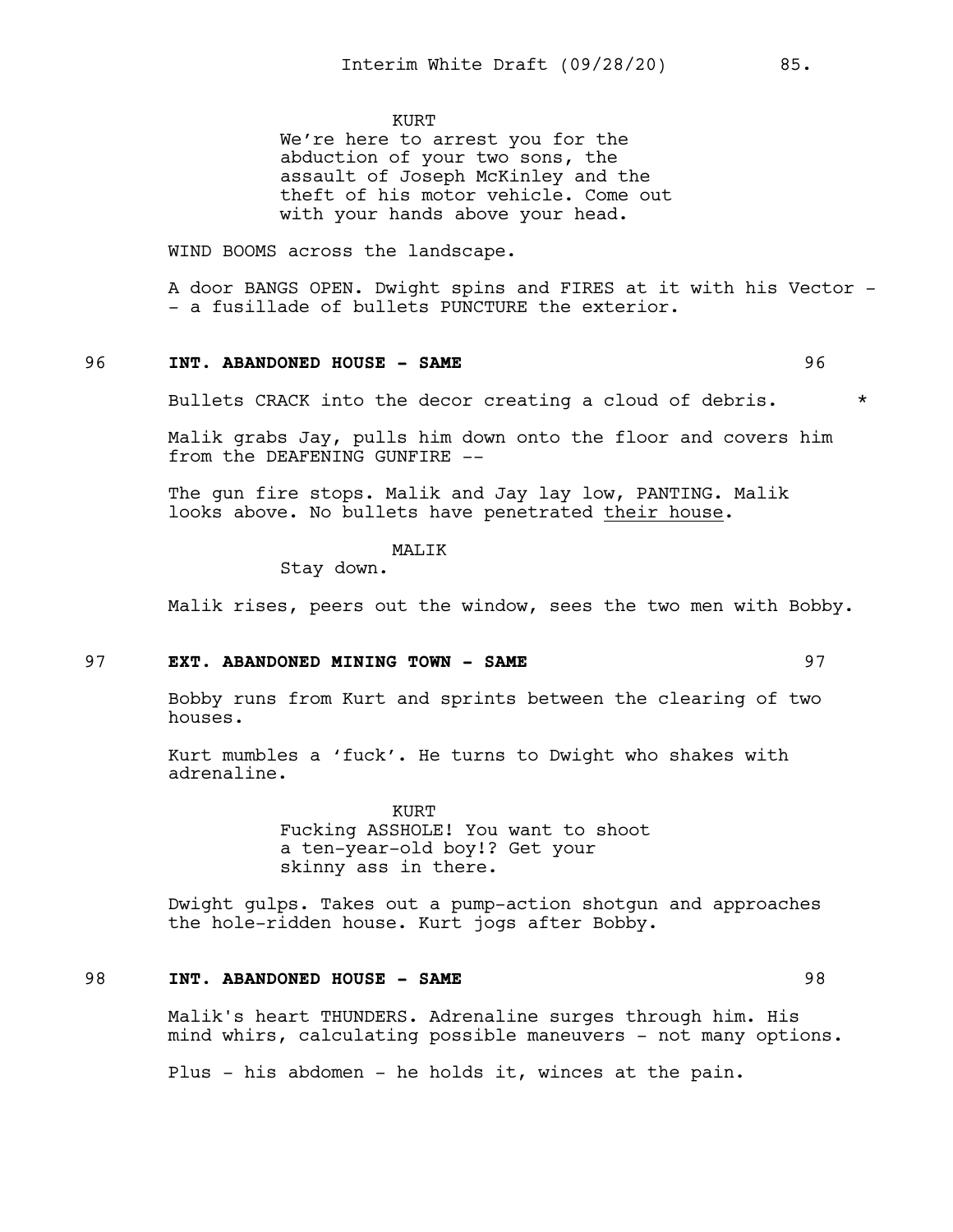**MALIK** Where's my gun?

JAY (shrugs) In the car?

Malik pats his pockets.

#### MALIK

Keys?

Jay takes the keys from his pocket and throws them to Malik.

MALIK (CONT'D) Curl up in a ball, put your hands over your head and stay here. Okay?

Jay nods. Malik peers out, sees Dwight approaching...

Malik turns around, closes his eyes, breathes slow deep breaths. WE SLOWLY ZOOM in on Malik as he:

Suppresses the pain. Calms his heart. Centers himself.

Summons the warrior within.

WE LAND ON A TIGHT CLOSE-UP. Everything goes quiet. Malik achieves a moment of zen-like focus.

He opens his eyes - opens the door and jumps outside --

#### 99 **EXT. ABANDONED MINING TOWN - SAME** 99

He sprints to the Crown Vic.

Dwight turns and sways the shotgun in Malik's direction, fires -- KA-BOOM -- hits the car door as Malik opens it.

#### **INSIDE THE CROWN VIC**

Malik enters, starts the car.

KA-BOOM -- a slug PIERCES the windscreen and OBLITERATES the passenger headrest.

Malik FLOORS IT -- surges towards Dwight -- COLLIDES into him -- he SLAMS into the windscreen - Malik BRAKES...

## **OUTSIDE**

Kurt comes sprinting into the clearing, sees Dwight's body vault off the car...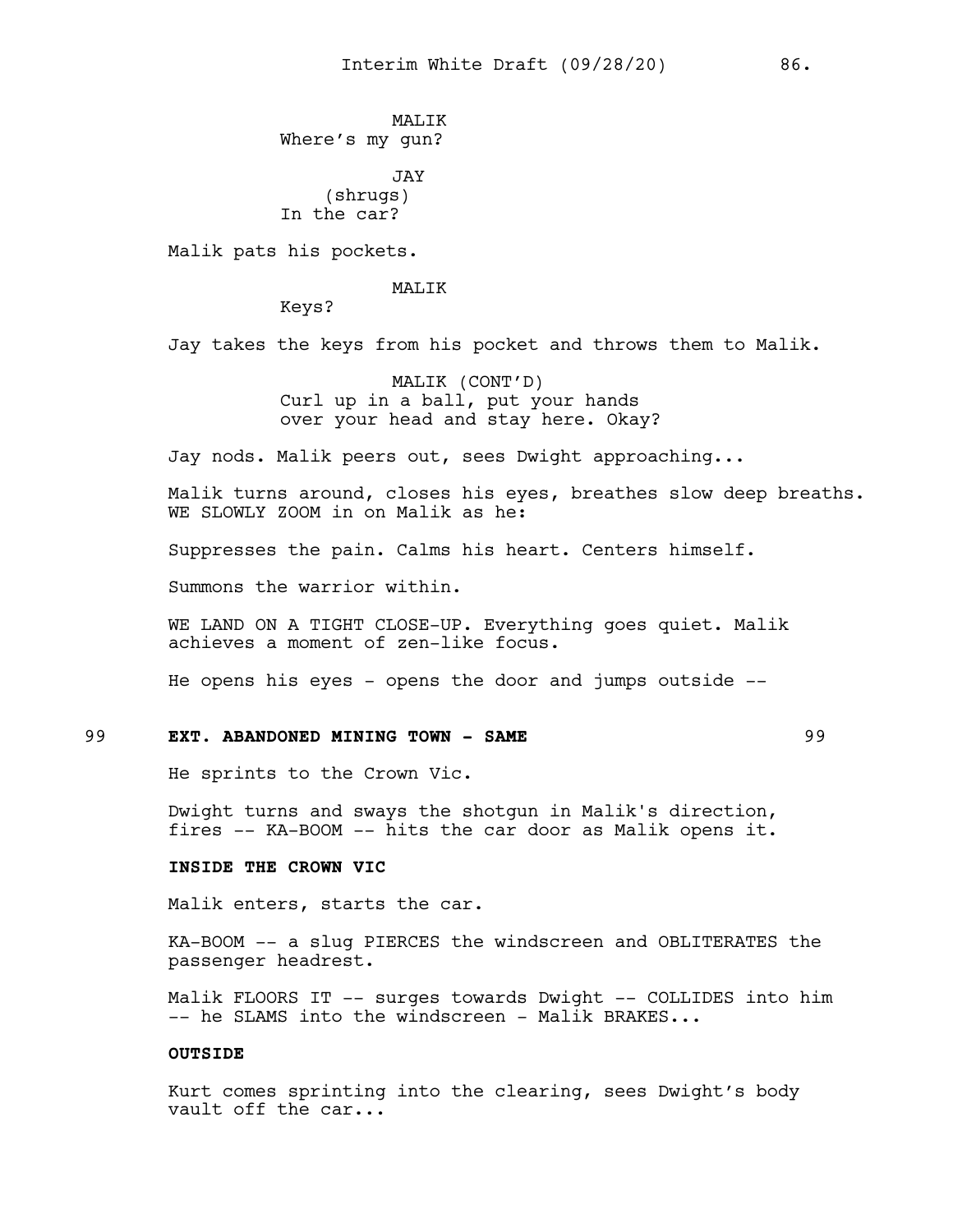He aims his M16 on Malik and OPENS FIRE--

# **INSIDE THE CROWN VIC**

Malik flips the seat back to avoid the bullets which SHATTER the windshield, TEAR into the roof, RIP up the seats. The car swirls with plastic, glass and foam debris.

Malik puts it in reverse - accelerates - driving blind... He turns the wheel, attempts to pull behind a house...

#### **OUTSIDE**

The car turns -- but then stalls. Steam RASPS from the bonnet.

Kurt FIRES A DEAFENING HAIL OF BULLETS: THUNK-THUNK-THUNK-, tearing the car to its skeletal frame. Bullets bore into the HOLLOW METAL. Windows EXPLODE. Tires HISS.

On the other side - Malik opens the door and crawls out and hides behind the wheel. He checks his gun's magazine - one bullet. Closes it. Pulls the slide. Waits. Hoping for...

Kurt's rifle CLICKS - the magazine's empty. He punches it out, grabs a new one, slides it in - CLICK.

Malik rises, aims at Kurt chest - BOOM - the bullet slams into Kurt's bullet proof vest and knocks him backwards.

Malik darts towards Kurt, snatches his M16, sprints off.

Dwight, hobbling on one foot, FIRES at Malik with his Vector--

Bullets SHRIEK past Malik - kicking up the dirt at his feet.

He dashes between two houses for cover, bullets trail behind him, peppering their exteriors: THUNK-THUNK-THUNK

#### 100 **INT. ABANDONED HOUSE - SAME** 100

Jay peers through the window and sees Dwight firing. He flinches with each round.

Jay closes his eyes, BREATHS SLOW DEEP BREATHS.

#### 101 **EXT. ABANDONED MINING TOWN - SAME** 101

Jay exits the house and charges at Dwight - he grabs onto his gun, tries to wrest it free. Dwight pulls Jay into headlock.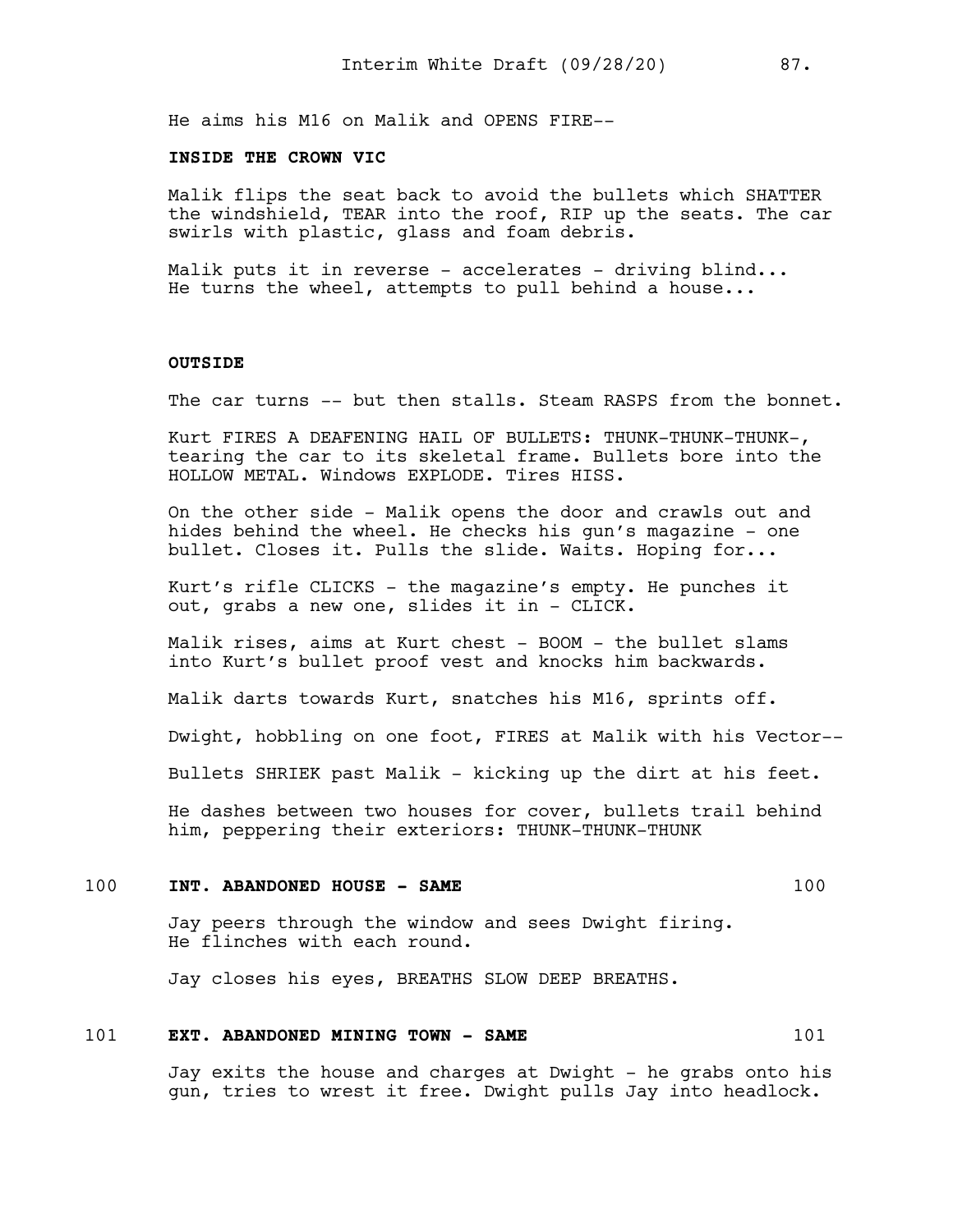| 102<br>EXT. OUTER RIM OF THE MINING TOWN - SAME |  |
|-------------------------------------------------|--|
|-------------------------------------------------|--|

CLOSE on Bobby, tears streaming down his cheeks. \*

Without breaking stride Malik comes into frame and picks him up\*

**CUT TO:** \*

Malik places Bobby behind a secluded electricity box and kneels in front of him.

> MALIK Bobby what's the biggest you can count to?

BOBBY (guessing) Three hundred.

MAT<sub>I</sub>TK Well I want you to get to six hundred. Can you do that for me kid?

Bobby nods through tears and begins: "1, 2, 3, 4, 5...." Malik kisses him on the forehead and darts off.

#### 103 **EXT. BURNT OUT HOUSES - DAY** 103

Malik zigzags between trees with the primal focus of a predator chasing prey. We only catch fleeting glimpses of him, like this were a wildlife documentary and he a rare species adept at avoiding detection. A phantom of the forest.

#### 104 **EXT. ABANDONED MINING TOWN - DAY** 104

Dwight still holds Jay in a headlock. His fearful eyes dart across the landscape.

> DWIGHT HEY ASSHOLE. I GOT YOUR BOY!

He FIRES randomly at the houses, thinking he sees Malik.

CLOSE ON a gun barrel nuzzle against the back of Dwight's head.

MALIK

Raise your hands.

Dwight quickly complies. Malik snatches the Vector from him.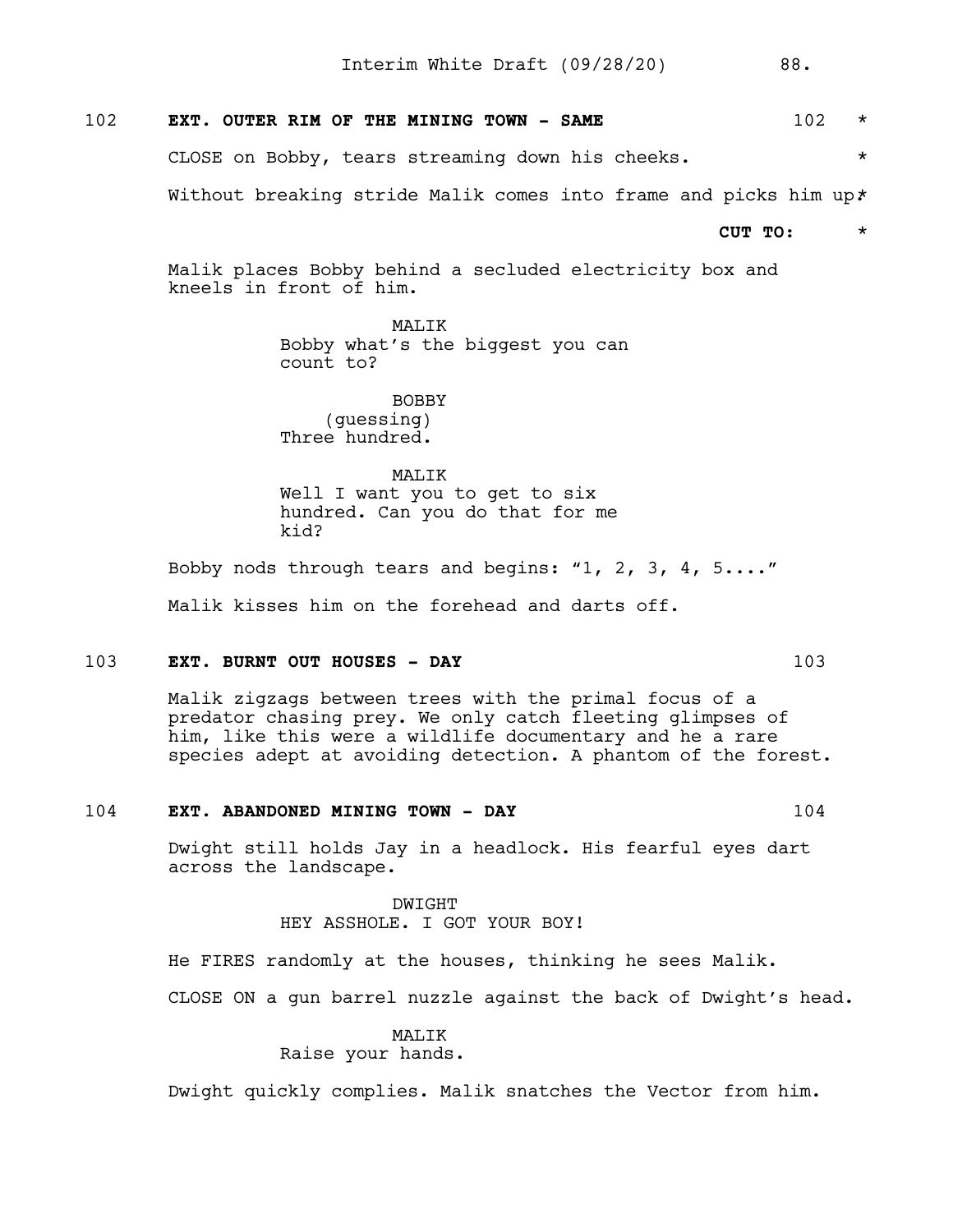# **MALIK** Jay get back in the house.

Jay sprints off into the house.

MALIK Why you trying to shoot me?

DWIGHT You attacked our daddy.

Malik joins the dots.

# MAT.TK

He shot at me.

## DWIGHT

In his home!

Malik scrunches his eyes, computes the chain of events. He takes a deep breath, stemming his thoughts.

> MALIK (CONT'D) That water in that flask?

Dwight nods. Takes the flask from his belt and holds it up.

# MALIK

Mind opening it up, please.

Dwight untwists the lid. Malik takes the flask from him and thirstily gulps it down.

# MALIK

Now take your shirt off.

#### **SERIES OF SHOTS:**

- Bobby's toy action man laying in a muddy puddle.

- Dwight and Kurt handcuff themselves to a road sign as Malik watches.

- Bobby curled up in the ditch, continues to count: "604, 605, 606, 607". Malik's hands come into frame and lift him up.

#### 105 **INT. ABANDONED HOUSE - DAY** 105

Jay sits on the floor with his head hung between his knees.

Malik opens the door wearing Dwight's shirt.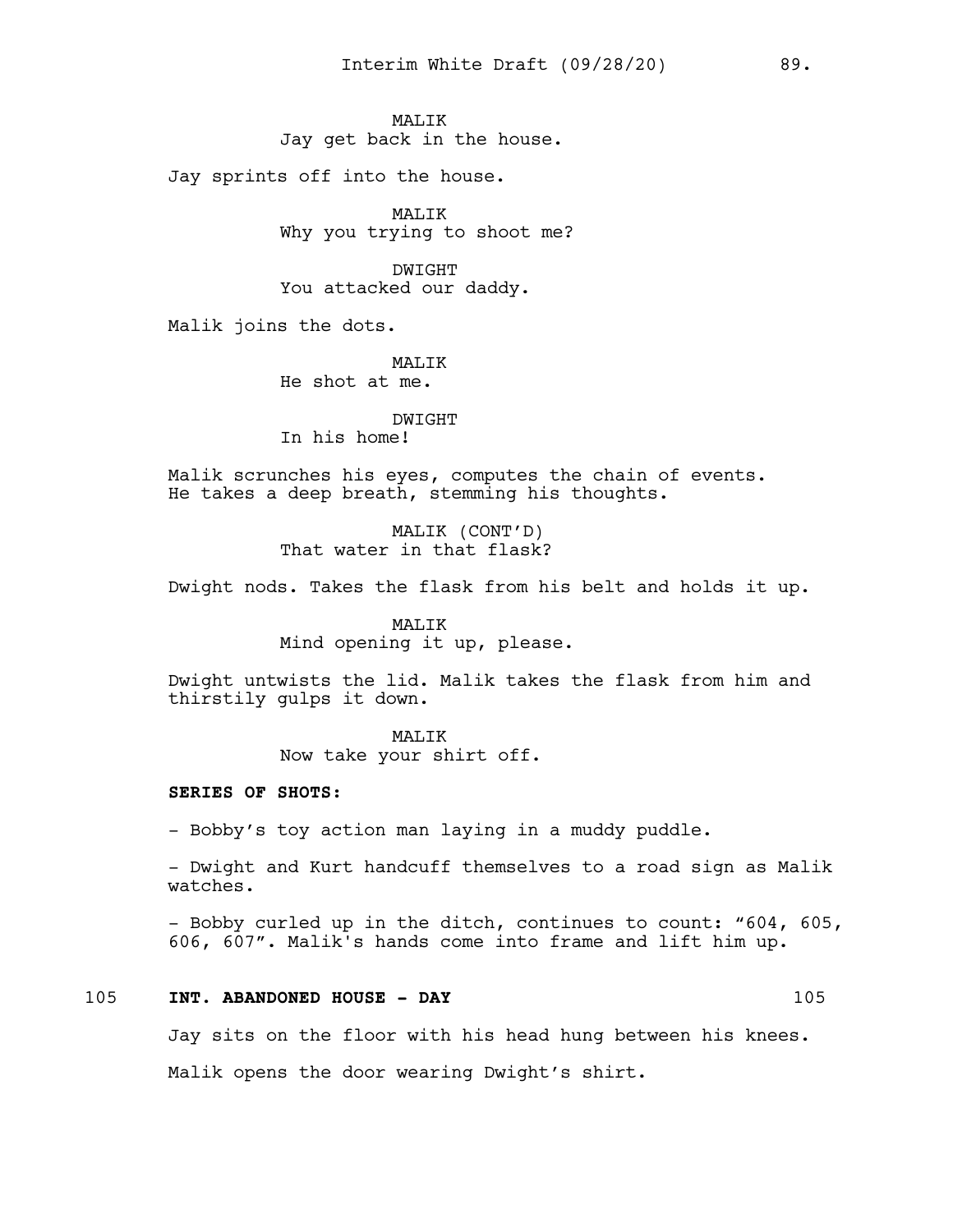#### MALIK

You okay?

Jay nods.

MALIK (CONT'D) I'm gonna make this right Jay. I promise.

Jay looks at Malik, uncertain.

# 106 **I/E. KURT'S RAM, NEVADA HIGHWAY - DAY** 106

Malik drives. Jay and Bobby in the back. A leaden silence hangs in the air. Aftershock reverberating through each of them.

> MALIK How'd you like these new wheels boys? Bit of an upgrade huh?

Jay offers half a smile. Bobby stares forward, shell-shocked.

BOBBY Were they aliens?

Beat on Malik, unsure what to say...

JAY Yeah Bobby. Evil aliens.

Jay takes hold of Bobby's hand and squeezes it.

Malik studies Jay through the rear-view. Jay stares back.

#### 107 **EXT. AMBOY CAFE - DAY** 107

WIDE - a dust covered gas station and diner, sit next to each other on a desolate desert highway.

Malik talks on a pay phone. WE SLOWLY TRACK TOWARDS HIM, gradually picking up bits of the conversation as we get closer...

> MALIK ... I don't know what else to say... I'm sorry... I can't... not now... I know... Piya, I gotta go.

Malik puts the phone down. Stands there for a moment and stoically lets the emotion course through him.

He looks at the cafe and sees his two sons inside.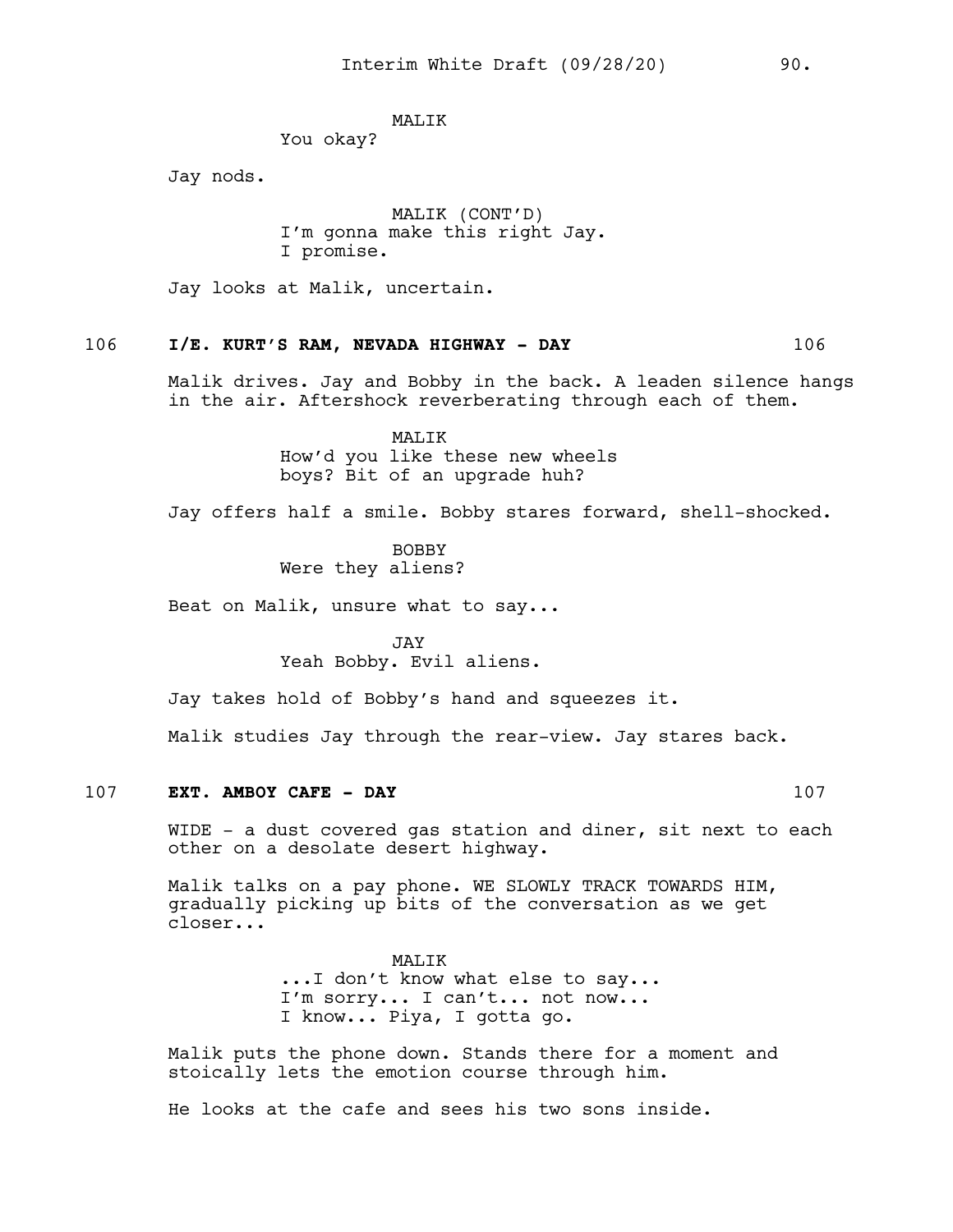#### 108 **OMITTED** 108 \*

#### 109 **INT. AMBOY CAFE - DAY** 109

Bobby and Jay sit opposite each other. Bobby is still paralyzed by shock. Jay is unsure what card to play.

Malik approaches holding a tray of food. The adrenaline subsided, he grimaces with each step. He sits and places the tray in front of the boys.

#### MALIK

Two buffalo burgers and two cokes.

The boys leave their food. No appetite.

#### MALIK

So I got good news and bad news. The good news is that Mom and Dylan have been cured. Just got off the phone with them now.

Jay and Bobby's eyes light up.

#### MALIK

Told me they can't wait to see you. And they love you more than anything in the world.

Malik keeps nodding, feeling this truth deep within him.

BOBBY What's the bad news?

MAT<sub>I</sub>TK Bad news is I gotta keep fighting.

Malik looks at Jay, sending him a veiled message.

#### MALIK

Now don't worry, one of the servers here is a buddy of mine.

He points at an oblivious WAITER (20s), serving customers.

# MALIK

He's working undercover. Gonna keep an eye on you both. You just stay put and someone's going to come and get you. Can you do that?

Bobby nods. Jay, unsure, studies Malik, is this goodbye forever?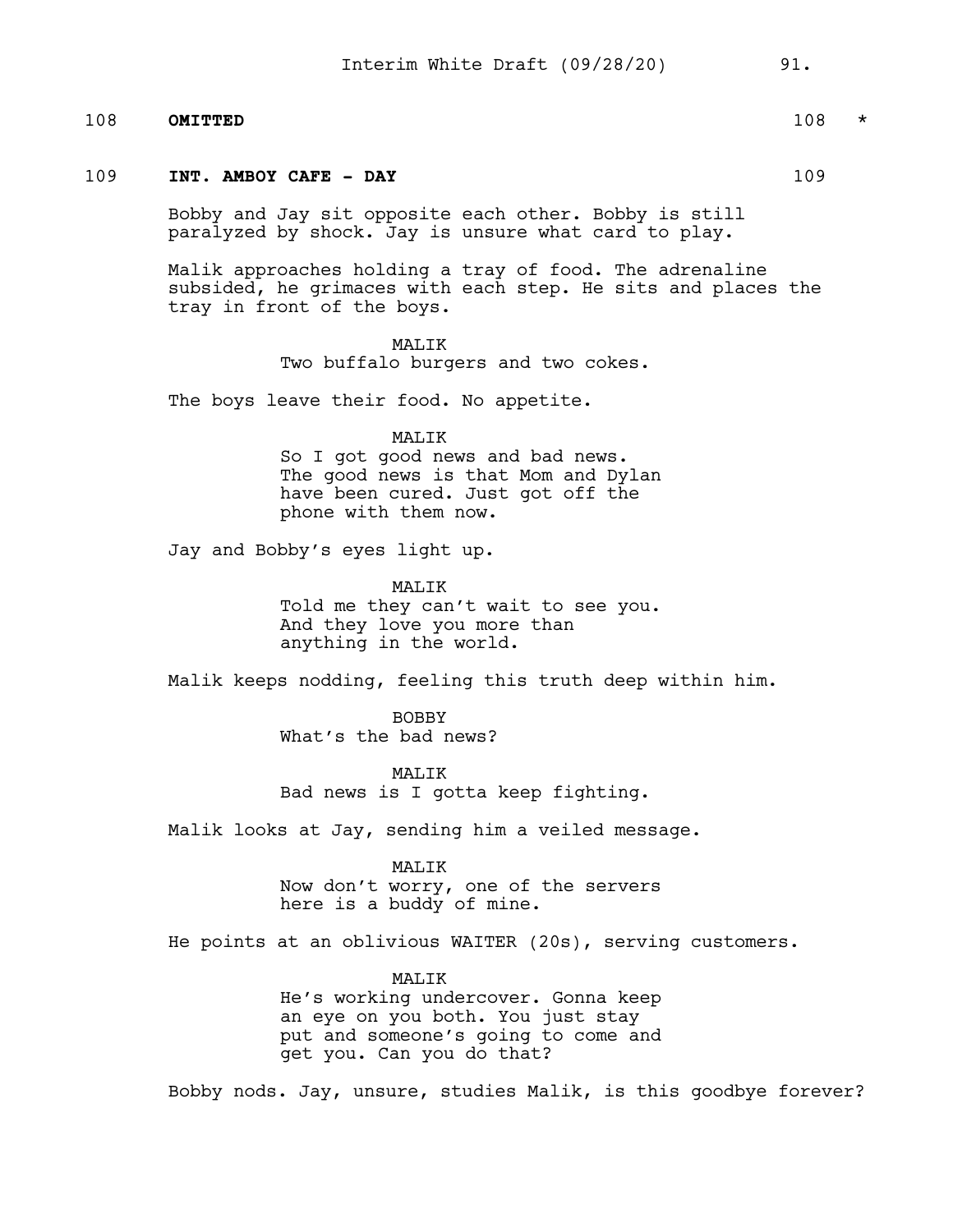Malik puts his hand out on the table.

# MAT.TK

#### Three Musketeers.

They take his hand. He gives them a misty-eyed smile.

#### MALIK

I want you to know I'm real proud of you both. Bobby you got the heart of a lion. And Jay... you keep that level head when all hell's breakin' loose.

So much more he wants to say. He studies their small hands. Doesn't want to let go.

Jay sees a vulnerability he's never seen before.

Malik stands, takes out some money from his pocket - ten dollars and handful of quarters - and lays them on the table.

> MAT<sub>I</sub>TK This is for ice cream. Bobby you can have as much as you damn want.

He gives Jay one final look.

# MALIK Look after your brother.

Malik pick up the pharmacy bag, exits and walks across the forecourt to a restroom.

Jay watches him, his mind in overdrive. He turns back to his brother.

> **JAY** Bobby. You know I love you?

Bobby studies Jay. He nods.

The two little men hug each other.

# 110 **INT. AMBOY CAFE, BATHROOM - DAY** 110

SERIES OF SHOTS:

- A bloody bullet falls into the ceramic sink.

- Malik applies antibiotic to his wound.

- Covers it with a dressing.
- Washes his hands.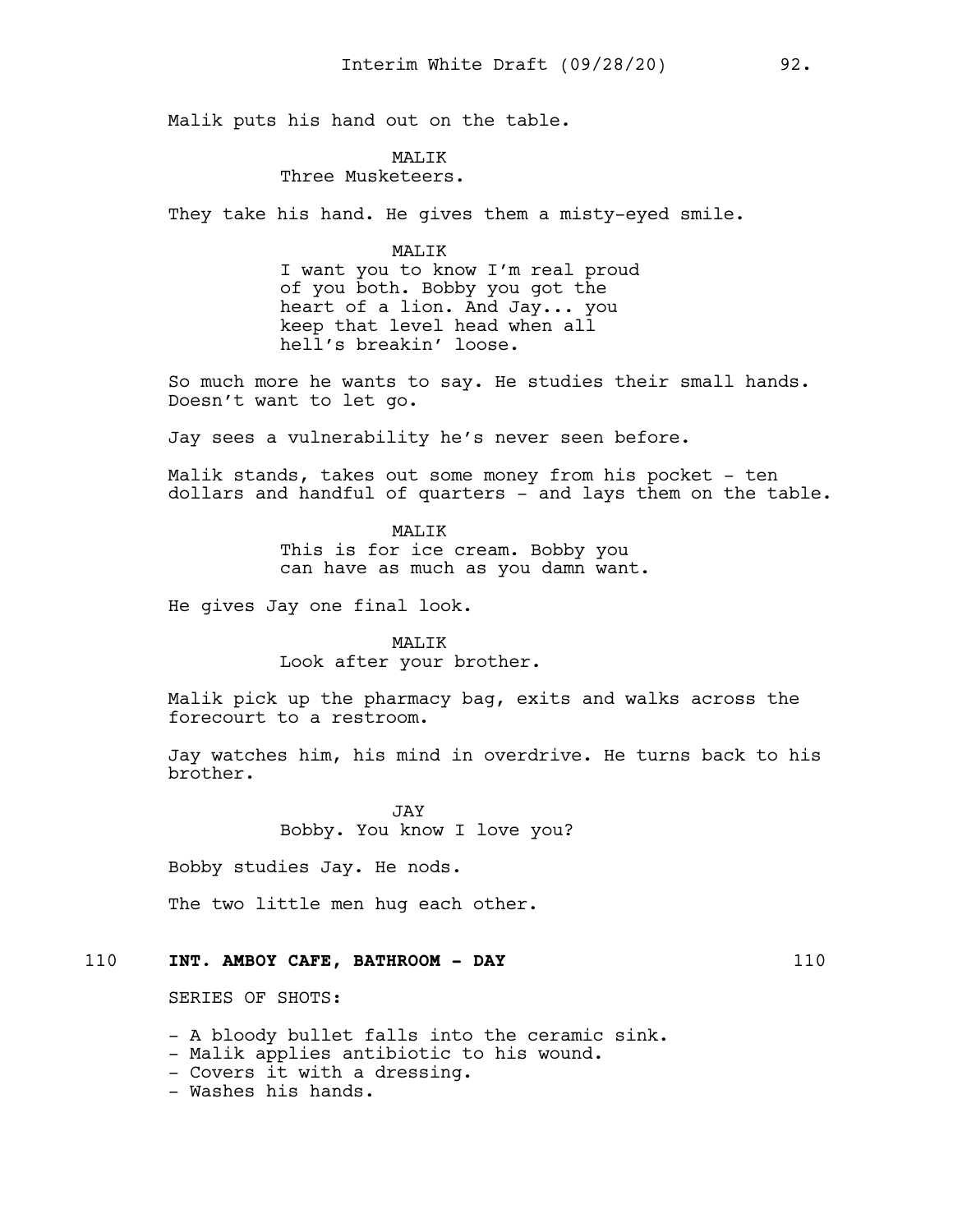Malik dries his hands -- sees something -- a long, thin worm wriggling under his skin.

He tries to scratch at it, but it slithers up his forearm. Another emerges on his neck. He scratches at that too.

Then dozens of worms writhe under his skin. A total parasitic infestation. He vigorously scratches at his whole body.

He CRIES OUT, terrified at what's happening to him.

THE CAMERA SLOWLY PANS to the bathroom mirror -- where we watch Malik claw at his body -- no sign of the worms.

Malik catches his reflection. Stops. Sees his red raw skin.

He leans against the sink. Grips tight onto the ceramic rim. His body trembles.

Malik looks up his reflection - into desperate eyes. He lets out a GUTTURAL SCREAM, part animal, part human.

# 111A **EXT. AMBOY CRATER - DAY** 111A \*

A FBI helicopter soars above an extinct volcano. It's  $*$ mythical in proportions.

#### 111B **EXT. NEVADA HIGHWAY - DAY** 111B

A convoy of Federal and State Police vehicles gun down an interstate. Behind them - armored vehicles and Humvees.

# 111C **INT. SHEPARD'S TAHOE, NEVADA HIGHWAY - DAY** 111C

Hattie sits in a FBI Tahoe with Shepard and Lance. An uneasy silence hangs in the air. We can almost hear their churning stomachs.

#### 111D **INT. AMBOY ROAD - DAY** 111D \*

A police officer enters the truck stop diner and sees Bobby \* alone at the table.

# 111E **INT. OREGON FARM HOUSE - DAY** 111E

Piya staring at her phone at the table. It calls, she picks up and hears *Bobby's voice?* Tears of relief run down her face.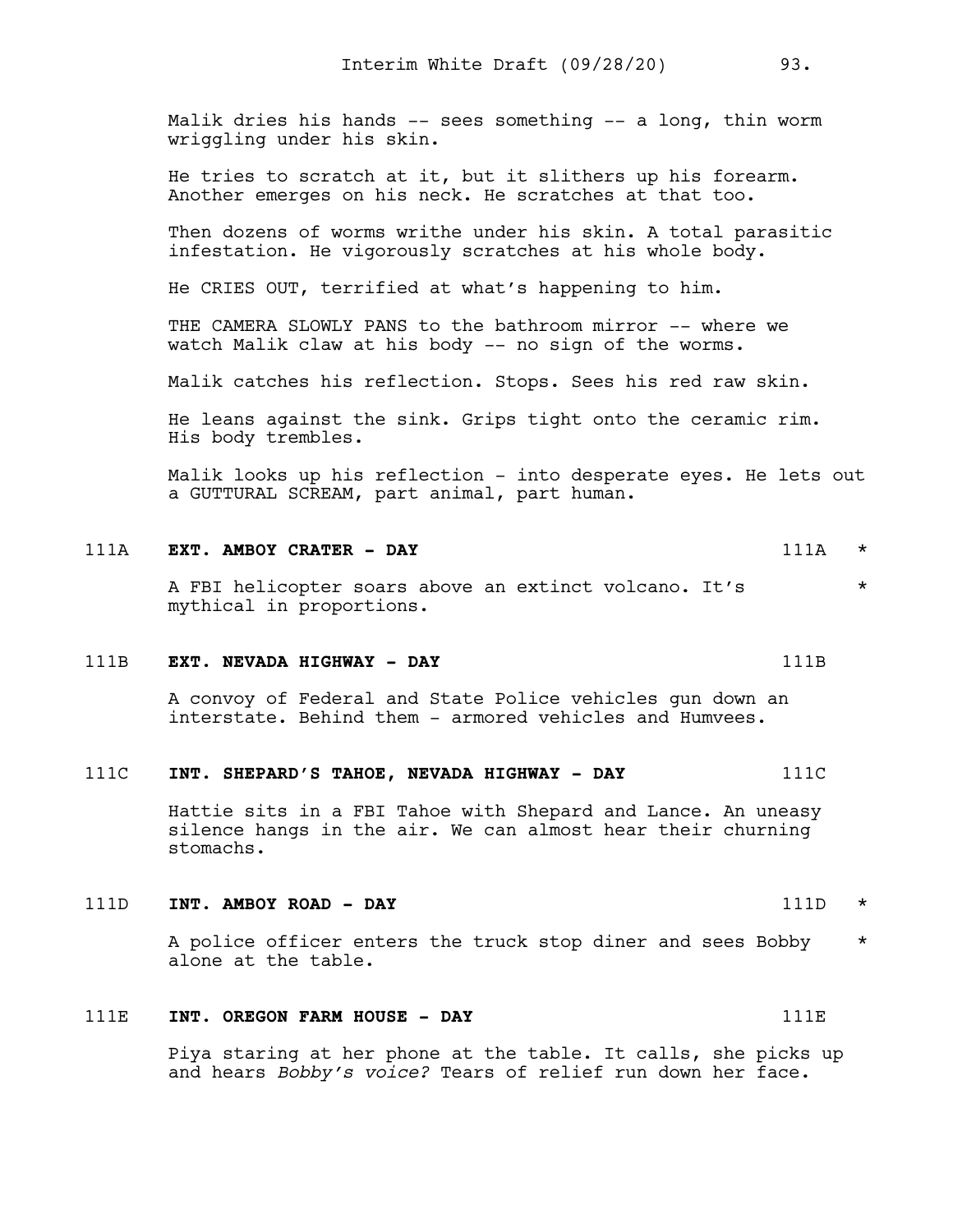# 112 **I/E. RAM, NEVADA HIGHWAY - DAY** 112

Malik drives down an empty highway that cuts through an enormous dry lake.

He sees movement in the rear-view -- a blanket in the backseat squirms. Malik reaches back and pulls it away revealing Jay underneath.

> MALIK I told you to look after your brother!

Jay rises.

JAY He isn't the one that needs looking after.

Beat on Malik, crushed by Jay's observation.

A HELICOPTER ROARS above them. Malik peers out through the windscreen.

# 113 **I/E. HELICOPTER, NEVADA HIGHWAY - DAY** 113 \*

HELICOPTER CAMERA "VIDEO" FOOTAGE - the Ram drives on the  $*$ deserted highway.

CLOSE on the pilot speaking into his receiver:

PILOT

I have visual on suspect driving a Dodge Ram license - Nevada plate, November, Lima eight, two, seven. Driving on Highway twenty five, heading south at a speed of ninety miles an hour.

# 114 **I/E. SHEPARD'S TAHOE, NEVADA HIGHWAY - DAY** 114

Shepard speaks into his phone:

SHEPARD The other boy in there?

They wait in tense silence...

PILOT (O.S.) Yes he's in the vehicle.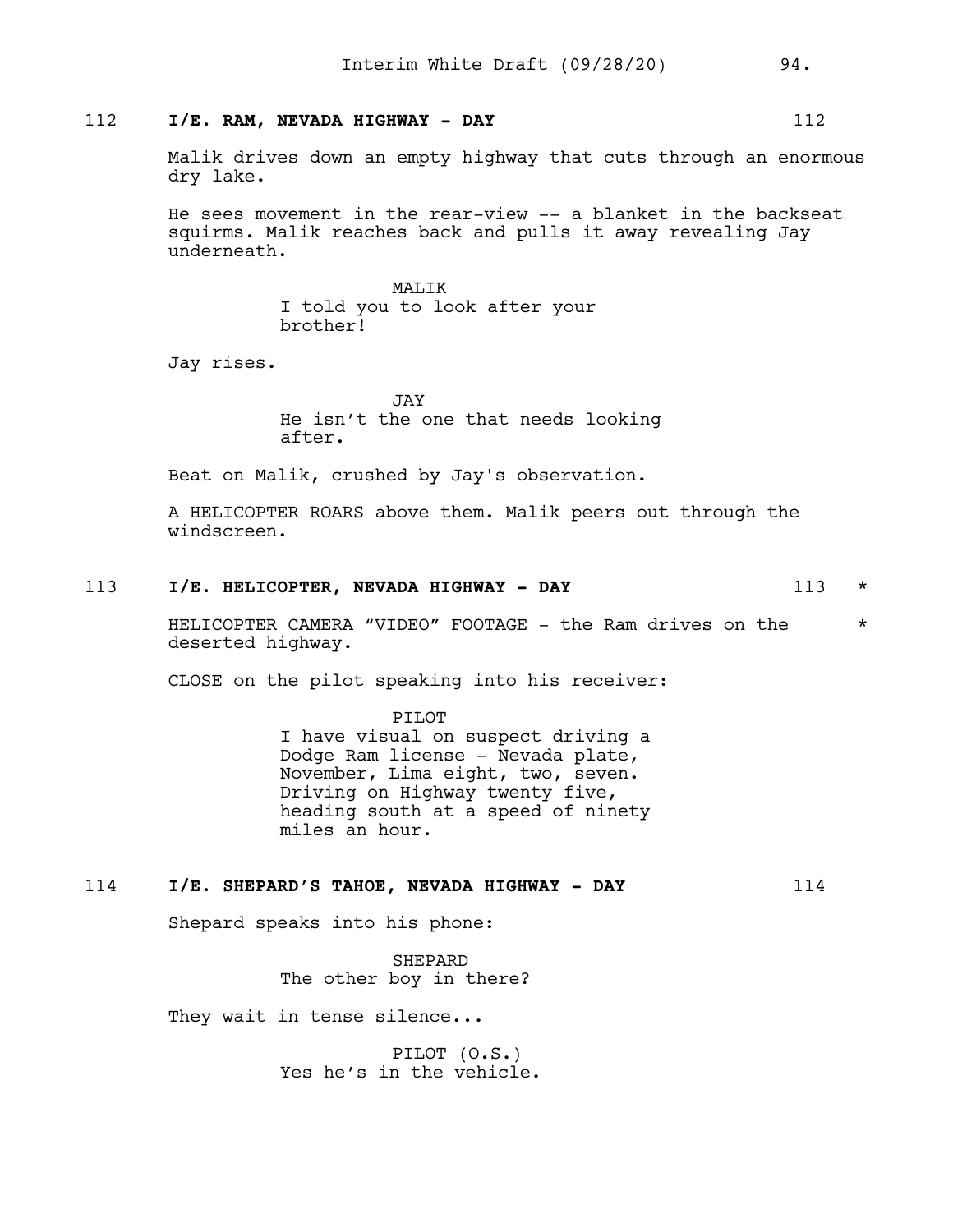SHEPARD Thank God. (into his HT radio) We're about three miles up the rear. Keep that birdy nice and close. Soon as he thinks his next move I want to know about it.

Shepard switches the channel.

SHEPARD Noah I want a Bear to stop him in case he goes cross-country.

#### 115A **I.E RAM, NEVADA HIGHWAY - DAY** 115A

Malik frantically looks around him. No other cars on the road.

MALIK

Fuck.

He sees a small dirt track ahead...

#### MAT<sub>I</sub>TK

Jay come up here.

Jay moves to the passenger seat and buckles in.

Malik swerves a right, TIRES SCREECH -- he pulls onto the narrow dirt road.

115B **I/E. RAM, DIRT ROAD - DAY** 115B \*

Malik floors it -- racing across rough gravel. The two of them shake in their seats.

#### MALIK

Hold on.

Malik pulls hard right -- and disappears into sagebrush.

115C **I/E. RAM, DRY LAKE - DAY** 115C \*

We glide over the expansive lunar-like dry lake bed.  $*$ 

Malik's Ram bursts into the bottom of the frame. Dust billows  $*$ out behind the vehicle, like a rocket charging through the  $*$ <br>atmosphere. atmosphere. \*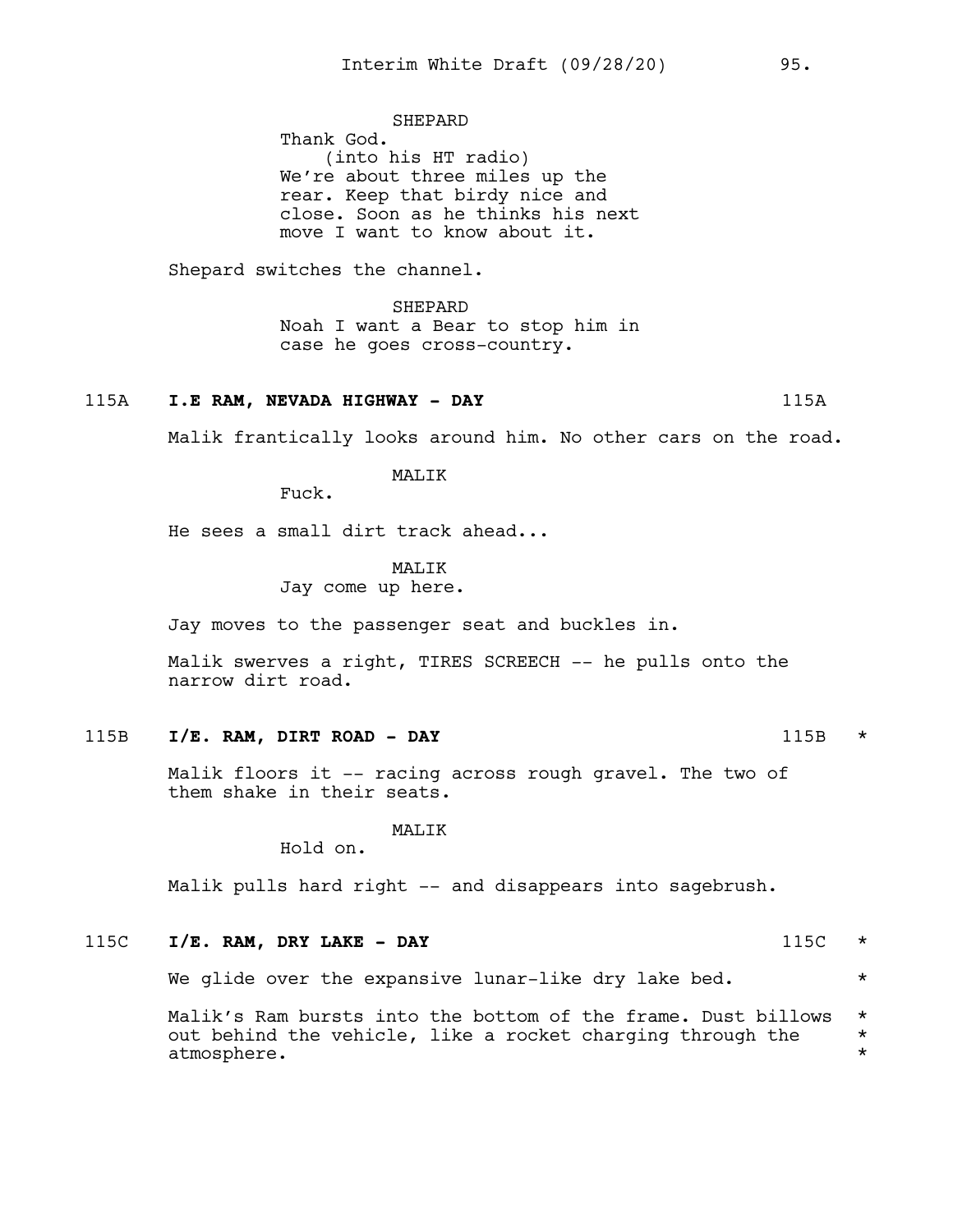A Bearcat follows in pursuit. It crosses through the Ram's \* \*<br>dust cloud and takes position on the outer rim, hemming Malik \* dust cloud and takes position on the outer rim, hemming Malik \* within the dry lake.

#### JAY Dad, stop!

Jay reaches down and pushes the gear stick into reverse. The Ram SKIDS -- a mountainous cloud of dirt is thrown up behind them.

Malik pries Jay's hands away and pushes it back into drive. \*

MAT<sub>I</sub>TK Whose side you on?

## JAY

Yours.

The Bearcat now slides up next to him.

Malik pulls hard left - SKIDS sideways--  $*$ 

And sees Humvee charging towards them...  $\star$ 

Malik quickly jerks the wheel, the bonnets skim each other...  $*$ 

Then the Ram disappears into the Humvee's dust trail.  $*$ 

All we can see is dust. As if we were in the middle of a sand  $*$ storm. Everything goes eerily quiet...

115D **I/E. RAM, SALT FLAT - DAY** 115D

Malik ploughs through a mound of salt and into a salt flat surrounded by mounds on either side. Every inch of the Ram is now covered in salt and sand.

He breaks. He flicks on the windscreen wipers. They edge away the salt revealing COP/SWAT/FBI vehicles in front of him.

He glances in his rear-view and sees another CONVOY OF LAW ENFORCEMENT VEHICLES funnel through the mound he blasted through. He's hemmed in from every side.

Sweat drips down Malik's temple. His eyeballs jitter, his mind whirs, running on fumes, options dwindling.

Jay puts his hand on Malik's arm.

JAY Dad. I want to go home.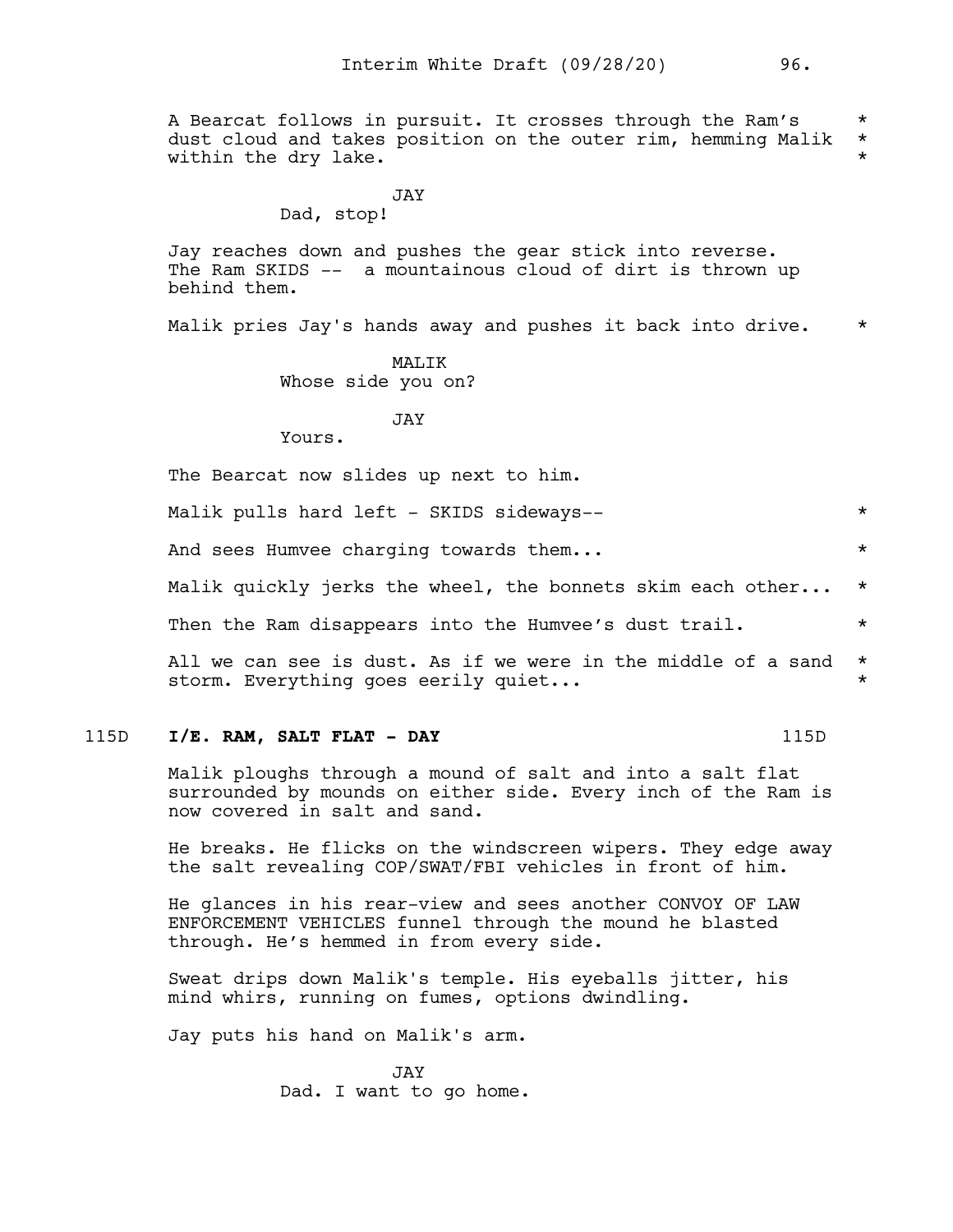Malik looks at his son. Something shifts inside him, some kind of acceptance.

# 116 **I/E. HELICOPTER, SALT FLAT - DAY** 116 \* AERIAL "VIDEO" FOOTAGE - the police vehicles come up behind \* the Ram boxing Malik in. \* 117 **EXT. SALT FLAT - TWILIGHT** 117 \* The sun skirts the horizon. The police lights blink in the twilight. The FBI, SWAT team, cops and highway patrol exit their  $*$ vehicles, load their weapons and aim at Malik.  $*$ We TRACK TOWARDS the Ram, landing on Malik, staring ahead blankly, lost in some existential hell. Jay takes in the surreal circus surrounding them. 118 **OMITTED** 118 \*

# 119 **INT. SHEPARD'S TAHOE, SALT FLAT - TWILIGHT** 119

Shepard watches Malik through binoculars, can't see much through all the salt on the wind screen.

> HATTIE Shepard what's with all the guns?

SHEPARD Standard procedure Hattie, we're facing an armed and dangerous individual.

HATTIE There's a ten-year-old boy in there.

**SHEPARD** That's who I'm worried about. (talks into his HT radio) Noah I'm going to engage.

Shepard exits.

Hattie opens her door. Lance grabs her.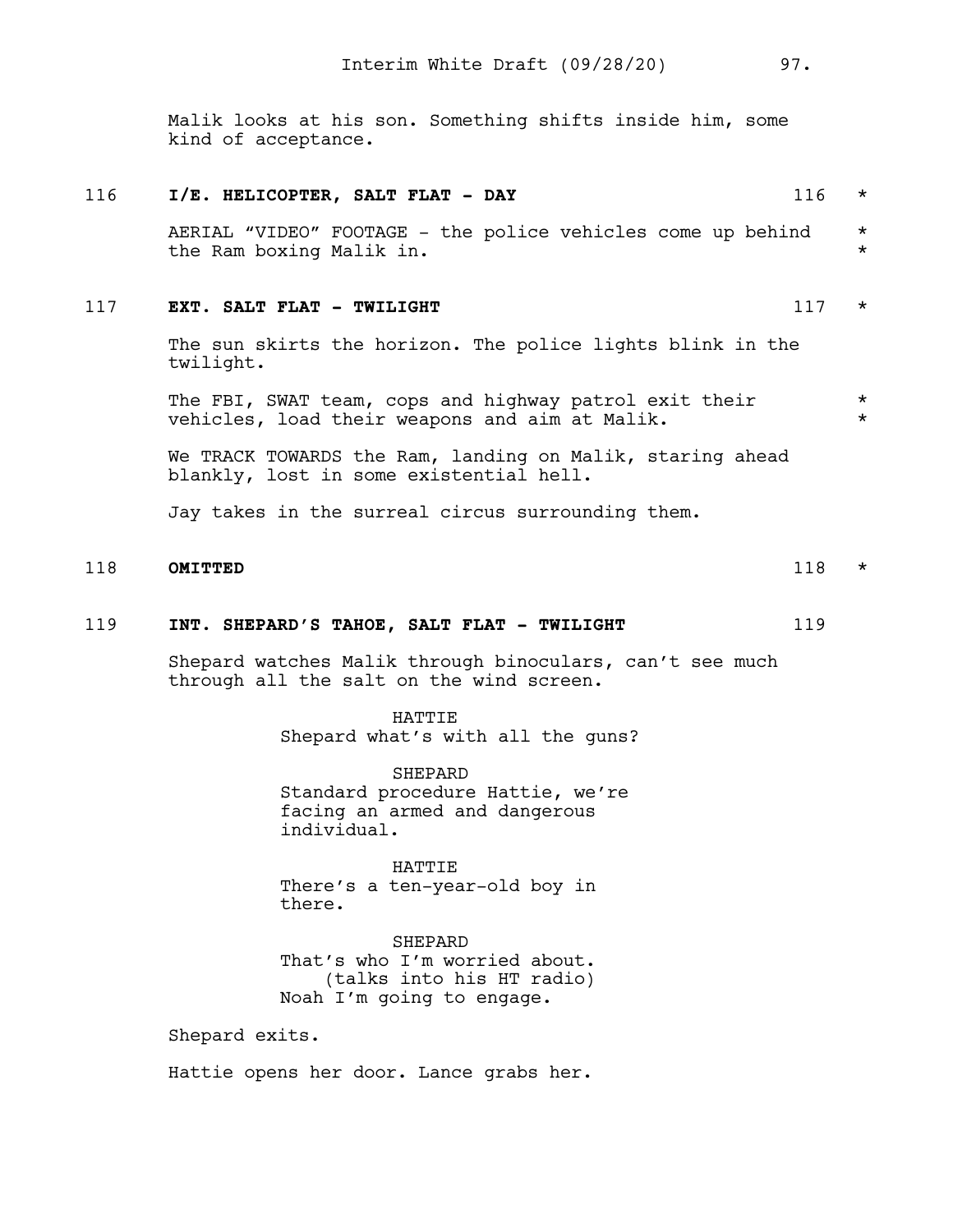#### **LANCE**

# Let Shep do his thing.

Hattie acquiesces and shuts the door.

# 120 **I/E. SALT FLAT - TWILIGHT** 120

Shepard strides in front of the line of police vehicles, holds out his phone and points to it.

Malik pulls out his cell - it's ringing. He answers.

INTERCUT:

#### SHEPARD

Hi Malik I'm Special Agent Shepard West. I want to work with you to find a peaceful resolution to this. We've kept the news crews away...

#### MALIK

Listen asshole you want to point that hardware some place else I got my boy in here.

Beat as Shepard quickly calculates the risks.

SHEPARD You're right. Let me do that now.

Shepard gestures to the officers to put their weapons down. They comply.

> SHEPARD I'm sorry about that Malik. But now you do the same for me. Surrender your weapon so we can both talk on the same level.

MALIK Insult my intelligence again I'll

be tempted to do somethin' real stupid in your direction.

Malik sees Hattie exit the Tahoe.

MAT<sub>I</sub>TK Hattie's here?

Shepard glances around, sees Hattie has exited the Tahoe. He mumbles a 'fuck' under his breath.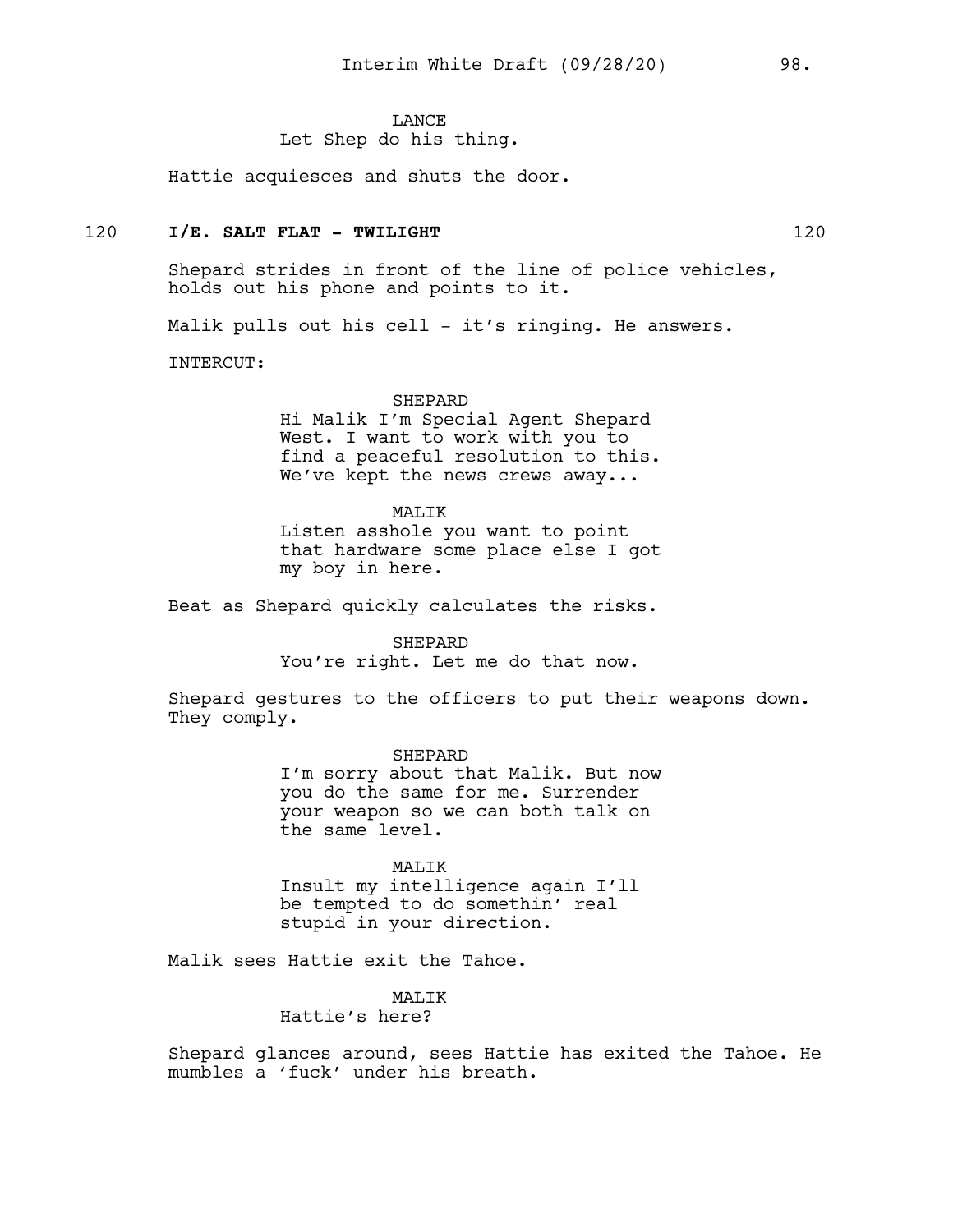SHEPARD Yes she is. She wants you to know...

#### MALIK

Put her on.

SHEPARD Malik she's not trained for this kind of...

MALIK

Asshole put her on.

Shepard sighs, walks to Hattie and hands her the phone.

## HATTIE

Malik?

#### MALIK I dug myself in pretty deep here Hattie.

Hattie approaches the 'front-line'. A cop stops her walking any further.

> HATTIE I can see that but there is a way out of this.

MAT<sub>I</sub>TK Not for me. I deserve what's coming.

#### HATTIE

I'm sorry I'm going to have to disagree with you there Malik. There are things going on inside your head you're not in control of. Your brain has played a horrible trick on you. And everyone's going to take that into account. In fact, given what you've been through I think you've been pretty damn heroic. Risking everything to save your boys. And now they need you more than ever.

Beat on Malik, absorbing this.

Hattie searches deep for the words he needs to hear.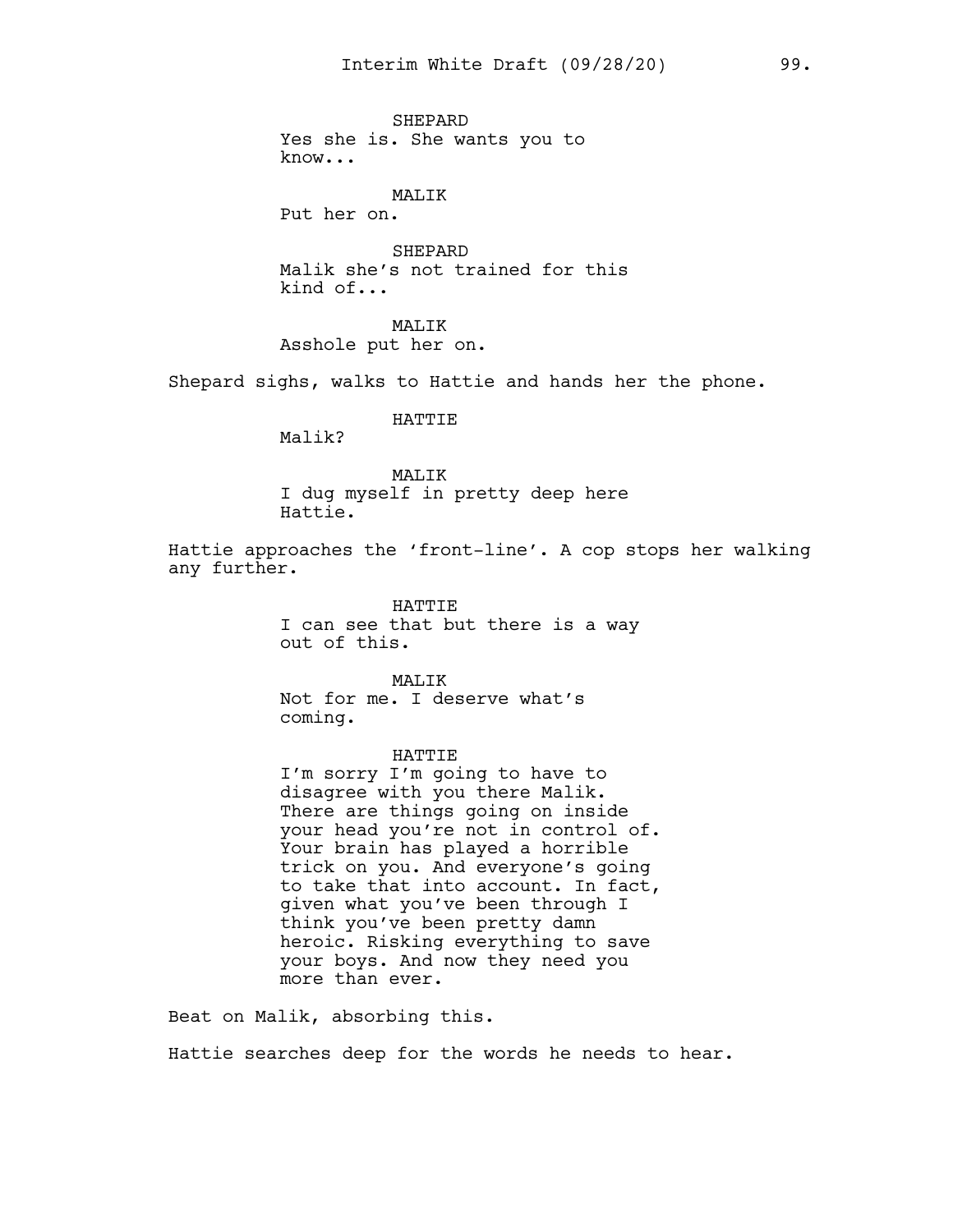**HATTIE** I think if we do this right then you will always be a hero to your sons.

Malik nods. The words resonating. Then --

Hattie sees SNIPERS creep up behind Malik's car.

#### HATTIE

Wait, no!

Malik sees Hattie waving at someone behind him -- he turns - sees a Sniper.

Malik leans his gun out the window and blindly FIRES a round - - it kicks the salt by the agent's feet.

VARIOUS SHOTS: Hattie, Shepard, cops, agents - duck.

Malik shouts down the phone.

MAT.TK You trying to fuck me Hattie?

HATTIE (O.S.) No Malik, wait--

Malik throws his cell out the window.

WIDE: The snipers behind the Ram walk back toward their Humvee.

Except one - who takes cover directly behind the trunk.

# 121 **INT. THE RAM, SALT FLAT - NIGHT** 121

The light is dying now, darkness closing in. Malik and Jay are illuminated by the pulsating blue and red lights of the vehicles that surround them.

A pain suddenly seizes Malik, his face contorts. He claws at his scalp with his fingers, as if kneading away creatures burrowed under the skin.

CLOSE ON JAY watching Malik, it's heartbreaking to witness.

JAY Dad!? Dad what's wrong?

MALIK I'm seeing things that aren't there Jay. I've got demons inside me.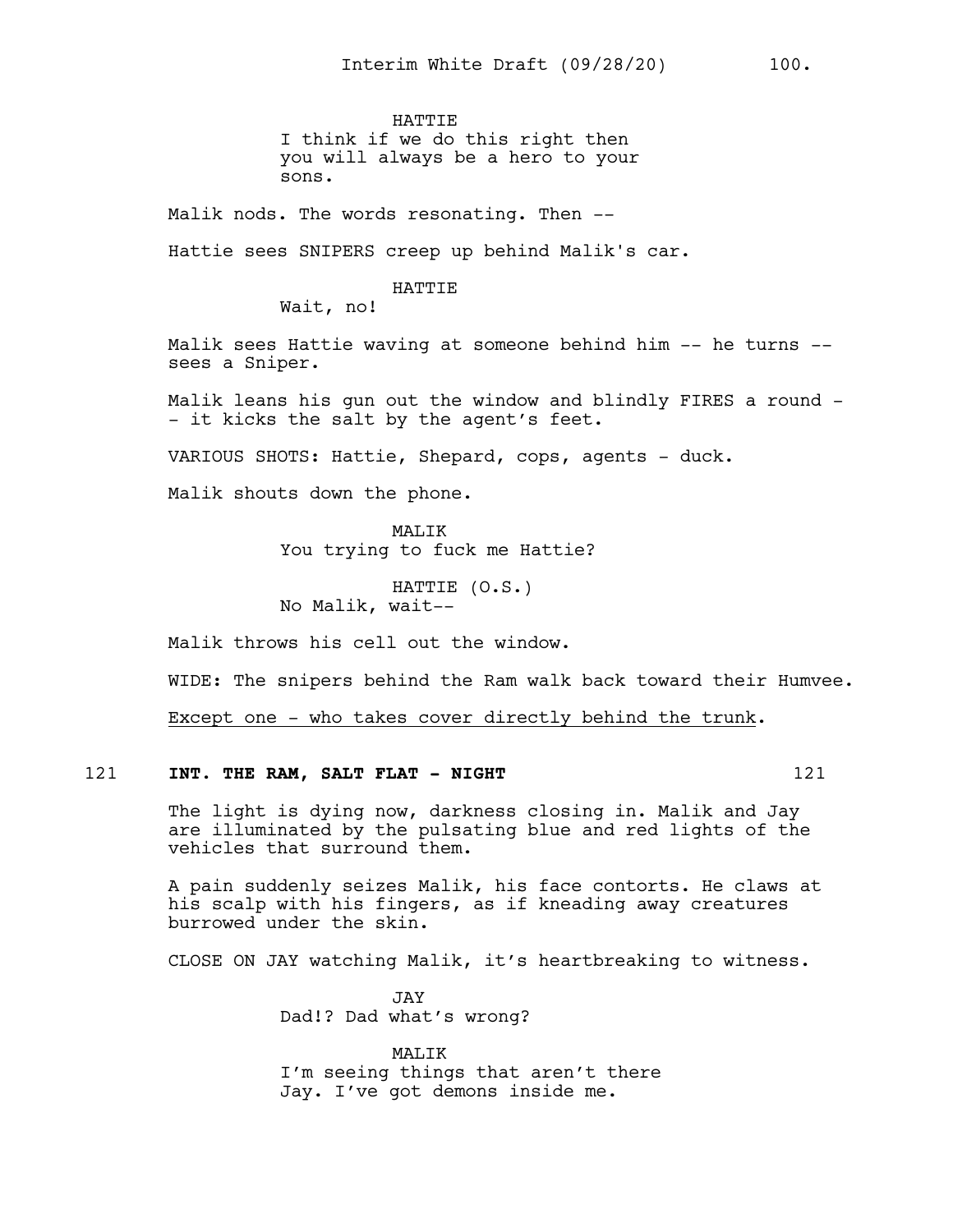Jay stares at Malik's gun and deep in his gut he fears what we fear; That Malik intends to shoot himself.

> MAT<sub>I</sub>TK You better run off now Jay. Go home to your mother and Dylan.

JAY I'm not going without you.

Malik SIGHS, doesn't have the resources for a debate.

MALIK Get out of the car.

JAY No. Not without you. Families take care of each other.

#### MALIK

Well I didn't take care of you. I put you in danger. You trusted me and I lied to you. LOOK AROUND YOU.

He gestures at their surroundings.

MALIK Look around you. LOOK WHERE I GOT US TO!

Tears roll down Jay's cheeks.

JAY Yeah but it was one hell of story.

Malik looks at Jay who smiles through his tears.

JAY And it was the demons that made you do those things. And maybe we can get them out.

Malik is floored by his son's radical empathy.

A tender moment opens up. Jay slowly puts his hand onto Malik's and gently takes the gun away.

Jay breathes out like he's just defused a bomb.

Malik closes his eyes. His muscles relax.

Jay sees movement in the wing mirror -- a Sniper with his rifle up. He exits and sprints to the back of the Ram.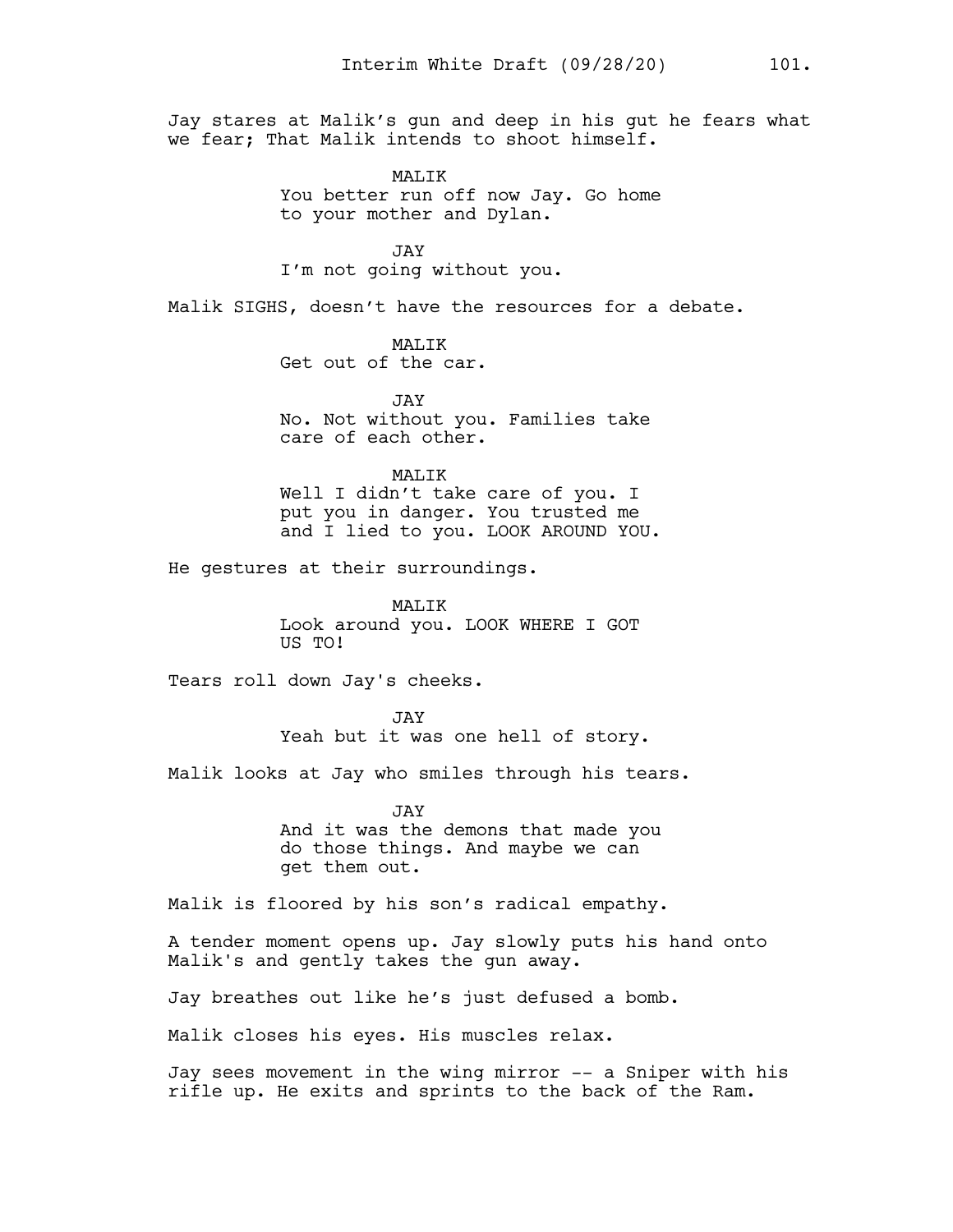```
JAY (O.S.)
Get back!!!
```
XCU - Malik's eyes. They open.

He looks in the rear-view -- sees Jay facing the sniper.

Hardwired instincts: *Save my son*.

Malik unbuckles himself, opens the door and leaps outside --

# 122 **EXT. SALT FLAT - NIGHT** 122

And waves his arms in the air, drawing everyone's attention.

#### MALIK HEY! OVER HERE.

The helicopter switches its spotlight on, illuminating Malik in a shaft of light, like the tractor beam of a spaceship.

The sniper trains his gun on Malik, the laser floats on his torso.

**MALIK** Jay put the gun down.

Jay keeps his gun trained on the sniper... who keeps his gun trained on Malik. A bullet could fire at any moment...

#### JAY

They're going to shoot you.

Malik looks at the sniper, who looks back, *an understanding? ...* The sniper drops his aim.

> MALIK No they're not Jay, I'm giving up.

MALIK'S POV - Jay turns, his face pulsates with hundreds of tiny turquoise lights, like a legion of glow worms were trapped beneath the skin.

Malik is fearless against the hallucination.

Jay puts the gun on the ground and sprints towards his father.

Malik falls to his knees, keeps his arms open wide.

Jay enters the circle of light and embraces Malik. Hugs him as tight as a child can hug their parent.